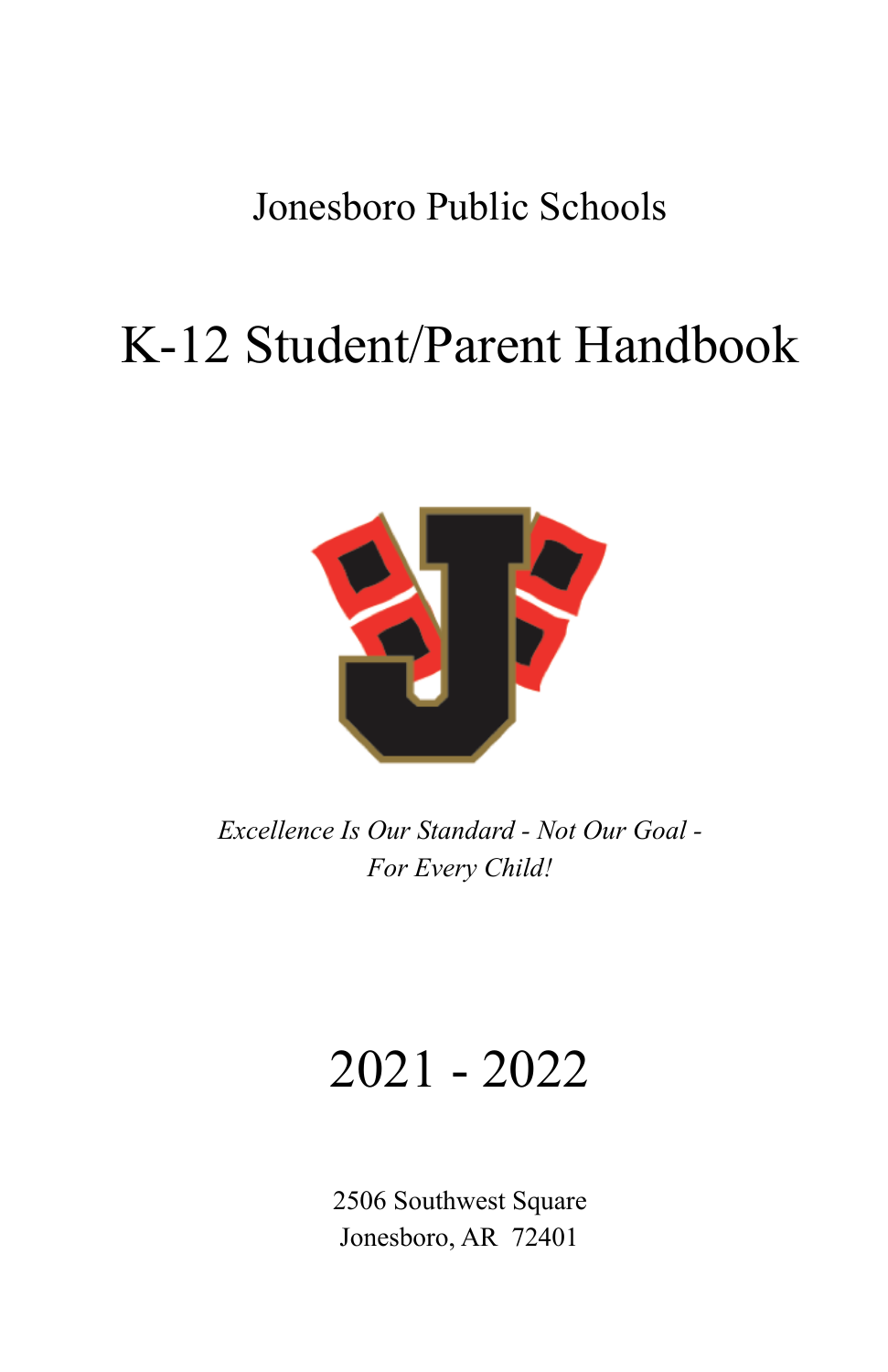#### **Jonesboro Public Schools ADMINISTRATION**

Superintendent Dr. Kim Wilbanks

Assistant Superintendents Dr. William Cheatham Misty Doyle

Jonesboro Pre-K Center Phone: 870.933.5876 Allison Clem, Director Brooke Guthrie, Assistant Director

Jonesboro Kindergarten Center Phone: 870.933.5835 Becky Shannon, Principal Erin Odom, Assistant Principal

Health, Wellness, & Environmental Studies Magnet Phone: 870.933.5850 Shalon Tate, Principal Brenna Anthony, Assistant Principal

International Studies Magnet School Phone: 870.933.5825 Josh Byard, Principal Paige Vick, Assistant Principal

Math & Science Magnet School Phone: 870.933.5845 Dr. Rickey Greer, Principal Jennifer Engelken, Assistant Principal

MicroSociety Magnet School Phone: 870.933.5855 Amanda Turner, Principal Kari Manis, Assistant Principal

Visual & Performing Arts Magnet Phone: 870.933.5830 Dale Case, Principal Lee Caldwell, Assistant Principal Wes Swift, Assistant Principal

Annie Camp Junior High School Phone: 870.933.5820 Reginald Murphy, Principal Keith Evans, Assistant Principal Kevin Ryan, Assistant Principal

MacArthur Junior High School Phone: 870.933.5840 Todd Rhodes, Principal Erin Hodges, Assistant Principal Brandon Craig, Assistant Principal

The Academies at Jonesboro High School Phone: 870.933.5881 Dr. Brad Faught, Executive Principal Heath Roberts, BCAL Principal Matthew Still, HHS Principal Ellen Webb, STEM Principal

NEA Career & Technical Center Phone: 870.933.5891 Eddie Crain, Director Garrett Barnes, Assistant Director

Success Achievement Academy Phone: 870.931.9647 Dr. Shannon Lewis, Director Natoya Buchanan, Assistant Director

Special Education Phone: 870.933.5800 x12225 Karen Swift, Director Wendy Prater, Assistant Director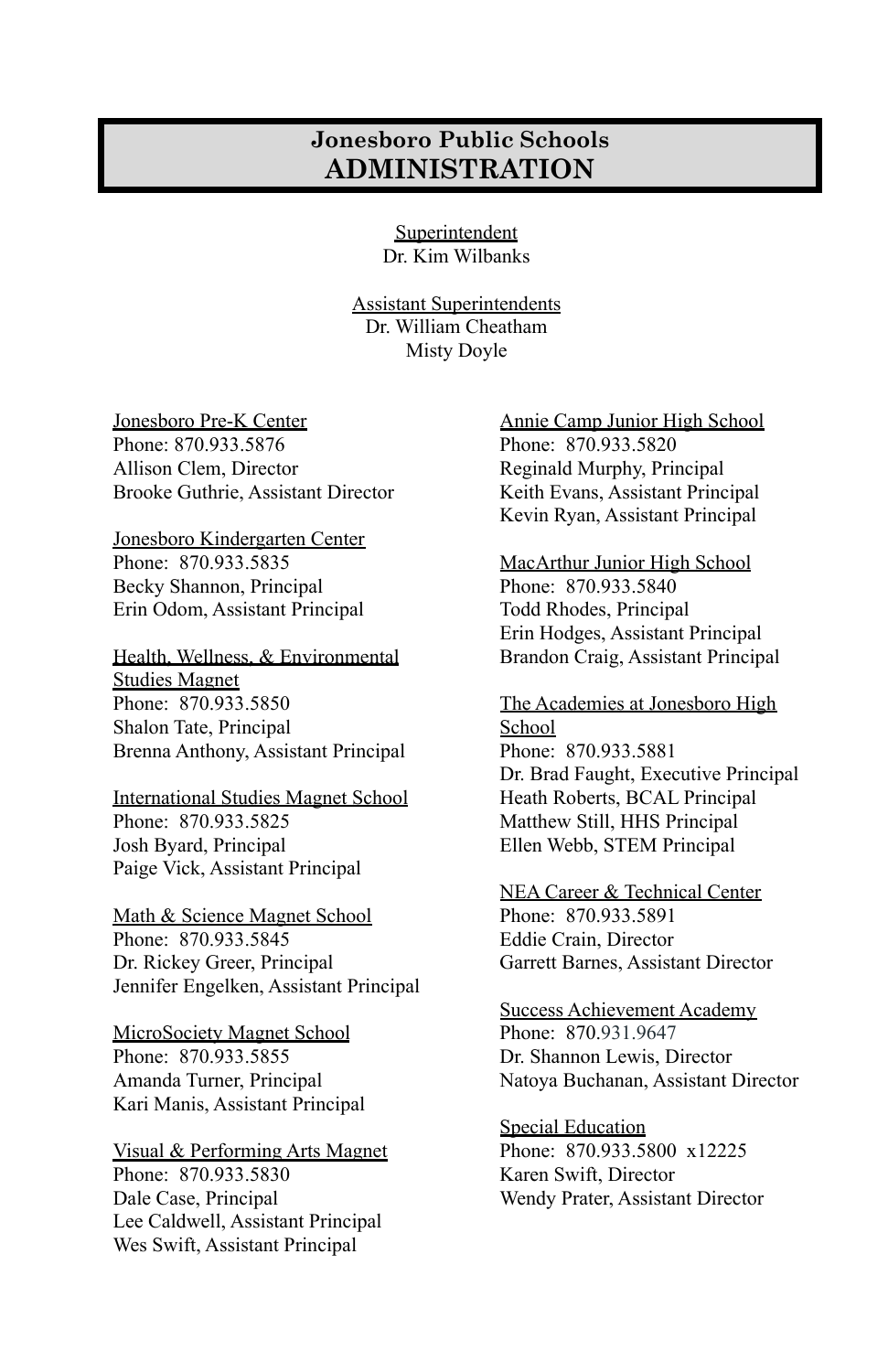### **Jonesboro Public Schools 2021-22 STUDENT HANDBOOK**

#### **Welcome to Jonesboro Public Schools!**

The faculty and staff at Jonesboro Public Schools extend a sincere welcome to you. We are pleased you have elected to be a part of our district.

Jonesboro is well-known and admired for the quality of its education. Our schools provide a quality instructional program designed to help every child reach his/her maximum potential. We have high expectations of ourselves and we extend these same expectations to you. In Jonesboro Public Schools, *Excellence is our standard – not our goal – for every child*.

We invite you to become truly involved in our district. We encourage all parents and guardians to be active partners in their child's education. Educating our students has always been and will continue to be a collaborative effort between school and home. We also encourage you to learn more about the great things happening in our schools on a daily basis. You will be truly inspired by our many wonderful students, teachers, and administrators.

Your child has been issued a Student Handbook for the upcoming year as required by the State of Arkansas. Our handbook can also be found on the JPS District website. The handbook contains information about the rules, regulations, and policies of the school district. While it is impossible to list in the handbook all of the rules and guidelines for student and staff use, we believe the contents of this handbook will help serve as a guide and define rules and regulations as required by federal and state laws. We therefore ask that you read this handbook carefully and indicate that you have done so by signing and returning the required signature page.

On behalf of the Superintendent's office, thank you for placing your trust in Jonesboro Public Schools.

Sincerely,

Dr. Kim Wilbanks Superintendent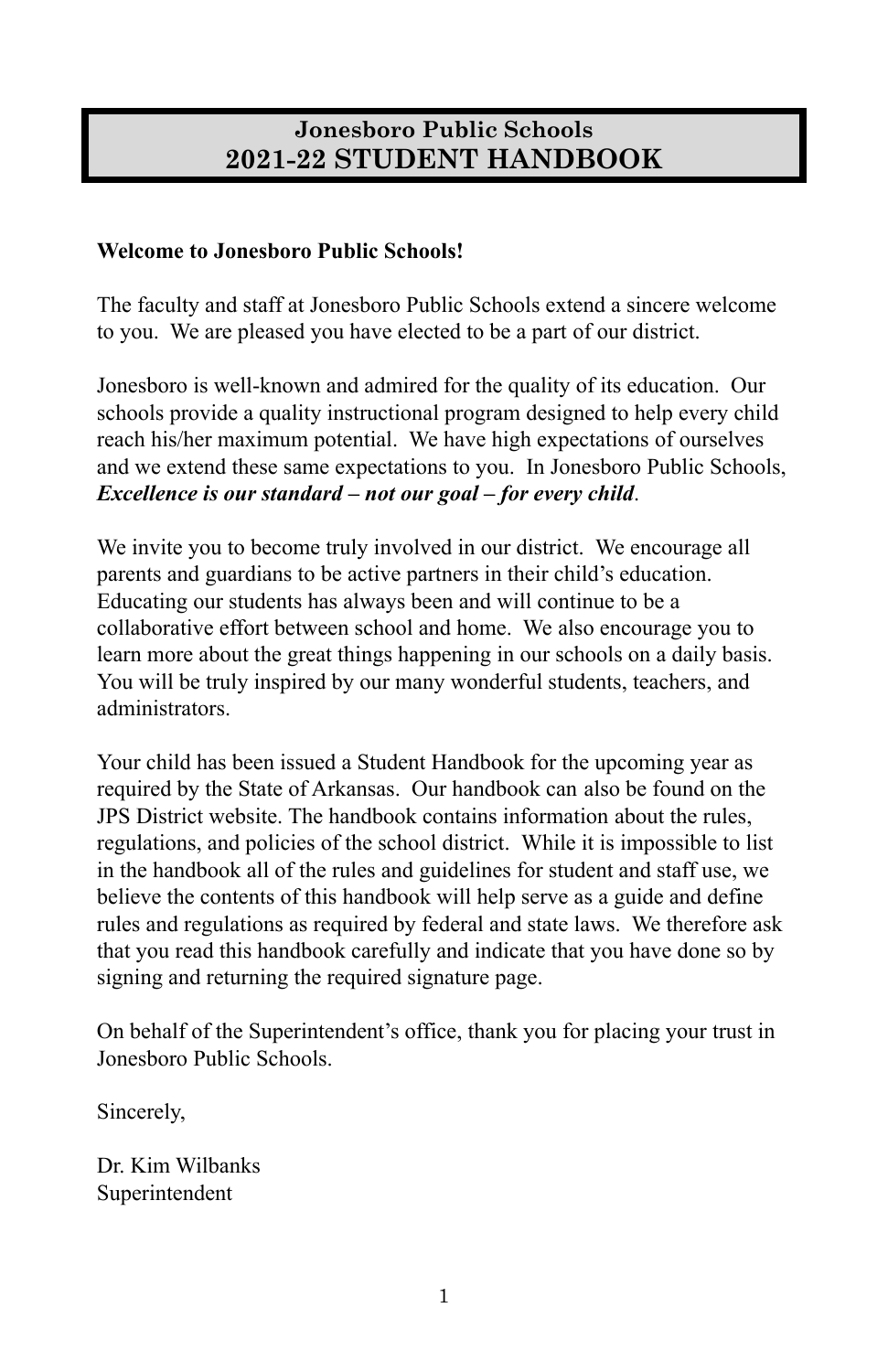| <b>Table of Contents</b>                                               |                  |  |
|------------------------------------------------------------------------|------------------|--|
| <b>TABLE OF CONTENTS</b>                                               | 2                |  |
| <b>SECTION 1: GENERAL INFORMATION</b>                                  | 5                |  |
| Philosophy                                                             | 5                |  |
| Parental/Community Involvement - District                              | 6                |  |
| Parental/Community Involvement - School                                | $\boldsymbol{7}$ |  |
| <b>Closed Campus</b>                                                   | 8                |  |
| <b>Student Organizations/Equal Access</b>                              | 8                |  |
| Religion in the Schools                                                | 9                |  |
| Privacy of Students Records/Directory Information                      | 10               |  |
| <b>Permanent Records</b>                                               | 14               |  |
| Student Publications/Distribution of Literature                        | 14               |  |
| Contact with Students While at School                                  | 17               |  |
| <b>Student Visitors</b>                                                | 19               |  |
| Visitors to the School                                                 | 19               |  |
| Extracurricular - Secondary                                            | 20               |  |
| Extracurricular Eligibility for Home Schooled                          | 23               |  |
| Extracurricular - Elementary                                           | 24               |  |
| Participation in School Activities                                     | 25               |  |
| Web Site Privacy Policy                                                | 25               |  |
| <b>Student Participation in Surveys</b>                                | 25               |  |
| Field Trips and Excursions                                             | 26               |  |
| School Sponsored Trips                                                 | 26               |  |
| <b>Fund Raising</b>                                                    | 27               |  |
| Distribution of Printed Materials                                      | 28               |  |
| Solicitation - Students                                                | 28               |  |
| National Anthem                                                        | 29               |  |
| Pledge of Allegiance and Moment of Silence                             | 30               |  |
| <b>SECTION 2: ATTENDANCE</b>                                           | 31               |  |
| Absences                                                               | 31               |  |
| Make-up Work                                                           | 33               |  |
| Tardies                                                                | 35               |  |
| <b>SECTION 3: ACADEMICS</b>                                            | 36               |  |
| Grading                                                                | 36               |  |
| Smart Core Curriculum/Graduation Requirements for the Classes of 2022, |                  |  |
| 2023, 2024, and 2025                                                   | 38               |  |
| Smart Core Curriculum/Graduation Requirements for the Class of 2026    |                  |  |
| and Thereafter                                                         | 44               |  |
| Promotion/Retention                                                    | 49               |  |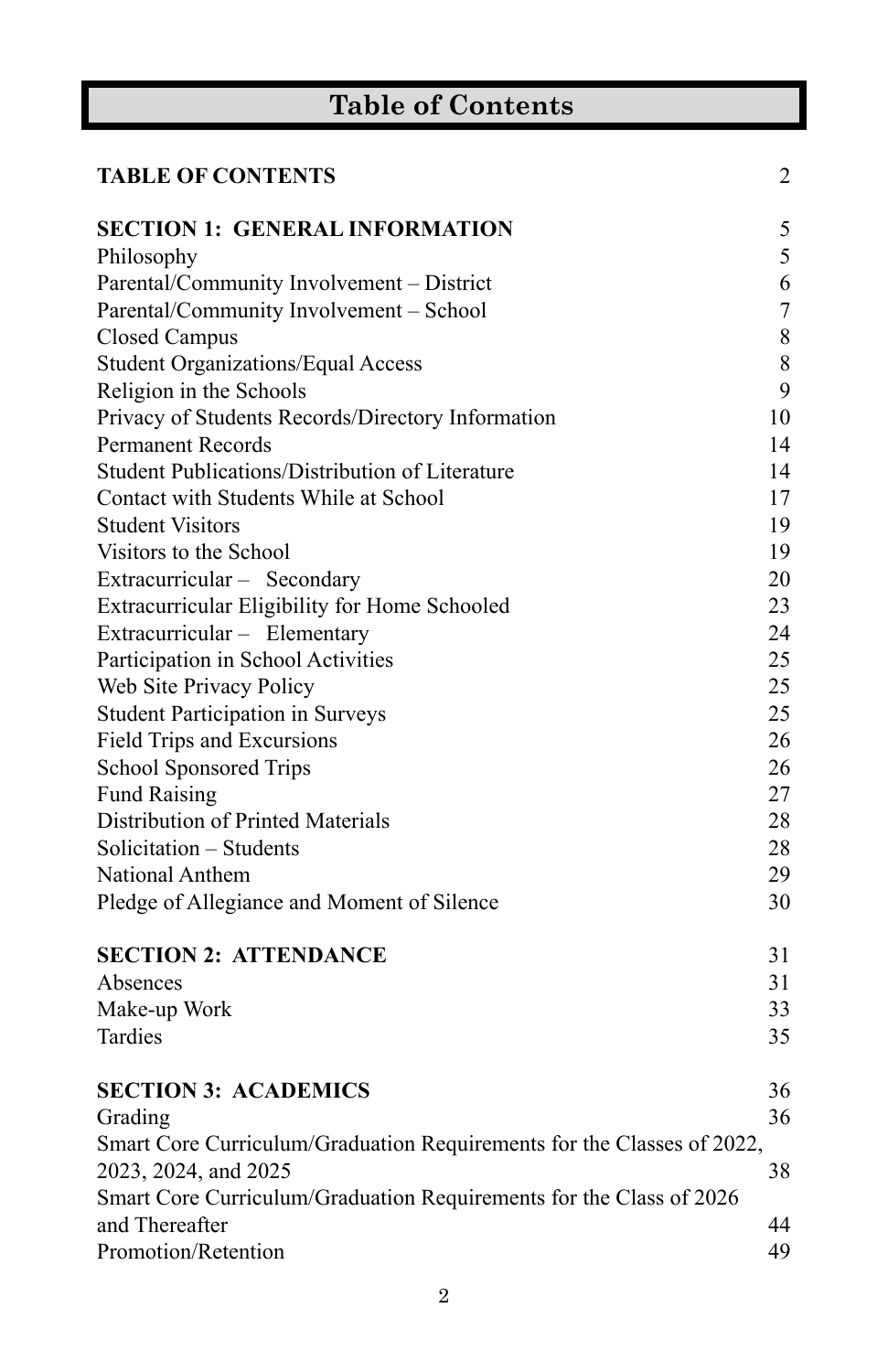| Participation in Graduation Ceremonies                                     | 52  |
|----------------------------------------------------------------------------|-----|
| Honor Roll/Honor Graduates                                                 | 52  |
| Foreign Exchange Students                                                  | 54  |
| Gifted/Talented Education                                                  | 54  |
| <b>Advanced Placement Courses</b>                                          | 55  |
| Concurrent Credit                                                          | 56  |
| Homebound Instruction                                                      | 57  |
| Special Education - Special Instructional Programs                         | 57  |
| Homework                                                                   | 58  |
| Alternative Learning Environments                                          | 59  |
| Student Op Out of Instruction, Event, or Activity Regarding Sex Ed, Sexual |     |
| Orientation, or Gender Identity                                            | 60  |
| <b>SECTION 4: RESIDENCY, ENROLLMENT, RECORDS</b>                           | 61  |
| <b>Residence Requirements</b>                                              | 61  |
| <b>Entrance Requirements</b>                                               | 62  |
| <b>Compulsory Attendance Requirements</b>                                  | 66  |
| <b>Student Transfers</b>                                                   | 68  |
| School Choice                                                              | 69  |
| Home Schooling                                                             | 69  |
| Academic Course Attendance by Private School and                           |     |
| Home School Students                                                       | 70  |
| <b>Homeless Students</b>                                                   | 71  |
| Students Who Are Foster Children                                           | 72  |
| <b>SECTION 5: STUDENT BEHAVIOR</b>                                         | 74  |
| <b>Student Discipline</b>                                                  | 74  |
| Prohibited Conduct                                                         | 75  |
| Use of Electronic Devices                                                  | 80  |
| Disruption of School                                                       | 81  |
| <b>Bullying</b>                                                            | 81  |
| <b>Student Assault or Battery</b>                                          | 87  |
| <b>Laser Pointers</b>                                                      | 88  |
| Weapons and Dangerous Instruments                                          | 88  |
| Tobacco and Tobacco Products                                               | 90  |
| Drugs and Alcohol                                                          | 90  |
| Drug and Alcohol Testing                                                   | 91  |
| <b>Student Dress and Grooming</b>                                          | 95  |
| Gangs and Gang Activity                                                    | 96  |
| <b>Student Sexual Harassment</b>                                           | 97  |
| Video Surveillance                                                         | 100 |
| Search, Seizure, and Interrogations                                        | 100 |
| Conduct to and from School and Transportation Eligibility                  | 102 |
| Corporal Punishment                                                        | 103 |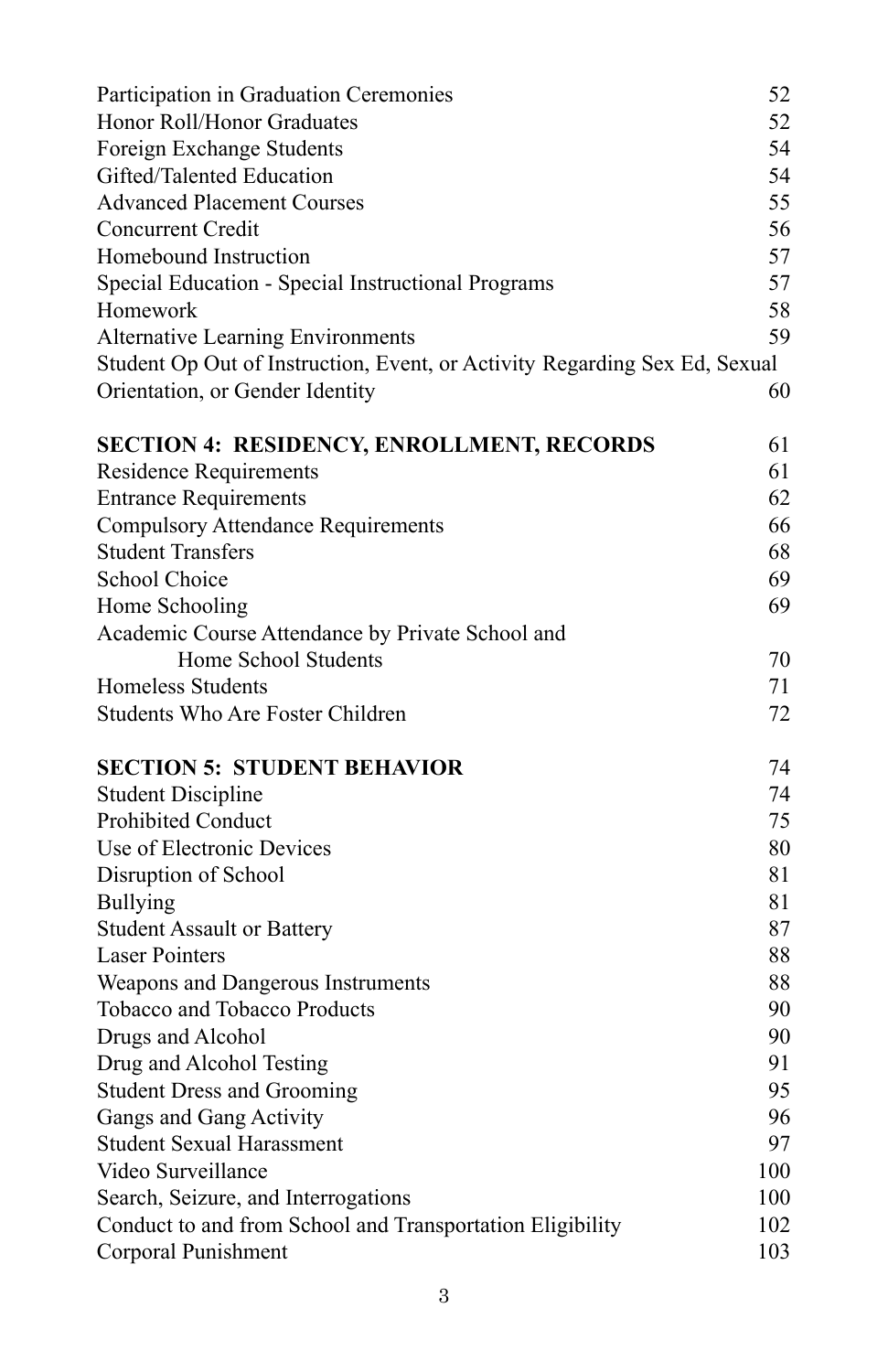| Student Behavioral Intervention and Restraint            | 104 |
|----------------------------------------------------------|-----|
| Suspension from School                                   | 110 |
| Expulsion                                                | 113 |
| <b>Complaints and Grievances</b>                         | 115 |
| Internet Safety and Electronic Device Use                | 116 |
| Student Electronic Device and Internet Use Agreement     | 117 |
| <b>Bicycle Policy</b>                                    | 118 |
| Students' Vehicles                                       | 118 |
| <b>SECTION 6: STUDENTS HEALTH &amp; RELATED SERVICES</b> | 121 |
| <b>School Wellness</b>                                   | 121 |
| Immunizations                                            | 122 |
| <b>Student Health Services</b>                           | 123 |
| <b>School Based Mental Health Services</b>               | 123 |
| Food Services: School Meal Modifications                 | 123 |
| Food Service Prepayment                                  | 124 |
| <b>Communicable Diseases and Parasites</b>               | 124 |
| <b>Student Medications</b>                               | 125 |
| Student Illness/Accident                                 | 130 |
| Physical Examinations or Screenings                      | 130 |
| Body Mass Index                                          | 131 |
| <b>Emergency Drills</b>                                  | 132 |
| <b>JPS K-12 HANDBOOK REFERENCED TO JPS POLICIES</b>      | 133 |
| <b>EQUAL EDUCATIONAL OPPORTUNITY</b>                     | 136 |
| <b>STUDENT HANDBOOK</b>                                  | 136 |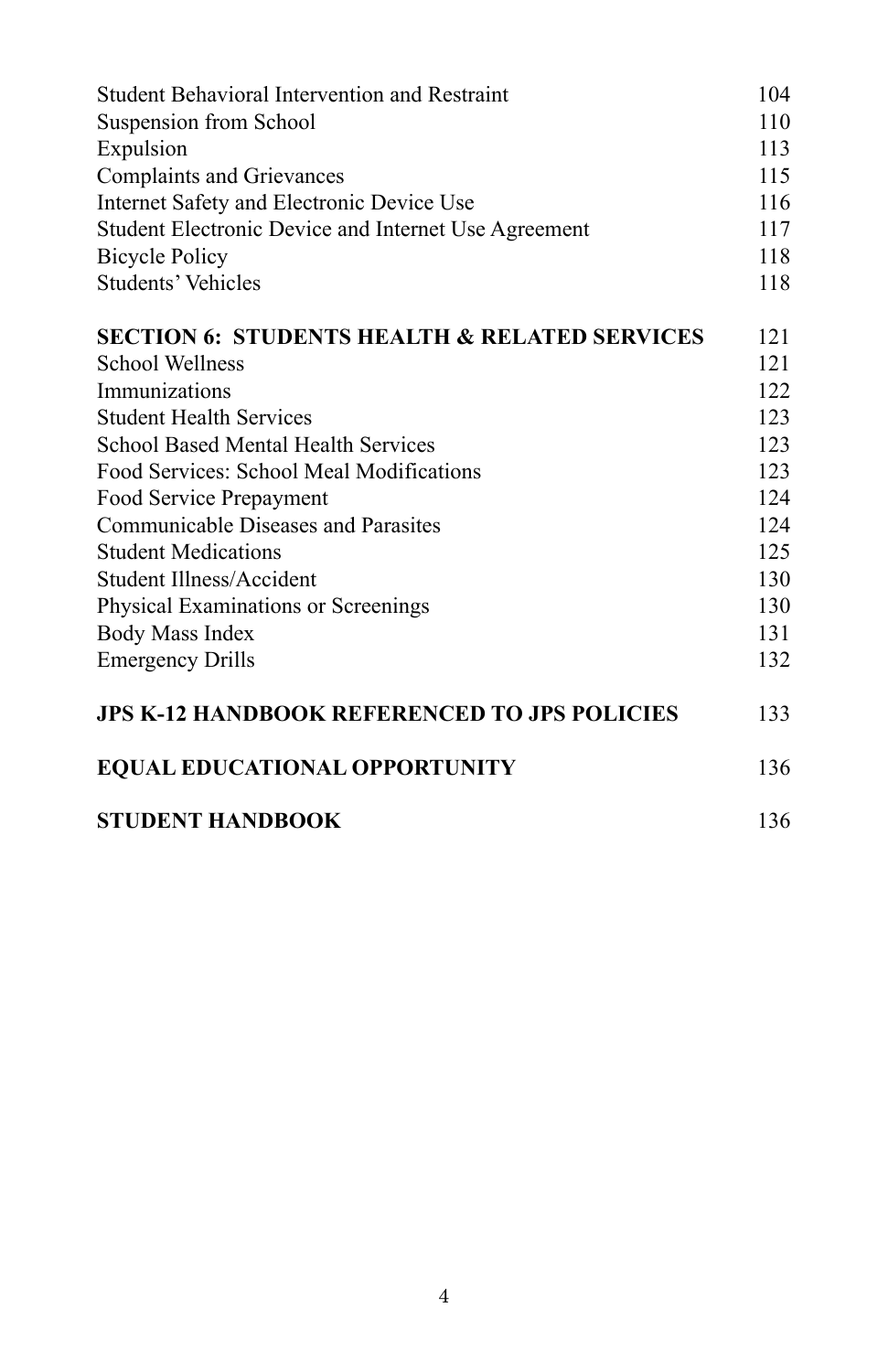## **SECTION 1: GENERAL INFORMATION**

### **PHILOSOPHY - Policy 5.1**

- A. Jonesboro Public Schools is committed to providing every child with the necessary skills and capabilities for success in the  $21<sup>st</sup>$  century. Educational decisions in the Jonesboro District reflect valid analyses of current data and scientifically-based research. The district's broad curriculum is engaging, challenging, differentiated, and relevant to today's world and future educational pursuits. We encourage every child in the pursuit of worthwhile interests and abilities. Collaborative planning and mutual accountability permeate all phases of the educational process to insure the success of every child. Within a functional, safe environment, we promote wholesome attitudes essential to the development of good citizens. Every staff member, child, and parent has a personal responsibility to promote the educational goals that have been determined by the schools and community. Above all, excellence is our standard—not our goal—for every child.
- B. The Jonesboro School District assumes the responsibility of providing students attending its schools a high-quality education that challenges each student to achieve their maximum potential. The district shall endeavor to create the environment within the schools necessary for every student to find success. The Jonesboro Public Schools will strive to develop the following goals in all students:
	- 1. Develop a desire for learning now and in the future.
	- 2. Develop personal responsibility and sound ethical behavior.
	- 3. Develop skills in creating group relationships.
	- 4. Promote understanding, tolerance, and acceptance of ethnic, cultural, religious, and personal differences.
	- 5. Develop knowledge and understanding of democratic ideas and ideals.
	- 6. Use multiple resources to find, examine, organize and use information.
	- 7. Develop skills in literacy, natural sciences, mathematics, and social sciences.
	- 8. Develop skills to enhance workplace productivity and career options.
	- 9. Develop creative self-expression through various media.
	- 10. Develop an understanding of and capacity for maintaining good physical health and well-being.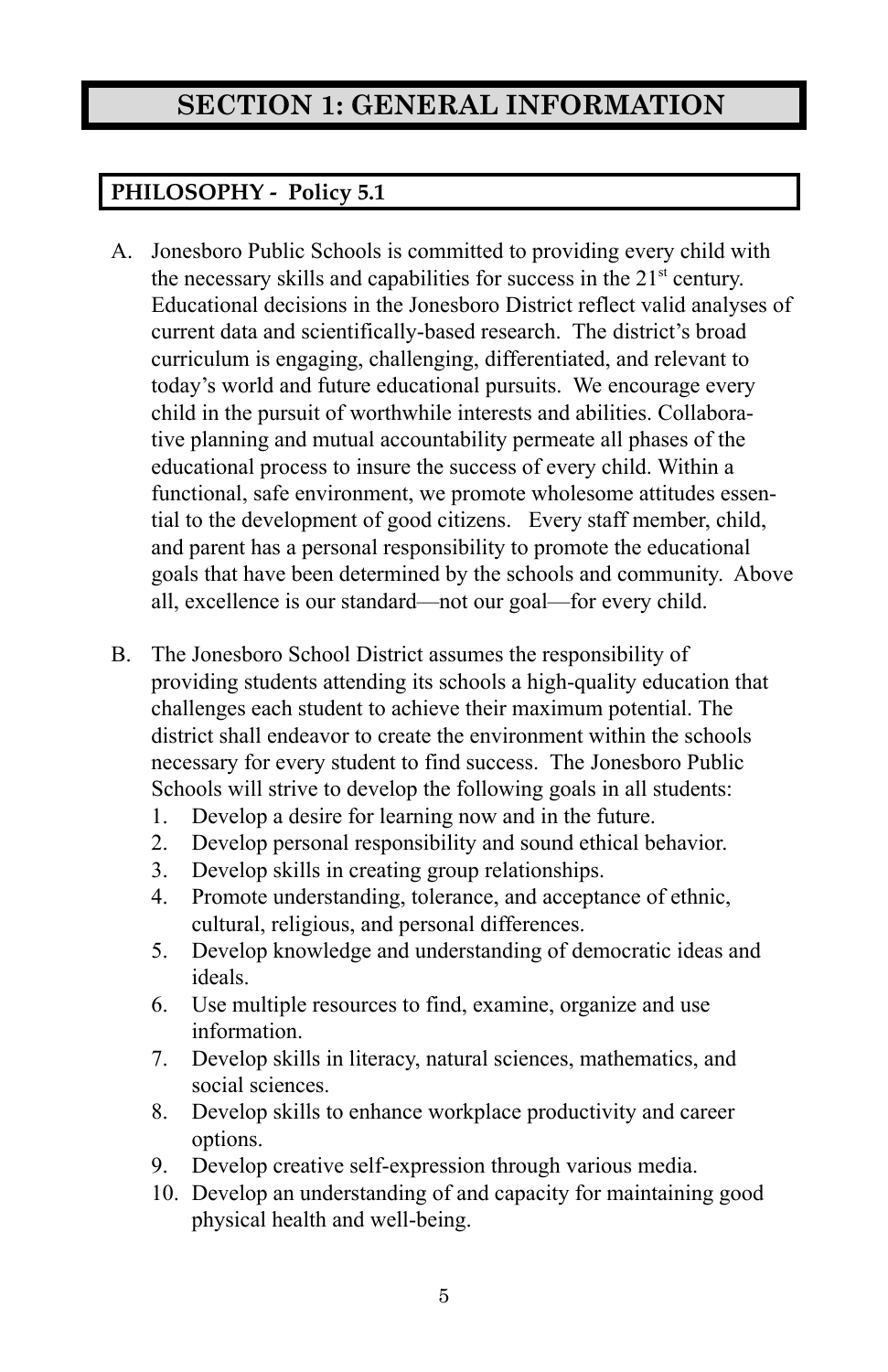#### **JPS PARENTAL/COMMUNITY INVOLVEMENT – District Policy 6.11**

Jonesboro Public Schools (JPS) recognizes the need for strong parental, family, and community engagement in the educational process of our students. To support the goal to educate all students effectively, JPS and parents must work together as knowledgeable partners. JPS fosters and supports parent involvement by coordinating a comprehensive parental, family, and community engagement program that offers parents multiple opportunities to be involved in the education of their children. To view the complete parental, family, community engagement plan, please visit the district's website or contact the district office to request a copy.

The district will assist schools in developing parental, family, and community engagement policies and programs to improve student achievement. District staff will assist building staff in devising appropriate methods of implementing Academic Improvement Plans (AIPs) for students scoring below proficiency on state assessments and explaining the law and consequences to parents of students not participating in AIPS. The district will assist schools in providing timely communication and providing parents on-line access to grades and attendance. The district will provide training annually for volunteers. The district will provide opportunities for joint collaboration with parents, community members, teachers, etc. to offer input in the development of JPS and school plans

The district will insure that Title I schools: (1) provide assistance to parents in understanding content and how to monitor their children's progress; (2) provide materials and training to help parents work with their children to improve academic achievement; (3) educate teachers, principals and other staff in the importance of effective communication, value and utility of contributions of parents; (4) coordinate and integrate parent involvement programs and activities; (5) ensure that information related to schools and parent programs is sent to parents to the extent practical in a language parents (including disabled parents) can understand; (6) and, provide other reasonable support for parental involvement activities as parents may request.

JPS will schedule two Parent-Teacher conference days. Beginning in 6th grade, students will attend conferences to discuss opportunities and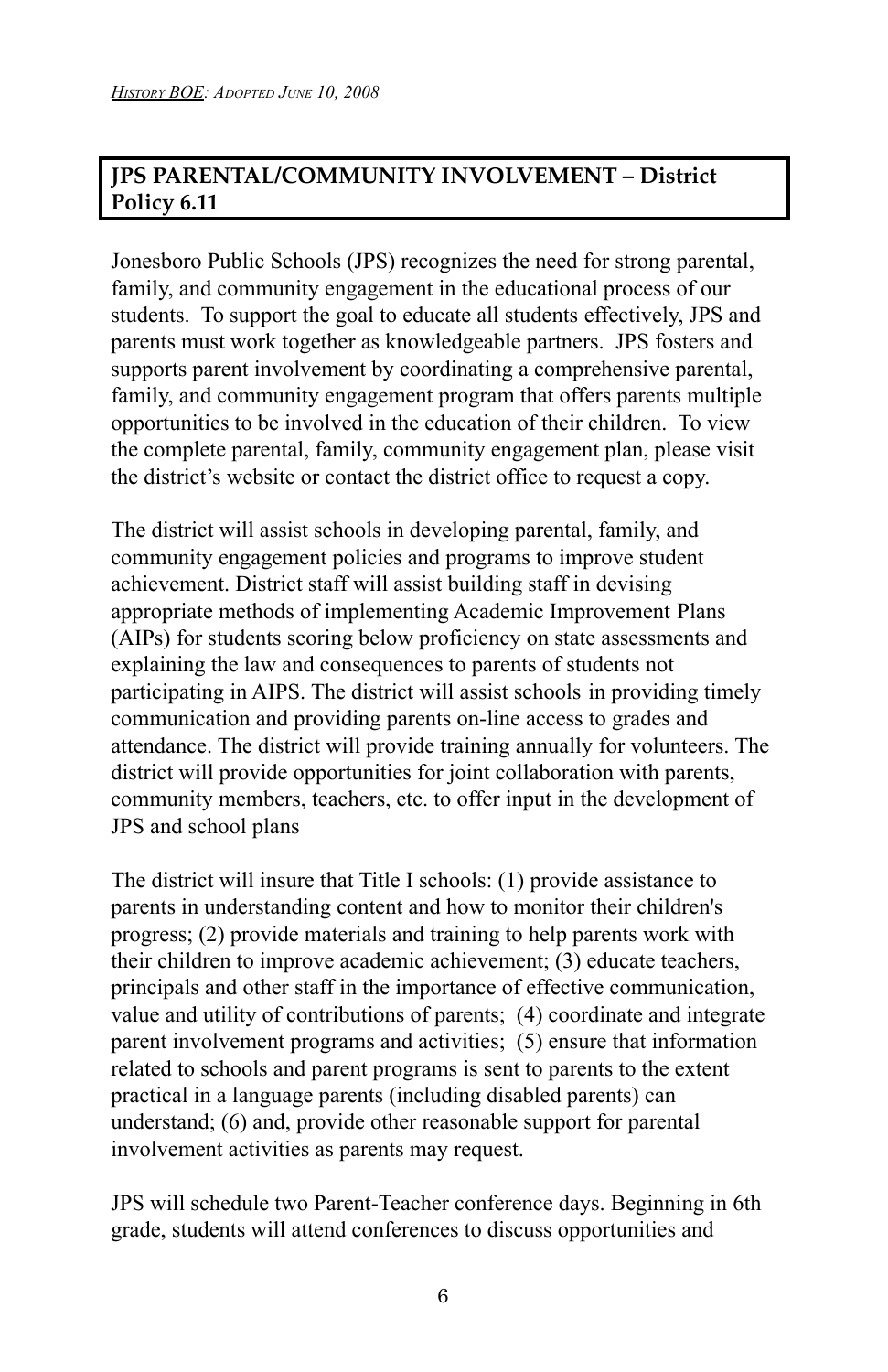requirements for student success (i.e., course requirements, the Smart Core/Core Curriculum, college requirements).

*Legal References: 20 U.S.C.§ 6318; A.C.A. § 6-15-1702; A.C.A. § 6-15-1703; A.C.A.§ 6-15-1704; Division of Elementary and Secondary Education Rules Governing Parental Involvement Plans and Family and Community Engagement HISTORY BOE: ADOPTED JULY 9, 2013 REVISED: JULY 10, 2018; JUNE 8, 2021*

*For the complete policy regarding Parent, Family, and Community Engagement-District, Policy 6.11, refer to the JPS District Policy on the JPS website.*

#### **JPS PARENTAL/COMMUNITY INVOLVEMENT – SCHOOL Policy 6.12**

A child's education is the responsibility shared by the school and parents and families. Each school in JPS develops its own parental, family and community engagement plan and provides many opportunities for parents, families, and community to be involved in the education of their children to improve student achievement. Copies of the parent, family, and community engagement plan may be viewed on the school's website or a copy of the plan may be obtained from the Library-Media Specialist on each campus.

Each school will:

- Have a parent center with a parent facilitator. Materials will be available for parents to use to support their children's achievement.
- Offer meaningful, regular, two-way communication between parents and the school.
- Conduct parent-teacher conferences a minimum of two times each year.
- Coordinate opportunities for parents to volunteer, including a survey to determine their interests and volunteer resource book.
- Distribute packets including information about grade-level/course learning expectations and ways parents may help their children improve academic performance.
- Share information about activities planned throughout the school year to encourage parental involvement.
- Use e-mail, Alert Now electronic message system, newsletters, phone calls, notes, websites, etc. to communicate with parents.
- Provide parents materials including parenting books, magazines and other information in the parent center in each school's library-media center.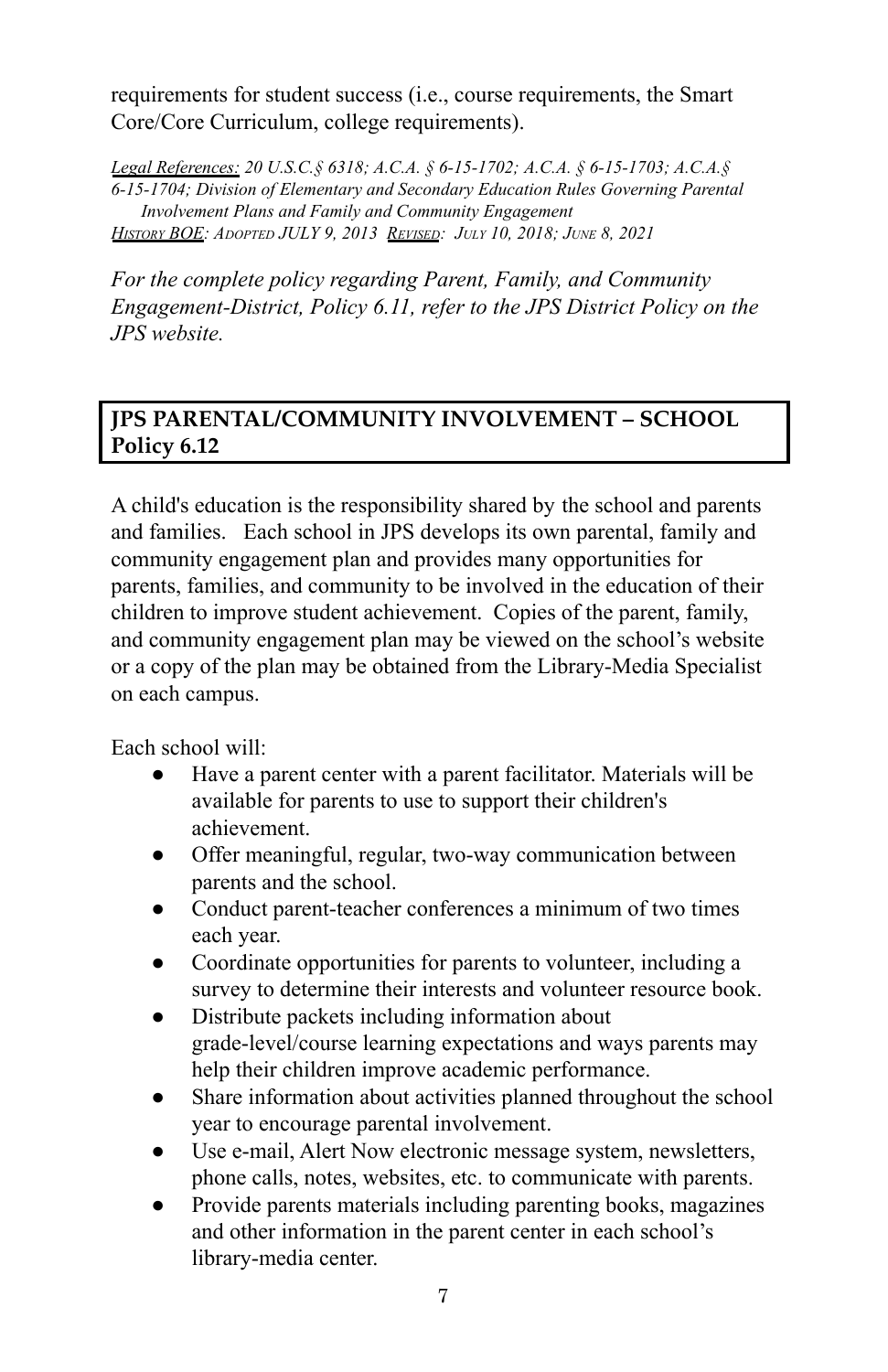Schedule parent, family, community engagement meetings to discuss services available in each school, what students will be learning, and how students will be assessed.

*Legal References: 20 U.S.C. § 6318; A.C.A. § 6-15-1702; A.C.A. § 6-15-1703; A.C.A. § 6-15-1704; Division of Elementary and Secondary Education Rules Governing Parental Involvement Plans and Family and Community Engagement HISTORY BOE: ADOPTED JULY 9, 2013 REVISED: JULY 10, 2018; JUNE 8, 2021*

*For the complete policy regarding Parent, Family, and Community Engagement-School, Policy 6.12, refer to the JPS District Policy on the JPS website.*

#### **CLOSED CAMPUS - Policy 4.10**

- A. All schools in the district shall operate closed campuses. Students are required to stay on campus from their arrival until dismissal at the end of the regular school day. Unless given permission to leave the campus by a school official, students must sign out in the office upon their departure.
- B. Parents/guardians must provide written permission before a student will be permitted to leave the school grounds with someone other than the parent/guardian, and photo identification will be required of the adult.

*HISTORY BOE: ADOPTED JUNE 10, 2008 REVISED JUNE 12, 2012*

#### **STUDENT ORGANIZATIONS, EQUAL ACCESS - Policy 4.12**

Non-curriculum-related secondary school student organizations wishing to conduct meetings on school premises during non-instructional time shall not be denied equal access on the basis of the religious, political, philosophical, or other content of the speech at such meetings. Hazing as defined by law, is forbidden in connection with initiation into, or affiliation with, any student organization, extracurricular activity, or sport program. Students who are convicted of participation in hazing or the failure to report hazing shall be expelled. A complete set of guidelines regarding such meetings may be found in the Jonesboro Policy Book.

*Legal References: A.C.A. § 6-5-201et seq., A.C.A. § 6-10-132, A.C.A. § 6-18-601 et seq., A.C.A. § 6-21-201 et seq., 20 U.S.C. 4071 Equal Access Act, Board of Education of the Westside Community Schools v. Mergens, 496 U.S. 226 (1990), A.C.A. § 6-18-601 et seq.*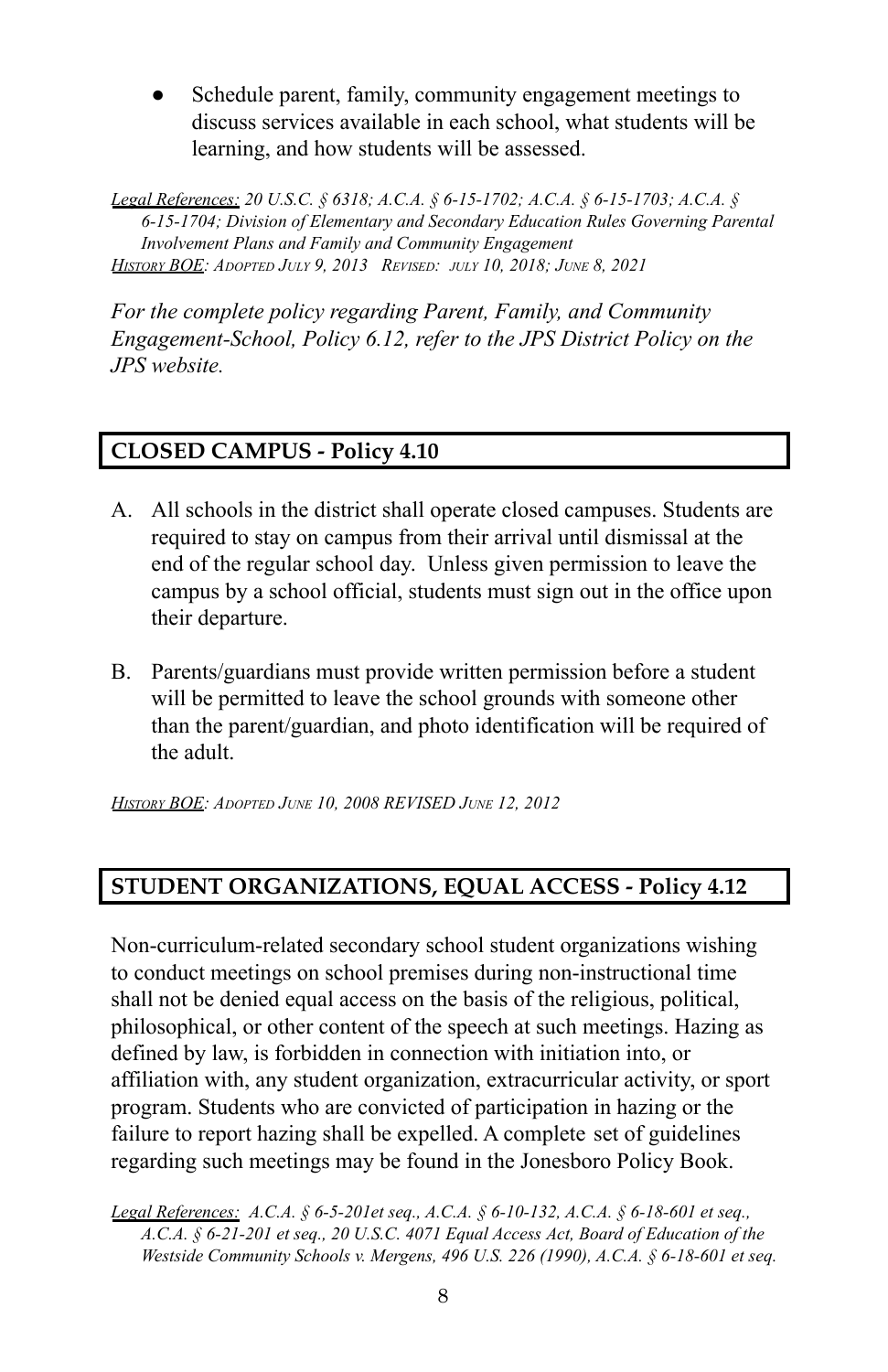HISTORY BOE: ADOPTED JUNE 10, 2008 REVISED JUNE 14, 2011; MAY 11, 2015; JUNE 12, *2017*

*For the complete policy regarding Student Organizations/Equal Access, Policy 4.12, refer to the JPS District Policy on the JPS website.*

#### **RELIGION IN THE SCHOOLS – Policy 5.10**

- A. The First Amendment of the Constitution states that "Congress shall make no law respecting the establishment of religion, or prohibiting the free exercise thereof…" As the Supreme Court has stated (*Abington School District v, Schempp*, 374 U.S. 203) the Amendment thus, "embraces two concepts—freedom to believe and freedom to act. The first is absolute but, in the nature of things, the second cannot be." Therefore, it is the board's policy that the school system, as an agency of the government, shall be neutral in matters regarding religion and will not engage in any activity that either advocates or disparages religion. The district shall assume no role or responsibility for the religious training of any student.
- B. The need for neutrality does not diminish our school system's educational responsibility to address the historical role of religion in the development of our culture. Since we live in a diverse society, the district's goal shall be to address the subject of religion objectively in such a way that it promotes an understanding of, and tolerance for, each other's religious or non-religious views.
- C. Discussions concerning religious concepts, practices, or disciplines are permissible when presented in a secular context in their relation to an inclusive study of religion or to the study of a particular region or country. The discussions shall be such that they are objective and academically informational and do not advocate nor denigrate any particular form of religious practice.
- D. Accommodation will be considered for those portions of instructional activities in the schools that unduly burden a student's sincere religious belief provided such accommodation doesn't amount to a significant change in curriculum, program, or course of instruction and when it is possible that a substitution of equally rigorous material that advances the same instructional goals can be arranged. Parents and students are advised that such accommodations are easier to grant when the objection is to non-state mandated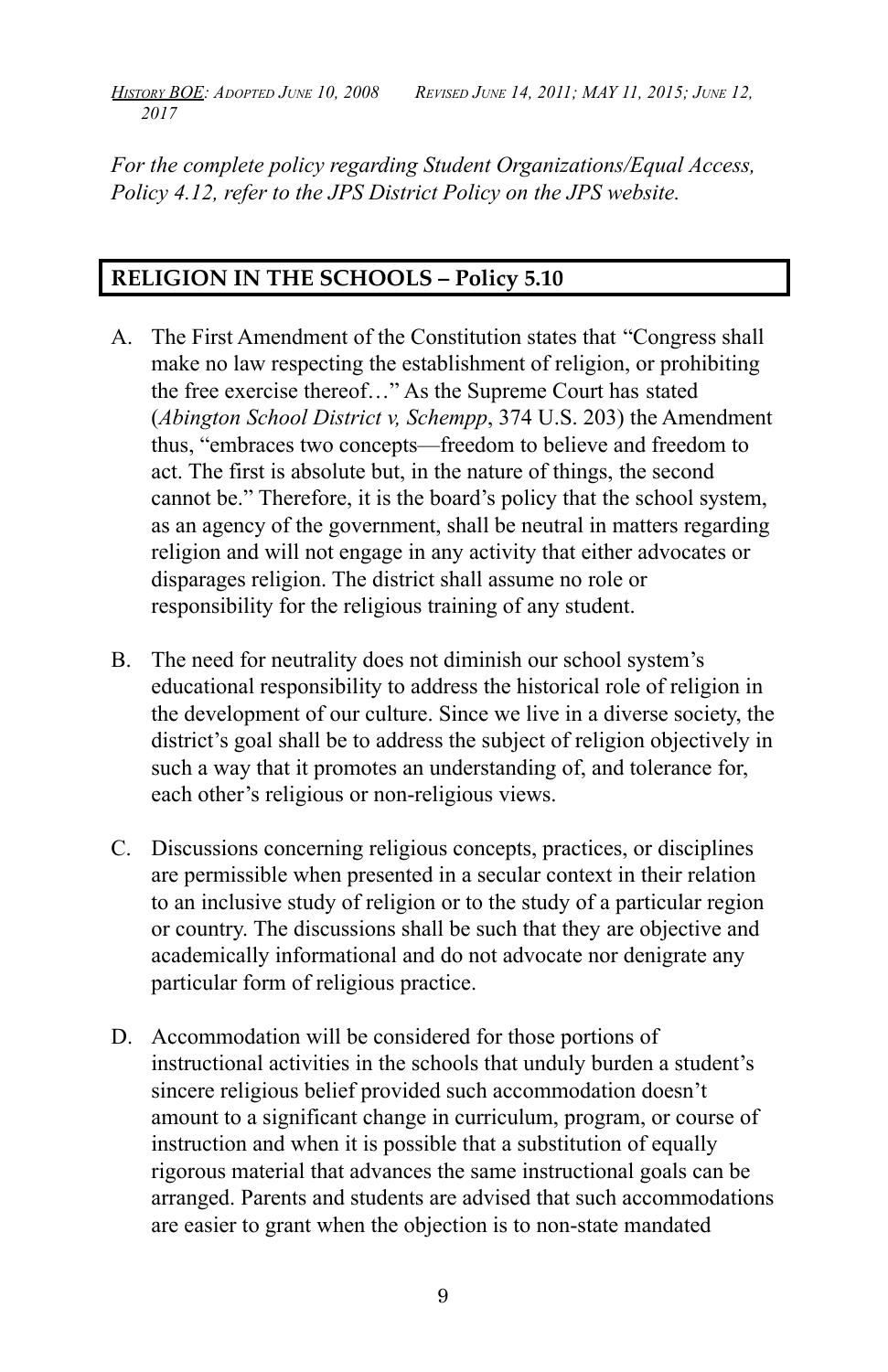Framework material than if the material is required by the Frameworks.

- E. A student or the student's parent can request the student's teacher to accommodate the student's objection based on a religious belief to an instructional activity. Any such request must be made at least 25 school days prior to the assignment's due date. Any objection must be raised in accordance with this policy's requirements or it will not be considered.
- F. The teacher in charge of each classroom may, at the opening of school each day, conduct a brief period of silence with the participation of all students in the classroom who desire to participate.
- G. Students and employees may engage in personal religious practices, such as prayer, at any time, and shall do so in a manner and at a time so that the educational process is not disrupted.

*Legal Reference: A.C.A. § 6-10-115 History BOE: ADOPTED June 10, 2008 Revised June 12, 2012*

*For the complete policy regarding Religion in the Schools, Policy 5.10, refer to the JPS District Policy on the JPS website.*

#### **PRIVACY OF STUDENTS' RECORDS/DIRECTORY INFORMATION - Policy 4.13**

- A. Except when a court order regarding a student has been presented to the district to the contrary, all students' education records are available for inspection and copying by the parents or guardian of any student who is under the age of eighteen (18). At the age of eighteen (18), the right to inspect and copy a student's records transfers to the student. A student's parent or the student, if over the age of 18, requesting to review the student's records will be allowed to do so within no more than forty-five (45) days of the request. The district forwards education records, including disciplinary records, to schools that have requested them in which the student seeks or intends to enroll, or is already enrolled so long as the disclosure is for purposes related to the student's enrollment or transfer.
- B. The district shall receive written permission before releasing education records to any agency or individual not authorized by law to receive and/or view the education records without prior parental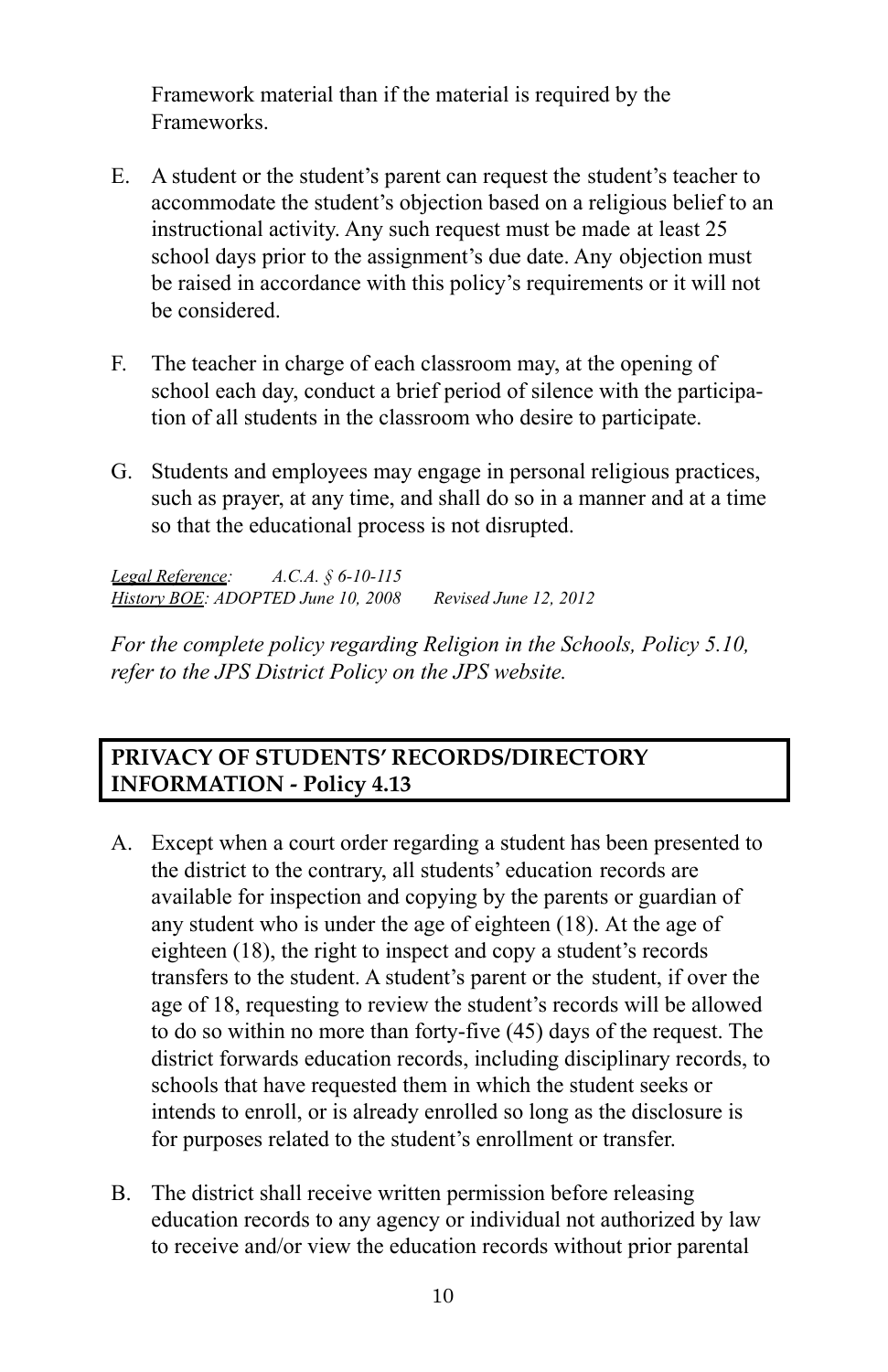permission. The district shall maintain a record of requests by such agencies or individuals for access to, and each disclosure of personally identifiable information (PII) from the education records of each student. Disclosure of education records is authorized by law to school officials with legitimate educational interests. A personal record kept by a school staff member is not considered an education record if it meets the following tests:

- 1. it is in the sole possession of the individual who made it;
- 2. it is used only as a personal memory aid; and
- 3. information contained in it has never been revealed or made available to any other person, except the maker's temporary substitute.

For the purposes of this policy a school official is a person employed by the school as an administrator, supervisor, instructor, or support staff member (including health or medical staff and law enforcement unit personnel); a person serving on the school board; a person or company with whom the school has contracted to perform a special task (such as an attorney, auditor, medical consultant, or therapist); or a parent or student serving on an official committee, such as disciplinary or grievance committee, or assisting another school official in performing his or her tasks.

For the purposes of this policy a school official has a legitimate educational interest if the official needs to review an education record in order to fulfill his or her professional responsibility, contracted duty or duty of elected office.

In addition to releasing PII to school officials without permission, the district may disclose PII from the education records of students in foster care placement to the student's caseworker or to the caseworker's representative without getting prior consent of the parent, or the student if the student is over eighteen (18). For the district to release the student's PII without getting permission:

- the student must be in foster care:
- the individual to whom the PII will be released must have legal access to the student's case plan; and
- The Arkansas Department of Human Services or a sub-agency of the Department must be legally responsible for the care and protection of the student.

The district discloses PII from an education record to appropriate parties, including parents, in connection with an emergency if knowledge of the information is necessary to protect the health or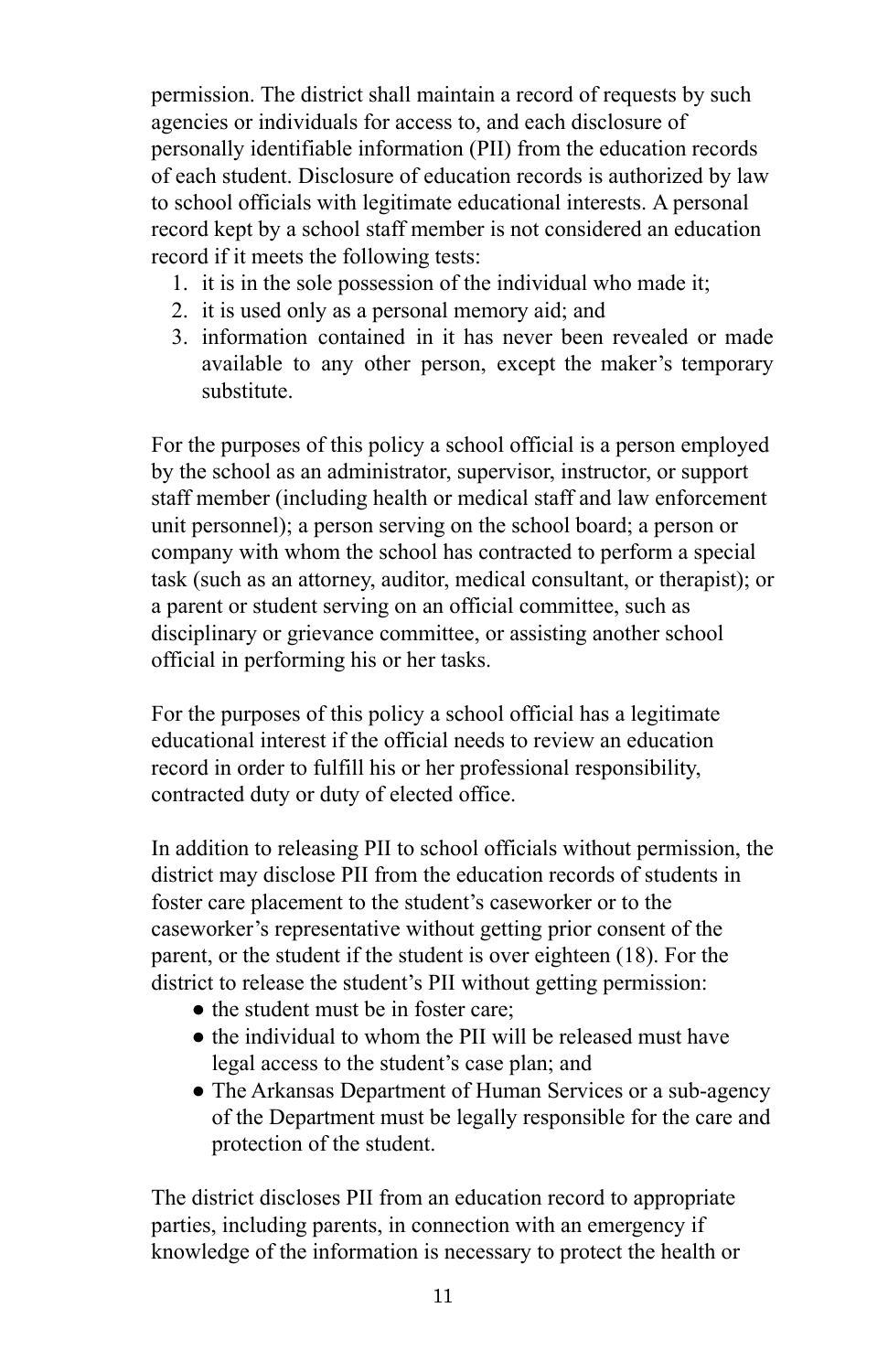safety of the student or other individuals. The superintendent or designee shall determine who will have access to and the responsibility for disclosing information in emergency situations.

When deciding whether to release PII in a health or safety emergency, the district may take into account the totality of the circumstances pertaining to a threat to the health or safety of a student or other individuals. If the district determines that there is an articulable and significant threat to the health or safety of a student or other individuals, it may disclose information from education records to any person whose knowledge of the information is necessary to protect the health or safety of the student or other individuals.

- C. For purposes of this policy, the Jonesboro School District does not distinguish between a custodial and non-custodial parent or a non-parent such as a person acting in loco parentis or a foster parent. Unless a court order restricting such access has been presented to the district to the contrary, the fact of a person's status as parent or guardian, alone, enables that parent or guardian to review and copy his child's records.
- D. If a court order exists which directs that a parent not have access to a student or his records, the parent, guardian, person acting in loco parentis, or an agent of the Department of Human Services must present a file-marked copy of such order to the building principal and the superintendent. The school will make good-faith efforts to act in accordance with such court order, but the failure to do so does not impose legal liability upon the school. The actual responsibility for enforcement of such court orders rests with the parents or guardians, their attorneys and the court which issued the order.
- E. A parent or guardian does not have the right to remove any material from a student's records, but such parent or guardian may challenge the accuracy of a record. The right to challenge the accuracy of a record does not include the right to dispute a grade, disciplinary rulings, disability placements, or other such determinations, which must be done only through the appropriate teacher and/or administrator, the decision of whom is final. A challenge to the accuracy of material contained in a student's file must be initiated with the building principal, with an appeal available to the superintendent or his designee. The challenge shall clearly identify the part of the student's record the parent wants changed and specify why he/she believes it is inaccurate or misleading. If the school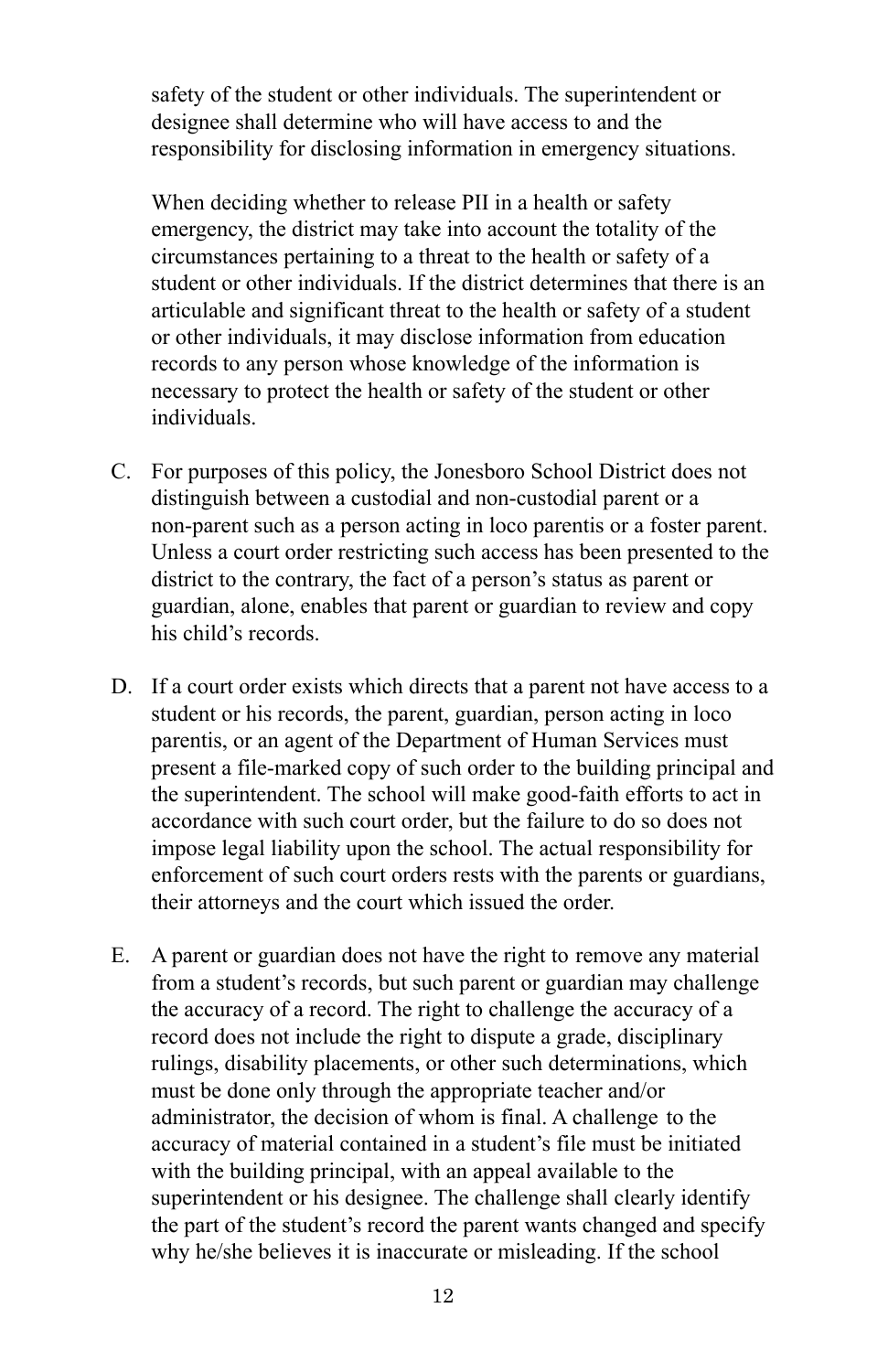determines not to amend the record as requested, the school will notify the requesting parent or student of the decision and inform them of their right to a hearing regarding the request for amending the record. The parent or eligible student will be provided information regarding the hearing procedure when notified of the right to a hearing.

- F. Unless the parent or guardian of a student (or student, if above the age of eighteen [18]) objects, directory information about a student may be made available to the public, military recruiters, postsecondary educational institutions, prospective employers of those students, as well as school publications such as annual yearbooks and graduation announcements. "Directory information" includes, but is not limited to, a student's name, address, telephone number, electronic mail address, photograph, date and place of birth, dates of attendance, his/her placement on the honor roll (or the receipt of other types of honors), as well as his/her participation in school clubs and extracurricular activities, among others. If the student participates in inherently public activities (for example, basketball, football, or other interscholastic activities), the publication of such information will be beyond the control of the district. Directory information also includes a student identification (ID) number, user ID, or other unique personal identifier used by a student for the purposes of accessing or communicating in electronic systems and a student ID number or other unique personal identifier that is displayed on a student's ID badge, provided the ID cannot be used to access gain to education records except when used in conjunction with one or more factors that authenticate the user's identity, such as a personal identification number (PIN), password or other factor known or possessed only by the authorized user. A student's name and photograph will only be displayed on the district or school's web page(s) after receiving written permission from the student's parent or student if over the age of 18.
- G. The form for objecting to making directory information available is located in the student packet and must be completed and signed by the parent or age-eligible student and filed with the building principal's office no later than ten (10) school days after the beginning of each school year or the date the student is enrolled for school. Failure to file an objection by that time is considered a specific grant of permission. The district is required to continue to honor any signed-opt out form for any student no longer in attendance at the district. The right to opt out of the disclosure of directory information under Family Educational Rights and Privacy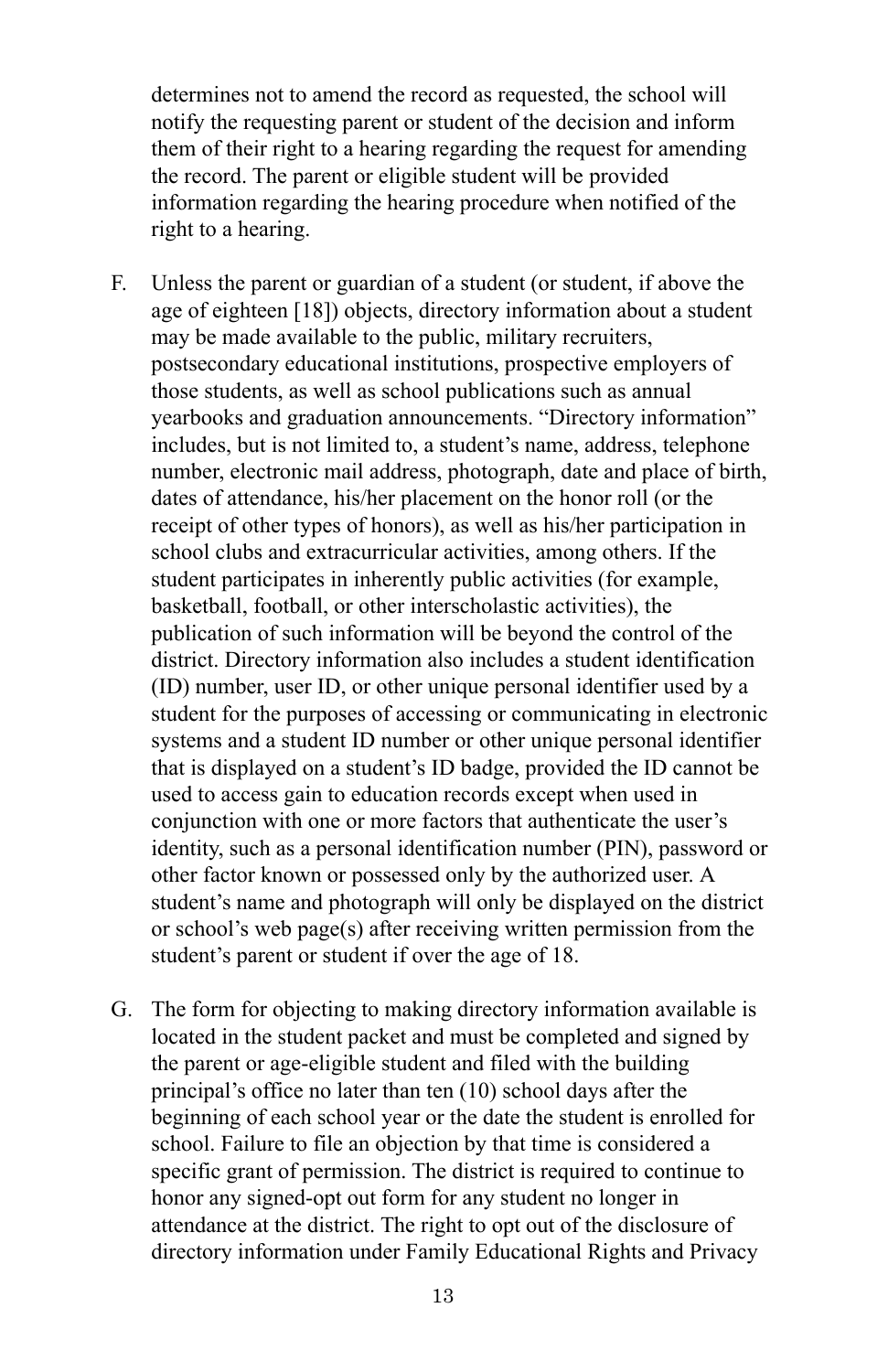Act (FERPA) does not prevent the district from disclosing or requiring a student to disclose the student's name, identifier, or institutional email address in a class in which the student is enrolled.

Parents and students over the age of 18 who believe the district has failed to comply with the requirements for the lawful release of student records may file a complaint with the U.S. Department of Education at Family Policy Compliance Office, U.S. Department of Education, 400 Maryland Avenue SW, Washington, D.C. 20202.

*Legal Reference: A.C.A. § 9-29-113 (b)(6), 20 U.S.C. § 1232g, 20 U.S.C. § 7908 (NCLB Section 9528), 34 CFR 99.3, 99.7, 99.31, 99.21, 99.22, 99.30, , 99.32, 99.33, 99.34, 99.35, 99.36, 99.37, 99.63, 99.64 HISTORY BOE: ADOPTED JUNE 10, 2008 REVISED JUNE 12, 2012; MAY 11, 2015*

*For the complete policy regarding Privacy of Students' Records/ Directory Information, Policy 4.13, refer to JPS District Policy on the JPS website.*

#### **PERMANENT RECORDS – Policy 4.38**

Permanent school records, as required by the Division of Elementary and Secondary Education, shall be maintained for each student enrolled in the district until the student receives a high school diploma or its equivalent or is beyond the age of compulsory school attendance. A copy of the student's permanent record shall be provided to the receiving school district within ten (10) school days after the date a request from the receiving school is received.

*HISTORY BOE: ADOPTED JUNE 10, 2008*

#### **STUDENT PUBLICATIONS AND THE DISTRIBUTION OF LITERATURE - Policy 4.14**

A. **Student Publications:** While the District recognizes a student's right of expression under the First Amendment of the Constitution of the United States, school-sponsored media does not provide an open public forum for public expression. Such publications, as well as the content of student expression in school-sponsored activities, shall be subject to the editorial control of the district's administration whose actions shall be reasonably related to legitimate pedagogical concerns and adhere to the following limitations.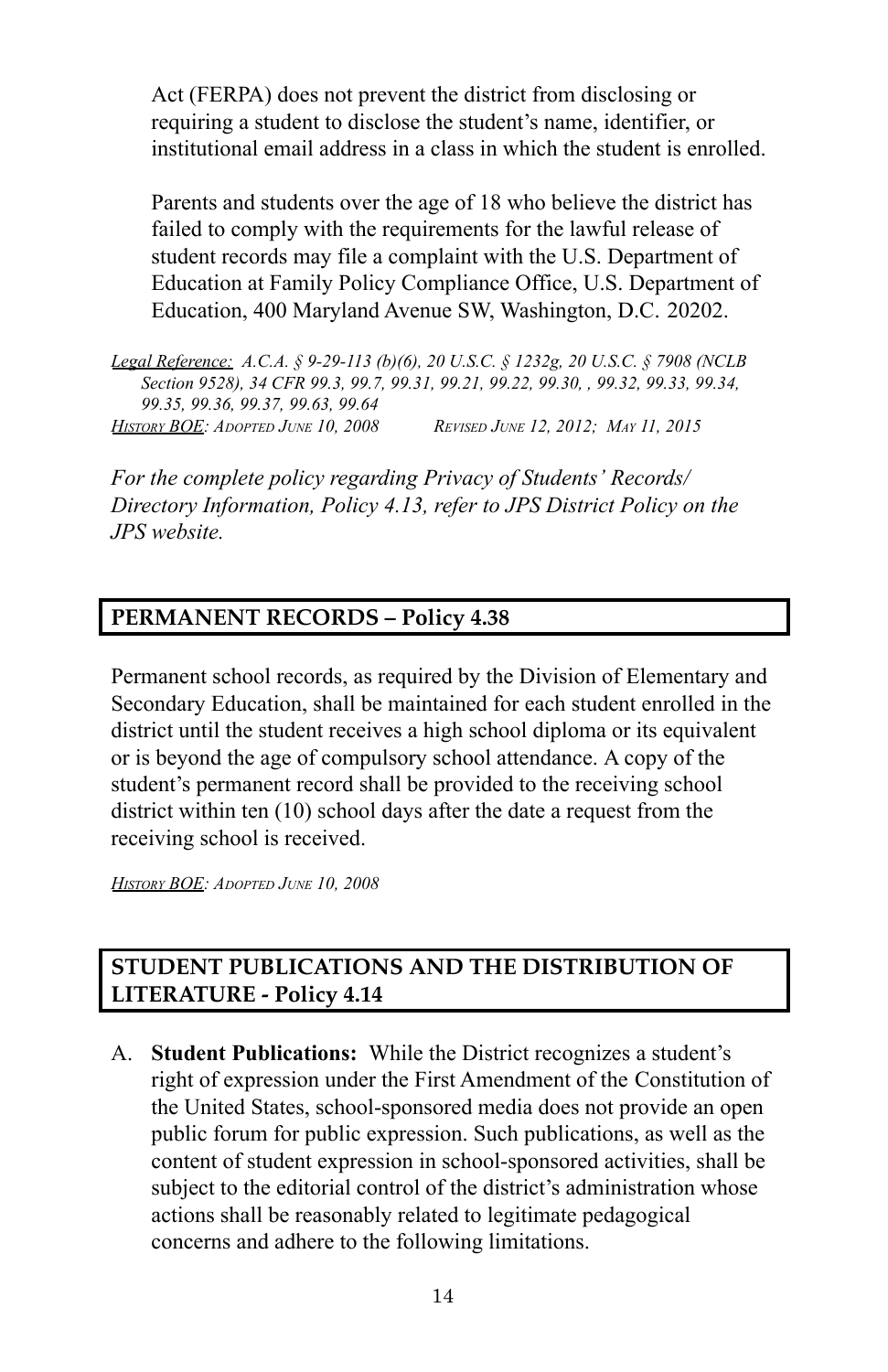- 1. Advertising may be accepted for publications that do not condone or promote products that are inappropriate for the age and maturity of the audience or that endorse such things as tobacco, alcohol, or drugs.
- 2. Publications may be regulated to prohibit writings which are, in the opinion of the appropriate teacher and/or administrator, grammatically incorrect, poorly written, inadequately researched, biased or prejudiced, vulgar or profane, or unsuitable for immature audiences.
- 3. Publications may be regulated to refuse to publish material which might reasonably be perceived to advocate drug or alcohol use, irresponsible sex, or conduct otherwise inconsistent with the shared values of a civilized social order, or to associate the school with any position other than neutrality on matters of political controversy.
- 4. Prohibited publications include those that:
	- a. Are obscene as to minors;
	- b. Are libelous or slanderous, including material containing defamatory falsehoods about public figures or governmental officials, which are made with knowledge of their falsity or reckless disregard of the truth;
	- c. Constitute an unwarranted invasion of privacy as defined by state law,
	- d. Suggest or urge the commission of unlawful acts on the school premises;
	- e. Suggest or urge the violation of lawful school regulations;
	- f. Scurrilously attacks ethnic, religious, or racial groups; or
	- g. Harass, threaten, or intimidate a student.
- B. **Student Publications on School Web Pages:** Student publications that are displayed on school web pages shall follow the same guidelines as listed above plus they shall
	- 1. Not contain any non-educational advertisements.
	- 2. Adhere to the restrictions regarding use of Directory Information as prescribed in Policy 4.13 including not using a student's photograph when associated with the student's name unless written permission has been received from the student's parent or student if over the age of 18.
	- 3. State that the views expressed are not necessarily those of the school board or the employees of the district.
- C. **Student Distribution of Non-school Literature Publications, and Materials:** A student or group of students who distribute ten (10) or fewer copies of the same non-school-sponsored literature,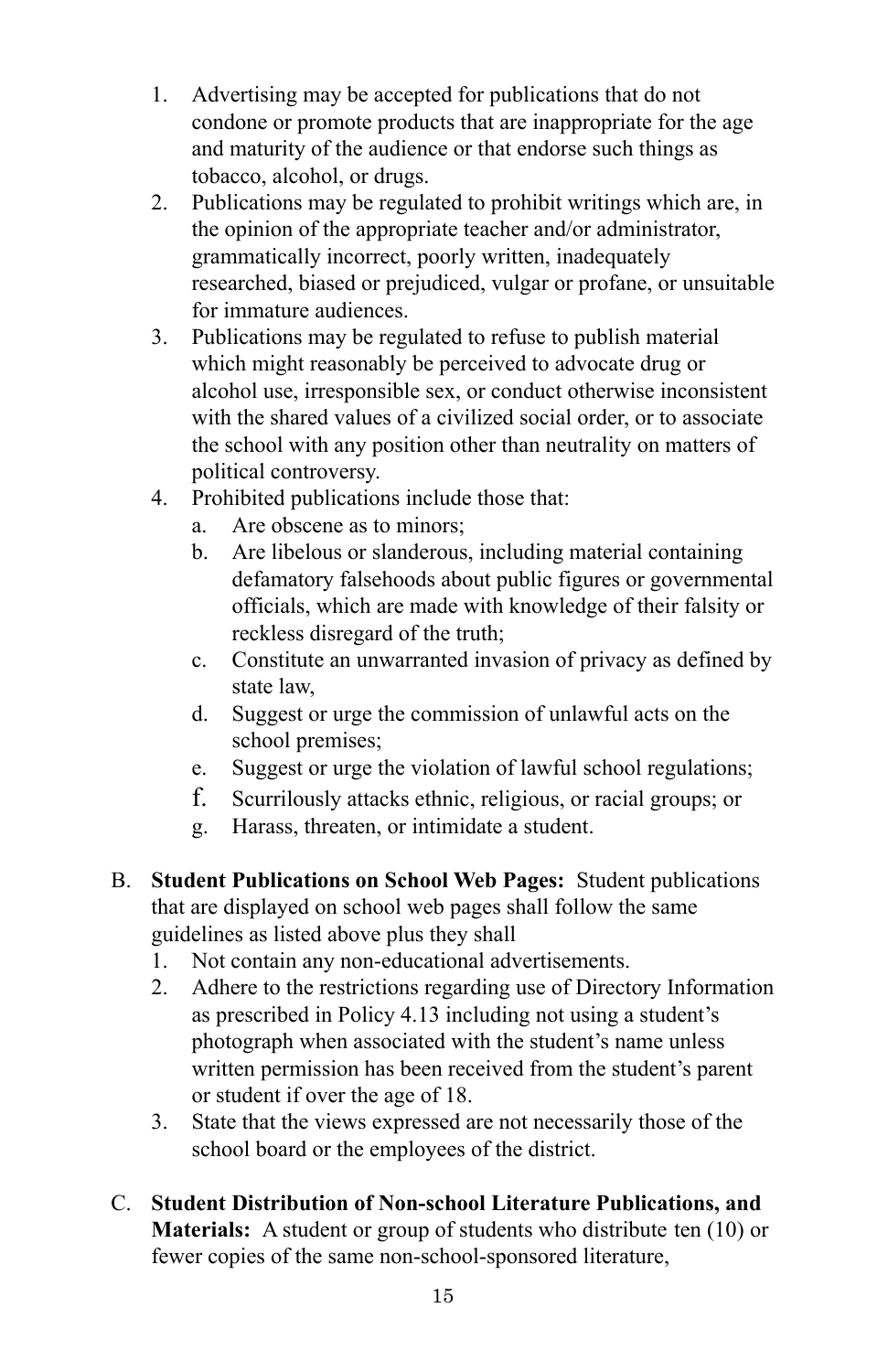publications, or materials shall do so in a time, place, and manner that does not cause a substantial disruption of the orderly education environment. A student or group of students wishing to distribute more than ten (10) copies of non-school-sponsored materials shall have school authorities review their non-school-sponsored materials at least three (3) school days in advance of their desired time of dissemination. School authorities shall review the non-schoolsponsored materials, prior to their distribution and will bar from distribution those non-school-sponsored materials that are obscene, libelous, pervasively indecent, or advertise unlawful products or services. Material may also be barred from distribution if there is evidence that reasonably supports a forecast that a substantial disruption of the orderly operation of the school or educational environment will likely result from the distribution. Concerns related to any denial of distribution by the principal shall be heard by the superintendent or his/her designee, whose decision shall be final. The assistant superintendent shall review non-school publications prior to their distribution and will bar from distribution those materials that are obscene, libelous, pervasively indecent, or advertise unlawful products or services. Material may also be barred from distribution if there is evidence that reasonably supports a forecast that disruption will likely result from the distribution.

- D. The school principal or designee shall establish reasonable regulations governing the time, place, and manner of student distribution of non-school-sponsored materials. The regulations shall:
	- 1. Be narrowly drawn to promote orderly administration of school activities by preventing disruption and may not be designed to stifle expression;
	- 2. Be uniformly applied to all forms of non-school-sponsored materials;
	- 3. Allow no interference with classes or school activities;
	- 4. Specify times, places, and manner where distribution may and may not occur;
	- 5. Not inhibit a person's right to accept or reject any literature distributed in accordance with the regulations;
	- 6. Students shall be responsible for the removal of excess literature that is left at the distribution point for more than three (3) days and are responsible for picking up any materials thrown on school grounds.
- E. The superintendent and the student media advisors, shall develop administrative regulations for the implementation of this policy. The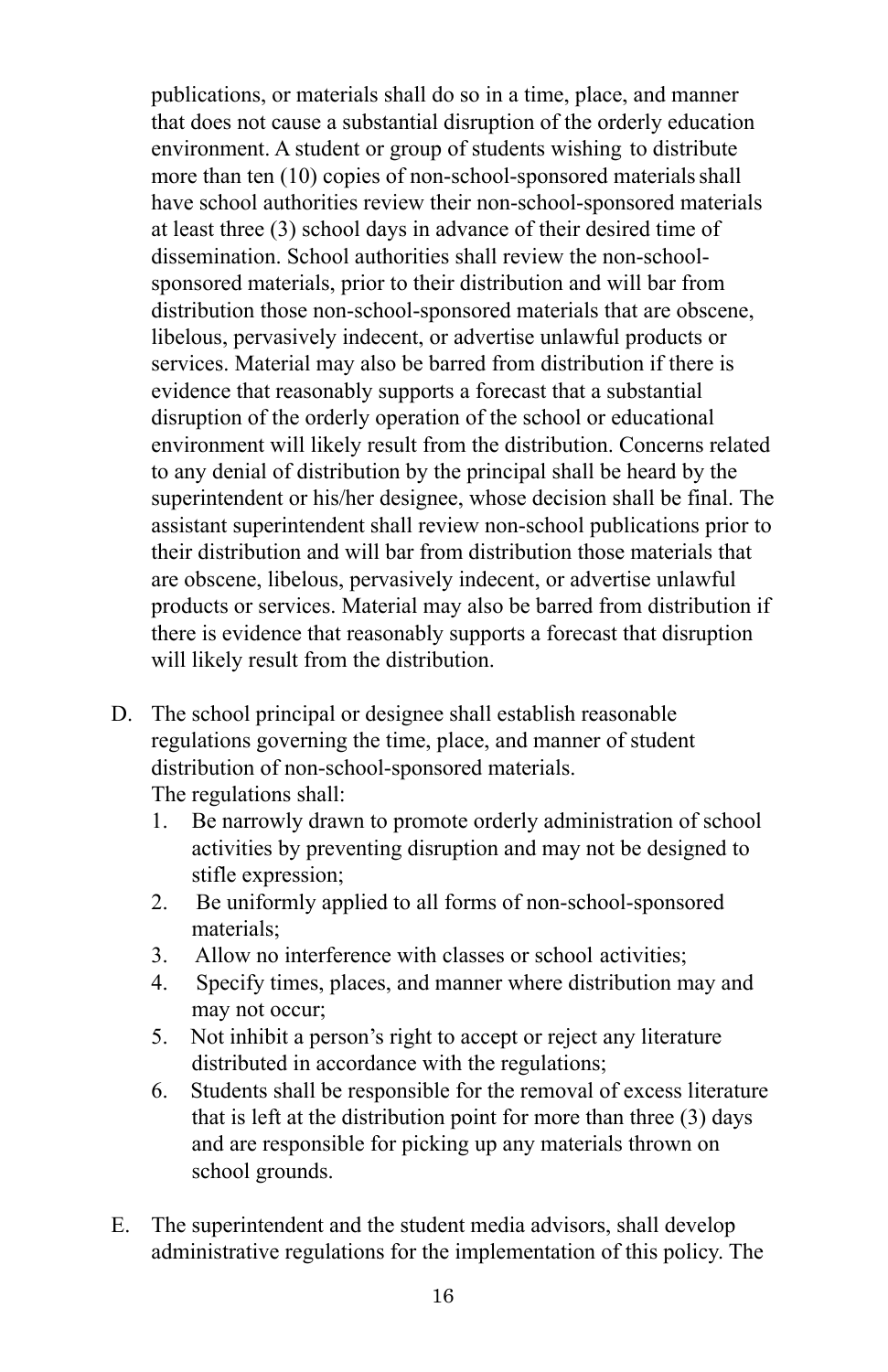regulations shall include definitions of terms and the time(s), places(s) and manner(s) of the dissemination of student media, which shall include timelines for the review of materials.

*Legal References: A.C.A. § 6-18-1202, 1203, & 1204, Tinker v. Des Moines ISD, 393 U.S. 503 (1969), Bethel School District No. 403 v. Fraser, 478 U.S. 675 (1986), Hazelwood School District v. Kuhlmeier, 484 U.S. 260 (1988) HISTORY BOE: ADOPTED JUNE 10, 2008, REVISED JUNE 9, 2020*

#### **CONTACT WITH STUDENTS WHILE AT SCHOOL - Policy 4.15**

- A. Parents wishing to speak to their children during the school day shall register first with the office. If there is any question concerning the legal custody of the student, the custodial parent shall present documentation to the principal or the principal's designee establishing the parent's custody of the student. It shall be the responsibility of the custodial parent to make any court ordered "no contact" or other restrictions regarding the non-custodial parent known to the principal by presenting a copy of a file-marked court order. Without such a court order on file, the school will release the child to either of his/her parents. Non-Custodial parents who file with the principal a date-stamped copy of current court orders granting unsupervised visitation may eat lunch, volunteer in their child's classroom, or otherwise have contact with their child during school hours and the prior approval of the school's principal. Such contact is subject to the limitations outlined in Policy 4.16, Policy 6.5, and any other policies that may apply. Arkansas law provides that in order to avoid continuing child custody controversies from involving school personnel and to avoid disruptions to the educational atmosphere in the district's schools, the transfer of a child between his/her custodial parent and non-custodial parent, when both parents are present, shall not take place on the school's property on normal school days during normal hours of school operation. Unless a valid no-contact order has been filed with the student's principal or the principal's designee, district employees shall not become involved in disputes concerning whether or not the parent was supposed to pick up the student on any given day.
- B. CONTACT BY LAW ENFORCEMENT, SOCIAL SERVICES, OR BY COURT ORDER - State Law requires that Department of Human Services employees, local law enforcement, or agents of the Crimes Against Children Division of the Division of Arkansas State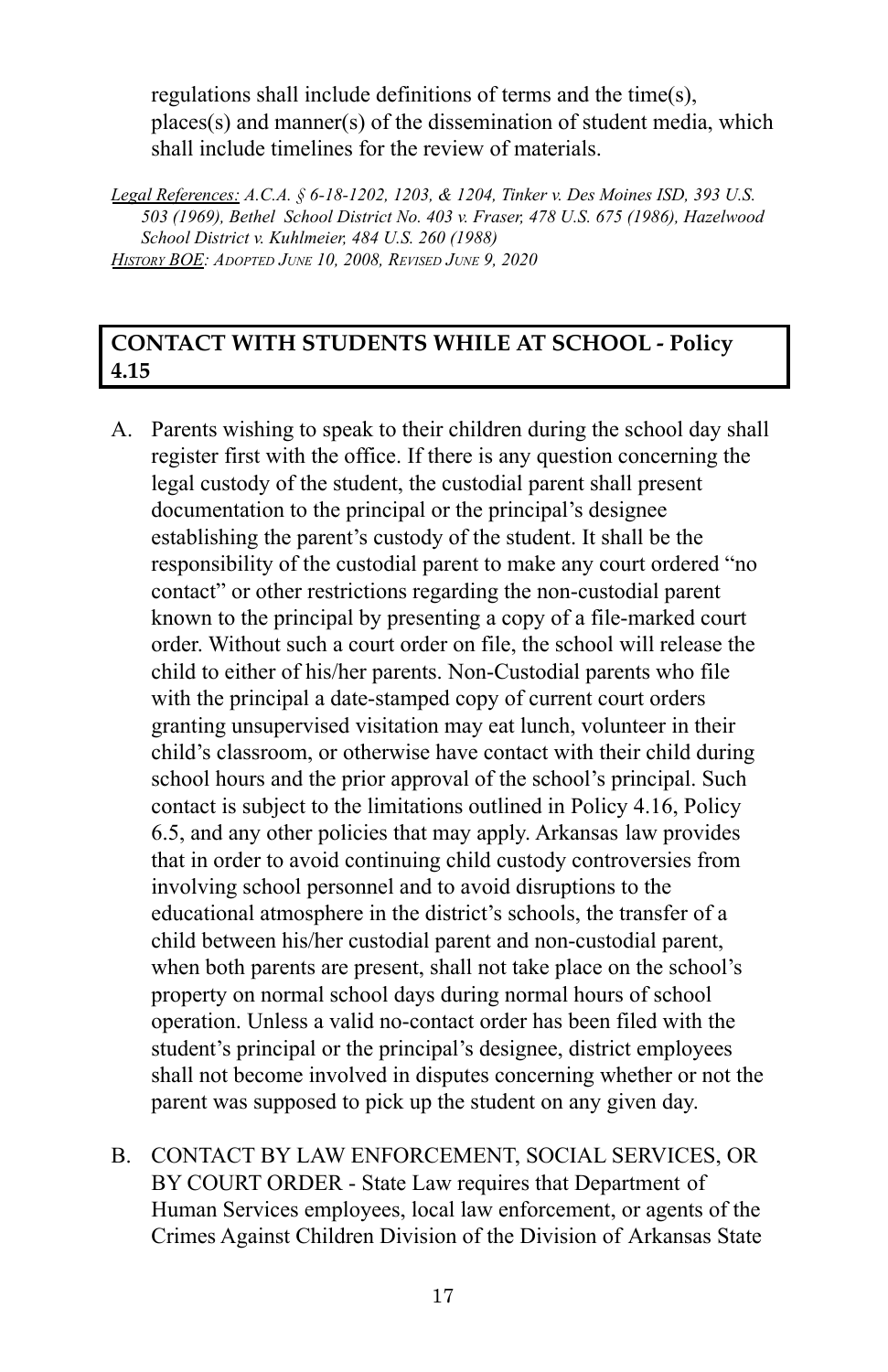Police, may interview students without a court order for the purpose of investigating suspected child abuse. In instances where the interviewers deem it necessary, they may exercise a "72-hour hold" without first obtaining a court order. Except as provided below, other questioning of students by non-school personnel shall be granted only with a court order directing such questioning, with permission of the parents of a student (or the student if above eighteen [18] years of age), or in response to a subpoena or arrest warrant. If the district makes a report to any law enforcement agency concerning student misconduct or if access to a student is granted to a law enforcement agency due to a court order, the principal or the principal's designee shall make a good faith effort to contact the student's parent, legal guardian, or other person having lawful control by court order, or person acting in loco parentis identified on student enrollment forms. The principal or the principal's designee shall not attempt to make such contact if presented documentation by the investigator that notification is prohibited because a parent, legal guardian, person having lawful control of the student or person standing in loco parentis is named as an alleged offender of the suspected child maltreatment. This exception applies only to interview requests made by a law enforcement officer, an investigator of the Crimes Against Children Division of the Division of Arkansas State Police, or an investigator or employee of the Department of Human Services.

- C. In instances other than those related to cases of suspected child abuse, principals must release a student to either a police officer who presents a subpoena for the student, or a warrant for arrest, or to an agent of state social services or an agent of a court with jurisdiction over a child with a court order signed by a judge. Upon release of the student, the principal or designee shall give the student's parent, legal guardian, or other person having lawful control, of the student or person standing in loco parentis notice that the student has been taken into custody by law enforcement personnel or a state's social services agency. If the principal or designee is unable to reach the parent, he or she shall make a reasonable, good faith effort to get a message to the parent to call the principal or designee, and leave both a day and an after-hours telephone number.
- D. Contact by Professional Licensure Standards Board Investigators Investigators for the Professional Licensure Standards Board may meet with students during the school day to carry out the investigation of an ethics complaint.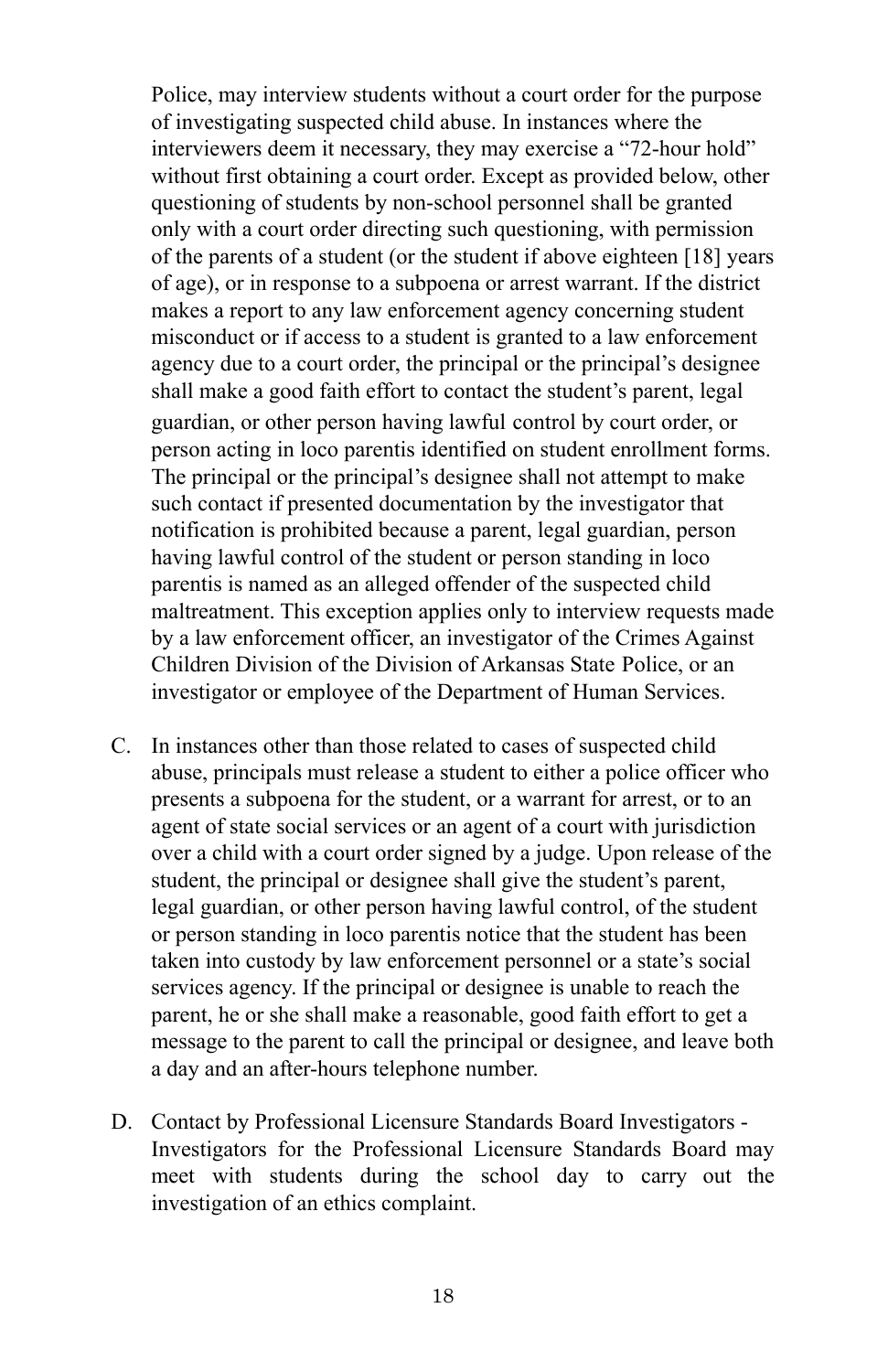*Legal Reference: A.C.A. § 6-18-513, A.C.A. §, A.C.A. §9-13-104, A.C.A. §12-18-609, 610, 613, A.C.A. §12-18-1001, 1005 HISTORY BOE: ADOPTED JUNE 10, 2008 REVISED JUNE 14, 2011; JUNE 11, 2015; JUNE 13, 2016; JUNE 12, 2017; JUNE 25, 2019*

#### **STUDENT VISITORS - Policy 4.16**

The board strongly believes that the purpose of school is for learning. Social visitors, generally, disrupt the classroom and interfere with learning that should be taking place. Therefore, visiting with students at school is strongly discouraged, unless approved by the principal and scheduled in advance. This includes visits made by former students, friends, and/or relatives of teachers or students. Any visitation to the classroom shall be allowed only with the permission of the school principal and all visitors must first register at the office.

*Legal Reference: A.C.A. § 6-21-606, A.C.A. §6-21-607 HISTORY BOE: ADOPTED JUNE 10, 2008*

#### **VISITORS TO THE SCHOOLS – Policy 6.5**

- A. Parents, grandparents, legal guardians, business, and community members are welcome and encouraged to visit district schools. To minimize the potential for disruption of the learning environment, visitors, for a purpose other than to attend an activity open to the general public, are required to first report to the school's main office. No one shall be exempt from this requirement. Visitors who are Level 3 or Level 4 sex offenders may only enter a school campus under the provisions listed in Policy 6.10.
- B. Parents and legal guardians are encouraged to participate in regularly scheduled visitation events such as school open houses and parent/teacher conferences. Additional conferences are best when scheduled in advance. Conferences shall be scheduled at a time and place to accommodate those participating in the conference. Visits to individual classrooms during class time are permitted on a limited basis with the principal's prior approval and the teacher's knowledge.
- C. Visitors, including parents wishing to speak with students during the school day shall register first with the office.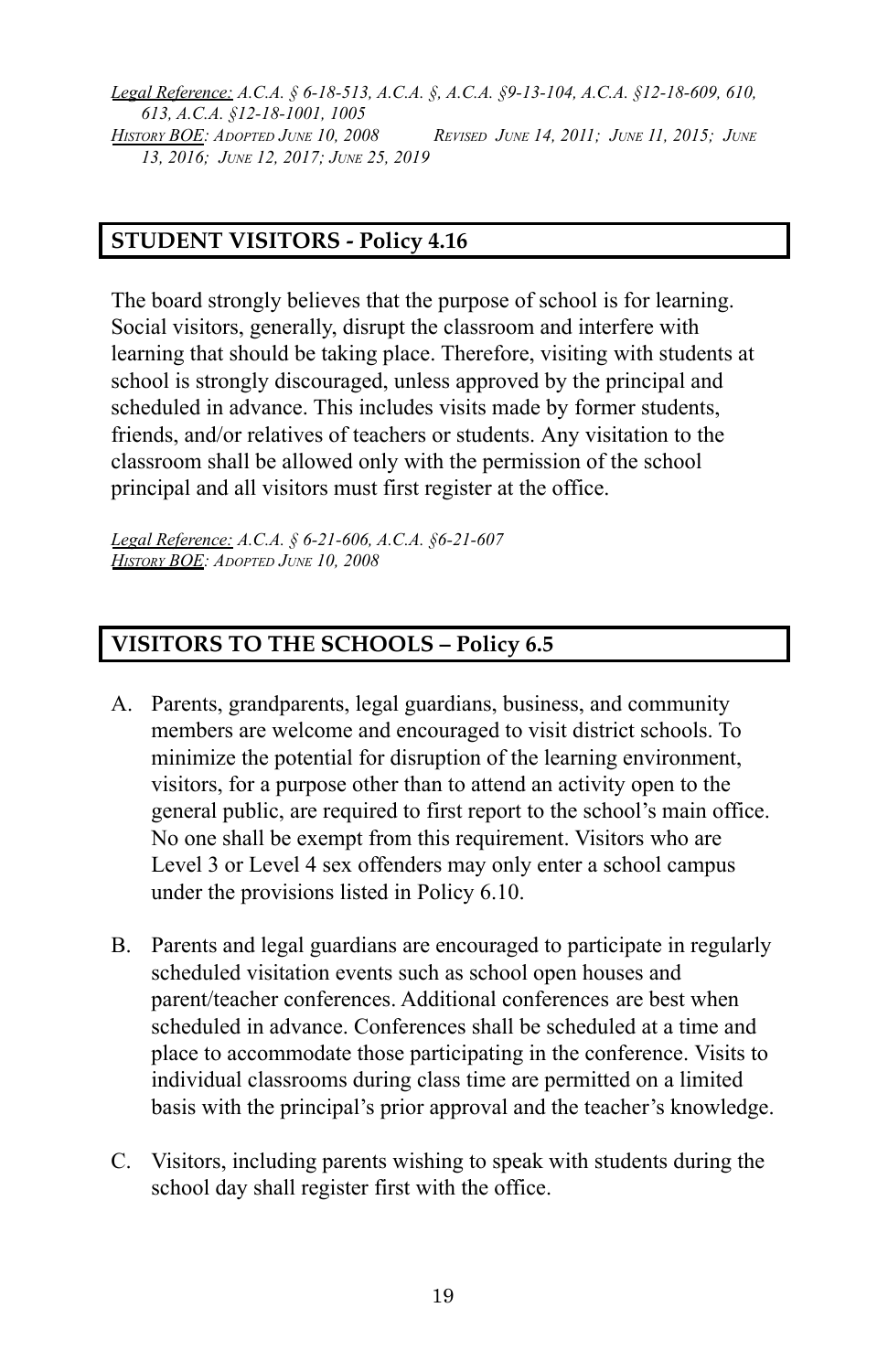D. The district has the right to ask disruptive visitors to leave its school campuses. Principals are authorized to seek the assistance of law enforcement officers in removing any disruptive visitors who refuse to leave school property when requested to do so.

*HISTORY BOE: ADOPTED JUNE 10, 2008 REVISED JUNE 14, 2011; MAY 11, 2015*

#### **EXTRACURRICULAR ACTIVITIES–SECONDARY – Policy 4.56**

- A. The board believes in providing opportunities for students to participate in extracurricular activities that can help enrich the student's educational experience. At the same time, the board believes that a student's participation in extracurricular activities cannot come at the expense of his/her classroom academic achievement. Interruptions of instructional time in the classroom will be minimal and absences from class to participate in extracurricular activities will be monitored. Additionally, a student's participation in, and the district's operation of, extracurricular activities shall be subject to the following policy. All students meeting this policy's criteria are eligible for extracurricular activities.
- B. Extracurricular activities are defined as: any school sponsored program where students from one or more schools meet, work, perform, practice under supervision outside of regular class time, or are competing for the purpose of receiving an award, rating, recognition, or criticism, or qualification for additional competition. Examples include, but are not limited to, interscholastic athletics, cheerleading, band, choral, math, or science competitions, and club activities. No student will be allowed at Fall Dances (1<sup>st</sup> Semester) or Spring Dances (2<sup>nd</sup> Semester) if they have received more than one ISS or any OSS assignment during the semester.

Club/Organization/Class Officer Candidate/Positions of Honor (Homecoming Queen/King, Pageant Participant, etc.) Qualifications:

In order for any student to run or be nominated as an officer in any club, organization or class he/she must meet the following requirements.

- a. Student shall initiate candidacy with a class officer petition.
- b. Student must have a GPA of 2.0 or better.
- c. Prospective candidate must not have more than one assignment in in-school suspension and or any single out-of-school suspension.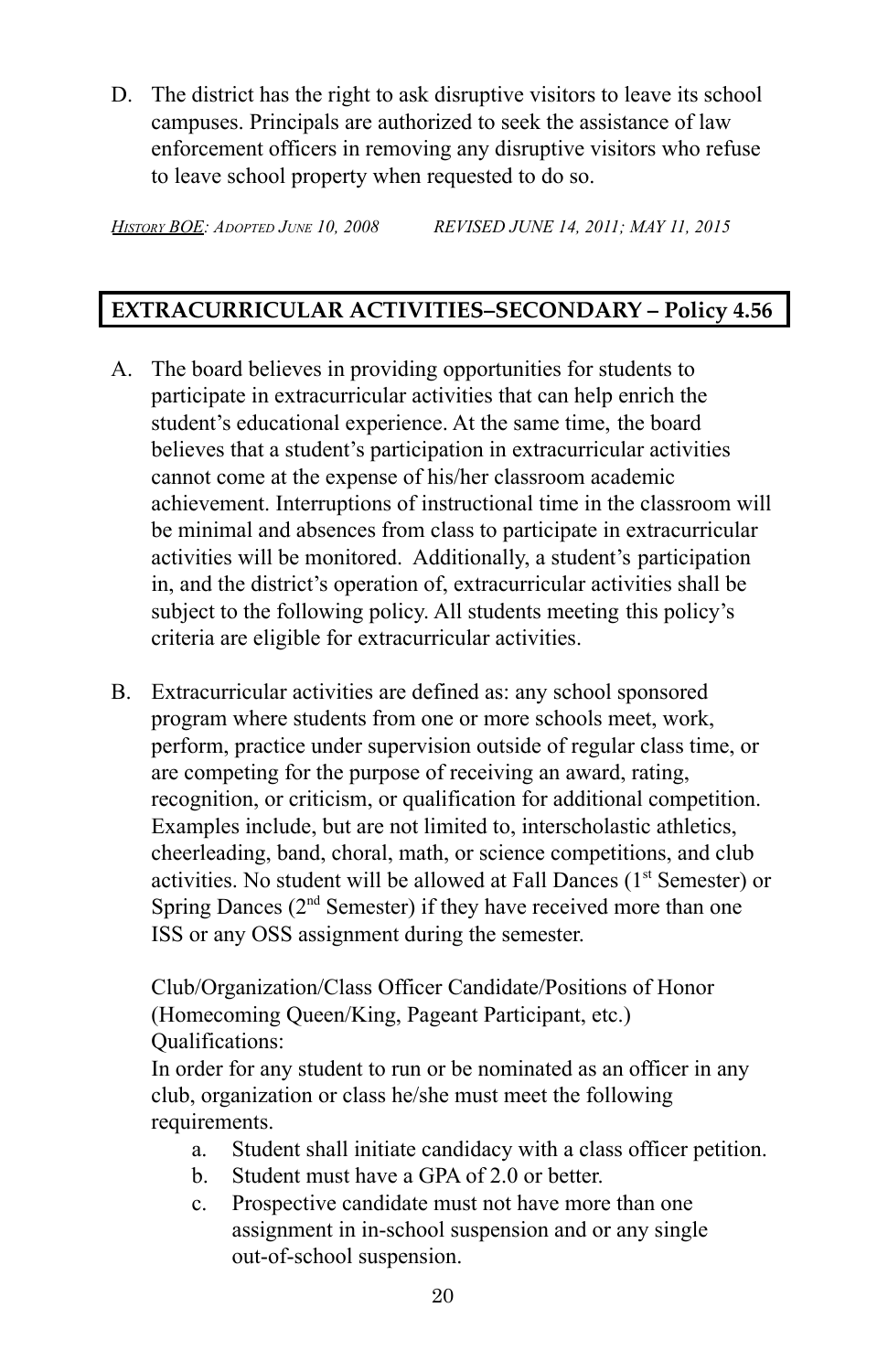- d. Prospective candidate must not have had a pattern of absenteeism during the present or previous school year.
- C. Academic Courses are those courses for which class time is scheduled, which can be credited to meet the minimum requirements for graduation, which is taught by a teacher required to have State certification in the course, and has a course content guide which has been approved by the Arkansas Department of Education. Any of the courses for which concurrent high school credit is earned may be from an institution of higher education recognized by the Arkansas Department of Education.
- D. Supplemental Improvement Program is an additional instructional opportunity for identified students outside of their regular classroom and meets the criteria outlined in the current Arkansas Activities Association (AAA) Handbook.
- E. ACADEMIC REQUIREMENTS: Junior High A student promoted from the sixth to the seventh grade automatically meets scholarship requirements. A student promoted from the seventh to the eighth grade automatically meets scholarship requirements for the first semester. The second semester eighth-grade student meets the scholarship requirements for junior high if he/she has successfully passed four (4) academic courses the previous semester.
- F. The first semester ninth-grade student meets the scholarship requirements for junior high if he/she has successfully passed four (4) academic courses the previous semester.
- G. The second semester ninth-grade student meets the scholarship requirements for junior high if he/she has successfully passed (4) academic courses the previous semester which count toward his/her graduation requirements.
- H. Ninth-grade students must meet the requirements of the senior high scholarship rule by the end of the second semester in the ninth grade in order to be eligible to participate in the fall semester of their tenth-grade year.
- I. ACADEMIC REQUIREMENTS: Senior High In order to remain eligible for competitive interscholastic activity, a student must have passed (4) academic courses the previous semester and either: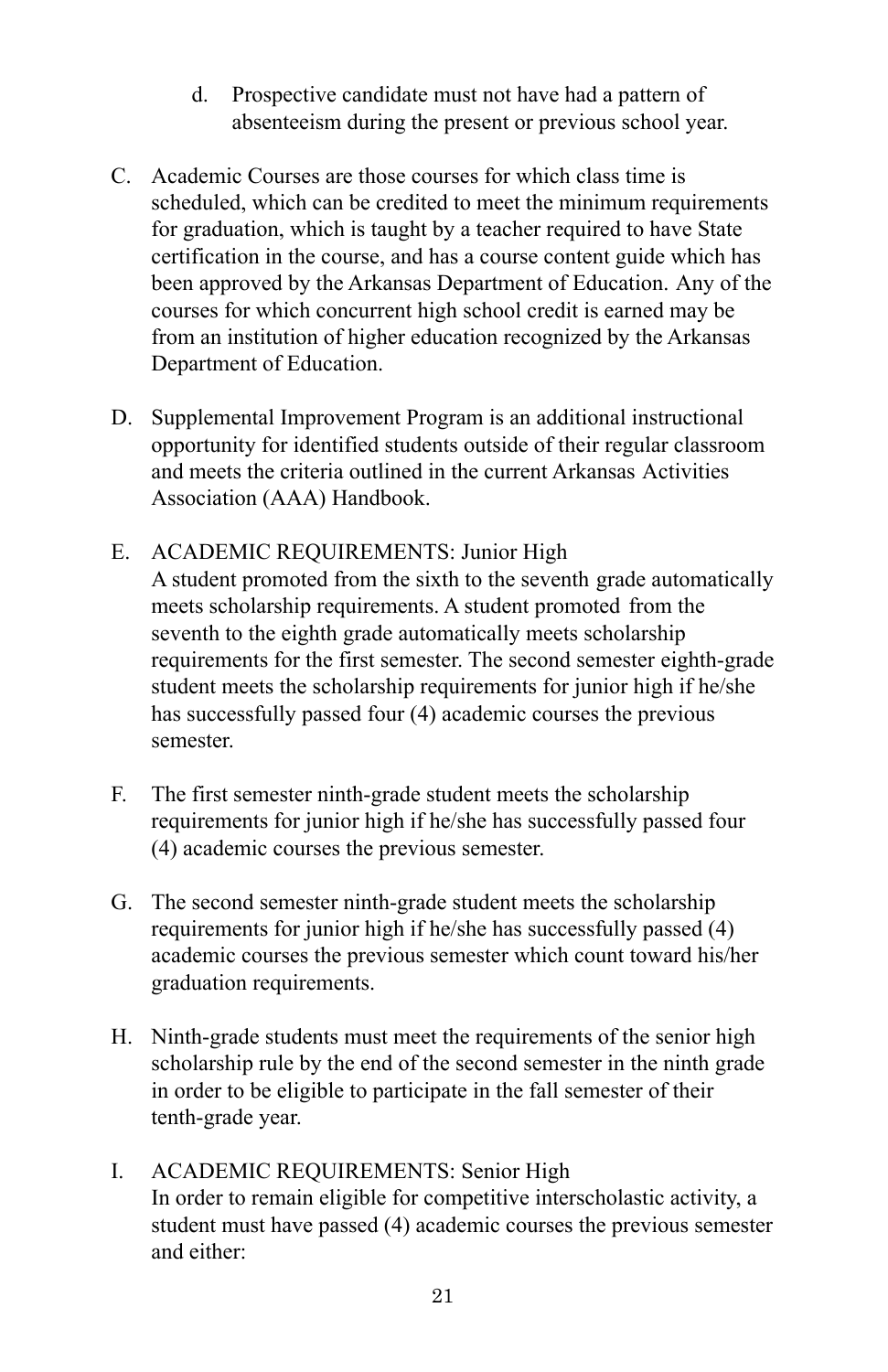- 1. Have earned a minimum Grade Point Average of 2.0 from all academic courses the previous semester; or
- 2. If the student has passed four (4) academic courses the previous semester but does not have a 2.0 GPA the student must be enrolled and successfully participating in a supplemental instruction program to maintain their competitive interscholastic extracurricular eligibility.
- J. STUDENTS WITH AN INDIVIDUAL EDUCATION PROGRAM In order to be considered eligible to participate in competitive interscholastic activities, students with disabilities must pass at least four (4) courses per semester as required by their individual education program (IEP).

#### K. ARKANSAS ACTIVITIES ASSOCIATION

In addition to the foregoing rules, the district shall abide by the rules and regulations of the Arkansas Activities Association (AAA) governing interscholastic activities. AAA provides catastrophic insurance coverage for students participating in AAA governed extracurricular activities who are enrolled in school. As a matter of district policy, no student may participate in an AAA governed extracurricular activity unless he or she is enrolled in a district school, to ensure all students are eligible for AAA catastrophic insurance.

- L. A student and the parent or legal guardian of the student shall sign and return an acknowledgement of receipt and review of an information sheet regarding signs and symptoms of sudden cardiac arrest before the student may participate in an athletic activity and before each school year the student participates in an athletic activity.
- M. No student shall be required to pay for individual or group instruction in order to participate in an extracurricular activity.

*For the complete policy regarding Extracurricular Activities - Secondary, Policy 4.56, refer to JPS District Policy on the JPS website.*

*Legal References:Arkansas Activities Association Handbook; A.C.A. § 6-4-302;A.C.A. § 6-15-2907; A.C.A. 6-18-713; Commissioner's Memo COM-18-009;Commissioner's Memo LS-18-015*

*HISTORY BOE: ADOPTED JUNE 10, 2008 REVISED JUNE 11, 2013; JULY 9, 2013; JUNE 10, 2014; JUNE 12, 2016; JUNE 12, 2017; JUNE 25, 2019*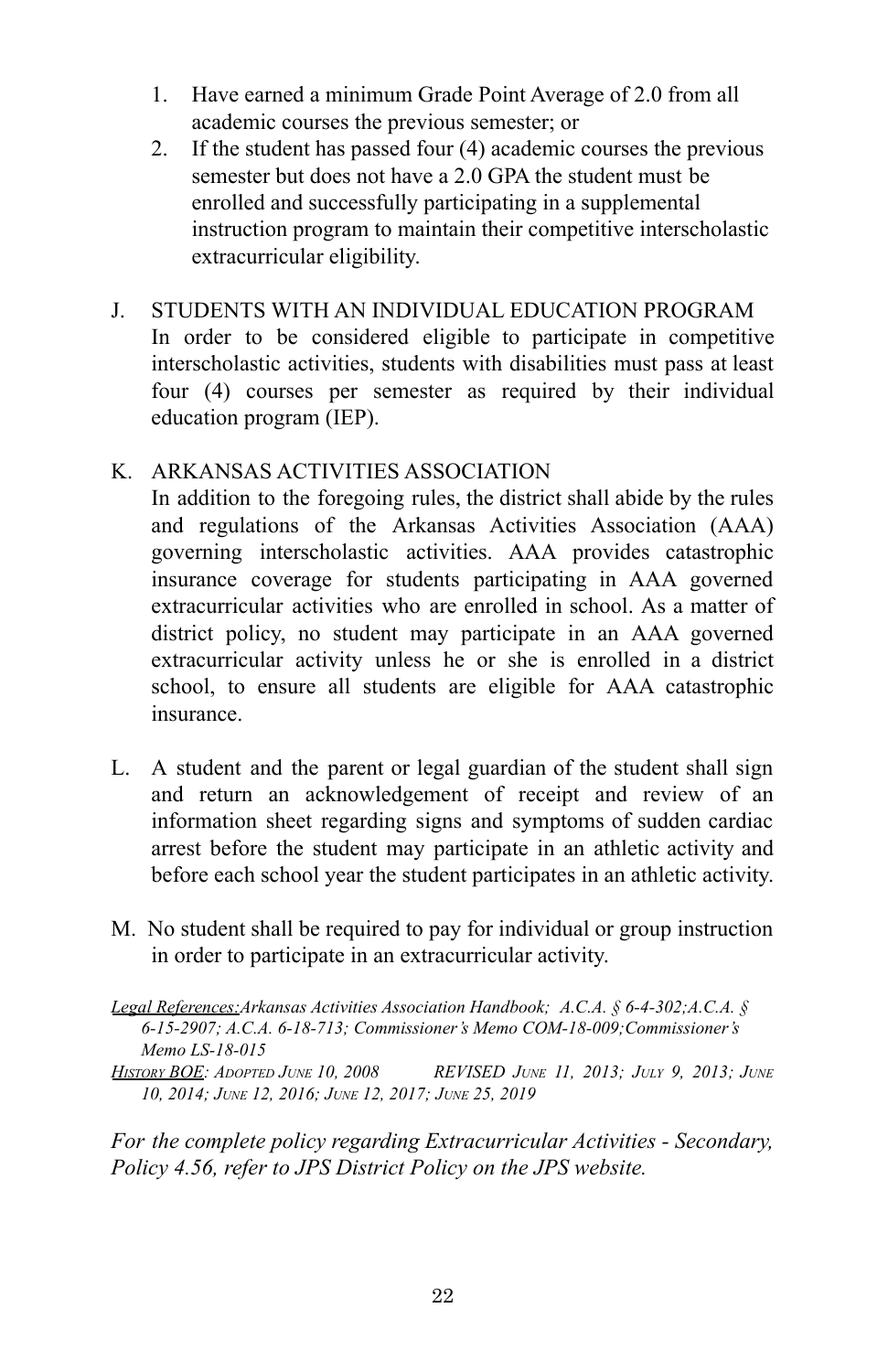#### **EXTRACURRICULAR ACTIVITY ELIGIBILITY FOR HOME SCHOOLED STUDENTS – Policy 4.56.2**

Home-schooled students whose parents or guardians are legal residents of the school district will be permitted to pursue participation in an interscholastic activity in the student's resident school zone as permitted by this policy.

Home-schooled students whose parents or guardians are not residents of the school district will be permitted to pursue participation in an interscholastic activity in the district if the superintendent of the student's resident district and the superintendent of the district both agree in writing to the student to participate in interscholastic activities at the district.

Although not guaranteed participation in an interscholastic activity, home school students who meet the provisions of this policy, AAA rules, and applicable Arkansas statutes shall have an equal opportunity to try out and participate in an interscholastic activity without discrimination. The district shall provide a reasonable alternative to any prerequisite for eligibility to participate in an interscholastic activity that the home-schooled student is unable to meet because of his or her enrollment in a home school.

The district shall abide by this policy and by the rules contained in the Arkansas Activities Association (AAA) Handbook governing interscholastic activity participation of students who are home-schooled. Areas of eligibility criteria, such as a student's age and semesters of eligibility, are the same for home-schooled and traditional students and are governed by the current AAA handbook.

No student shall be required to pay for individual or group instruction in order to participate in an extracurricular activity.

- *Legal Reference: A.C.A. § 6-15-509, A.C.A. § 6-18-232, A.C.A. § 6-18-712,A.C.A. § 6-16-151; Arkansas Activities Association Handbook*
- HISTORY BOE: ADOPTED JULY 9, 2013 REVISED: JUNE 10, 2014; JUNE 12, 2017; JUNE 25, 2019

*For the complete policy regarding Extracurricular Activity Eligibility for Home Schooled Students, Policy 4.56.2, refer to the JPS District Policy on the JPS website.*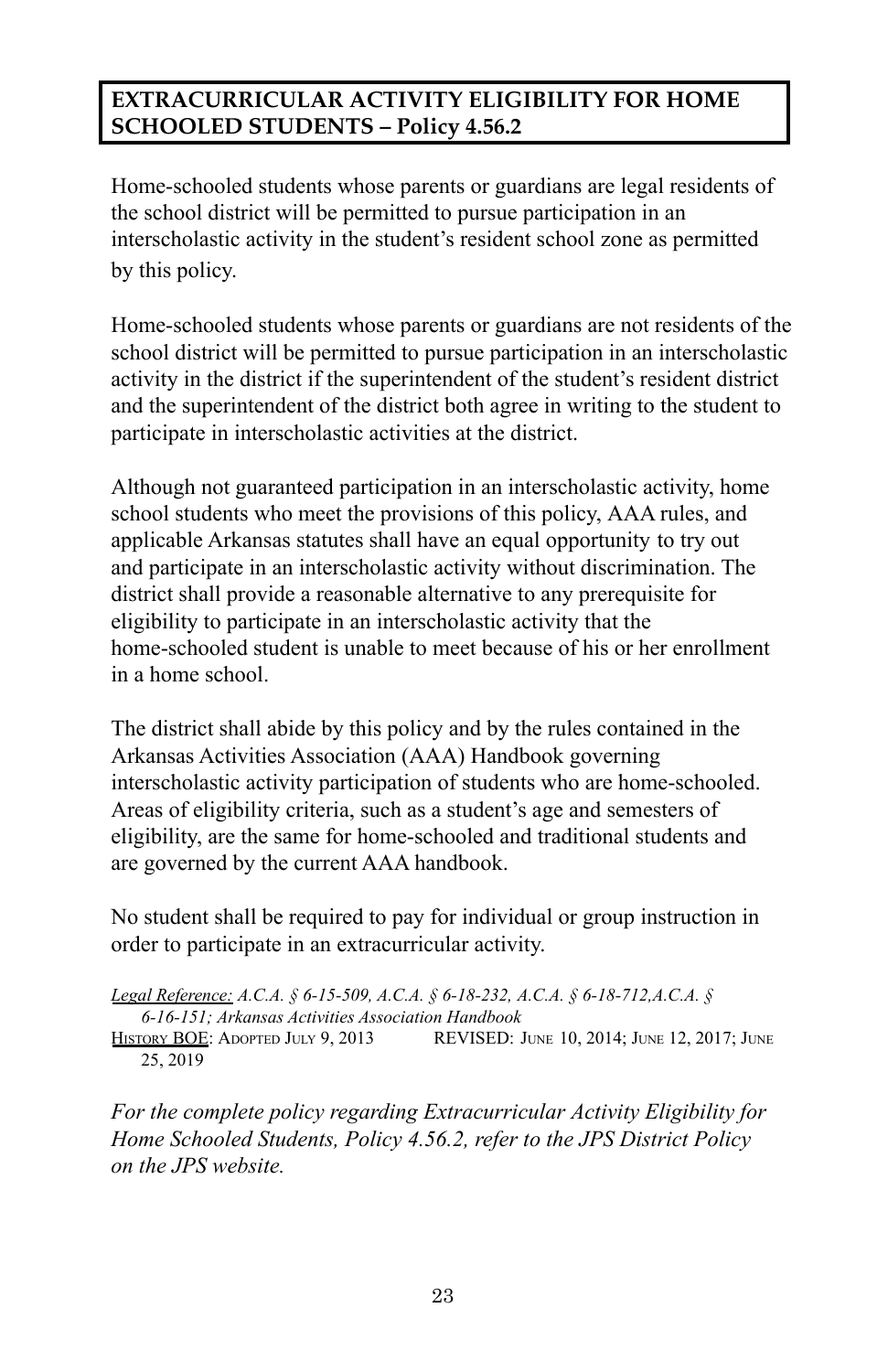#### **EXTRACURRICULAR ACTIVITIES–ELEMENTARY – Policy 4.56.1**

- A. The board believes in providing opportunities for students to participate in extracurricular activities that can help enrich the student's educational experience. At the same time, the board believes that a student's participation in extracurricular activities cannot come at the expense of his/her classroom academic achievement. Interruptions of instructional time in the classroom are to be minimal and absences from class to participate in extracurricular activities shall not exceed one per week per extracurricular activity (tournaments or other similar events excepted with approval of the principal). All students are eligible for extracurricular activities unless specifically denied eligibility on the basis of criteria outlined in this policy.
- B. A student may lose his/her eligibility to participate in extracurricular activities when, in the opinion of the school's administration, the student's participation in such an activity may adversely jeopardize his/her academic achievement. Students may also be denied permission to participate in extracurricular activities as a consequence of disciplinary action taken by the administration for inappropriate behavior.
- C. For the purposes of this policy, extracurricular activities are defined as: any school sponsored program where students from one or more schools meet, work, perform, practice under supervision outside of regular class-time, or are competing for the purpose of receiving an award, rating, recognition, or criticism, or qualification for additional competition. Examples include, but are not limited to, interscholastic athletics, cheerleading, band, choral, math, or science competitions, and club activities.
- D. A student and the parent or legal guardian of the student shall sign and return an acknowledgement of receipt and review of an information sheet regarding signs and symptoms of sudden cardiac arrest before the student may participate in an athletic activity and before each school year the student participates in an athletic activity.
- E. No student shall be required to pay for individual or group instruction in order to participate in an extracurricular activity.

*Legal References: A.C.A § 6-4-302;A.C.A. § 6-15-2907;A.C.A. § 6-16-151; A.C.A.§6-18-713; Commissioner's Memo LS-18-015*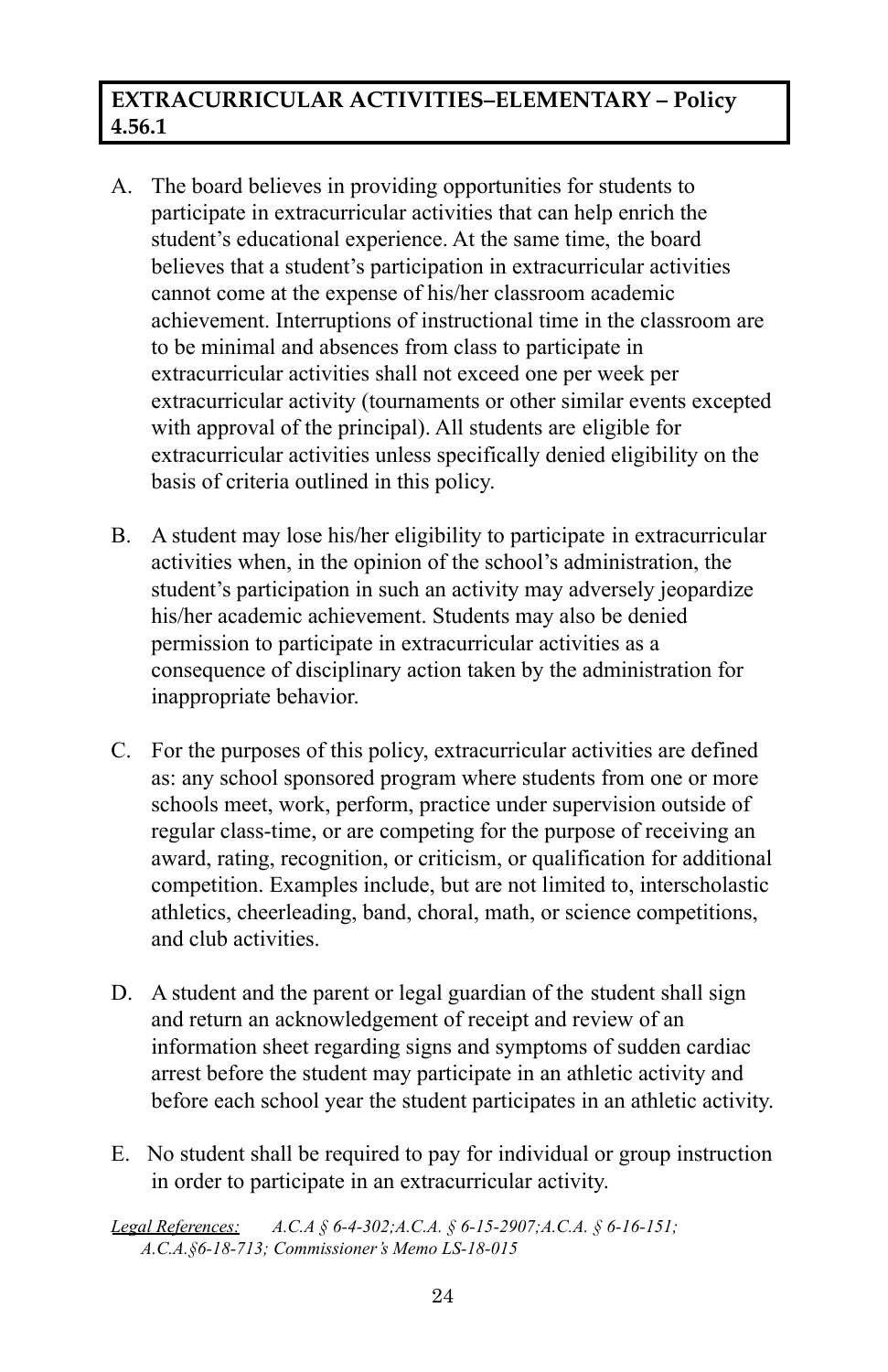*HISTORY BOE: ADOPTED JUNE 10, 2008 REVISED JUNE 11, 2013; JULY 9, 2013; JUNE 10, 2014; JUNE 10, 2016; JUNE 12, 2017; JUNE 25, 2019*

#### **PARTICIPATION IN SCHOOL ACTIVITIES**

Students that miss any part of the regular school day are ineligible to participate in games, practices, performances, contests, or credited work programs unless the absence is cleared by the building principal.

*HISTORY BOE: ADOPTED JUNE 10, 2008*

#### **WEB SITE PRIVACY POLICY – Policy 5.20.1**

- A. The Jonesboro School District operates and maintains a web site for the purpose of informing the citizens of the district about its activities. The web site does not use "cookies" or ISP addresses to collect or retain personally identifying information about visitors nor is any such information given to "third parties." Any data collected is used solely for the purpose of monitoring site activity to help the district improve the usefulness of the site to its visitors.
- B. The site serves no commercial purpose and does not collect any information from individuals for such purpose.
- C. Photographs of students shall not be displayed on any page of the district's website without the prior written consent of the parent (or the student if 18 or older).
- D. The site provides for email communication between the district and individuals for the purpose of exchanging information regarding the district and its activities or between teachers and their students. The site may also provide for password protected communication between the district and its staff.

*Legal References: 15 U.S.C. § 6501 (COPPA) History BOE: Adopted June 10, 2008; July 14, 2020*

#### **STUDENT PARTICIPATION IN SURVEYS – Policy 5.24**

No student shall be required to submit to a survey, analysis, or evaluation which is administered or distributed by a school, and is funded in whole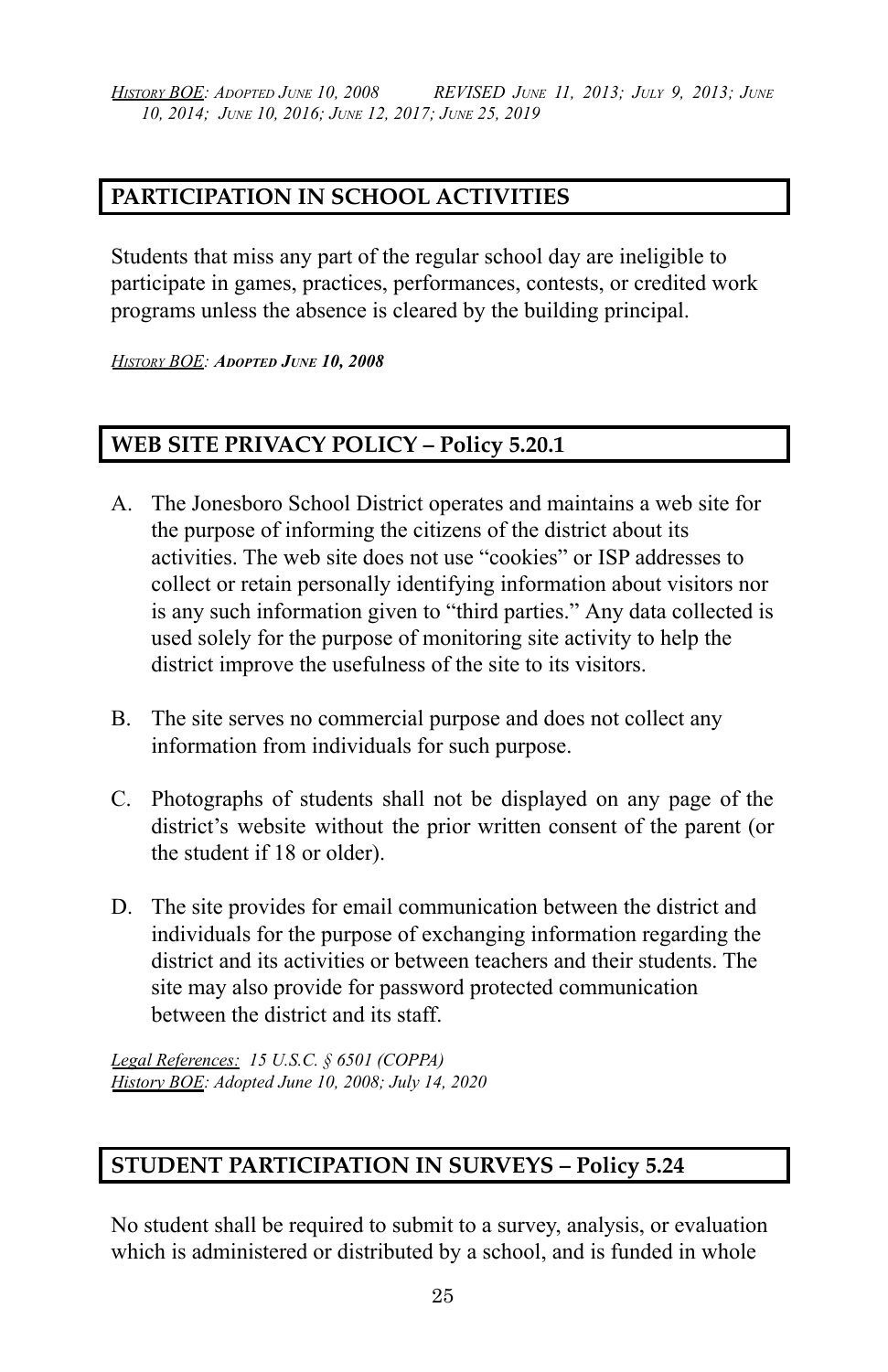or in part by any program administered by the U.S. Department of Education without the prior written consent of the parent/guardian. Parents or guardians wishing to inspect a survey, analysis, or evaluation shall be able to do so in the administrative office of the administering school. Prior written parental permission is required before any survey or questionnaire (not including tests mandated by state or Federal law or regulation and standardized scholastic achievement tests) is administered to a student. A complete set of guidelines is available in the Jonesboro Public School Policy Manual.

*Legal Reference: 20 USC § 1232h (a), (b), (c) [NCLB Act of 2001, Part F, Section 1061 (c) (1)(A)(i)(ii)(B), (2)(A)(i)(ii)(B)(C)(ii), (5)(A)(ii)(B), (6)(C)(F)(G)], ACA § 6-18-1301 et seq. HISTORY BOE: ADOPTED JUNE 10, 2008*

#### **FIELD TRIPS AND EXCURSIONS**

Field trips can be defined as a teaching technique involving any organized travel made primarily with an educational motive in mind. Such a journey grows out of the student's need for first-hand data to assist in solving problems.

- 1. Educational trips must be approved by the central office and must be a part of a unit being taught.
- 2. Matters pertaining to the mode of transportation, finances and safety precautions shall be clearly understood before such a trip is undertaken.
- 3. Field trips shall be cleared by the building principal and assistant superintendent.

*HISTORY BOE: ADOPTED JUNE 10, 2008*

#### **SCHOOL SPONSORED TRIPS**

The Jonesboro School District desires that students travel to and from school competitions as well as on school trips via transportation provided by the district. Students shall be permitted to return from school-sponsored events with parents upon written request of the parents, provided that the school principal (administrator) grant that permission. The parental request must be approved prior to the trip. The parent will sign out the student at the school event.

*HISTORY BOE: ADOPTED JUNE 10, 2008*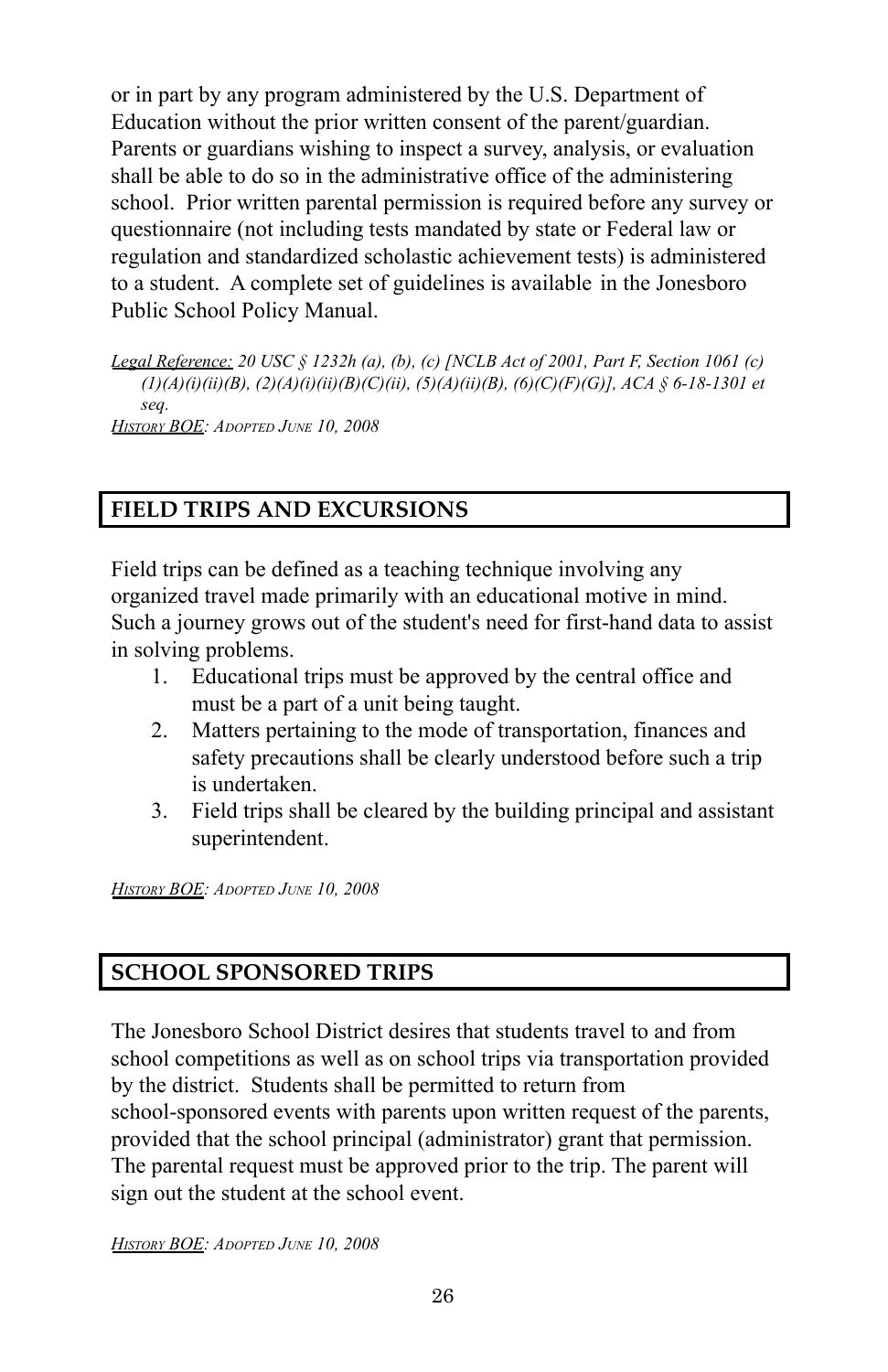#### **FUND RAISING – Policy 6.6**

- A. All fund raising activities, including school-affiliated on-line fundraisers, held in the district or in the name of the district must be pre-approved in writing by the affected school principal and the superintendent's office should be notified of each activity. Approval will be predicated on the potential for return relative to the time and energy to be invested in the fund raising activity. Fundraising that conflicts excessively with and/or detracts from student or teacher instructional time in either the planning or the execution of the activity will not be approved.
- B. Neither an individual school nor the district shall be liable for any contract between clubs or organizations and third parties.
- C. Student participation in any fund raising activity shall:
	- 1. Be voluntary. Students who choose not to participate shall not forfeit any school privileges. It shall not be considered discriminatory to reward those who participate; and
	- 2. Not influence or affect the student's grade.

For the purposes of this policy, "Door-to-door sales" means the selling of merchandise outside of the child's home and off the school grounds.

#### **Secondary Schools (7-12)**

- D. Fund raising in the secondary schools may only be done by officially sanctioned student clubs, spirit groups, school PTAs, or parent booster clubs. Student clubs and spirit groups must submit a written proposal to the school principal for approval.
- E. Door to door fundraising activities are generally discouraged. If approved, students wishing to participate who are under the age of eighteen (18) must return to their sponsor a signed parental notification and permission form.

#### **Elementary Schools (K-6)**

- F. Fund raising in the elementary schools may only be done by the school or a school sponsored organization. Door to door fundraising activities are discouraged.
- G. Schools must provide written notification of the following to parents or legal guardians of elementary students who participate in fundraising programs.
	- 1. Student participation in fundraising programs is voluntary;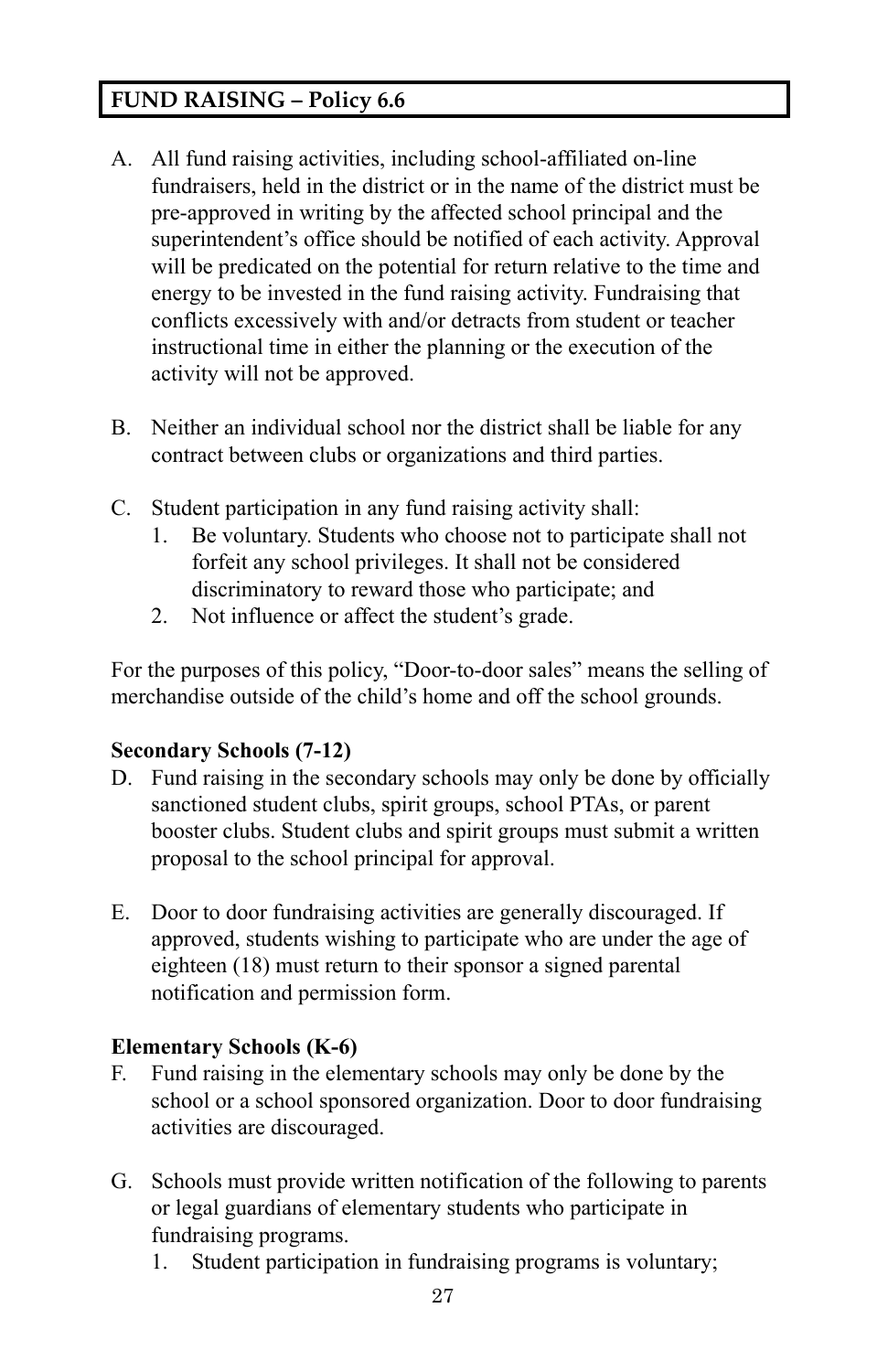- 2. Students who do not participate will not forfeit any school privileges;
- 3. Students may not participate in fundraising programs without written parental permission returned to school authorities;
- 4. An elementary student who sells fundraising merchandise door to door must be accompanied by a parent or an adult; and
- 5. Unless the school provides supervision, parents must accept responsibility for appropriate adult supervision.

For the purposes of this policy, a "school-affiliated online fundraiser" includes, but is not limited to, a fund raiser intended to raise funds for a particular teacher's classroom, grade, student organization, or athletic team.

*Legal Reference: A.C.A. § 6-18-1102; A.C.A. § 6-18-1104 HISTORY BOE: ADOPTED JUNE 10, 2008 REVISED MAY 11, 2015; JUNE 12, 2017*

#### **DISTRIBUTION OF PRINTED MATERIALS – Policy 6.8**

- A. The district shall devise and maintain a system for distributing district communications and other printed materials between the administration and the schools. Use of the system by employees or employee organizations shall be with prior approval of the superintendent or his/her designee.
- B. Distribution of printed materials, flyers, photographs, or other visual or auditory materials not originating within district schools to students or staff shall have prior approval of the superintendent or his/her designee.

*HISTORY BOE: ADOPTED JUNE 10, 2008*

#### **SOLICITATIONS - STUDENTS**

- A. Outside organizations shall not be permitted to solicit, advertise, or sell goods or services through the schools of the district unless authorized by the superintendent.
- B. Participation in any fundraising or charity drive sponsored by the school or outside agency shall be entirely voluntary as far as each student is concerned. There shall be no cause for embarrassment to those who do not or cannot participate or contribute.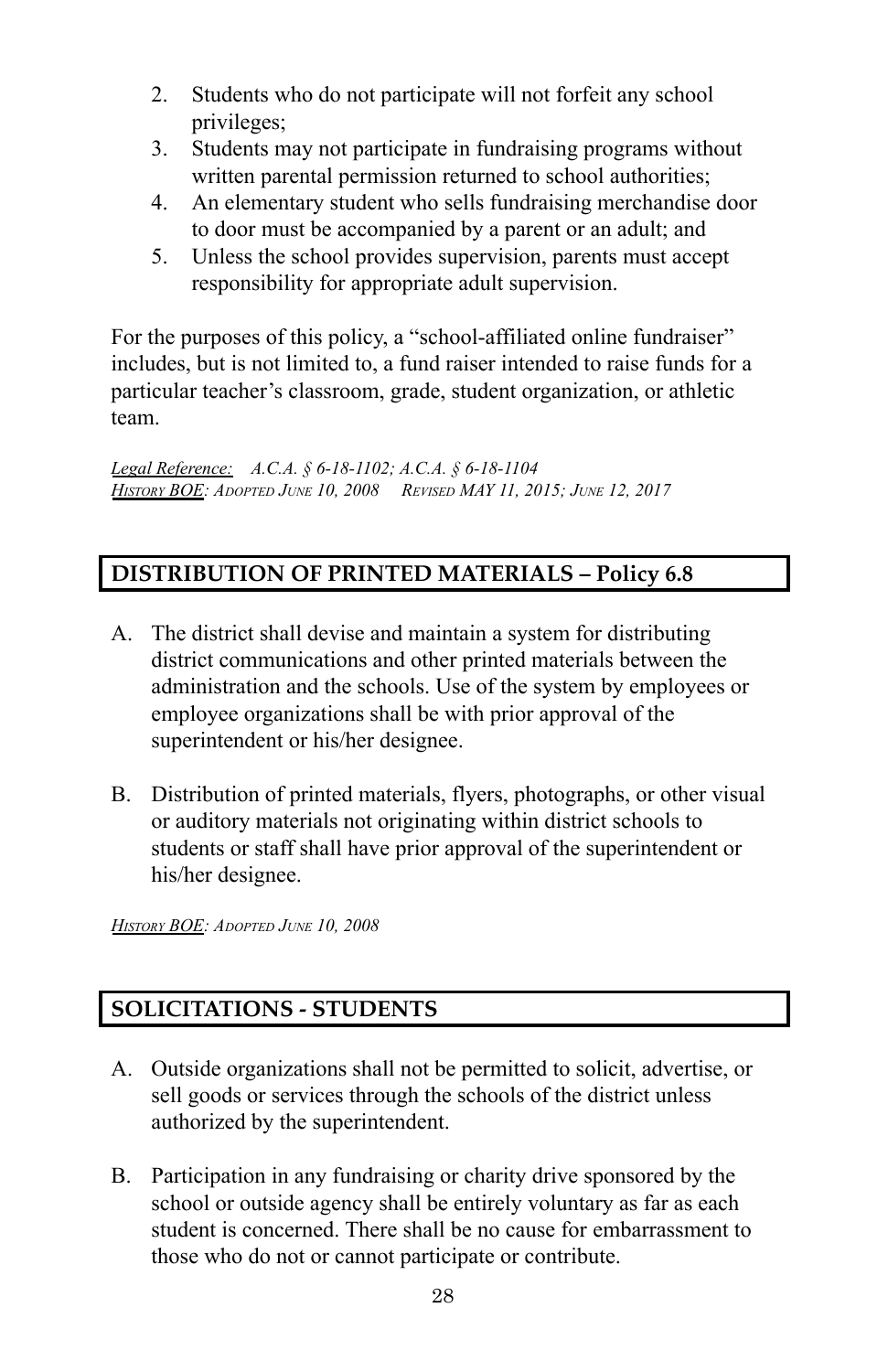- C. All fundraising and charity drives sponsored by a school must receive the approval of the principal and the superintendent. In no case will approval be given for such activities during the regular school day.
- D. A complete set of guidelines is available in the Jonesboro Public School Policy Manual.

*HISTORY BOE: ADOPTED JUNE 10, 2008*

#### **NATIONAL ANTHEM - POLICY 4.44**

Each school in the District shall broadcast The Star-Spangled Banner at:

- The commencement of each school-sanctioned sporting event; however, if two (2) or more school-sanctioned sporting events occur on the same day at the same school, then the broadcast of The Star-Spangled Banner may be performed at only one (1) of the events; and
- At least one (1) time each week during school hours.

The broadcast of The Star-Spangled Banner shall be selected from any recording that adheres to the Division of Elementary and Secondary Education (DESE) Rules, or, when appropriate, performed from original sheet music that adheres to DESE rules by:

- A school-sanctioned band program;
- A school-sanctioned chorale program, vocal group, or vocalist; or
- The attendees of a school-sanctioned event led by a vocalist selected by the principal of the school hosting the school-sanctioned event.

Students shall not be compelled to participate in the performance of The Star-Spangled Banner, but students who choose not to participate in the performance of The Star-Spangled Banner shall not disrupt those students choosing to participate in the performance of The Star-Spangled Banner. Students choosing not to participate in the performance of The Star-Spangled Banner who do not disrupt the participation of performance of The Star-Spangled Banner shall not be subject to any comments, retaliation, or disciplinary action.

*Legal Reference: A.C.A. § 6-10-135 Date Adopted: June 8, 2021*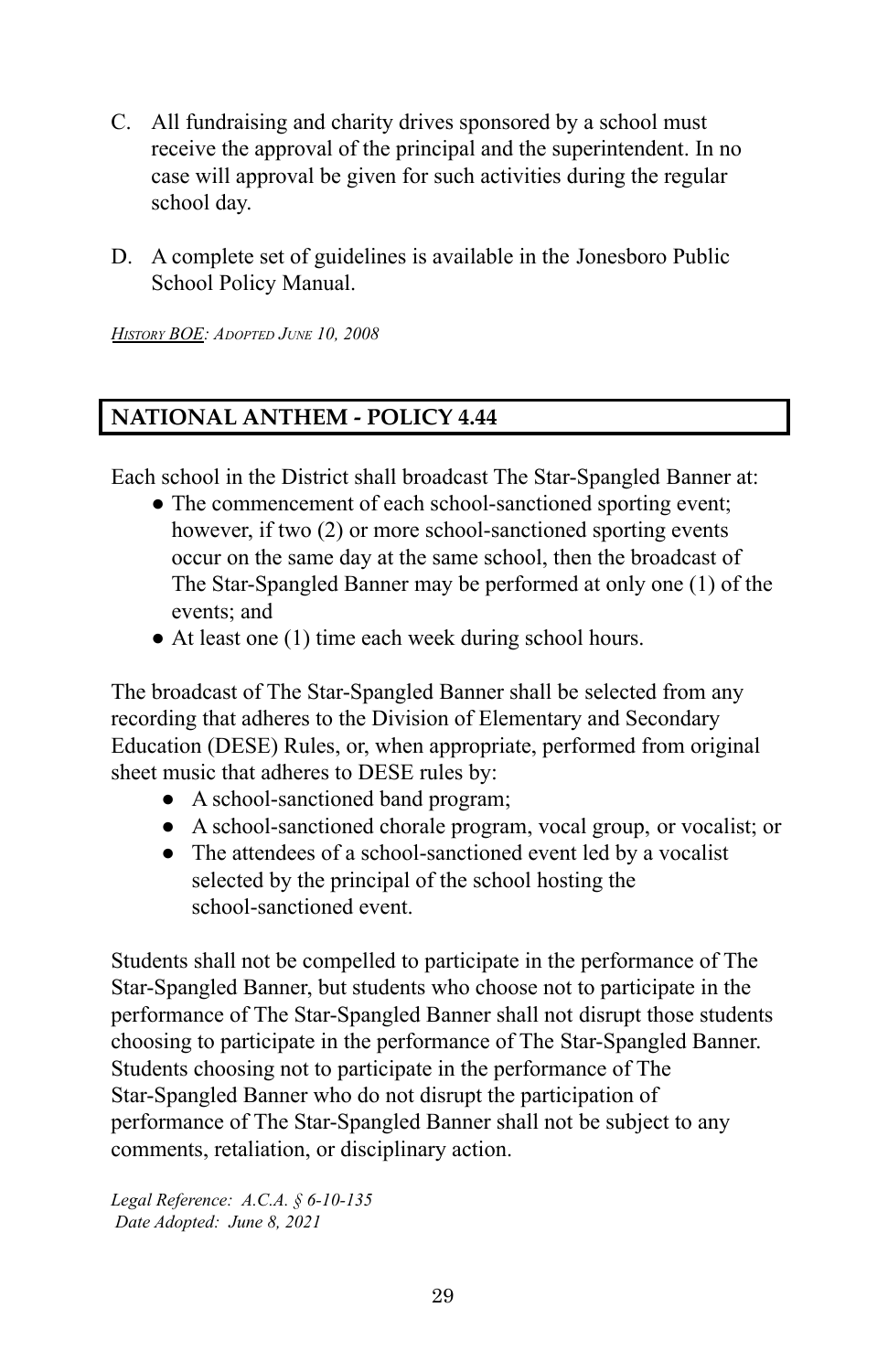*For the complete policy regarding NATIONAL ANTHEM POLICY 4.44, refer to the JPS District Policy on the JPS website.*

#### **PLEDGE OF ALLEGIANCE AND MOMENT OF SILENCE - POLICY 4.46**

The Pledge of Allegiance shall be recited:

- 1. During the first class period of each school day;
- 2. At the commencement of each school-sanctioned after-school assembly; and
- 3. At the commencement of each school-sanctioned sporting event; however, if two (2) or more school-sanctioned sporting events occur on the same day at the same school, then the Pledge may be recited at only one (1) of the school-sanctioned sporting events.

Students choosing to participate in the recitation of the Pledge shall do so by facing the flag with their right hands over their hearts, or in an appropriate salute if in uniform, while reciting the Pledge. Students choosing not to participate shall either stand or sit quietly while the other students recite the Pledge.

Students shall not be compelled to recite the Pledge, but students who choose not to recite the Pledge shall not disrupt those students choosing to recite the Pledge. Students choosing not to recite the Pledge who do not disrupt those students who choose to recite the Pledge shall not be subject to any comments, retaliation, or disciplinary action.

Following the recitation of the Pledge, there shall be an observance of one (1) minute of silence. During the one (1) minute of silence, each student may reflect, pray, meditate, or engage in any other silent activity that is not likely to interfere with or distract another student. Students who do not disrupt the one (1) minute of silence shall not be subject to any comments, retaliation, or disciplinary action.

*Legal References: A.C.A. § 6-10-115; A.C.A. § 6-16-108 Date Adopted: June 8, 2021*

*For the complete policy regarding PLEDGE OF ALLEGIANCE AND MOMENT OF SILENCE POLICY 4.46, refer to the JPS District Policy on the JPS website.*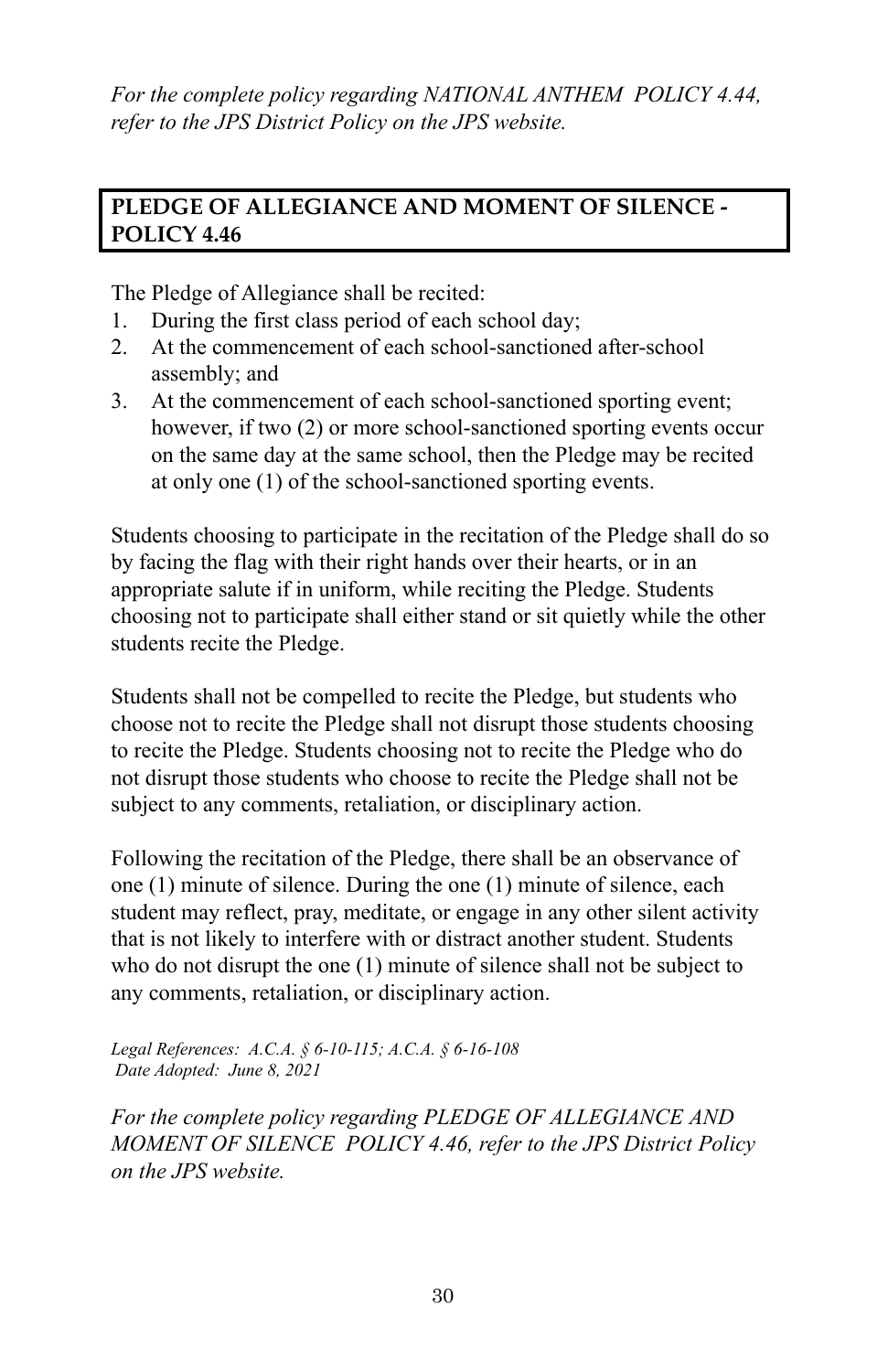# **SECTION 2: ATTENDANCE**

#### **ABSENCES - Policy 4.7**

If any student's Individual Education Program (IEP) or 504 Plan conflicts with this policy, the requirements of the student's IEP or 504 Plan take precedence.

Education is more than the grades students receive in their courses. Important as that is, students' regular attendance at school, whether in person or digitally, is essential to their social and cultural development and helps prepare them to accept responsibilities they will face as an adult. Interactions with other students and participation in the instruction within the classroom, enrich the learning environment and promote a continuity of instruction which results in higher student achievement.

Absences for students enrolled in synchronous digital courses shall be determined in the same manner as for District students attending courses in person.

Students shall not be absent, as defined in this policy more than six (6) days in a semester. When a student has three (3) absences, his/her guardian, or person in loco parentis shall be notified that the student has missed half the allowable days for the semester. Notification shall be by telephone by the end of the school day in which such absence occurred or by regular mail with a return address sent no later than the following school day. Upon his/ her return to school, the student will provide documentation regarding the absence.

Whenever a student exceeds six (6) unexcused absences in a semester, the district shall notify the prosecuting authority and the parent, guardian, or person in loco parentis shall be subject to a civil penalty as prescribed by law.

Students with six (6) unexcused absences in a course in a semester may not receive credit for that course. If the student fails to receive credit for a sufficient number of courses and at the discretion of the principal after consultation with persons having knowledge of the circumstances of the absences, the student may be denied promotion or graduation. Excessive absences, however, shall not be a reason for expulsion or dismissal of a student.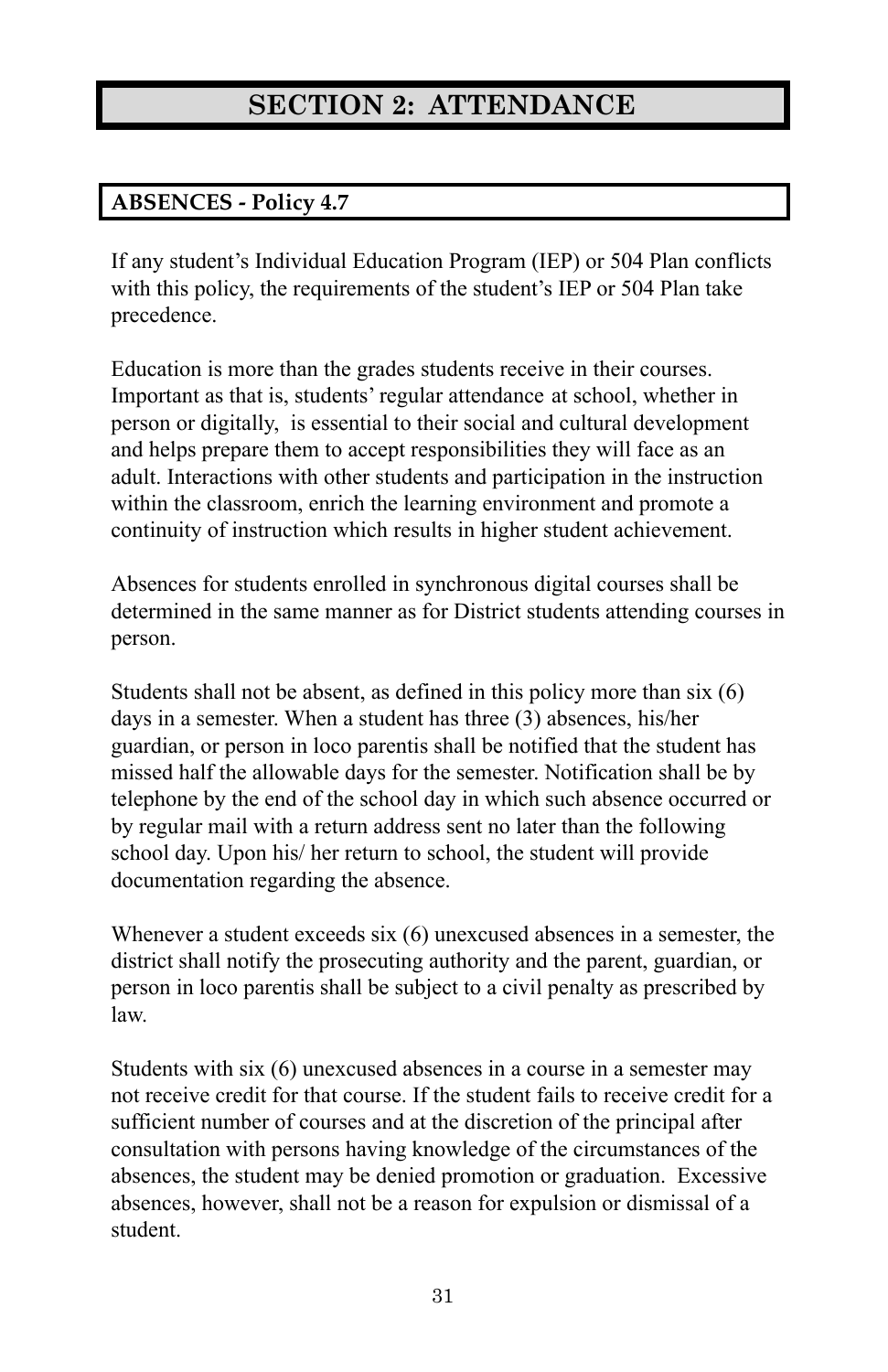It is the Arkansas General Assembly's intention that students having excessive absences due to illness, accident, or otherwise unavoidable reason be given assistance in obtaining credit for their courses. Therefore, any time prior to when a student exceeds the number of allowable absences (unless unable to do so due to unforeseen circumstances), the student, or his/her parent, guardian, or person in loco parentis may petition the school or district's administration for special arrangements to address the student's absences. If formal arrangements are granted, they shall be formalized into a written agreement which will include the conditions of the agreement and the consequences for failing to fulfill the agreement's requirements. The agreement shall be signed by the student, the student's parent, guardian, or person in loco parentis, and the school or district administrator or designee. If a student's excessive absence is due to an unforeseen circumstance, the district may accept a doctor's note for a student's excessive absence.

Days missed due to in-school or out-of-school suspension shall not count toward the excused number of days absent.

#### **Excused Absences**

Excused absences are those where the student was on official school business or when the absence was due to one of the following reasons and the student brings a written statement upon his/her return to school from the parent, guardian, person in loco parentis, or appropriate government agency stating such reason:

- 1. The student's illness or when attendance could jeopardize the health of other students. A maximum of six (6) such days are allowed per semester unless the condition(s) causing such absences is of a chronic or recurring nature, is medically documented, and approved by the principal;
- 2. Death or serious illness in their immediate family;
- 3. Observance of recognized holidays observed by the student's faith;
- 4. Attendance at an appointment with a government agency;
- 5. Attendance at a medical appointment;
- 6. Exceptional circumstances with prior approval of the principal;
- 7. Participation in a FFA, FCCLA, or 4-H sanctioned activity;
- 8. Participation in the election poll workers program for high school students;
- 9. Serving as a page for a member of the General Assembly;
- 10. To visit his/her parent or legal guardian who is a member of the military and has been called to active duty, is on leave from active duty, or has returned from deployment to a combat zone or combat support posting. The number of additional excused absences shall be at the discretion of the superintendent or designee.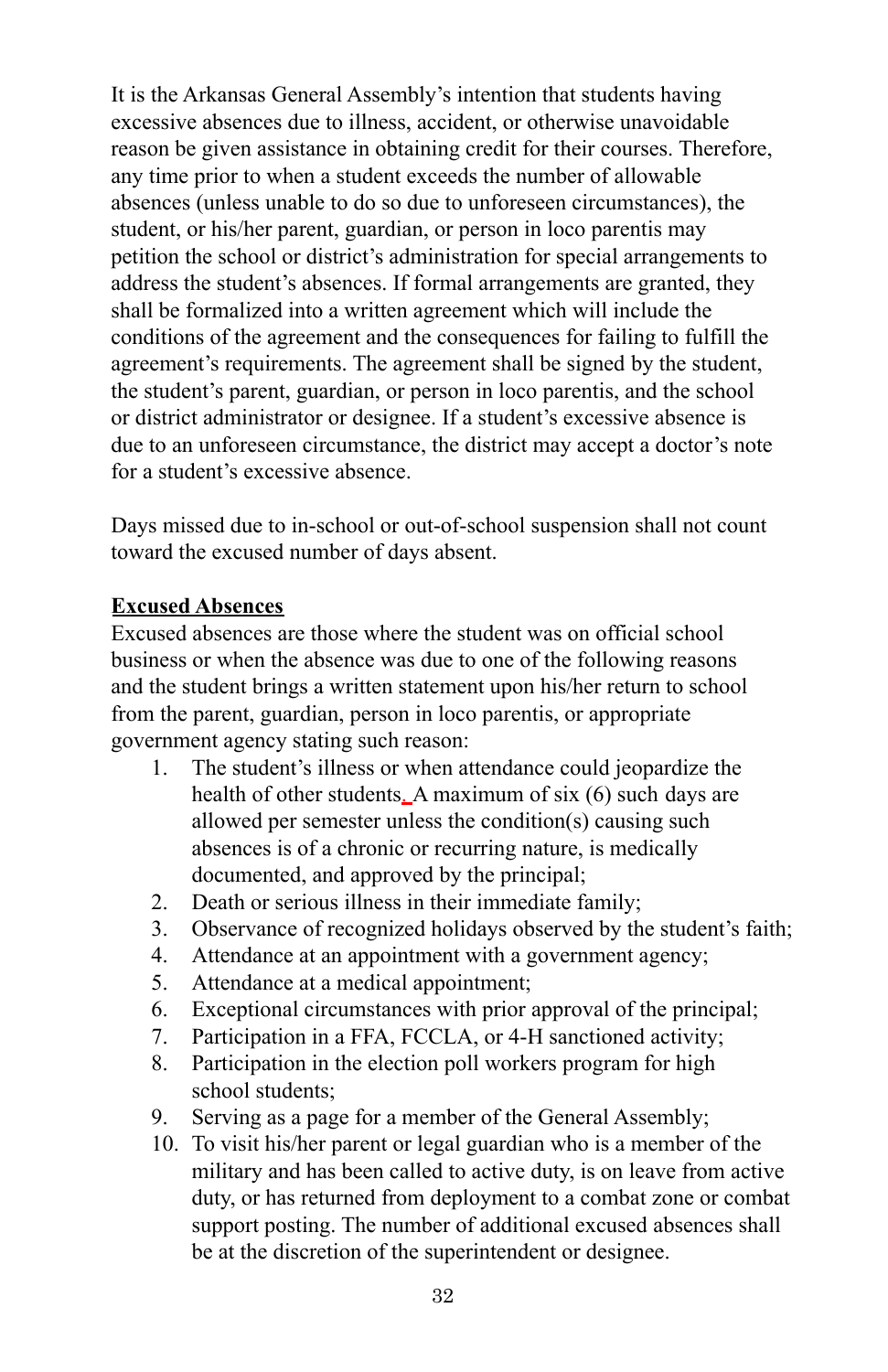- 11. For purposes pre-approved by the school administration such as visiting prospective colleges, to obey a subpoena, or to attend an appointment with a government agency.
- 12. Absences granted, at the superintendent's discretion, to seventeen (17) year-old students who join the Arkansas National Guard while in the eleventh grade to complete basic training between grades eleven (11) and twelve (12).
- 13. Absences for students excluded from school by the Arkansas Department of Health during a disease outbreak because the student has an immunization waiver or whose immunizations are not up to date.

#### **Unexcused Absences**

Absences not defined above or not having an accompanying written statement from the parent, legal guardian; person having lawful control of the student; or person standing in loco parentis; or appropriate government agency stating such reason presented upon the student's return to school, may be considered as unexcused absences. At the discretion of the principal after consultation with persons having knowledge of the circumstances of the unexcused absences, the student may be denied promotion or graduation. Excessive absences shall not be a reason for expulsion or dismissal of a student.

The district shall notify the Department of Finance and Administration whenever a student fourteen (14) years of age or older is no longer in school. The Department of Finance and Administration is required to suspend the former student's operator's license unless he/she meets certain requirements specified in the code.

*Legal References: A.C.A. § 6-18-229, A.C.A. § 6-18-209, A.C.A. § 6-18-220, A.C.A. § 6-18-222, A.C.A. § 6-27113, A.C.A. § 7-4-116, A.C.A. § 27-16-701, A.C.A. § 6-18-107, Division of Elementary and Secondary Education Rules Governing Digital Learning* HISTORY BOE: ADOPTED JUNE 10, 2008 REVISED JUNE 11, 2013; MAY 11, 2015: JUNE 25, *2019; JUNE 8, 2021*

*For the complete policy regarding ABSENCES POLICY 4.7, refer to the JPS District Policy on the JPS website.*

#### **MAKE-UP WORK - Policy 4.8**

A. Students who miss school due to an excused absence shall be allowed to make up the work they missed during their absence under the following rules.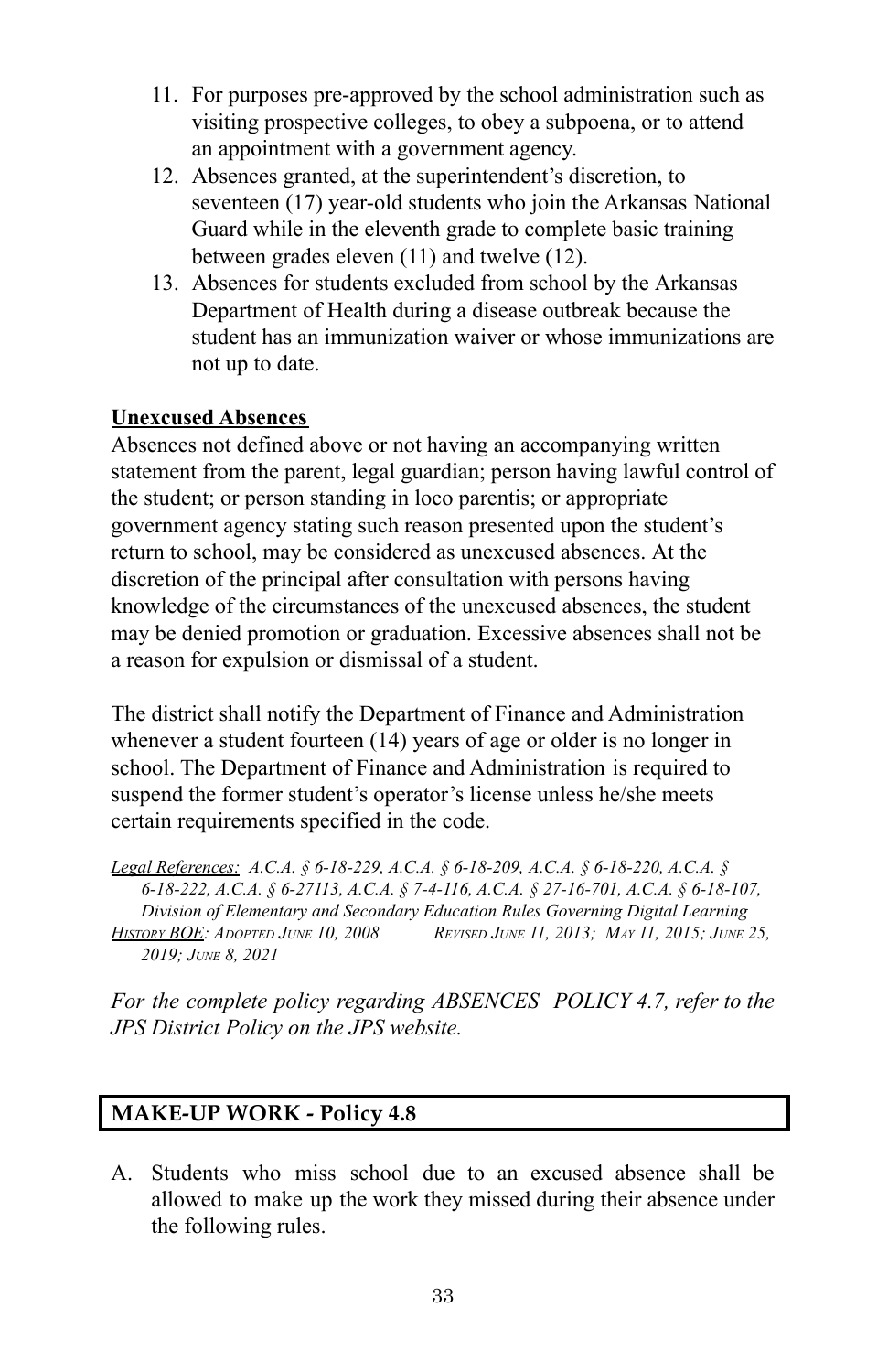- 1. Students are responsible for asking the teachers of the classes they missed what assignments they need to make up.
- 2. Teachers are responsible for providing the missed assignments when asked by a returning student.
- 3. Students are required to ask for their assignments on their first day back at school or their first class day after their return.
- 4. Make up tests are to be rescheduled at the discretion of the teacher, but must be aligned with the schedule of the missed work to be made up.
- 5. Students shall have five class days to make up their work
- 6. Make up work which is not turned in within the make up schedule for that assignment shall receive a zero.
- 7. Students are responsible for turning in their make up work without the teacher having to ask for it.
- 8. Students who are absent on the day their make up work is due must turn in their work the day they return to school.
- 9. Students who miss school due to excessive absences are not allowed to make up work.
- 10. As required/permitted by the student's Individual Education Program or 504 Plan.
- B. Work may not be made up for credit for unexcused absences unless the unexcused absences are part of a signed agreement as permitted by Policy 4.7.
- C. Work for students serving an out-of-school suspension or expulsion shall be in accordance with the District's programs, measures, or alternative means and methods to continue student engagement and access to education during the student's period of suspension or expulsion, including offering an expelled student an opportunity for enrollment in digital learning courses or other alternative educational courses that result in the receipt of academic credit that is at least equal to credit the expelled student may have received from the District if the student had not been expelled.
- D. In lieu of the timeline above, assignments for students who are excluded from school by the Arkansas Department of Health during a disease outbreak are to be made up as set forth in Policy 4.57 – IMMUNIZATIONS.

*HISTORY BOE: ADOPTED JUNE 10, 2008 REVISED JUNE 12, 2012; MAY 11, 2015; JUNE 9, 2020; JULY 14, 2020*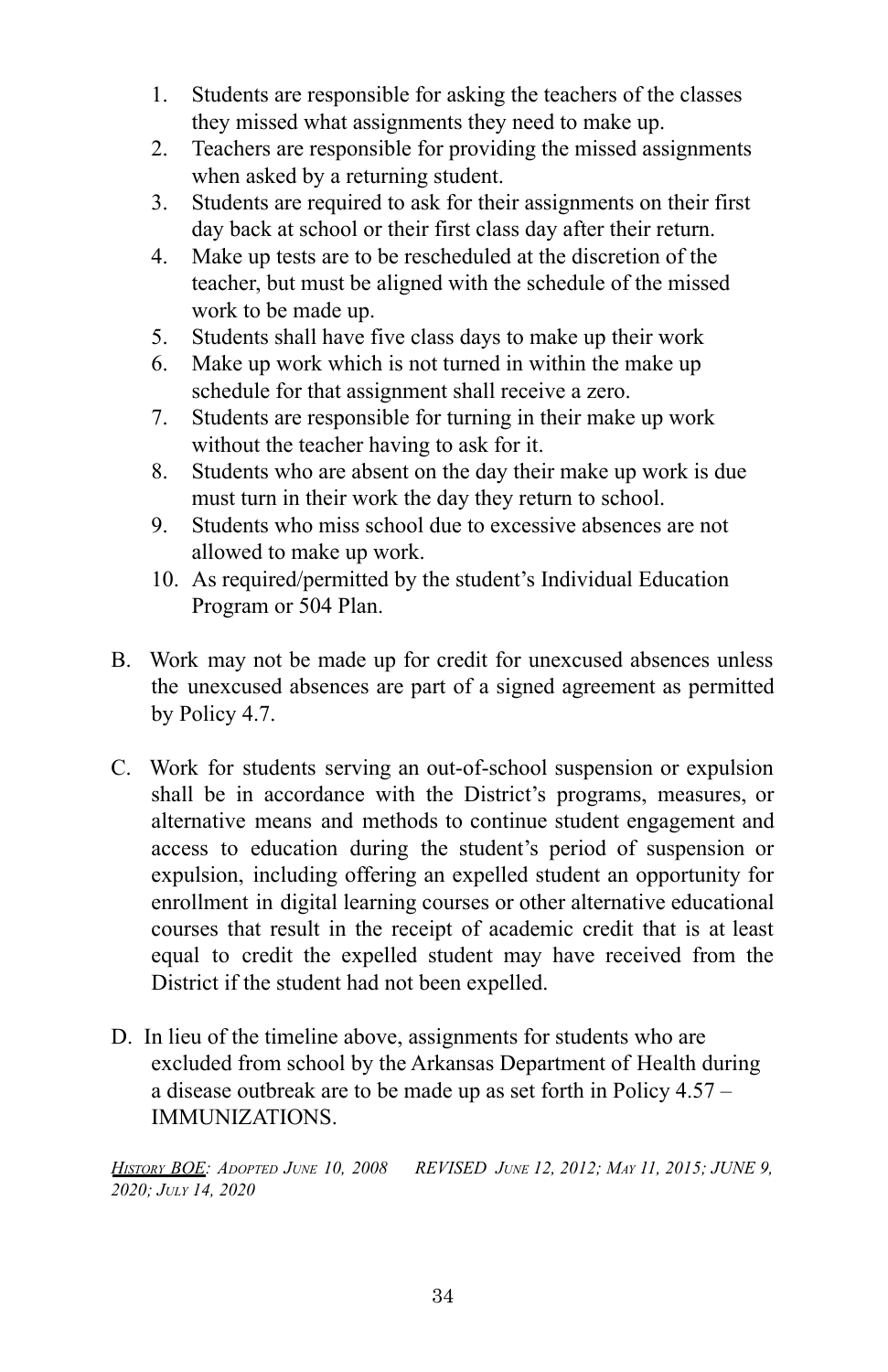### **TARDIES - Policy 4.9**

- A. Promptness is an important character trait that district staff is encouraged to model and help develop in our schools' students. At the same time, promptness is the responsibility of each student. Students who are late to class show a disregard for both the teacher and their classmates which compromises potential student achievement.
- B. Each school shall establish a uniform procedure in which to discipline students with respect to tardiness. Information related to each school can be obtained from the building administration.
- C. Tardiness to school in the morning is disruptive, and repeated tardiness cannot be tolerated. When excessive tardiness is a problem, a team of school officials and the student and parent will meet to develop a plan to alleviate the problem.
- D. Arkansas Department of Education attendance guidelines require that students be present six (6) instructional hours per day. Students should not arrive late nor leave early.

HISTORY BOE: ADOPTED JUNE 10, 2008 REVISED JUNE 12, 2018; JUNE 25, 2019; JULY 14, *2020*

*\*For the complete policy regarding MAKE-UP WORK POLICY 4.9, refer to the JPS District Policy on the JPS website.*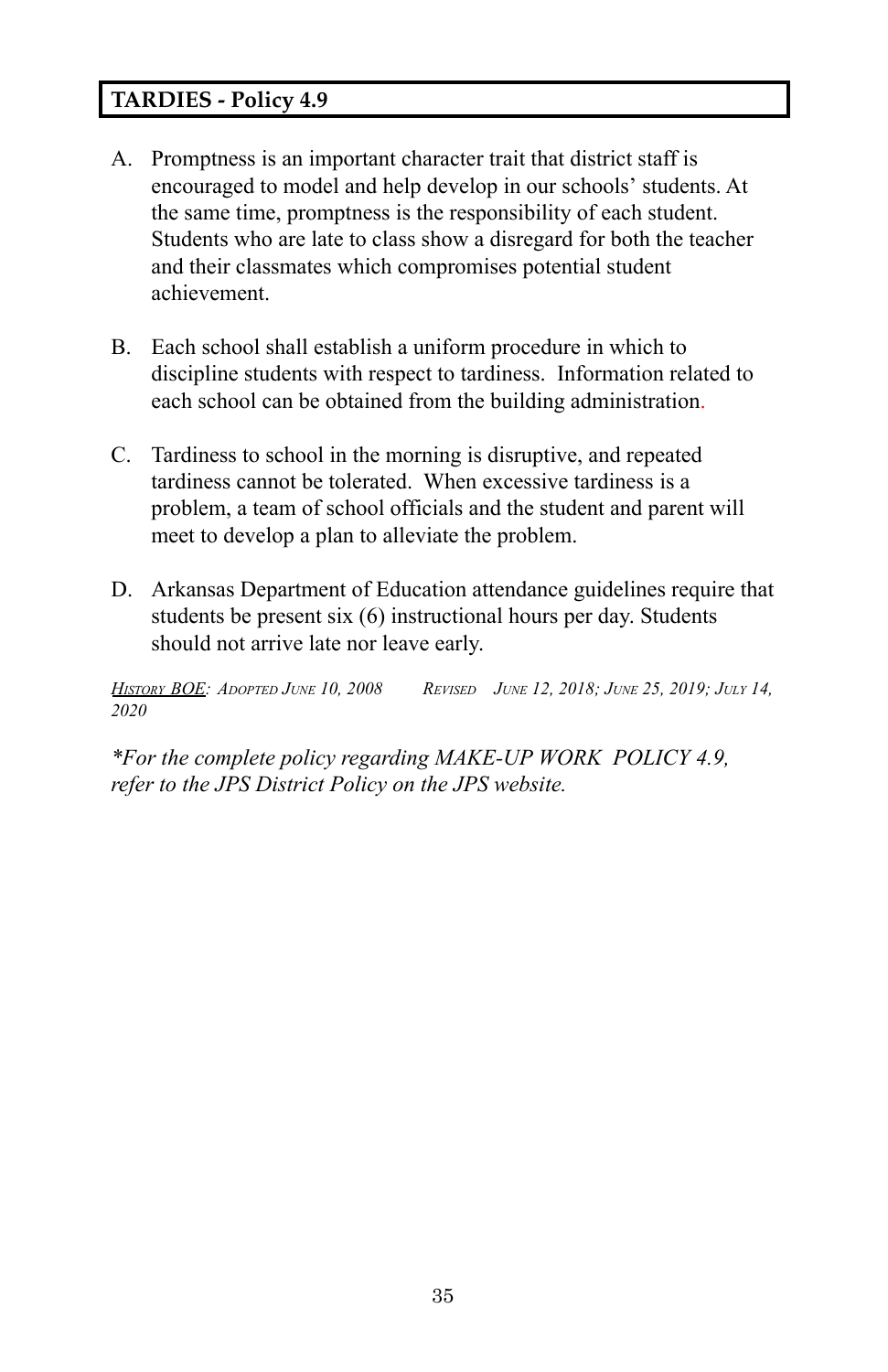# **SECTION 3: ACADEMICS**

# **GRADING– Policy 5.15**

- A. Parents or guardians shall be kept informed concerning the progress of their student. Parent-teacher conferences are encouraged and may be requested by parents, guardians, or teachers. If the progress of a student is unsatisfactory in a subject, the teacher shall attempt to schedule a parent-teacher conference. In the conference, the teacher shall explain the reasons for difficulties and shall develop, cooperatively with the parents, a plan for remediation which may enhance the probability of the student succeeding. The school shall also send timely progress reports and issue grades for each nine-week grading period to keep parents/ guardians informed of their student's progress. Parent-teacher conferences will be scheduled two times per year.
- B. The evaluation of each student's performance on a regular basis serves to give the parents/guardians, students, and the school necessary information to help effect academic improvement. Students' grades shall reflect only the extent to which a student has achieved the expressed educational objectives of the course.
- C. The grades of a child in foster care shall not be lowered due to an absence from school due to:

1. A change in the child's enrollment;

2. The child's attendance at a dependency-neglect court proceeding; or

3. The child's attendance at court-ordered counseling or treatment.

D. The grading scale for all schools in the district shall be as follows.

| $A =$ | $100 - 90$   |
|-------|--------------|
| $B =$ | $89 - 80$    |
| $C =$ | 79 - 70      |
| $D =$ | $69 - 60$    |
| $F =$ | 59 and below |

Elementary buildings K - 6, may incorporate a standards-based reporting system in addition to or in place of the numeric grading scale.

E. For the purpose of determining grade point averages, the numeric value of each letter grade shall be:

```
A = 4 points
```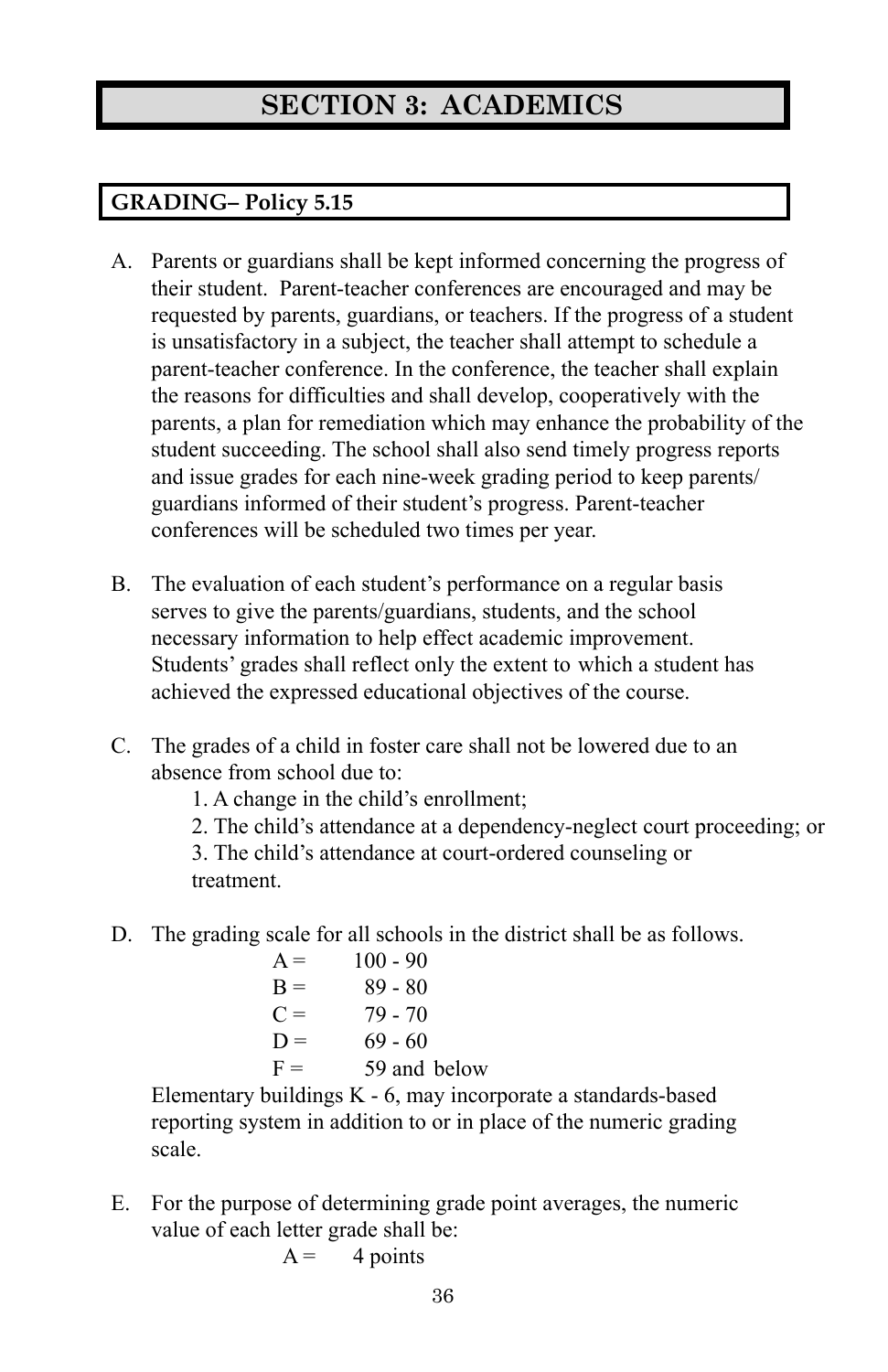$B = 3$  points  $C = 2$  points  $D = 1$  point  $F = 0$  points

- F. The grade point values for Advanced Placement (AP), International Baccalaureate (IB), and approved honor courses shall be one (1) point greater than for regular courses with the exception that an F shall still be worth zero (0) points.
- G. The final grades of students who transfer in for part of a semester will be determined by blending the grades earned in the district with those earned outside the district. A complete set of guidelines is available in the Jonesboro Public School Policy Manual.
- H. Report cards will be sent home at the end of each nine-week grading period. Progress reports will be sent home at the mid-point of each grading period.
- I. Early Graduation

.

The Jonesboro School District does not encourage attempts to complete a course of study for high school graduation in less than four full academic years. However, the Board will accept modification of the four-year attendance requirement for high school graduation provided the student has satisfactorily completed the requirements for graduation as set forth by the State Board of Education and the Jonesboro School District. Students planning to graduate early must notify the district of their decision in a timely manner. In order to graduate early, a student must complete seven (7) semesters or three and ½ years of high school attendance and have successfully completed the terms of the Jonesboro School District Graduation Requirements.

The following procedures must be followed when a student requests early graduation:

- 1. It is recommended that students indicate their intentions to a counselor any time during their sophomore year. A cumulative grade point average of 3.0 is recommended to apply for early graduation.
- 2. The student and parents/guardians will set up a conference with the counselor to complete the following:
	- a. Academic credit check
	- b. Document reasons for early graduation that align with post-high school plans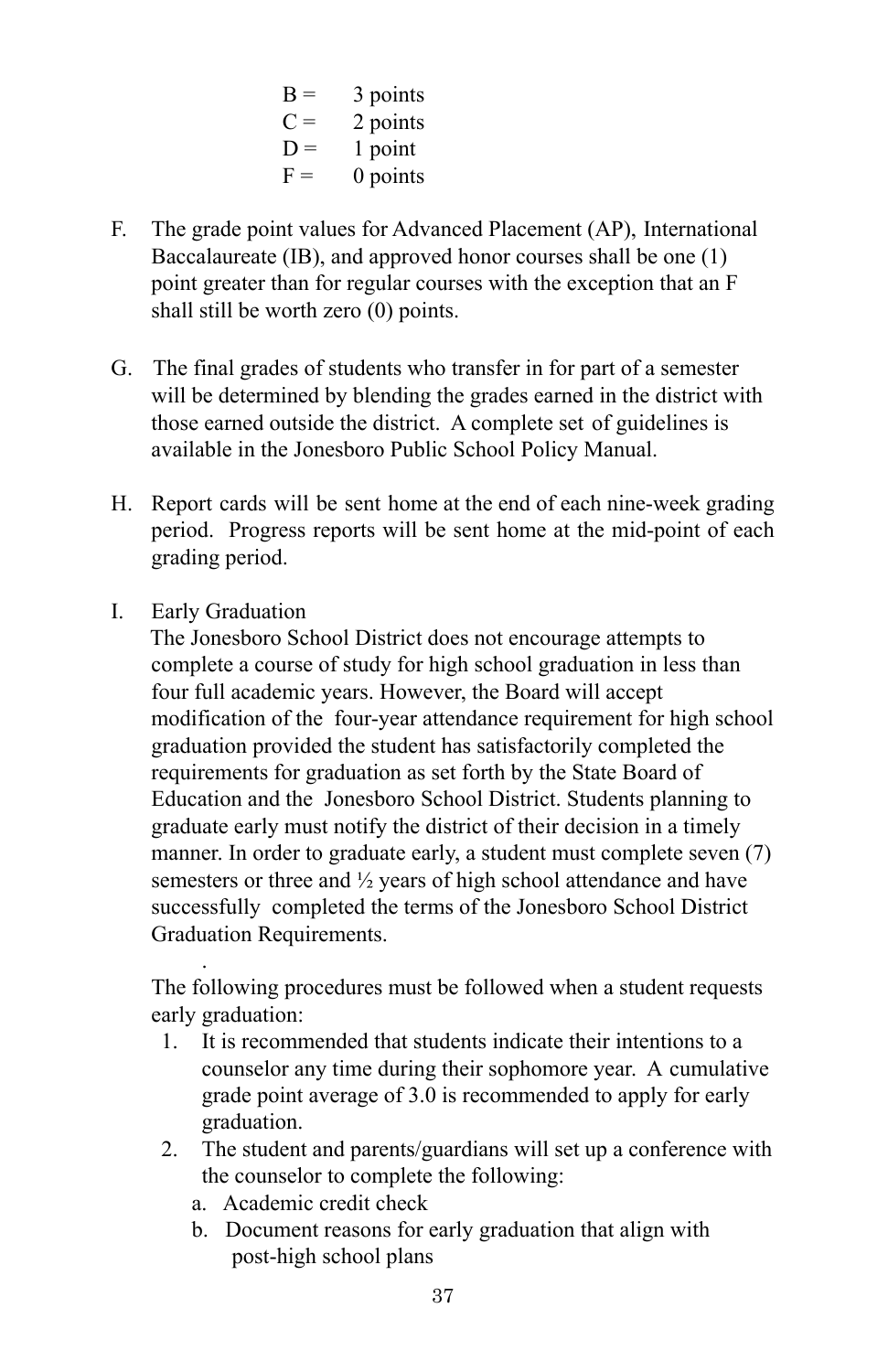- c. Set up a tentative final schedule
- d. Give parental/guardian permission form for early graduation, which must be completed and returned to the principal
- e. Instruct the student to have parent/guardian and student request conference with counselor, principal, student and parent/guardian after the permission form is completed
- 3. A conference with the principal is mandatory. The principal will approve or disapprove the student's request for early graduation. If the student disagrees with the recommendation of the principal, the request may be appealed to the superintendent.
- J. Repeating a Class to Improve Grades

Any student in grades 10-12 who makes an unsatisfactory grade in an academic course may retake the course one time to improve the grade under the following stipulations:

- 1. The enrollment in the classroom does not exceed 25 students.
- 2. The course title or the course content has not changed significantly since the course was taken by the student.
- 3. The student must retake the course within one calendar year after receiving the unsatisfactory grade.
- 4. Students will not be allowed to retake a course after they have progressed to a high level course in the same area.
- 5. Students will not be allowed to take higher level and lower level courses in the same subject area simultaneously.
- 6. Students with a grade of "B" are not allowed to repeat a class for a higher grade.

Exceptions: Students needing a course to meet minimum graduation standards will be allowed to take or retake a course with the approval of the principal.

HISTORY BOE: ADOPTED JUNE 10, 2008 REVISED JUNE 12, 2012; JUNE 13, 2016; JULY 14, *2020*

# **SMART CORE CURRICULUM AND GRADUATION REQUIREMENTS FOR THE CLASSES OF 2022, 2023, 2024, AND 2025- Policy 4.45**

A. All students are required to participate in the Smart Core curriculum unless their parents or guardians, or the students if they are eighteen (18) years of age or older, sign a Smart Core Waiver Form to not

*Legal References: A.C.A. § 6-15-902, A.C.A. § 9-28113 (f), Standards of Accreditation 5-A.1, Arkansas Department of Education Rules and Regulations Governing Grading and Course Credit*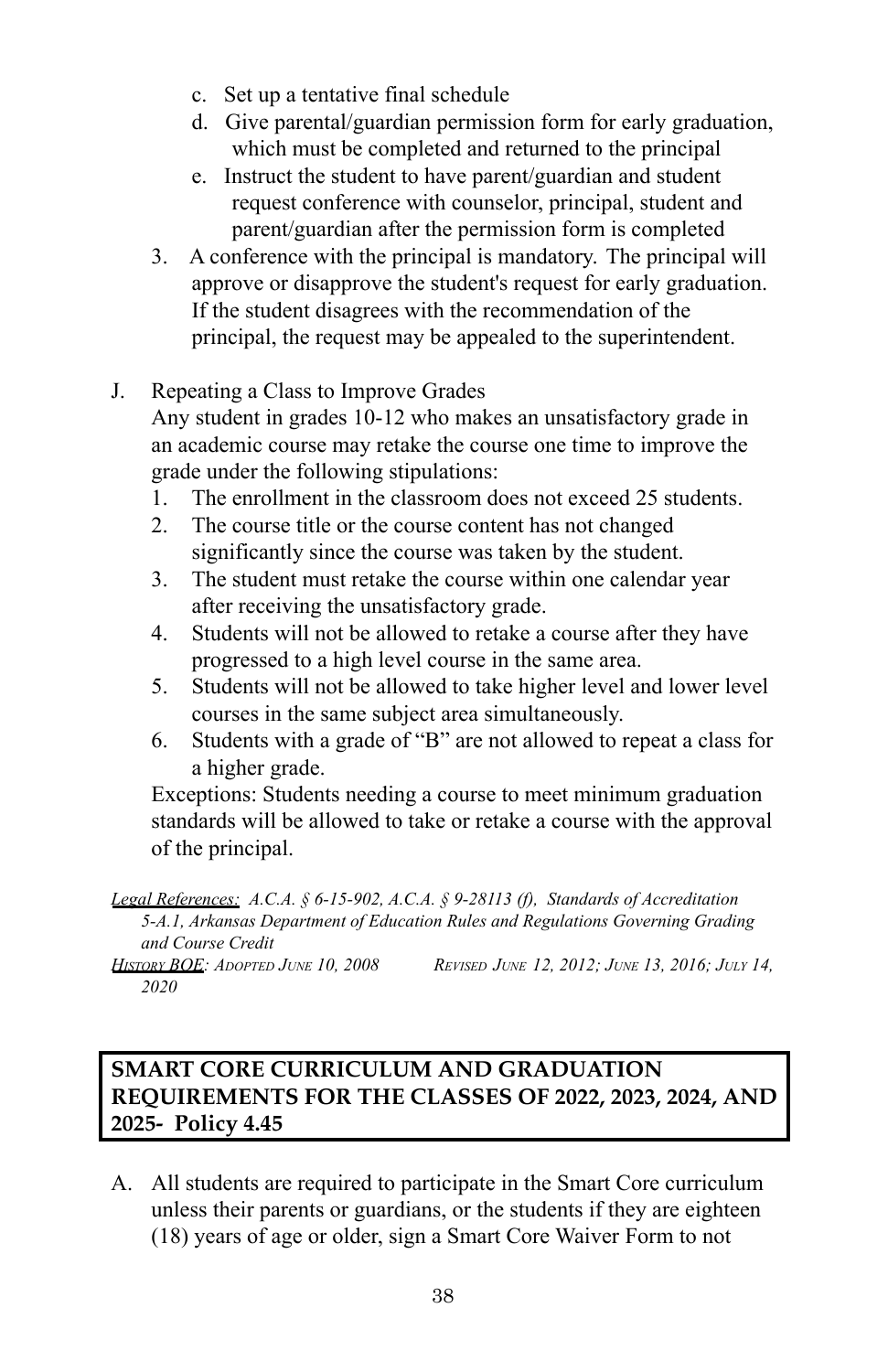participate. While Smart Core is the default option, a Smart Core Information Sheet and a Smart Core Waiver Form will be sent home with students prior to their enrolling in the seventh  $(7<sup>th</sup>)$  grade, or when a 7-12 grade student enrolls in the district for the first time and there is not a signed form in the student's permanent record. This policy is to be included in student handbooks for grades 6-12 and both students and parents must sign an acknowledgement that they have received the policy. Those students not participating in the Smart Core curriculum will be required to fulfill the Core curriculum or the Alternate Pathway to Graduation when required by their IEP to be eligible for graduation. Counseling by trained personnel shall be available to students and their parents or legal guardians prior to the deadline for them to sign the waiver forms.

- B. While there are similarities between the two curriculums, following the Core curriculum may not qualify students for some scholarships and admission to certain colleges could be jeopardized. Students initially choosing the Core curriculum may subsequently change to the Smart Core curriculum providing they would be able to complete the required course of study by the end of their senior year. Students wishing to change their choice of curriculums must consult with their counselor to determine the feasibility of changing paths.
- C. This policy, the Smart Core curriculum, and the courses necessary for graduation shall be reviewed by staff, students, and parents as part of the annual school district support plan development process to determine if changes need to be made to better serve the needs of the district's students. The superintendent, or his/her designee, shall select the composition of the review panel.
- D. Sufficient information relating to Smart Core and the district's graduation requirements shall be communicated to parents and students to ensure their informed understanding of each. This may be accomplished through any or all of the following means.
	- 1. Inclusion in the student handbook of the Smart Core curriculum and graduation requirements;
	- 2. Discussion of the Smart Core curriculum and graduation requirements at the school's annual public meeting, PTA meetings, or a meeting held specifically for the purpose of informing the public on this matter;
	- 3. Discussions held by the school's counselors with students and their parents; and/or
	- 4. Distribution of a newsletter(s) to parents or guardians of the district's students.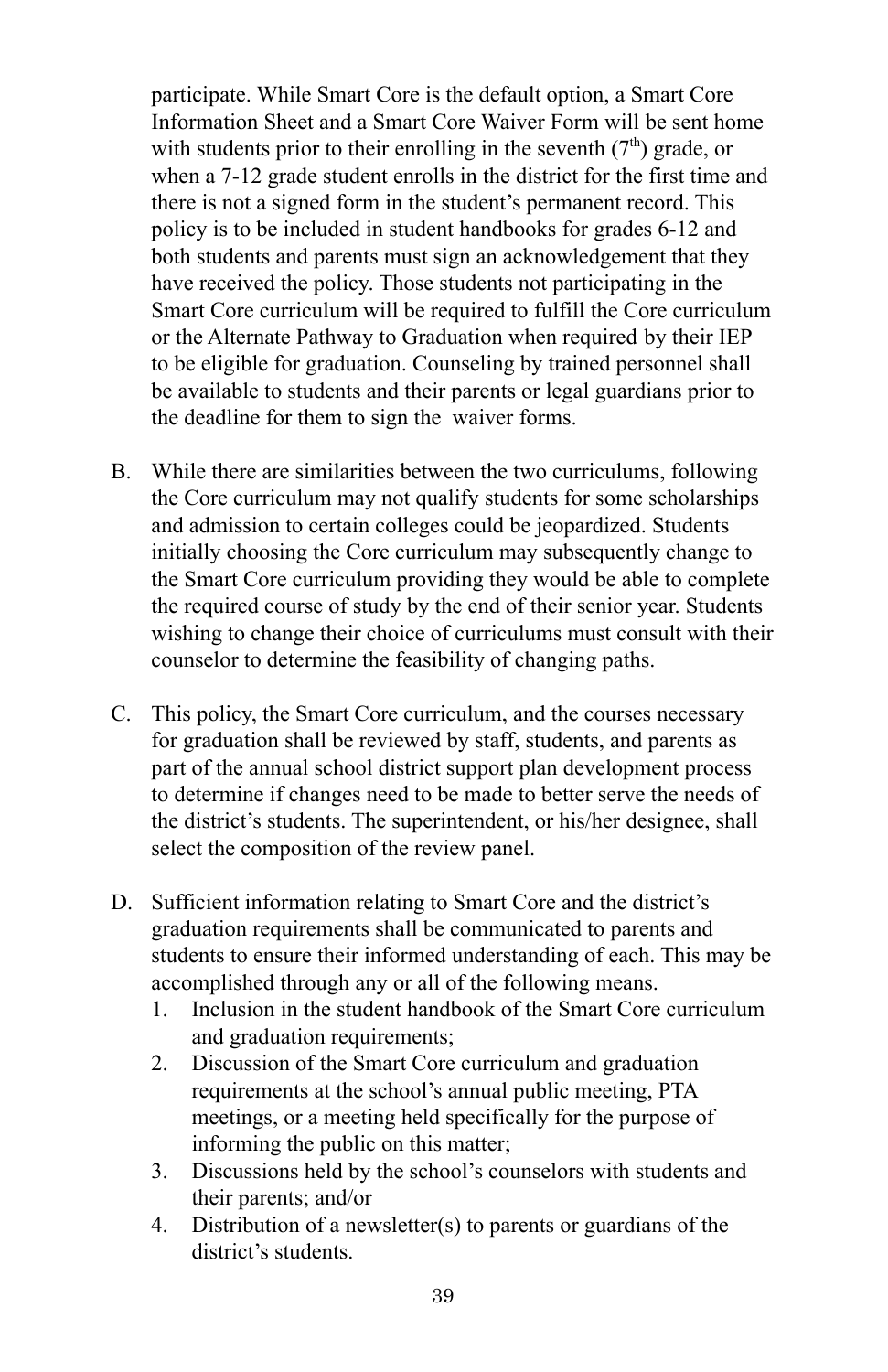E. Administrators, or their designees, shall train newly hired employees, required to be licensed as a condition of their employment, regarding this policy. The district's annual professional development shall include the training required by this paragraph.

To the best of its ability, the District shall follow the requirements covering the transfer of course credit and graduation set forth in the Interstate Compact on Educational Opportunity for Military Children and the Arkansas Military Child School Transition Act of 2021 for all students who meet the definition of "eligible child" in Policy 4.2 –ENTRANCE REQUIREMENTS including the waiving of specific courses that are required for graduation if similar coursework has been satisfactorily completed.

F. GRADUATION REQUIREMENTS- The number of units students must earn to be eligible for high school graduation are to be earned from the following categories. **The Jonesboro School District requires a minimum of 23 units for Jonesboro High School Graduation** for students participating in either the Smart Core or Core curriculum. There are some distinctions made between Smart Core units and Graduation units. Not all units earned toward graduation necessarily apply to Smart Core requirements. The provisions of a student's Individualized Education Plan (IEP) serve as his/her graduation plan.

All students must receive a passing score on the Arkansas Civics Exam in order to graduate.

Students shall be trained in quality psychomotor skill bases in cardiopulmonary resuscitation and the use of automated external defibrillators in order to graduate.

Note: A minimum of 22 units are required for graduation for students participating in either the Smart Core or Core curriculum by the Division of Elementary and Secondary Education (ADE). In addition to the 22 units required for graduation by the Arkansas Department of Education, the Jonesboro District requires an additional one (1) unit to graduate for a total of 23 units. The additional required units may be taken from electives offered by the district.

#### Digital Learning Courses

The District shall offer one or more digital learning course(s) through one or more District approved provider(s) as either a primary or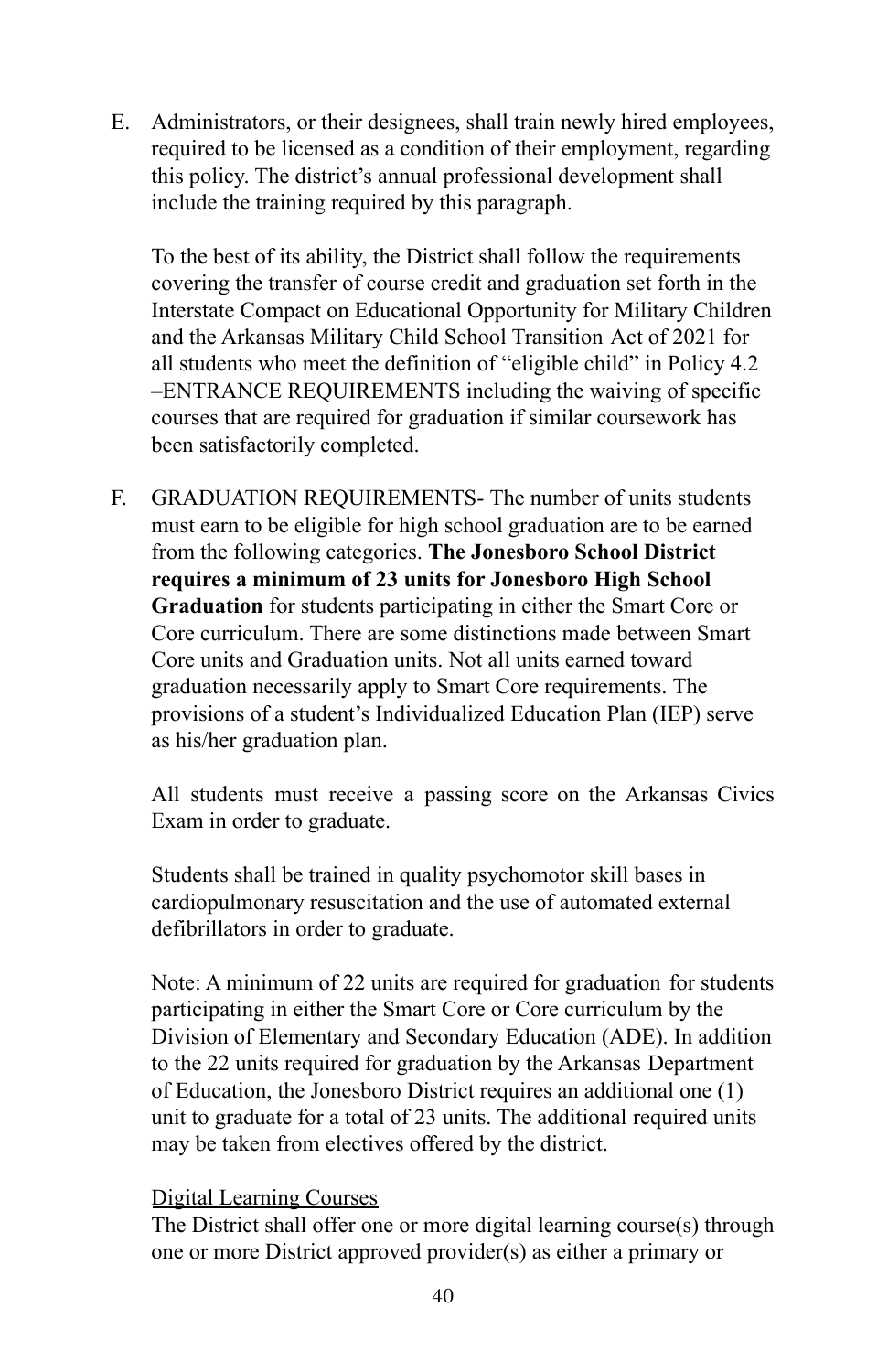supplementary method of instruction. The course(s) may be in a blended learning, online-based, or other technology-based format. In addition to the other graduation requirements contained in this policy, students are required to take at least one (1) digital learning course for credit while in high school.

### Personal and Family Finance

All students shall receive credit in a course covering the Personal and Family Finance Standards.

### G. SMART CORE: Sixteen (16) units

- 1. English: four  $(4)$  units  $-9$ th, 10th, 11th, and 12th
- 2. Oral Communications: one-half (1/2) unit (1/2 year)
- 3. Mathematics: four (4) units (all students under Smart Core must take a mathematics course in grade 11 or 12 and complete Algebra II).
- 4. Algebra I or Algebra I-A  $&$  I-B\* which may be taken in grades 7-8 or 8-9
- 5. Geometry or Geometry A  $\&$  B<sup>\*</sup> which may be taken in grades 8-9 or 9-10
	- a. A two-year algebra equivalent or a two-year geometry equivalent may each be counted as two units of the four-unit requirement for the purpose of meeting the graduation requirement, but only serve as one unit each toward fulfilling the Smart Core requirement.
	- b. Algebra II; and
	- c. The fourth unit may be either: A math unit approved by ADE beyond Algebra II; or a computer science flex credit may be taken in place of a fourth math credit.
- 6. Natural Science: three (3) units:
	- a. DESE approved biology- 1 credit
	- b. DESE approved physical science- 1 credit; and
	- c. A third unit that is either;
		- An additional science credit approved by DESE; or
		- A computer science flex credit may be taken in place of a third science credit.
- 7. Social Studies: three (3) units
	- a. Civics: one-half (1/2) unit
	- b. World History: one unit
	- c. American History: one unit
	- d. Other social studies: one-half (1/2) unit
- 8. Physical Education: one-half (1/2) unit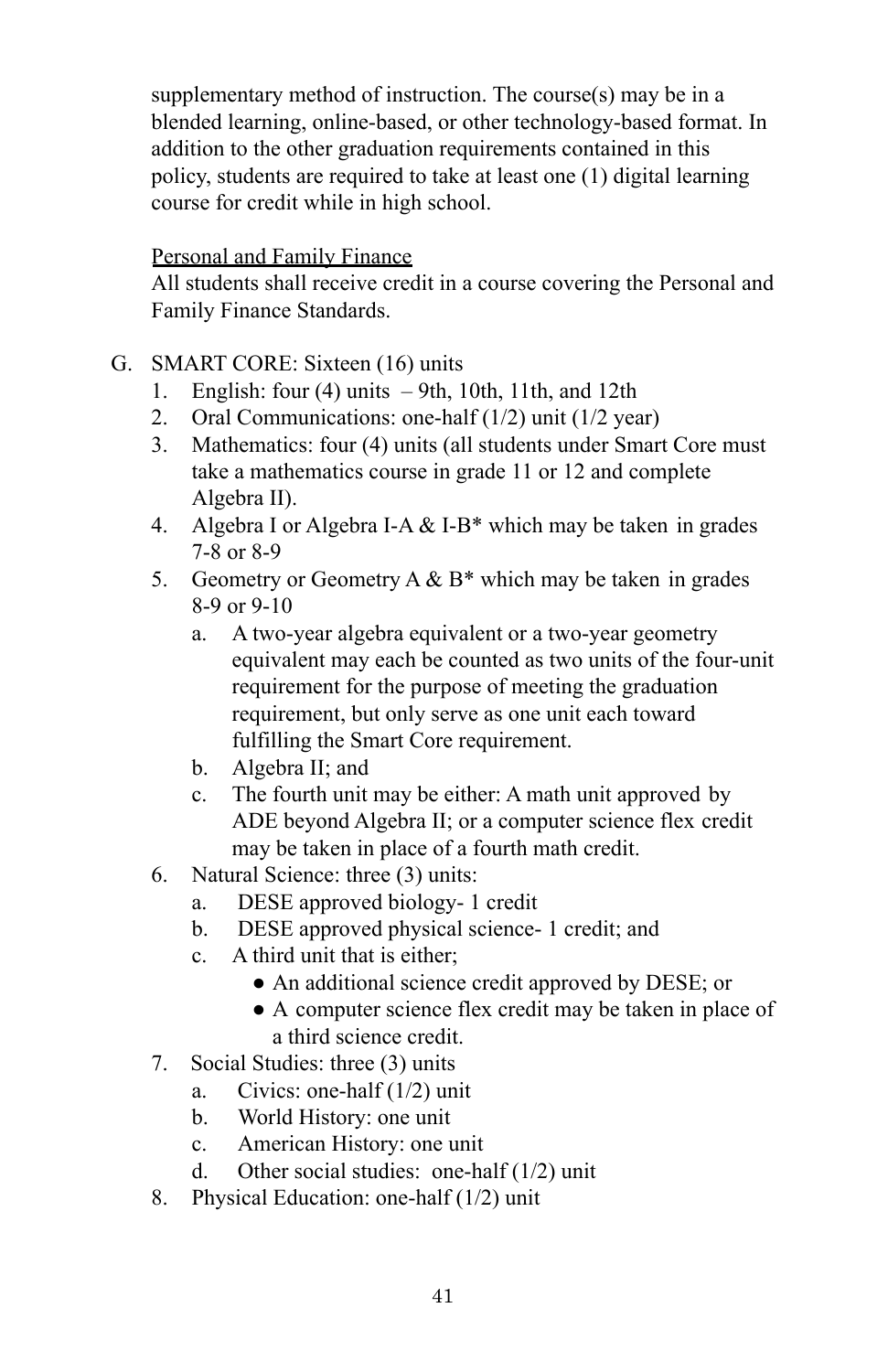Note: While one-half (1/2) unit is required for graduation, no more than one (1) unit may be applied toward fulfilling the necessary units to graduate.

- 9. Health and Safety: one-half (1/2) unit (includes CPR & AED training)
- 10. Fine Arts: one-half (1/2) unit
- 11. Economics: one-half (1/2) unit
- 12. CAREER FOCUS: Six (6) units

All career focus unit requirements shall be established through guidance and counseling based on the student's contemplated work aspirations. Career focus courses shall conform to the curriculum policy of the district and reflect state curriculum frameworks through course sequencing and career course concentrations where appropriate.

Note: A minimum of 22 units are required for graduation for students participating in either the Smart Core or Core curriculum by the Arkansas Department of Education. In addition to the 22 units required for graduation by the Arkansas Department of Education, the Jonesboro District requires an additional one (1) unit to graduate for a total of 23 units. The additional required units may be taken from electives offered by the district.

- H. CORE: Sixteen (16) units
	- 1. English: four (4) units  $-9^{th}$ ,  $10^{th}$ ,  $11^{th}$ , and  $12^{th}$
	- 2. Oral Communications: one-half (1/2) unit
	- 3. Mathematics: four (4) units (years)
		- a. Algebra or its equivalent**\* -** 1 unit
		- b. Geometry or its equivalent**\* -** 1 unit
		- c. All math units must build on the base of algebra and geometry knowledge and skills.
		- d. Comparable concurrent credit college courses may be substituted where applicable
		- e. A computer science flex credit may be taken in the place of a math credit beyond Algebra I and Geometry.
		- f. A two-year algebra equivalent or a two-year geometry equivalent may each be counted as two units of the four (4) unit requirement.
	- 4. Science: three (3) units (years):
		- a. DESE approved biology 1 credit
		- b. DESE approved physical science -1 credit; and
		- c. A third unit that is either:
			- An additional science credit approved by DESE; or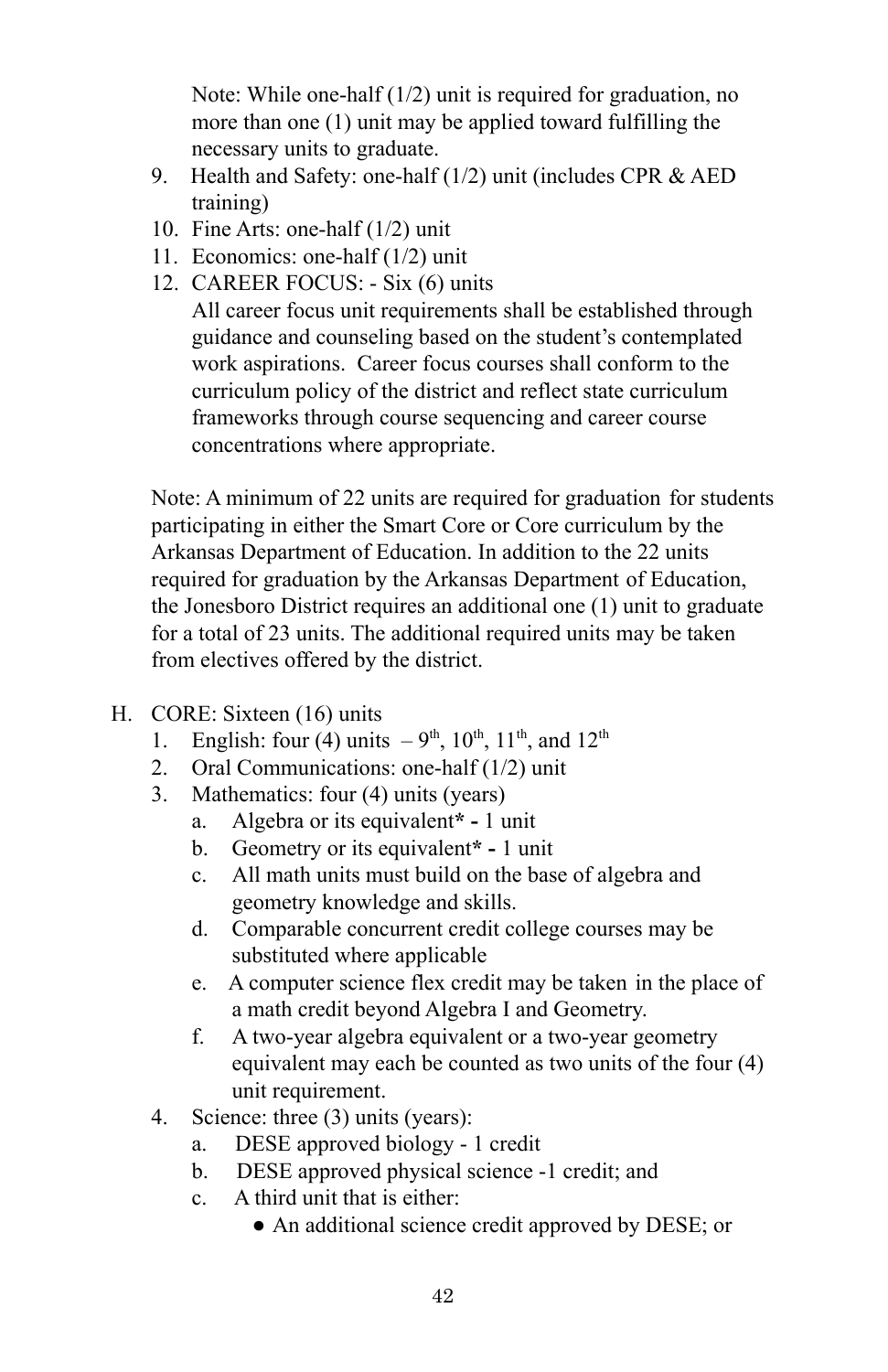- A computer science flex credit may be taken in the place of a third science credit.
- 5. Social Studies: three (3) units
	- a. Civics: one-half (1/2) unit
	- b. World History: one (1) unit
	- c. American History: one (1) unit
	- d. Other social studies: one-half (1/2) unit
- 6. Physical Education: one-half (1/2) unit Note: While one-half (1/2) unit is required for graduation, no more than one (1) unit may be applied toward fulfilling the necessary units to graduate.
- 7. Health and Safety: one-half (1/2) unit (includes CPR & AED training)
- 8. Fine Arts: one-half (1/2) unit
- 9. Economics: one-half (1/2) unit
- 10. CAREER FOCUS: Six (6) units

All career focus unit requirements shall be established through guidance and counseling based on the student's contemplated work aspirations. Career focus courses shall conform to the curriculum policy of the district and reflect state curriculum frameworks through course sequencing and career course concentrations where appropriate.

A student who enlists in a branch of the United States Armed Forces or the National Guard through military delayed entry program, the National Guard Split Training option, or other similar early entry program and completes basic training before graduating from high school shall receive two (2) units of the Career Focus graduation requirements.

A student who completes at least seventy-five (75) clock hours of documented community service in grades nine (9) through twelve (12) at any certified service agency or a part of a service-learning school program shall receive one (1) Career Focus credit.

Note: A minimum of 22 units are required for graduation for students participating in either the Smart Core or Core curriculum by the Division of Elementary and Secondary Education. In addition to the 22 units required for graduation by the Arkansas Department of Education, the Jonesboro District requires an additional one (1) unit to graduate for a total of 23 units. The additional required units may be taken from electives offered by the district.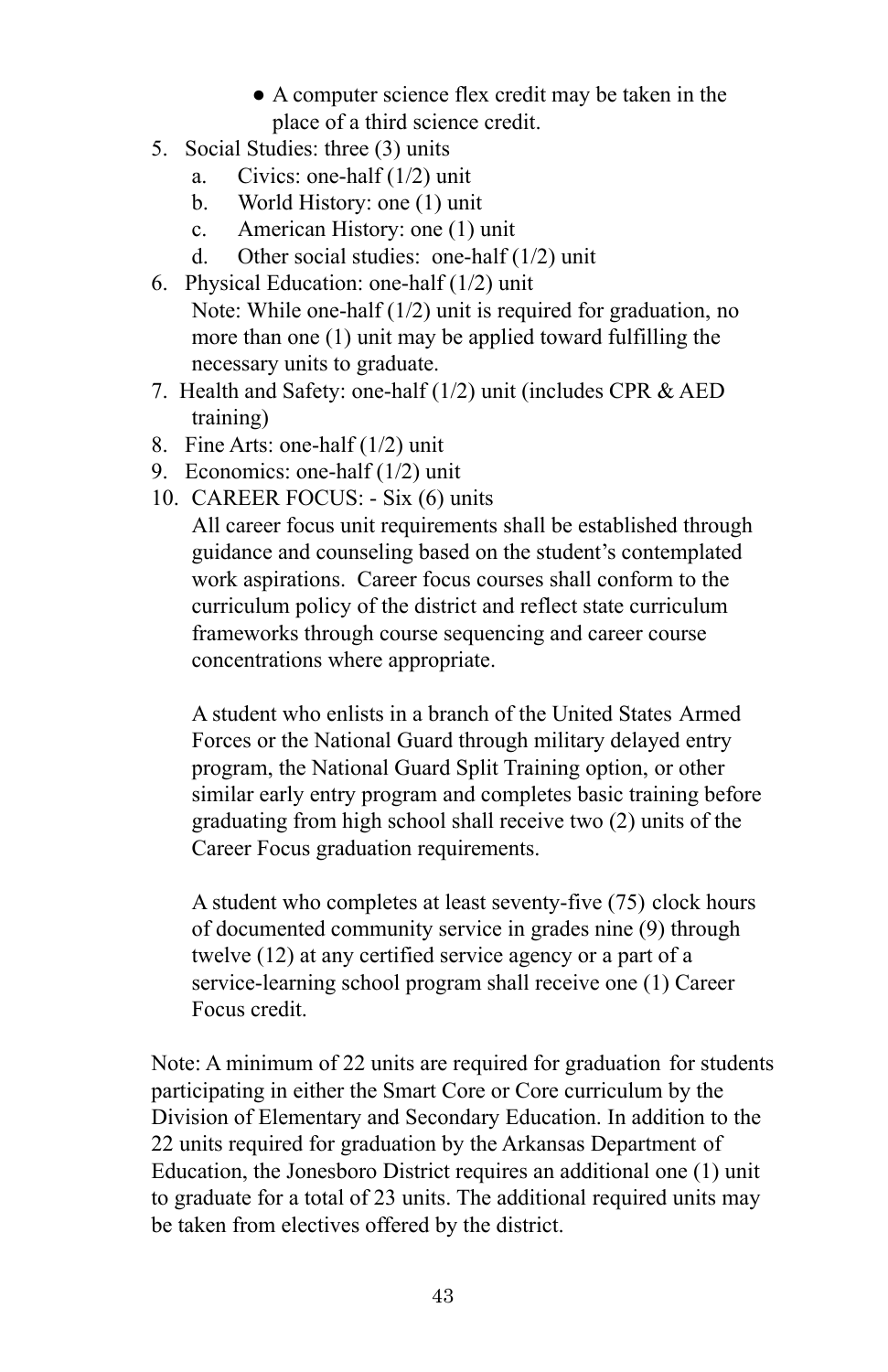*Legal References: Standards For Accreditation 1-C.2, 1-C.2.2,1-c.2.3, DESE Guidelines for the Development of Smart Core Curriculum Policy, A.C.A. § 6-16-1406, Smart Core Information Sheet , Smart Core Waiver Form , A.C.A. § 6-4-302, A.C.A. § 6-16-122,A.C.A. § 6-16-143A.C.A. § 6-4-149, A.C.A. § 6-4-150, DESE Rules Governing the Digital Learning Act of 2013*

HISTORY BOE: ADOPTED JUNE 10, 2008 REVISED JUNE 12, 2012; JUNE 11, 2013; JULY 9, 2013; JUNE 10, 2014; JUNE 9, 2015; JUNE 13, 2016; JUNE 12, 2017; JUNE 12, 2018; JULY *10, 2018; JUNE 25, 2019; JUNE 8, 2021*

### **SMART CORE CURRICULUM AND GRADUATION REQUIREMENTS FOR THE CLASS OF 2026 and THEREAFTER - Policy 4.45.1**

- A. All students are required to participate in the Smart Core curriculum unless their parents or guardians, or the students if they are eighteen (18) years of age or older, sign a *Smart Core Waiver Form* to not participate. While Smart Core is the default option, a *Smart Core Information Sheet* and a *Smart Core Waiver Form* <sup>1</sup> will be sent home with students prior to their enrolling in seventh  $(7<sup>th</sup>)$  grade, or when a seventh  $(7<sup>th</sup>)$  through twelfth  $(12<sup>th</sup>)$  grade student enrolls in the district for the first time and there is not a signed waiver form in the student's permanent record. This policy is to be included in student handbooks for grades six (6) through twelve (12) and both students and parents must sign an acknowledgement they have received the policy. Those students not participating in the Smart Core curriculum will be required to fulfill the Core curriculum or the Alternate Pathway to Graduation when required by their IEP to be eligible for graduation. Counseling by trained personnel shall be available to students and their parents or legal guardians prior to the deadline for them to sign and return the waiver form.
- B. While there are similarities between the two curriculums, following the Core curriculum may not qualify students for some scholarships and admission to certain colleges could be jeopardized. Students initially choosing the Core curriculum may subsequently change to the Smart Core curriculum providing they would be able to complete the required course of study by the end of their senior year. <sup>2</sup> Students wishing to change their choice of curriculums must consult with their counselor to determine the feasibility of changing paths.
- C. This policy, the Smart Core curriculum, and the courses necessary for graduation shall be reviewed by staff, students, and parents as part of the annual school district support plan development process<sup>3</sup> to determine if changes need to be made to better serve the needs of the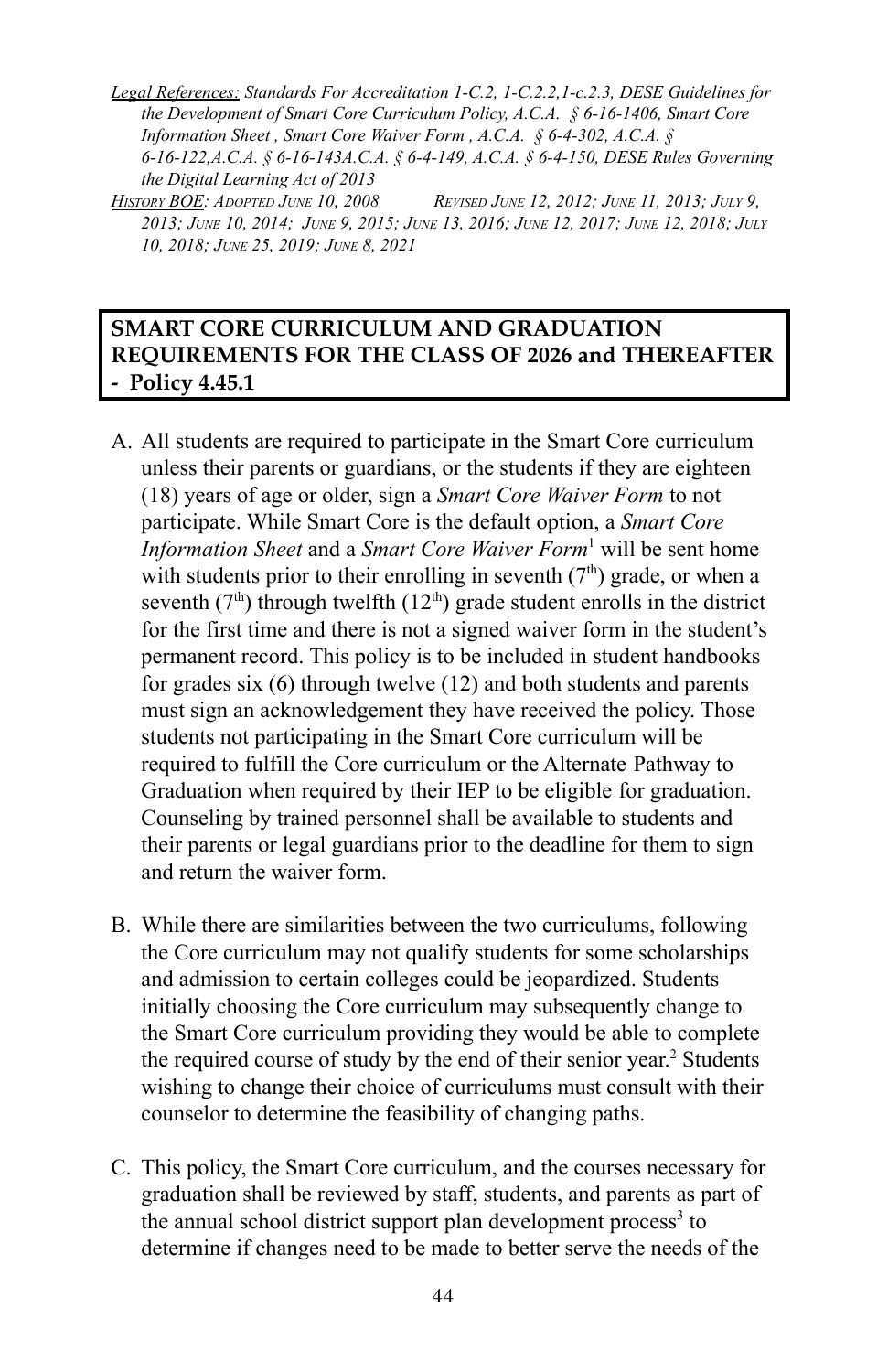district's students. The superintendent, or his/her designee, shall select the composition of the review panel.

- D. Sufficient information relating to Smart Core and the district's graduation requirements shall be communicated to parents and students to ensure their informed understanding of each. This may be accomplished through any or all of the following means.
	- a. Inclusion in the student handbook of the Smart Core curriculum and graduation requirements:
	- b. Discussion of the Smart Core curriculum and graduation requirements at the school's annual public meeting, PTA meetings, or a meeting held specifically for the purpose of informing the public on this matter;
	- c. Discussions held by the school's counselors with students and their parents; and/or
	- d. Distribution of a newsletter(s) to parents or guardians of the district's students.
- E. Administrators, or their designees, shall train newly hired employees, required to be licensed as a condition of their employment, regarding this policy. The district's annual professional development shall include the training required by this paragraph.

To the best of its ability, the District shall follow the requirements covering the transfer of course credit and graduation set forth in the Interstate Compact on Educational Opportunity for Military Children and the Arkansas Military Child School Transitions Act of 2021 for all students who meet the definition of "eligible child" in Policy 4.2—ENTRANCE REQUIREMENTS including the waiving of specific courses that are required for graduation if similar coursework has been satisfactorily completed.

F. GRADUATION REQUIREMENTS - The number of units students must earn to be eligible for high school graduation is to be earned from the following categories. **Jonesboro Public Schools requires a minimum of 23 units for Jonesboro High School graduation** for students participating in either the Smart Core or Core curriculum. There are some distinctions made between Smart Core units and Graduation units. Not all units earned toward graduation necessarily apply to Smart Core requirements. The provisions of a student's Individualized Education Plan (IEP) serve as his/her graduation plan.

Note: A minimum of 22 units are required for graduation for students participating in either the Smart Core or Core curriculum by the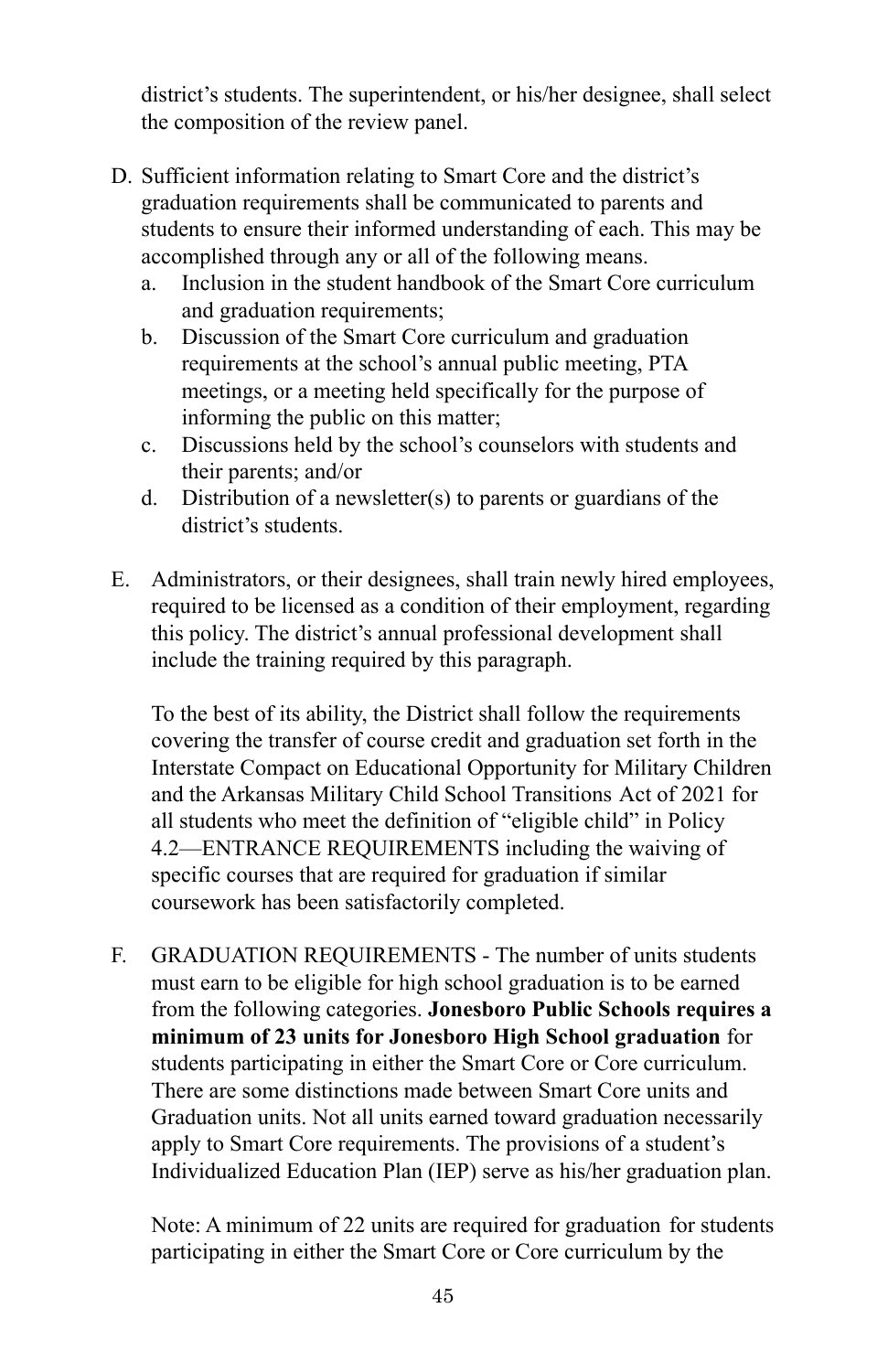Division of Elementary and Secondary Education (DESE). In addition to the 22 units required for graduation by DESE, Jonesboro Public Schools requires an additional one (1) unit to graduate for a total of 23 units. The additional required unit may be taken from electives offered by the District.

All students must receive a passing score on the Arkansas Civics Exam in order to graduate.

Students shall be trained in quality psychomotor skill bases in cardiopulmonary resuscitation and the use of automated external defibrillators in order to graduate.

#### Digital Learning Courses

The District shall offer one or more digital learning course(s) through one or more District approved provider(s) as either a primary or supplementary method of instruction. The courses may be in a blended learning, online-based, or other technology-based format. In addition to the other graduation requirements contained in this policy, students are required to take at least one (1) digital learning course for credit while in high school.

#### Personal and Family Finance

All students shall receive credit in a course covering the Personal and Family Finance Standards in order to graduate.

#### Computer Science

All students shall earn one (1) unit of credit in a computer science course in order to graduate.

#### G. SMART CORE: Sixteen (16) units

- 1. English: four (4) units  $-9^{th}$ ,  $10^{th}$ ,  $11^{th}$ , and  $12^{th}$
- 2. Oral Communications: one-half  $(\frac{1}{2})$  unit
- 3. Mathematics: four (4) units (all students under Smart Core must take a mathematics course in grade 11 or 12 and complete Algebra II.)
- 4. Algebra I or Algebra A  $& B^*$  which may be taken in grades 7-8 or 8-9;
- 5. Geometry or Geometry A  $\&$  B<sup>\*</sup> which may be taken in grades 8-9 or 9-10;
	- a. A two-year algebra equivalent or a two-year geometry equivalent may each be counted as two units of the four-unit requirement for the purpose of meeting the graduation requirement, but only serve as one unit each toward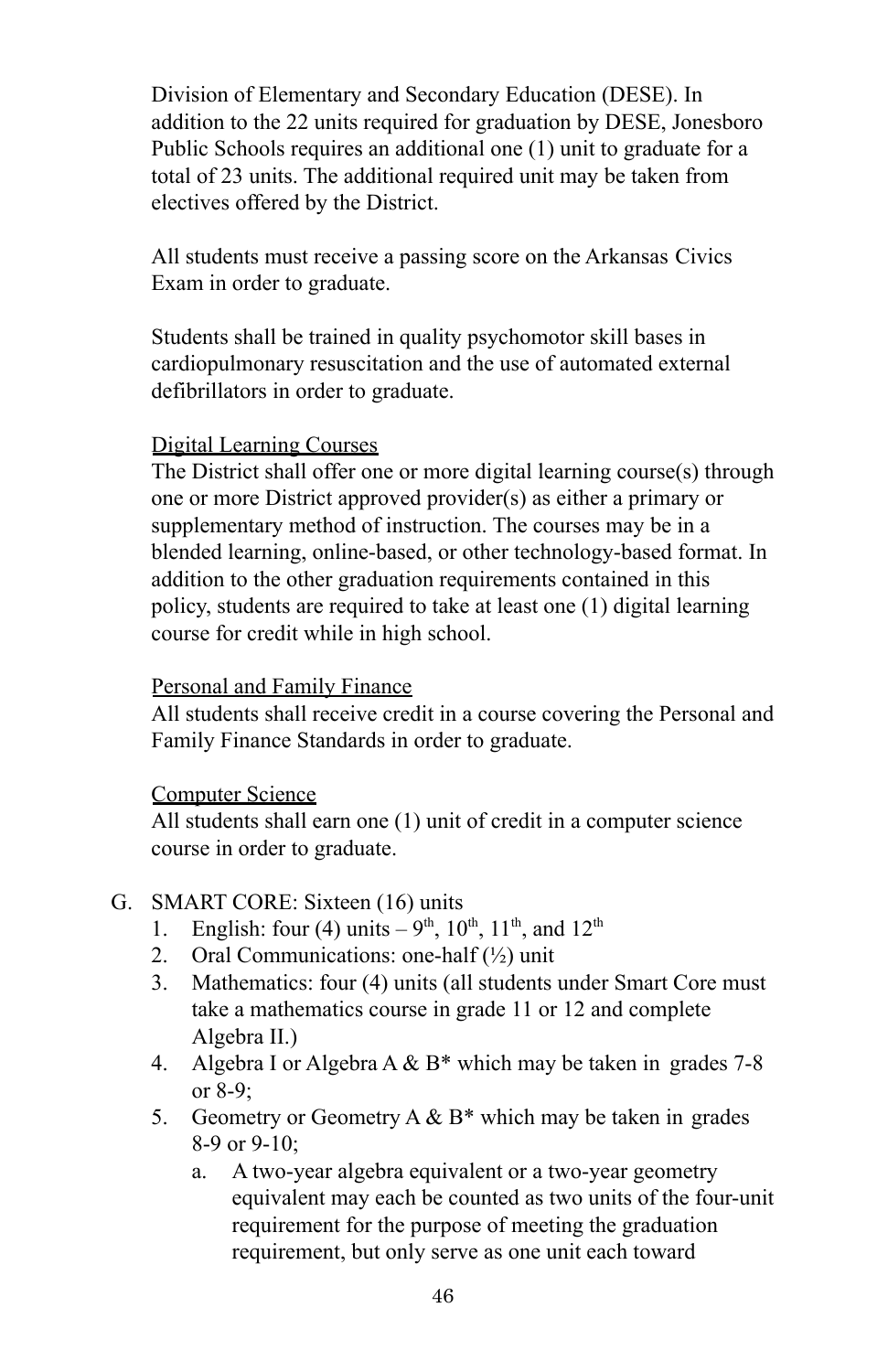fulfilling the Smart Core requirement.

- b. Algebra II; and
- c. The fourth unit may be either: a math unit approved by DESE beyond Algebra II; or a computer science flex credit may be taken in the place of a fourth math credit.
- 6. Natural Science: three (3) units
	- a. DESE approved biology 1 credit;
	- b. DESE approved physical science 1 credit; and
	- c. A third unit that is either:
		- o An additional science credit approved by DESE; or
		- o A computer science flex credit may be taken in the place of a third science credit.
- 7. Social Studies: three (3) units
	- a. Civics one-half  $(\frac{1}{2})$  unit
	- b. World History one unit
	- c. American History one unit
	- d. Other social studies one-half  $(\frac{1}{2})$  Unit
- 8. Physical Education: one-half  $(\frac{1}{2})$  unit Note: While one-half  $(\frac{1}{2})$  unit is required for graduation, no more than one (1) unit may be applied toward fulfilling the necessary units to graduate.
- 9. Health and Safety: one-half  $(\frac{1}{2})$  unit (including CPR and AED) training)
- 10. Fine Arts: one-half (½) unit
- 11. Economics one half  $(\frac{1}{2})$  unit dependent upon the licensure of the teacher teaching the course, this can count toward the required three (3) social studies credits or the six (6) required Career Focus elective credits.
- 12. CAREER FOCUS: Six (6) units
	- a. All career focus unit requirements shall be established through guidance and counseling based on the student's contemplated work aspirations. Career focus courses shall conform to the curriculum policy of the district and reflect state curriculum frameworks through course sequencing and career course concentrations where appropriate.
	- b. A student who enlists in a branch of the United States Armed Forces or the National Guard through the military delayed entry program, the National Guard Split Training Option, or other similar early entry program and completes basic training before graduating from high school shall receive two (2) units of the Career Focus graduation requirements.
	- c. A student who completes at least seventy-five (75) clock hours of documented community service in grades nine (9)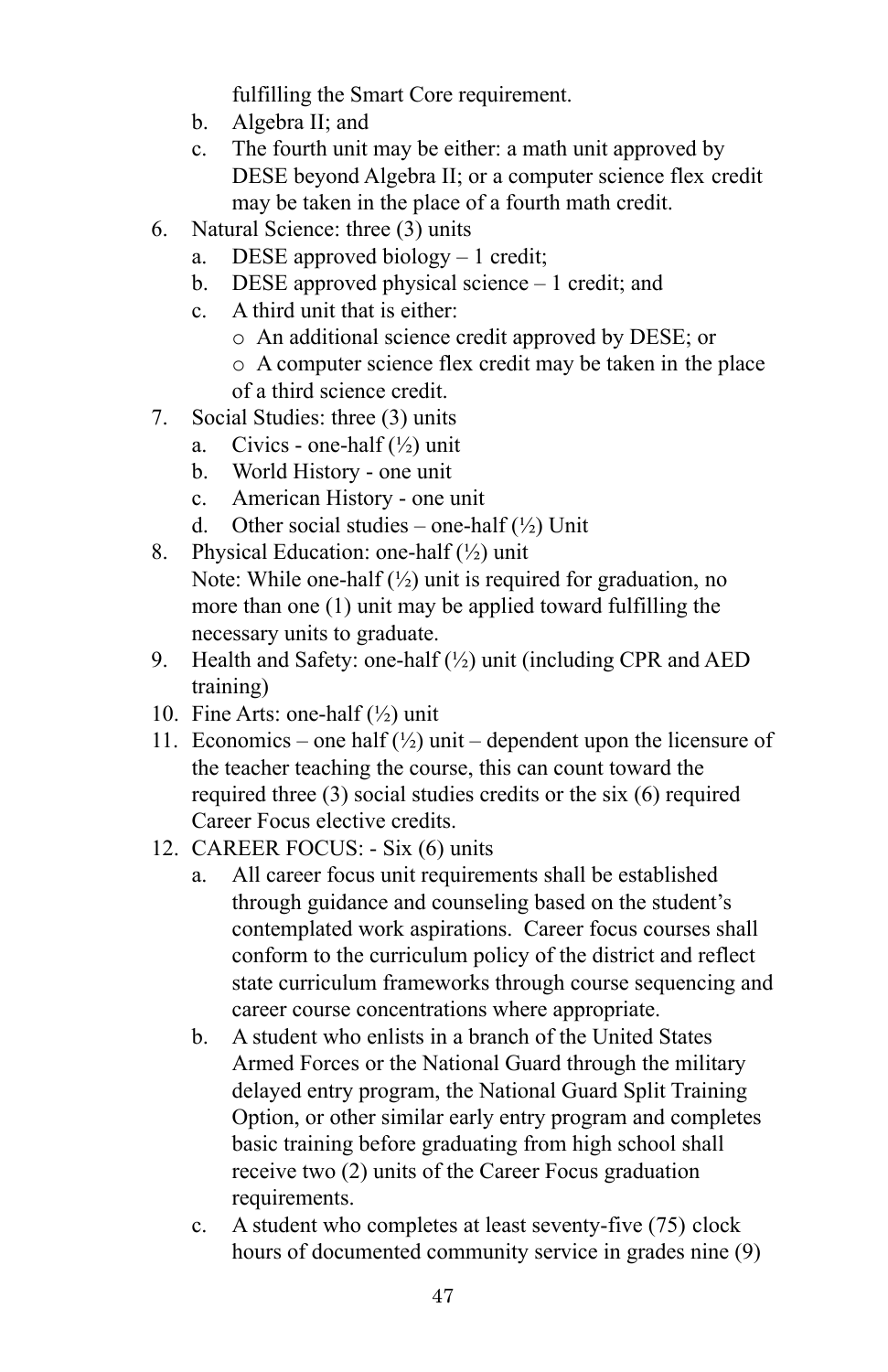through twelve (12) at any certified service agency or a part of a service-learning school program shall receive one (1) Career Focus credit.

- H. CORE: Sixteen (16) units
	- 1. English: four (4) units  $-9^{th}$ ,  $10^{th}$ ,  $11^{th}$ , and  $12^{th}$
	- 2. Oral Communications: one-half  $(\frac{1}{2})$  unit
	- 3. Mathematics: four (4) units
		- a. Algebra or its equivalent\* 1 unit
		- b. Geometry or its equivalent\* 1 unit
		- c. All math units must build on the base of algebra and geometry knowledge and skills.
		- d. Comparable concurrent credit college courses may be substituted where applicable)
		- e. A computer science flex credit may be taken in the place of a math credit beyond Algebra I and Geometry
		- f. A two-year algebra equivalent or a two-year geometry equivalent may each be counted as two units of the four (4) unit requirement.
	- 4. Science: three (3) units
		- a. DESE approved biology 1 credit;
		- b. DESE approved physical science 1 credit; and
		- c. A third unit that is either:
			- o An additional science credit approved by DESE; or
			- o A computer science flex credit may be taken in the place of a third science credit.
	- 5. Social Studies: three (3) units
		- a. Civics one-half  $(\frac{1}{2})$  unit
		- b. World history, one (1) unit
		- c. American History, one (1) unit
		- d. Other social studies one-half  $(\frac{1}{2})$  unit
	- 6. Physical Education: one-half  $(\frac{1}{2})$  unit Note**:** While one-half (½) unit is required for graduation, no more than one (1) unit may be applied toward fulfilling the necessary units to graduate.
	- 7. Health and Safety: one-half (½) unit (including CPR and AED training)
	- 8. Fine Arts: one-half  $(\frac{1}{2})$  unit
	- 9. Economics one half  $(\frac{1}{2})$  unit dependent upon the licensure of the teacher teaching the course, this can count toward the required three (3) social studies credits or the six (6) required Career Focus elective credits.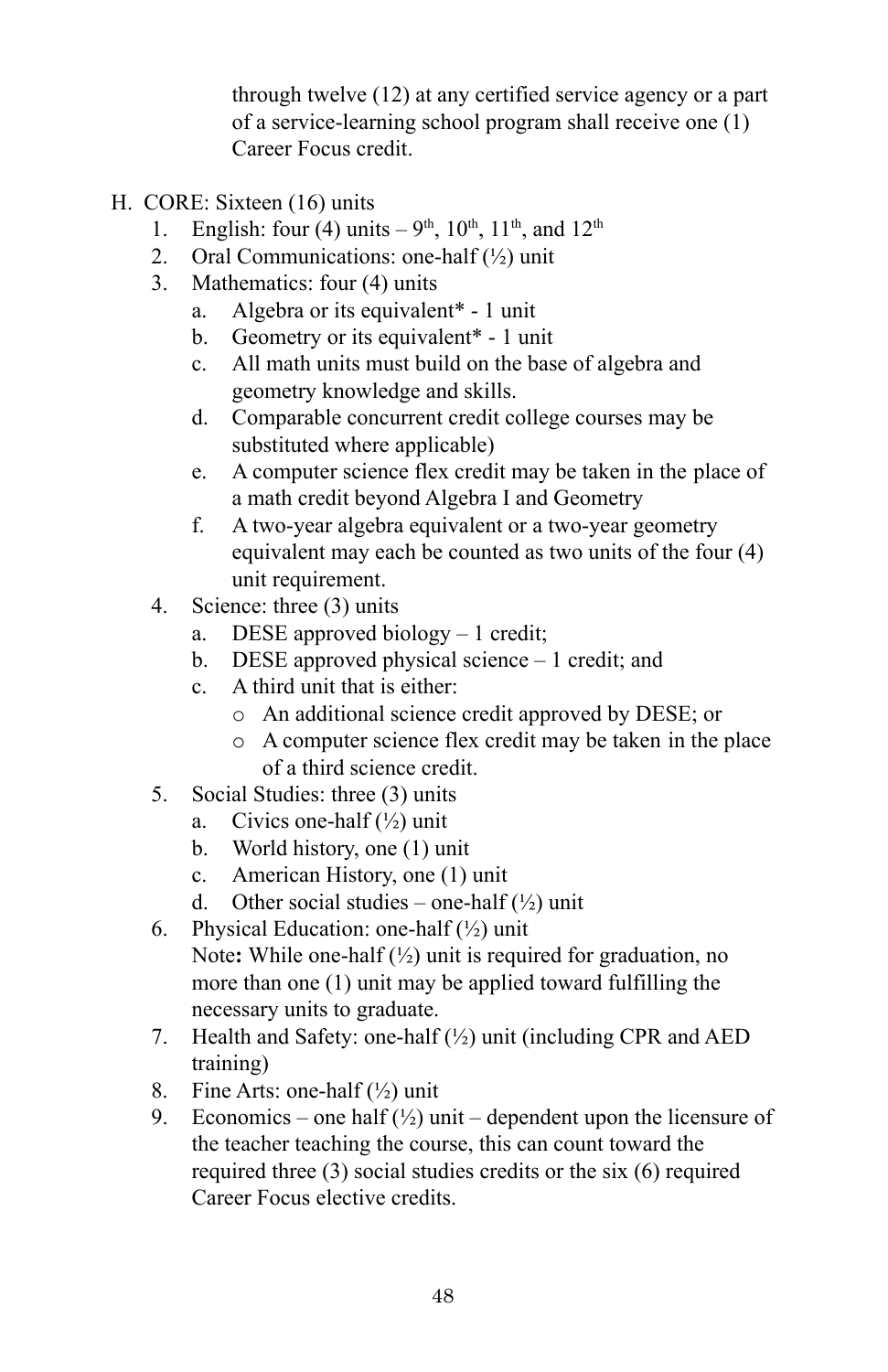- 10. CAREER FOCUS: Six (6) units
	- a. All career focus unit requirements shall be established through guidance and counseling based on the student's contemplated work aspirations. Career focus courses shall conform to the curriculum policy of the district and reflect state curriculum frameworks through course sequencing and career course concentrations where appropriate.
	- b. A student who enlists in a branch of the United States Armed Forces or the National Guard through the military delayed entry program, the National Guard Split Training Option, or other similar early entry program and completes basic training before graduating from high school shall receive two (2) units of the Career Focus graduation requirements.
	- c. A student who completes at least seventy-five (75) clock hours of documented community service in grades nine (9) through twelve (12) at any certified service agency or a part of a service-learning school program shall receive one (1) Career Focus credit.

*Cross References: 4.55—STUDENT PROMOTION AND RETENTION; 5.2—PLANNING FOR EDUCATIONAL IMPROVEMENT; 5.11—DIGITAL LEARNING COURSES; 5.12—COMPUTER SCIENCE INTERNSHIPS AND INDEPENDENT STUDIES; 5.16—COMPUTER SCIENCE COURSE PREREQUISITES AND PROGRESSION; Legal References: Standards for Accreditation 1-C.2, 1-C.2.1, 1-C.2.2, 1-C.2.3; DESE Guidelines for the Development of Smart Core Curriculum Policy; DESE Rules Governing Distance and Digital Learning Smart Core Information Sheet; Smart Core Waiver Form; Commissioner's Memo LS-18-082; A.C.A. § 6-4-302; A.C.A. § 6-16-122; A.C.A. § 6-16-143; A.C.A. § 6-16-149; A.C.A. § 6-16-150; A.C.A. § 6-16-152; A.C.A. § 6-16-1406; A.C.A. § 6-28-115; HISTORY BOE: ADOPTED: June 8, 2021*

# **STUDENT PROMOTION AND RETENTION - Policy 4.55**

A. A disservice is done to students through social promotion and is prohibited by state law. The district shall, at a minimum, evaluate each student annually in an effort to help each student who is not performing at grade level. Parents, legal guardians, persons having lawful control of the student, or persons acting in loco parentis shall be kept informed concerning the progress of their student(s). Notice of a student's possible retention or required retaking of a course shall be included with the student's grades sent home to each parent/guardian or the student if 18 or older. Parent-teacher conferences are encouraged and may be held as necessary in an effort to improve a student's academic success.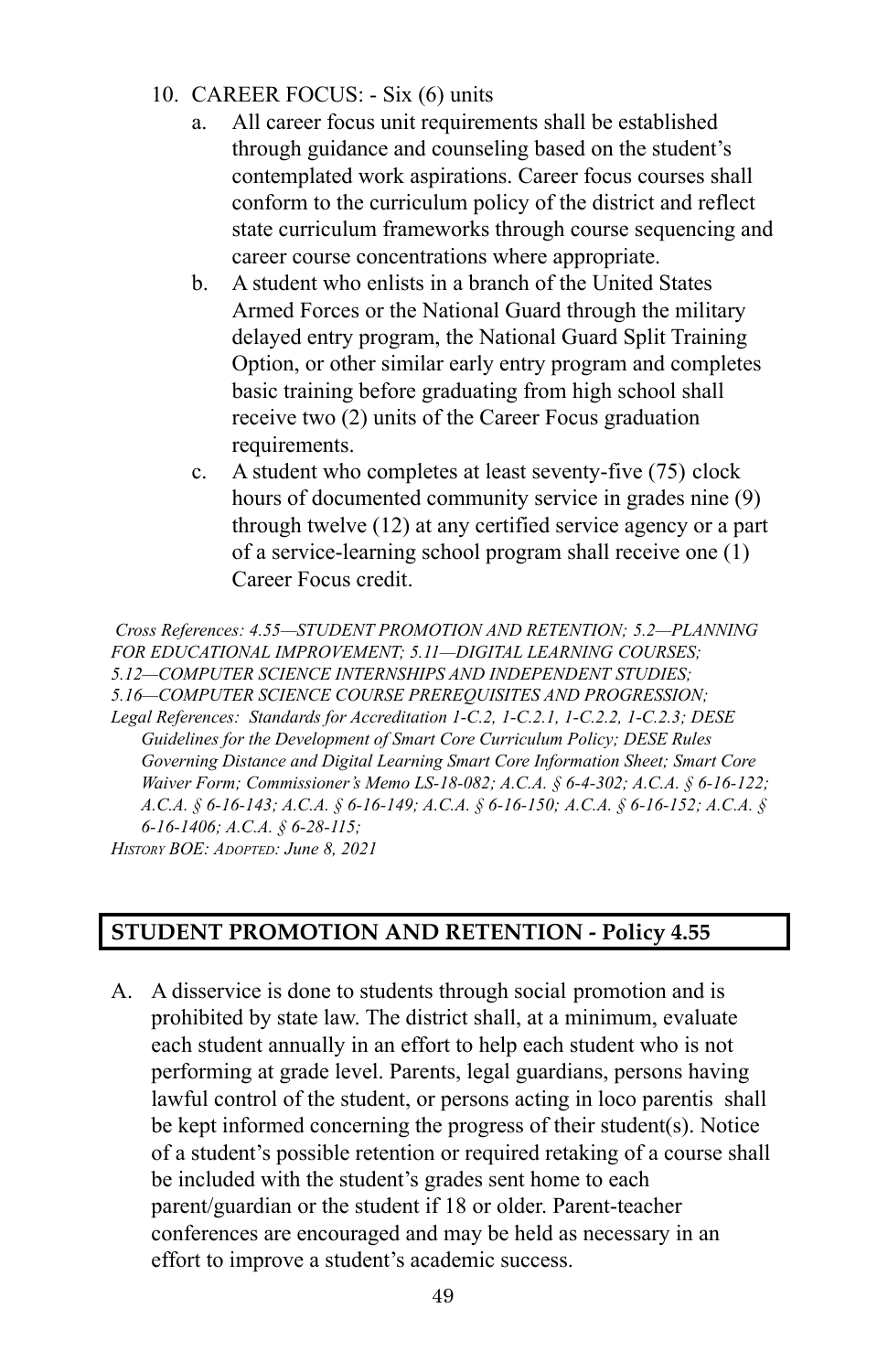At least once each semester, the parents, legal guardians, person having lawful control of the student, or person acting in loco parentis, and teacher(s) of a student in kindergarten through eighth  $(8<sup>th</sup>)$  grade shall be notified in writing of a student's independent grade-level-equivalency in reading.

Any grades, course credits, and/or promotions received by a student while enrolled in the Division of Youth Services system of education shall be considered transferable in the same manner as those grades, course credits, and promotions from other accredited Arkansas public school entities.

- B. Promotion or retention of students, or their required retaking of a course shall be primarily based on the following criteria.
	- 1. Kindergarten through Grade 6 If there is a doubt concerning the promotion or retention of a student, before a final decision is made, a conference between the parents/guardians, teacher(s), other pertinent personnel, and principal shall be held. The conference shall be held at a time and place that best accommodates those participating in the conference. The school shall document participation or non-participation in required conferences. If the conference attendees fail to agree concerning the student's placement, the final decision to promote or retain shall rest with the principal.
	- 2. Grade  $7 8 -$  To be promoted, students must pass at least three core courses (mathematics, English, science and social studies) including both mathematics and English. Students failing English or mathematics must attend summer school for promotion. Students who fail science or social studies are recommended for summer school, but must pass at least one of these subjects to promote.
	- 3. Grade 9 and 10– Students must earn a total of four credits in order to be promoted. This must include one credit in English and one credit in math. If these requirements are not met, attendance at summer school is required.
- C. If there is doubt concerning the promotion or retention of a student, or their required retaking of a course, a conference between the parents/guardians, teacher(s), other pertinent personnel, and principal shall be held before a final decision is made. The conference shall be held at a time and place that best accommodates those participating in the conference. The school shall document participation or non-participation in required conferences. If the conference attendees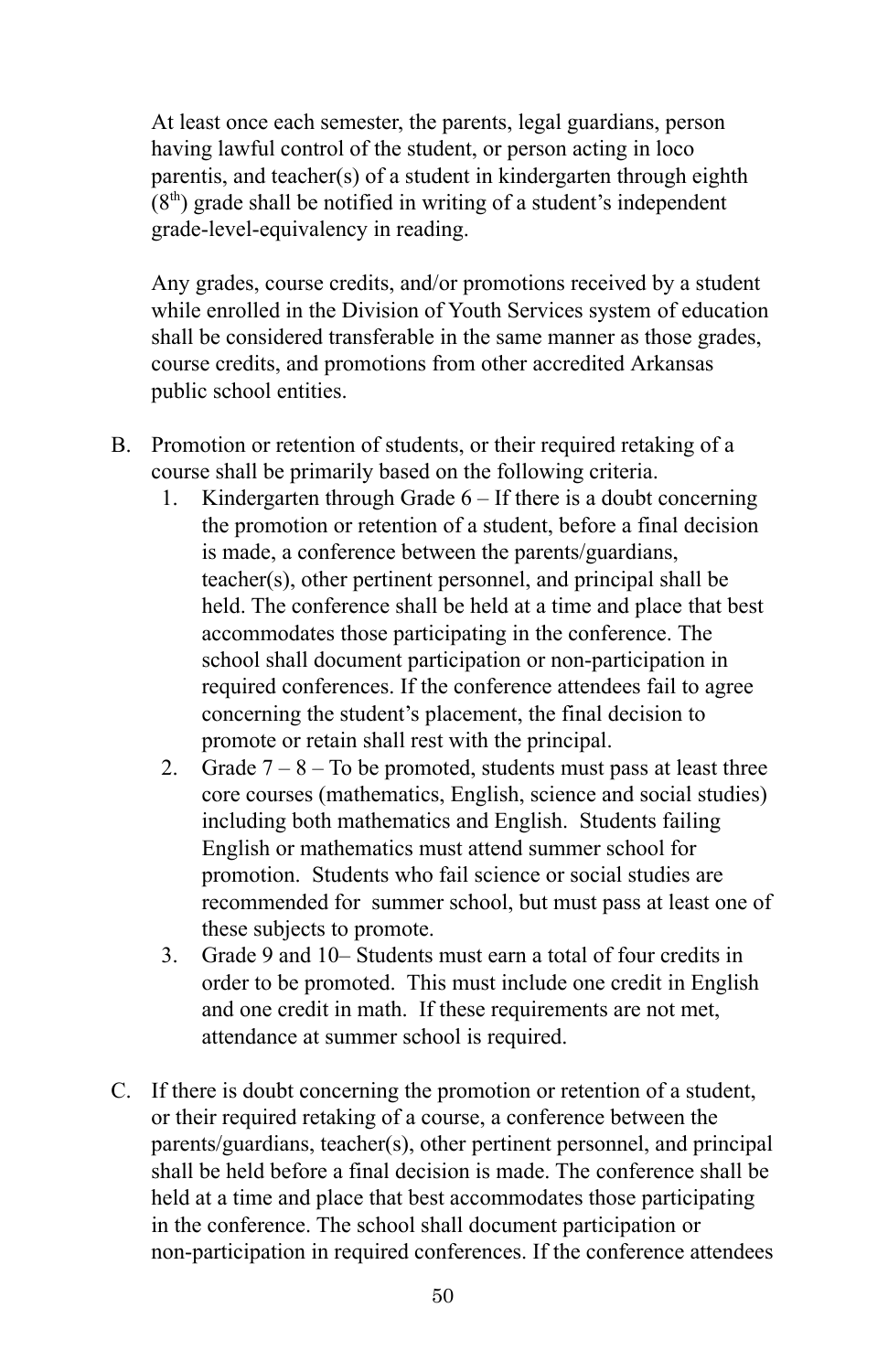fail to agree concerning the student's placement, the final decision to promote or retain shall rest with the principal or his/her designee.

- D. Each student, beginning in the 8th grade, shall have a student success plan (SSP) developed by school personnel in collaboration with the student's parents and the student that is reviewed and updated annually. A student's SSP shall use multiple academic measures to personalize learning in order for students to achieve their grade-level expectations and individual growth. The SSP will identify if the student is in need of additional support or acceleration. Academic measures to be used in creating and updating a student's SSP shall include, but are not limited to:
	- Statewide student assessment results;
	- Subject grades;
	- Student work samples; and
	- Local assessment scores.

By the end of grade eight (8), the student's SSP shall:

- Guide the student along pathways to graduation;
- Address accelerated learning opportunities;
- Address academic deficits and interventions; and
- Include college and career planning components.

Based on a student's score on the college and career assessment:

- The student's SSP will be updated in order to assist the student with college and career readiness skills, course selection in high school, and improved academic achievement; and
- Provide a basis for counseling concerning postsecondary preparatory programs.

An SSP shall be created:

- By no later than the end of the school year for a student in grade eight (8) or below who enrolls in the district during the school year; or
- As soon as reasonably possible for a student in grade nine (9) or above who enrolls in the district at the beginning or during the school year.

A student's individualized education program (IEP) may act in the place of the student's SSP if the IEP addresses academic deficiencies and interventions for the student's failure to meet standards-based academic goals at an expected rate or level and includes a transition plan that addresses college and career planning.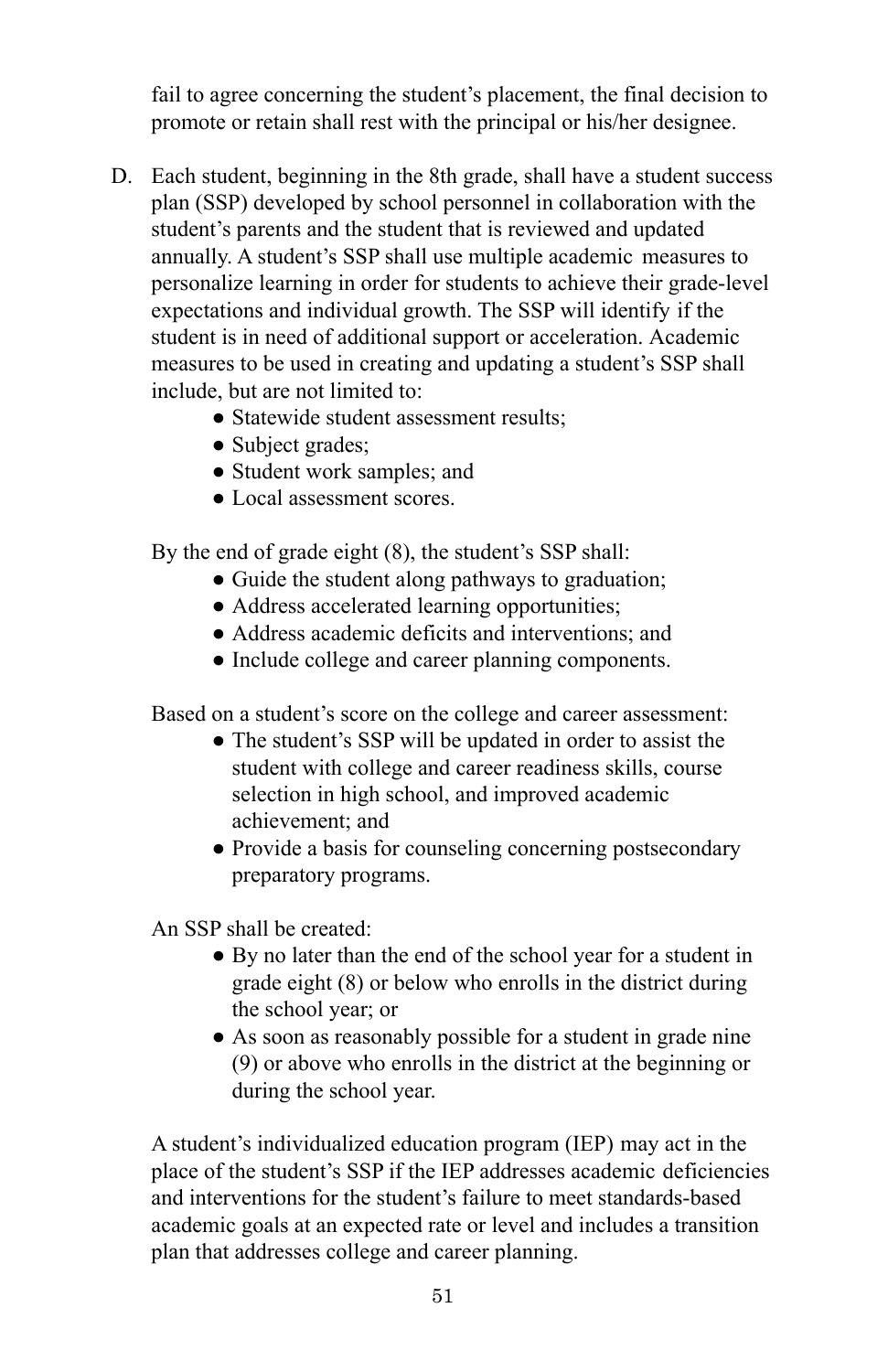- E. Promotion or retention of students with an Individual Educational Plan (IEP) shall be based on their successful attainment of the goals set forth in their IEP.
- *Legal References: A.C.A. § 6-15-2004, A.C.A. § 6-15-2005, A.C.A. § 6-15-2006, A.C.A. § 9-28-2006, A.C.A. § 6-15-2907, A.C.A. § 6-15-2911, A.C.A. § 6-28-205, DESE Rules Governing the Arkansas Educational Support and Accountability Act, DESE Rules Governing Grading and Course Credit*
- HISTORY BOE: ADOPTED JUNE 10, 2008 REVISED JUNE 12, 2012; JULY 9, 2013; JUNE 10, 2014; JUNE 9, 2015; JUNE 13, 2016,; JUNE 12, 2017; JUNE 25, 2019; JUNE 9, 2020; JULY *14, 2020*

# **PARTICIPATION IN GRADUATION CEREMONIES**

Students not completing graduation requirements will not be allowed to participate in graduation ceremonies.

HISTORY BOE: **ADOPTED JUNE 10, 2008**

# **HONOR ROLL/HONOR GRADUATES – Policy 5.17**

- A. Students in grades K-6 who maintain all A's and B's for the grading period will be recognized for their academic achievement.
- B. Students in grades 7-12 who maintain a 3.0 or higher and have all A's and B's for the grading period will be recognized for their academic achievement.
- C. Students who have successfully completed the Smart Core curriculum and two years of the same foreign language and have a cumulative GPA of 3.5 or higher will be designated as honor students. The GPA shall be derived from courses taken in public schools in grades nine (9) through twelve (12). An Honor Graduate candidate must have exhibited appropriate student conduct (no alternative school placement or receive suspensions longer than 5 days).

An honor graduate from Jonesboro High School will have a cumulative GPA of 3.5 or higher and successfully complete the following over the course of eight (8) semesters (grades 9-12):

- The Smart Core curriculum
- Two (2) years of the same foreign language
- Three (3) Advanced Placement courses (Pre AP courses will not fulfill this requirement).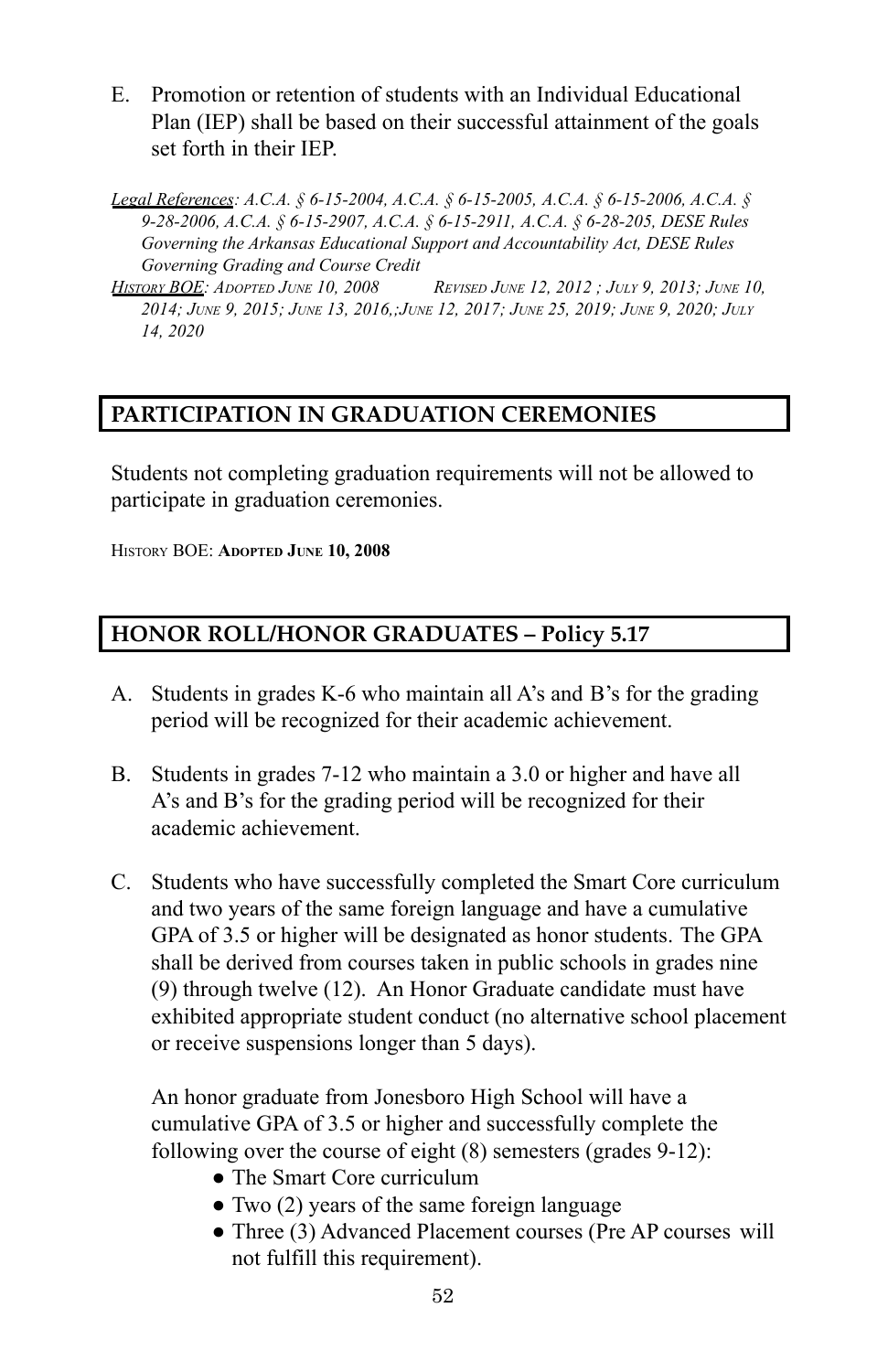An honor graduate candidate must have exhibited appropriate student conduct and must meet the following guidelines:

- No placement at the alternative school (grades 9-12)
- No more than 5 total days of OSS (grades 9-12).
- D. Parents or guardians of a student, or a student eighteen (18) years of age or older, who choose to not have the student publicly identified as an honor roll or honor graduate student must submit a written request that the student not be so identified.

#### **Valedictorian and Salutatorian**

Beginning with the 2016-17 school year, in order for a student to be eligible for the honor positions of Valedictorian or Salutatorian, he/she must have taken zero (0) non-credited classes (i.e: study hall, office assistant, library assistant, etc.) and must carry a full load of courses. The exception to this will be the "student activity" period required for band students and for student athletics as a scheduled period during the day. This will take effect in the 2016-17 school year and will not be retroactive to a current student's prior academic years before 2016-17. In the case of GPA tie with any students that meet all qualifications for Valedictorian or Salutatorian, the students' numeric average (cumulative for all courses taken in the  $9<sup>th</sup>$ ,  $10<sup>th</sup>$ ,  $11<sup>th</sup>$ , and  $12<sup>th</sup>$  grades) will be calculated using the numeric score received in each course, not the letter grade received, to determine the highest average.

The honor student with the highest GPA and who has been enrolled in an accredited school in grades 9 through 12 and in Jonesboro High School for his/her entire senior year shall serve as the valedictorian of his/her graduating class.

The honor student with the second highest GPA and who has been enrolled in an accredited school in grades 9 through 12 and in Jonesboro High School for his/her entire senior year shall serve as the salutatorian of his/her graduating class. Designations will be as follows:

| <b>GPA</b> | $3.50 - 3.74$ | cum laude       |
|------------|---------------|-----------------|
| <b>GPA</b> | $3.75 - 4.00$ | magna cum laude |
| GPA        | above $4.00$  | summa cum laude |

*History BOE: ADOPTED June 10, 2008 REVISED June 14, 201; June 13, 2016*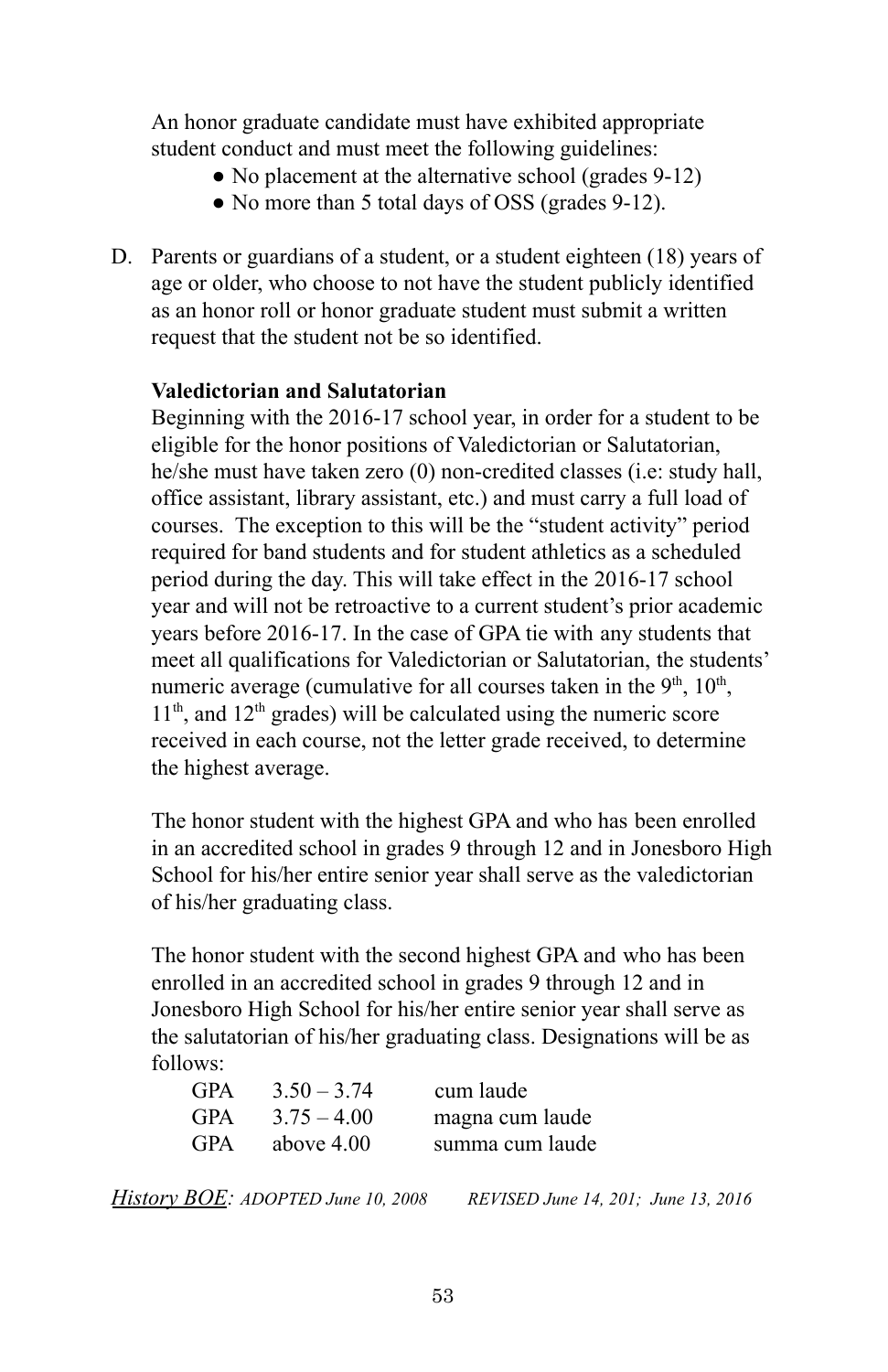# **FOREIGN EXCHANGE STUDENTS**

To ensure a smooth transition and an equally rewarding education experience, the following guidelines will be followed:

- 1. The student must live with a family who resides within the district boundaries.
- 2. The student must possess a J-1 visa.
- 3. Only those students experiencing a foreign exchange program for the first time in the United States will be eligible for acceptance.
- 4. The student must be able to speak and write English.
- 5. The student must have a minimum "B" average in his/her home country.
- 6. The student must be accepted by the principal by July 1 of the year the student plans to attend.
- 7. The student must present to the principal, at the time of registration, a copy of his/her health record, translated into the English language.
- 8. Students must follow the same rules and regulations and meet the same expectations as all other Jonesboro students.
- 9. No more than (4) foreign exchange students with no more than two from the same geographic area will be accepted.

*HISTORY BOE: ADOPTED JUNE 10, 2008*

# **GIFTED/TALENTED EDUCATION: IDENTIFICATION AND PROGRAMMING**

It shall be the policy of the Board of Education that:

- A. The school district shall develop procedures to identify gifted and talented students in accordance with guidelines established by the State Department of Education.
- B. The school district shall provide educational opportunities for students identified as gifted and talented appropriate to their ability.
- C. Each school shall use procedures to evaluate the effectiveness of the provisions of these educational opportunities.
- D. Criteria used includes teacher (or other) recommendation, grades, task commitment, creativity, and scores on standardized tests. When all subjective data is equal, in order to assure the most deserving students the opportunity to participate in the program and to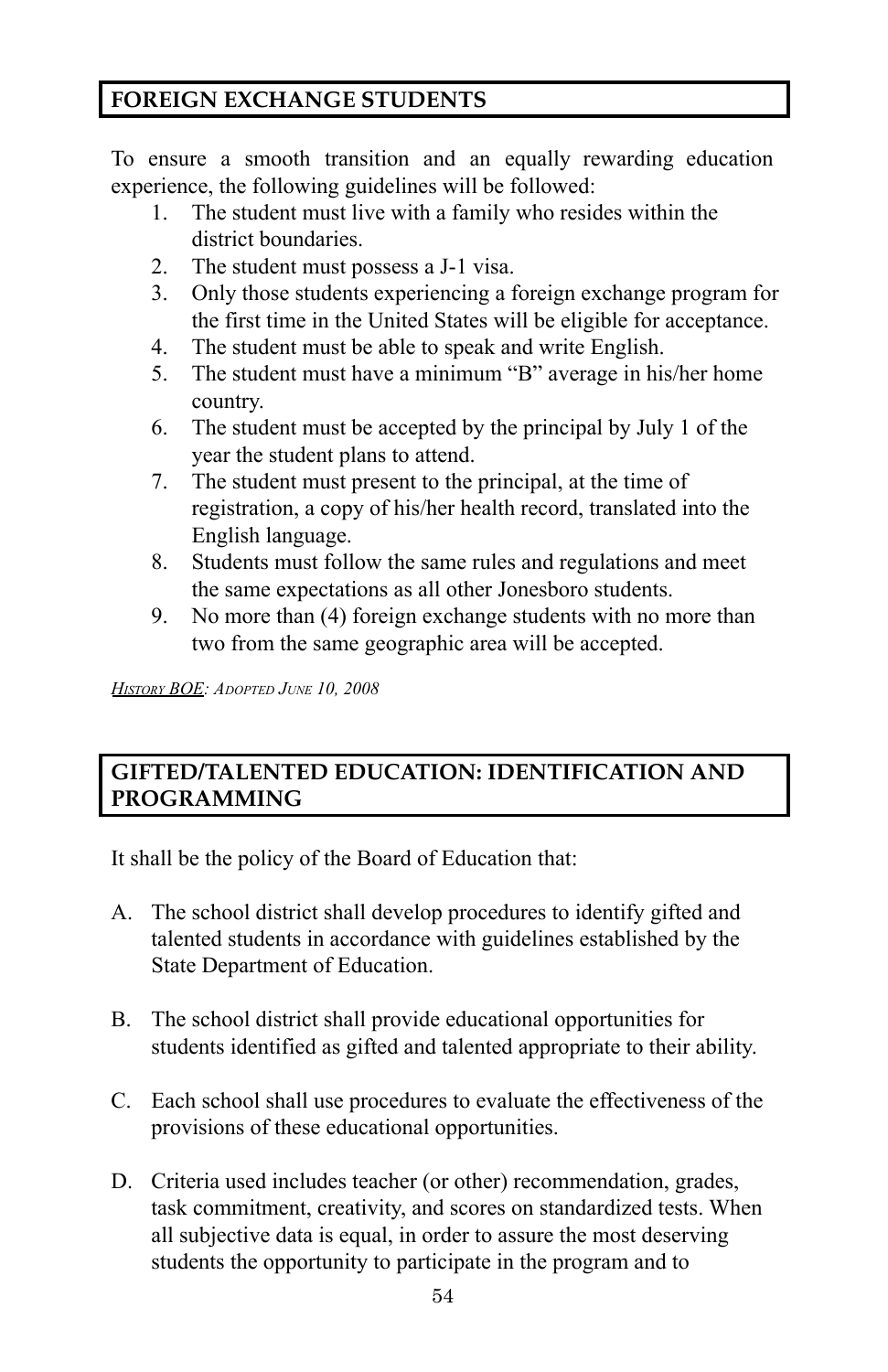eliminate the appearance of tracking, the criterion for the selection of students placed in the Gifted/Talented classrooms is as follows: objective data and committee recommendation.

*Legal References: Standards for Accreditation of Arkansas Public Schools, (XIII) HISTORY BOE: ADOPTED JUNE 10, 2008*

# **ADVANCED PLACEMENT COURSES – Policy 5.21**

- A. Advanced Placement Classes are those courses sponsored by the College Board based on the principles of excellence, equality and commitment. Teachers of Advanced Placement courses will endeavor to teach their courses with academic rigor and will work with all students who are willing to accept the challenge of a rigorous academic curriculum will be considered for admission to AP courses in English Literature, English Language, Spanish, US Government, US History, World History, Studio Art, Art History, Music Theory, Chemistry, Biology, Calculus, Physics, Computer Science, and Statistics.
- B. All students taking AP Classes are required to take the corresponding AP Exams. Weighted credit is available for these classes. To receive weighted credit for an AP class, a student must be enrolled in an AP course for the entire year and take the AP Exam in May. If a student fails to take his/her AP exam, a counselor will be notified that a weighted credit cannot be given for the class.
- C. The State of Arkansas pays the AP Exam fee for each test taken. Contacting the AP Coordinator to arrange a late exam is the responsibility of the student. Late tests will be considered according to College Board guidelines on acceptable reasons for late exams. If a student cannot take the regularly scheduled test because of a school related function (i.e. State Tournament), the district will be responsible for these exam fees.
- D. Students failing (F) an AP class may sign up to take the AP Exam for that course, but the student will be responsible for paying the testing fee.
- E. Pre-AP courses are offered in English 10, Spanish, Geometry, Algebra 2, Pre-Calculus/Trig, Chemistry, Biology, World History, and Art. These courses are designed to prepare students for the rigor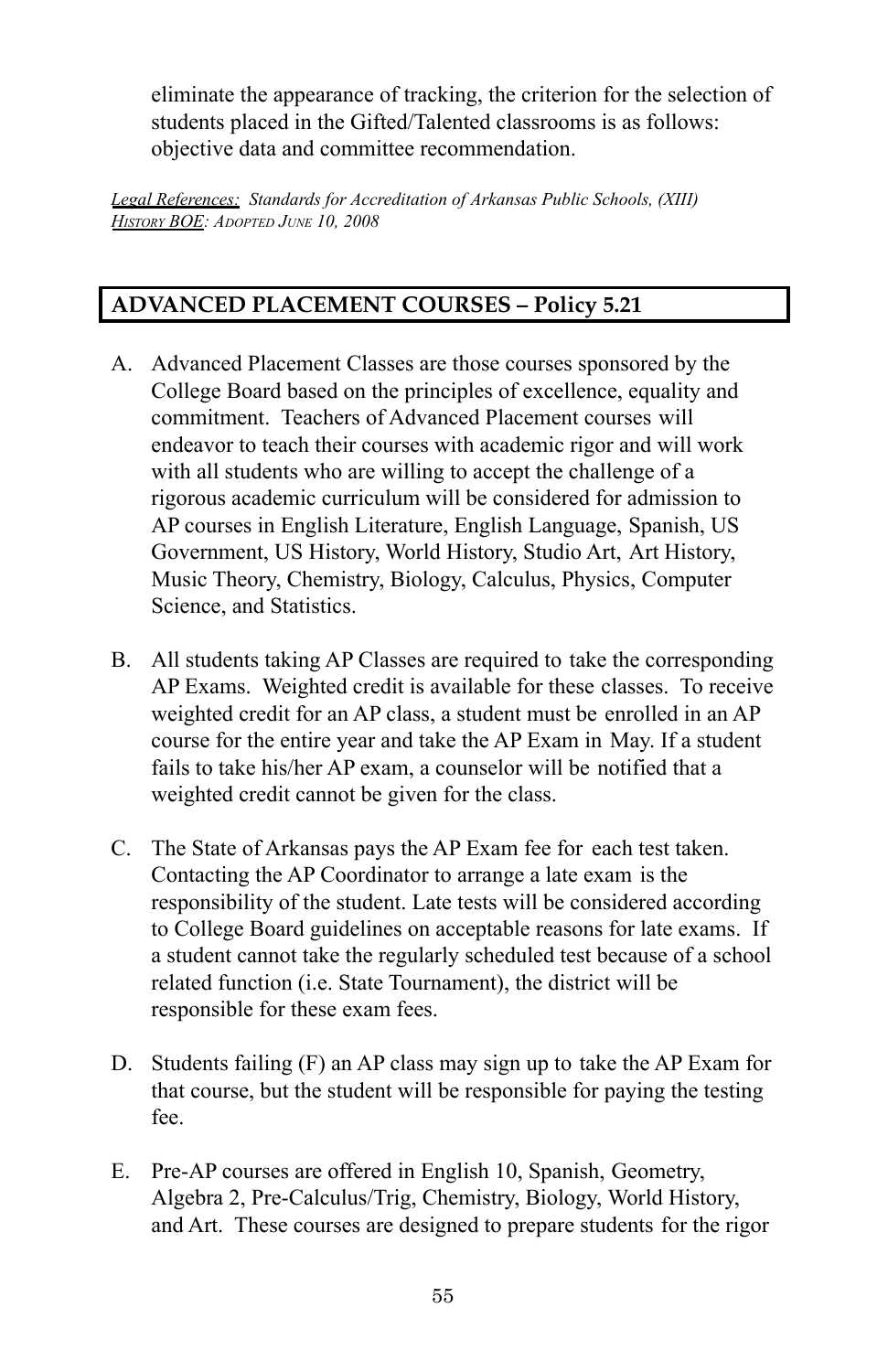of AP classes. Pre-AP students will not take the AP exam and no weighted credit is given for the classes.

*Legal References: DESE Rules Governing Grading and Course Credit HISTORY BOE: ADOPTED JUNE 10, 2008 REVISED JUNE 8, 2010; JUNE 13, 2016; JUNE 12, 2017; JULY 14, 2020*

# **CONCURRENT CREDIT – Policy 5.22**

- A. A ninth through twelfth grade student who successfully completes a college course(s) from an institution approved by the Division of Elementary and Secondary Education (DESE) shall be given credit toward high school grades and graduation at the rate of one (1) high school credit for each three (3) semester hours of college credit.
- B. Students are responsible for having the transcript for the concurrent credit course(s) they've taken sent to their school in order to receive credit for the course(s). Students will retain credit applied toward a course required for high school graduation from a previously attended, accredited, public school.

The Academies At Jonesboro High School concurrent credit requirements:

- Before a student is allowed to enroll in a concurrent course. he/she must meet all of ASU's admission requirements and must have a qualifying test score submitted to ASU no later than May 15
- The student will be responsible for the costs of taking the qualifying test as stated in the RULES GOVERNING GRADING AND COURSE CREDIT
- US History I is a prerequisite for US History II and must be taken in consecutive semesters
- If a student drops concurrent US History I at semester, he/she will be required to take regular US History II semester two
- If a student drops concurrent AP World History at semester, he/she will be required to take regular World History semester two
- Composition I is a prerequisite for Composition II and must be taken in consecutive semesters
- Composition I will replace English 11 credit and Composition II will count as an elective
- If a student drops concurrent English at semester, he/she will be required to take regular English 11 semester two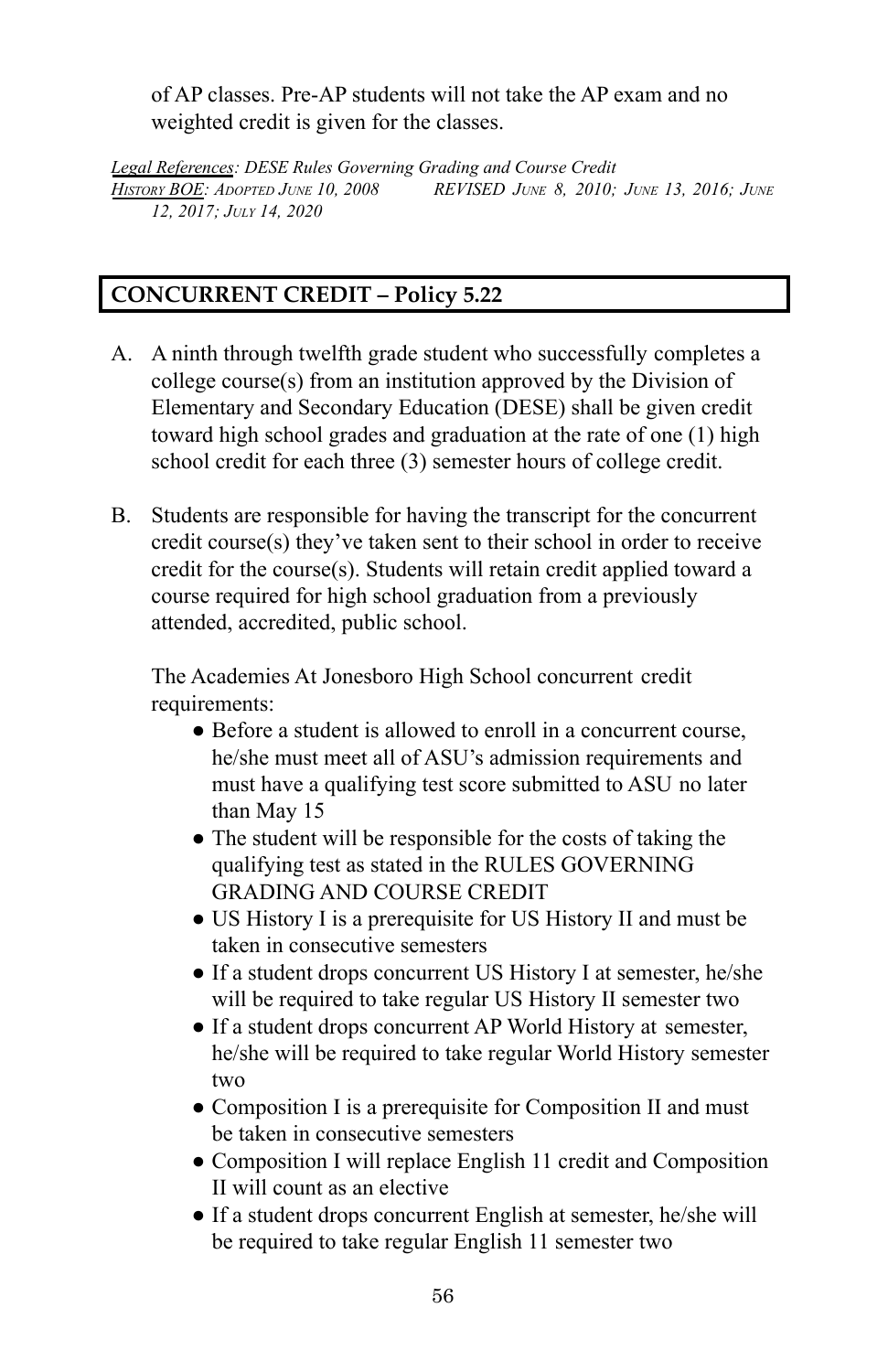- Biology I is a prerequisite for Biology II and must be taken in consecutive semesters
- College Algebra must be taken in conjunction with Pre-Cal/Trig or College Trigonometry to meet graduation requirements

LEGAL REFERENCES: A.C.A. § 6-15-902 © (2), A.C.A. § 6-16-1201 ET SEO., DESE RULES AND *REGULATIONS: CONCURRENT COLLEGE AND HIGH SCHOOL CREDIT FOR STUDENTS WHO HAVE COMPLETED THE EIGHTH GRADE; DESE RULES GOVERNING GRADING AND COURSE CREDIT HISTORY BOE: ADOPTED JUNE 10, 2008 REVISED JULY 9, 2013,;JUNE 13, 2016,; JUNE 12, 2017; JULY 14, 2020*

*For the complete policy regarding Concurrent Credit Policy 5.22, please refer to the JPS District Policy on the JPS website.*

### **HOMEBOUND INSTRUCTION – SPECIAL INSTRUCTIONAL PROGRAM**

The district may provide homebound instruction for those students who are unable to attend regular school instruction. Need for such programs shall be based on individual student needs and shall be provided in accordance with appropriate rules and regulations.

*HISTORY BOE: ADOPTED JUNE 10, 2008*

# **SPECIAL EDUCATION - POLICY 4.49 - SPECIAL INSTRUCTIONAL PROGRAMS**

In accordance with the Individuals with Disabilities Education Act (DEA), Section 504 of the Rehabilitation Act of 1973, the Americans with Disabilities Act, and Arkansas statutes, the district shall provide a free appropriate public education and necessary related services to all children with disabilities who reside within the District boundaries or outside of the District boundaries but are enrolled in the District.

Adapted programs are provided for students identified meeting eligibility requirements:

1. Special Education – A full continuum of services including but not limited to speech therapy, indirect services, resource, and self-contained programs are available to all qualifying students in the Jonesboro District. Prior to the evaluation of students regarding special education services, a pre-referral procedure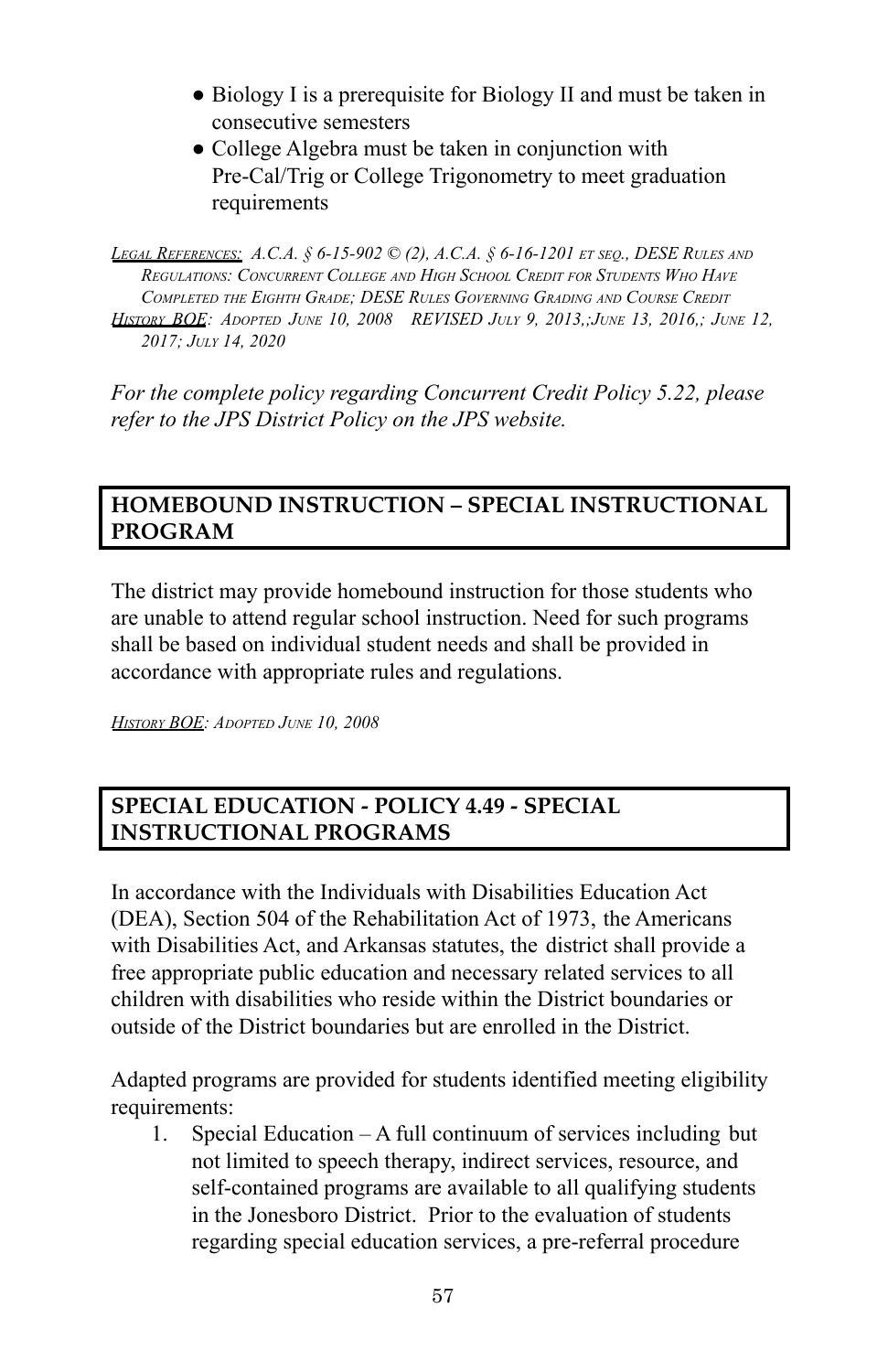will be implemented. Data will be gathered on a student, reviewed by a committee and a plan for success will be implemented. State Department of Education guidelines will be followed in all situations related to special education services. For additional information related to special education contact the Jonesboro Central Office.

2. Section 504 of the Rehabilitation Act of 1973 prohibits discrimination and assures that disabled students are provided equal benefits and educational opportunities as non-disabled students. It provides reasonable accommodations for students with instructional classroom needs and physical or mental impairments that substantially limits one or more major life activities. For additional information related to 504 Services contact the Jonesboro Central Office.

*LEGAL REFERENCES: A.C.A. § 6-41-102, A.C.A. § 6-41-103, A.C.A. § 6-41-201 ET SEQ., P.L. 108-446 THE 2004 REAUTHORIZATION OF THE INDIVIDUALS WITH DISABILITIES ACT, 20 U.S.C §* 1400 ET SEQ. INDIVIDUALS WITH DISABILITIES EDUCATION ACT, 29 U.S.C. § 794 REHABILITATION ACT OF 1973, SECTION 504, 34 C.F.R. 300 ET SEQ., 42 U.S.C. § 12101 ET SEQ. AMERICANS *WITH DISABILITIES ACT HISTORY BOE: ADOPTED JUNE 10, 2008; JUNE 9, 2020*

*For the complete policy regarding Special Education, Policy 4.49, refer to the JPS District Policies on the JPS website.*

# **HOMEWORK – Policy 5.14**

- A. Homework is considered to be part of the educational program of the District. Assignments shall be an extension of the teaching/learning experience that promotes the student's educational development. As an extension of the classroom, homework must be planned and organized and should be viewed by the students as purposeful.
- B. Teachers should be aware of the potential problem students may have completing assignments from multiple teachers and vary the amount of homework they give from day to day.
- C. Homework assignments shall not be excessive (approximately 30 40 minutes per subject daily.
- D. Homework assignments may represent 10% but no more than 20% of the student's 9-week grade.

*HISTORY BOE: ADOPTED JUNE 10, 2008*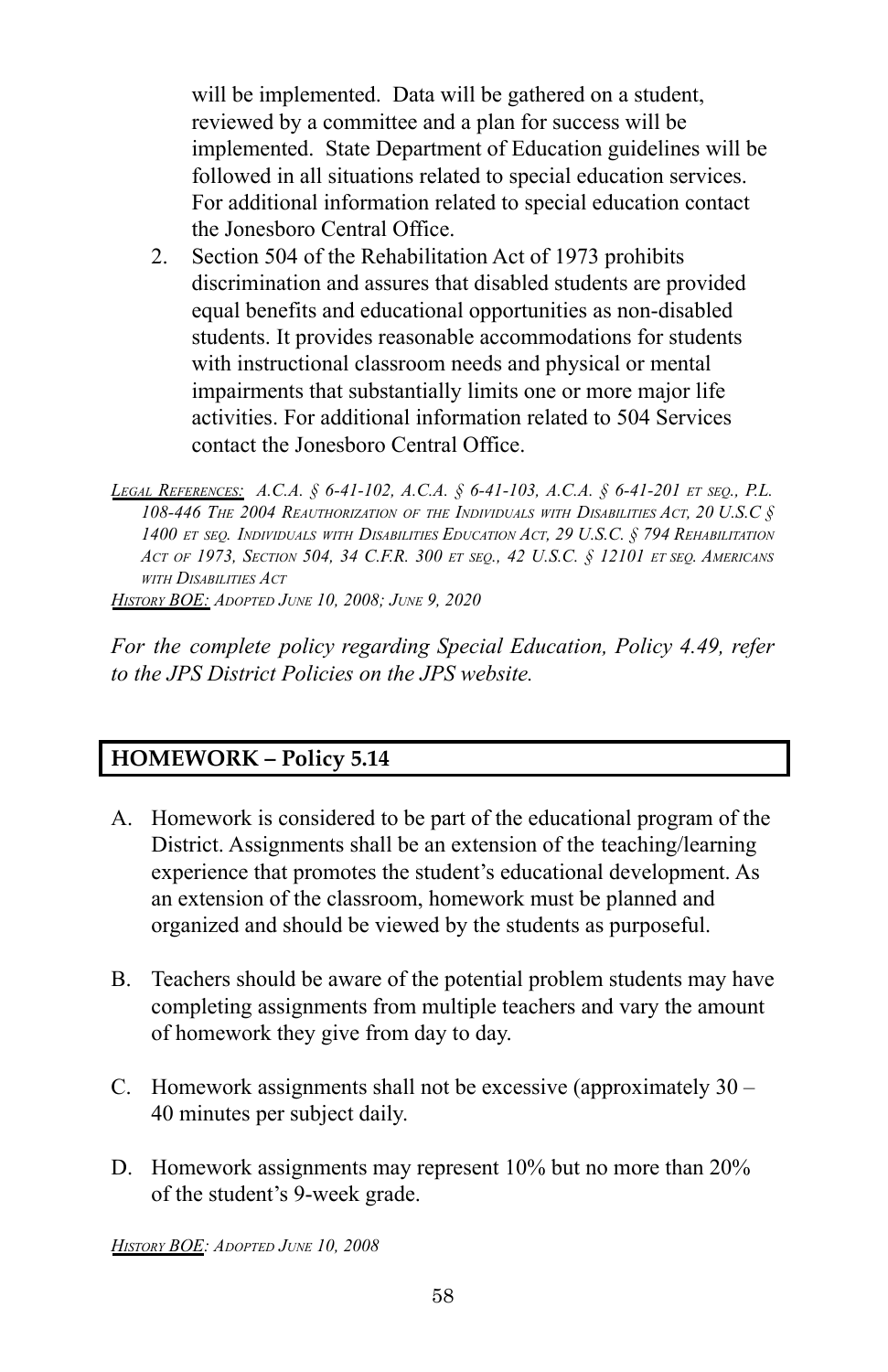# **ALTERNATIVE LEARNING ENVIRONMENTS – Policy 5.26**

- A. The district shall have an alternative learning environment (ALE) which shall be part of an intervention program designed to provide guidance, counseling, and academic support to students who are experiencing emotional, social, or academic problems.
- B. The superintendent or his/her designee shall appoint an Alternative Education Placement Team which shall have the responsibility of determining student placement in the ALE. The team should consist of at least a school counselor, the ALE director or principal, the building principal or assistant principal, a parent or legal guardian, LEA special education/504 representative if applicable, and a regular classroom teacher.
- C. Students who are placed in the ALE shall generally exhibit at least two of the following characteristics:
	- 1. Disruptive behavior
	- 2. Drop out from school
	- 3. Personal or family problems or situations
	- 4. Recurring absenteeism
	- 5. Transition to or from residential programs
	- 6. Transition to or from incarceration

In some circumstances, a single incident may result in an ALE placement. These situations must have approval from the central office.

- D. For the purposes of the ALE, personal or family problems or situations are conditions that negatively affect the student's academic and social progress. These may include, but are not limited to:
	- 1. Ongoing, persistent lack of attaining proficiency levels in literacy and mathematics
	- 2. Abuse: physical, mental, or sexual
	- 3. Frequent relocation of residency
	- 4. Homelessness
	- 5. Inadequate emotional support
	- 6. Mental/ physical health problem
	- 7. Pregnancy
	- 8. Single parenting
- E. Prior to a long-term assignment to the ALE, intervention activities are encouraged. These interventions include but are not limited to: parent conference, behavior modification plans, counseling, school based mental health, classroom interventions, etc.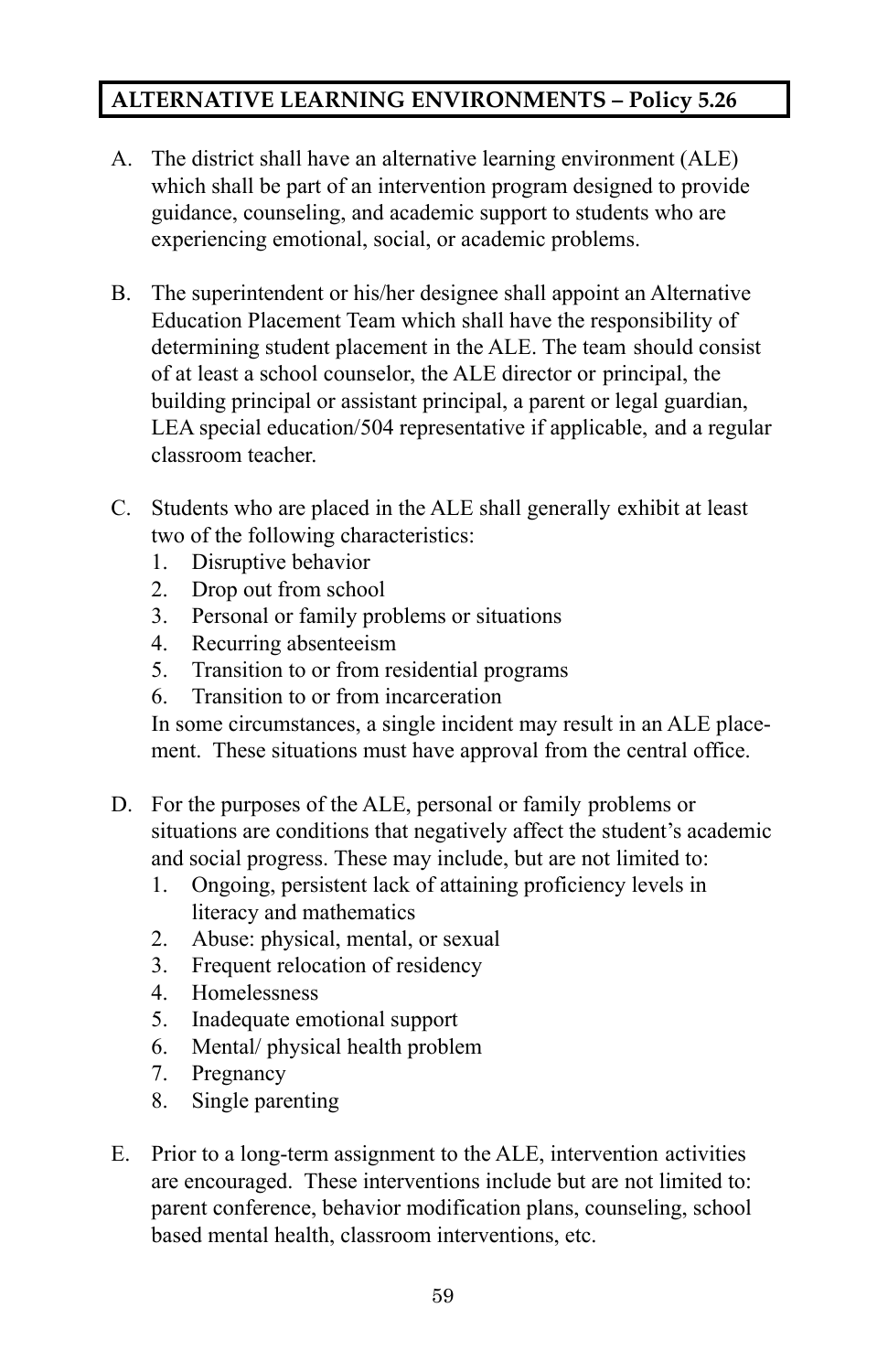- F. The teachers and administrator of the ALE shall determine exit criteria for students assigned to the district's ALE on which to base the student's return to the regular school program of instruction.
- G. The district's ALE program shall follow class size, staffing, curriculum, and expenditure requirements identified in the DESE Rules Governing the Distribution of Student Special Needs Funding and the Determination of Allowable Expenditure of These Funds.

*Legal References: A.C.A. § 6-48-101, 509, A.C.A. § 6-20-2305(b)(2), DESE Rules Governing Student Special Needs Funding – 3.01, 3.05, 4.00, and 8.0 HISTORY BOE: ADOPTED JUNE 10, 2008 REVISED: JUNE 10, 2014; JULY 14, 2020*

# **STUDENT OPT OUT OF INSTRUCTION, EVENT, OR ACTIVITY REGARDING SEX ED, SEXUAL ORIENTATION, OR GENDER IDENTITY – Policy 5.6F2**

Parents and legal guardians may submit JPS Form 5.6F2 to request their student to be excused from any or all of the following regarding sex education, sexual orientation, or gender identity: curricula, materials, tests, surveys, questionnaires, activities, and instruction of any kind. However, a student may not opt out of curricula, materials, tests, surveys, questionnaires, activities, and instruction of any kind related to sex education, sexual orientation, or gender identity if it is directly related to: 1) a requirement under the Arkansas academic standards; 2) a District employee responding to questions posed by students during class regarding sex education, sexual orientation, or gender identity as it relates to a topic of instruction; or 3) a District employee referring to the sexual orientation or gender identity of a historical person, group, or public figure when such information provides necessary context in relation to a topic of instruction.

Students who are excused under this policy shall not be penalized for grading purposes if the student satisfactorily performs alternative lessons.

The rights provided to parents under this policy transfer to the student when the student turns eighteen (18) years old.

*LEGAL REFERENCES: ACT 552 OF 2021 HISTORY BOE: ADOPTED JUNE 8, 2021*

*For the complete policy regarding STUDENT OPT OUT OF INSTRUCTION, EVENT, OR ACTIVITY REGARDING SEX ED, SEXUAL ORIENTATION, OR GENDER IDENTITY, Policy 5.6 and Form 5.6F2, refer to the JPS District Policies on the JPS website*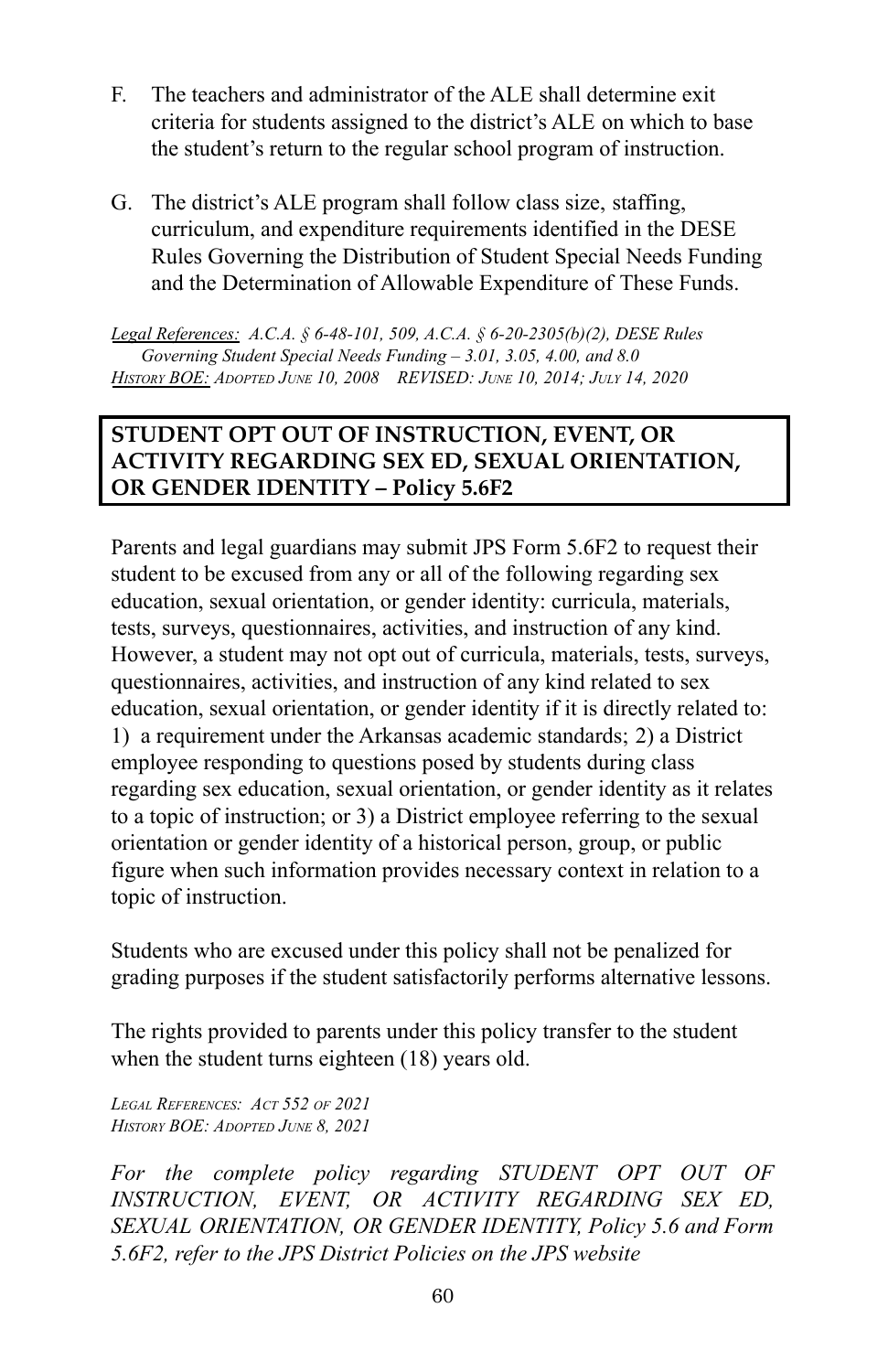# **SECTION 4: RESIDENCY, ENROLLMENT, RECORDS**

# **RESIDENCE REQUIREMENTS – Policy 4.1**

Definitions:

"Reside" means to be physically present and to maintain a permanent place of abode for an average of no fewer than four (4) calendar days and nights per week for a primary purpose other than school attendance. "Resident" means a student whose parents, legal guardians, persons having legal, lawful control of the student under order of a court, or persons standing in loco parentis reside in the school district. "Residential address" means the physical location where the student's parents, legal guardians, persons having legal, lawful control of the student under order of a court, or persons standing in loco parentis reside. A student may use the residential address of a legal guardian, person having legal, lawful control of the student under order of a court, or person standing in loco parentis only if the student resides at the same residential address and if the guardianship or other legal authority is not granted solely for educational needs or school attendance purposes.

- A. The schools of the district shall be open and free through the completion of the secondary program to all persons between the ages of five (5) and twenty-one (21) years whose parents, legal guardians, or other persons having lawful control of the person under an order of a court reside within the district and to all persons between those ages who have been legally transferred to the district for educational purposes.
- B. Any person eighteen (18) years of age or older may establish a residence separate and apart from his or her parents or guardians for school attendance purposes.
- C. In order for a person under the age of eighteen (18) years to establish lawful control of him or her under an order of a court, the person must actually reside in the district for a primary purpose other than that of school attendance. However, a student previously enrolled in the district who is placed under the legal guardianship of a noncustodial parent living outside the district by a custodial parent

on active military duty may continue to attend district schools. A foster child who was previously enrolled in a district school and who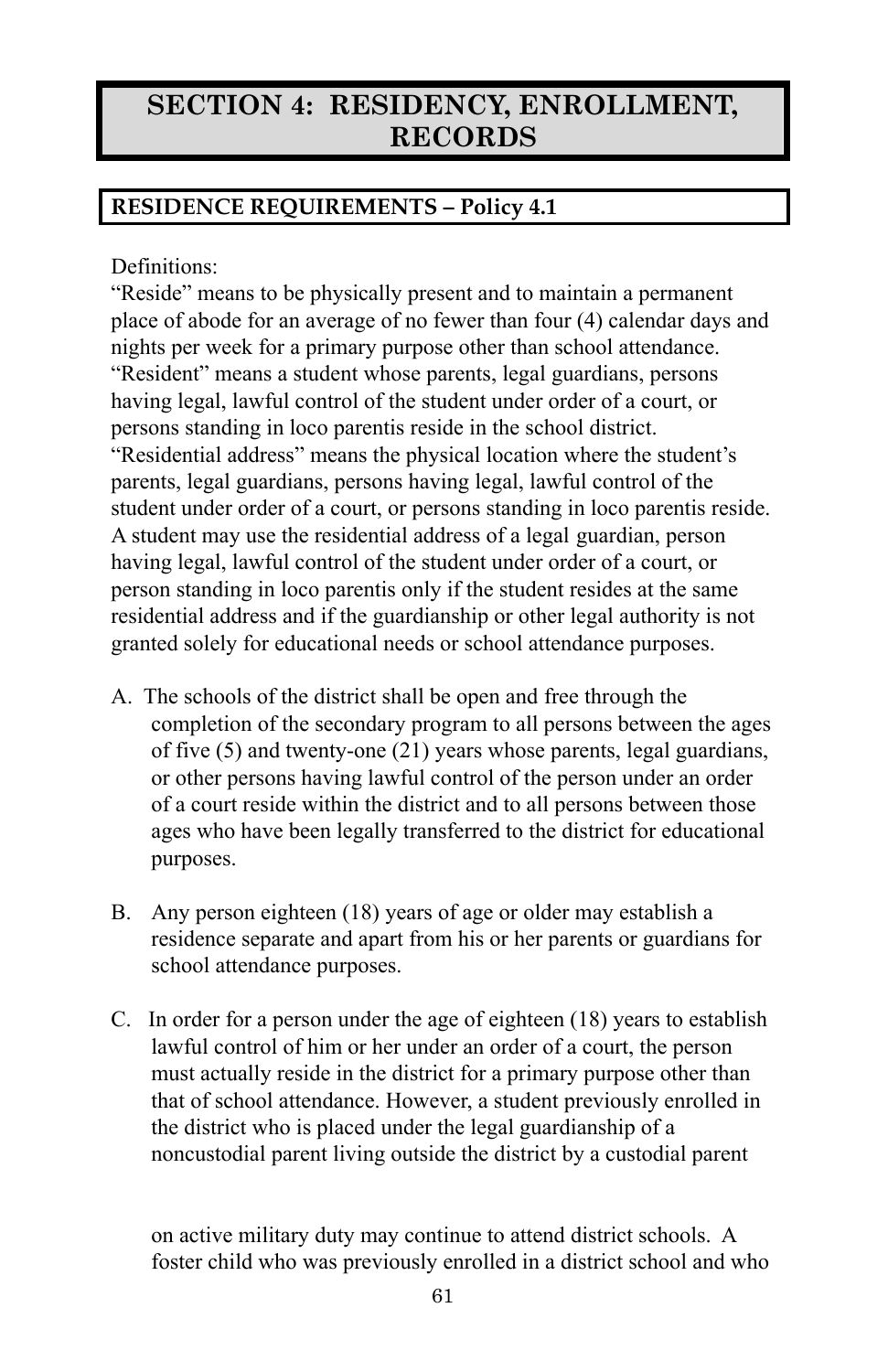has had a change in placement to a residence outside the district, may continue to remain enrolled in his/her current school unless the presiding court rules otherwise.

- D. Under instances prescribed in A.C.A. 6-18-203, a child or ward of an employee of the district or of the education coop to which the district belongs may enroll in the district even though the employee and his/her child or ward reside outside the district.
- E. Children whose parent or legal guardian relocates within the state due to a mobilization, deployment, or available military housing while on active duty in or serving in the reserve component of a branch of the United States Armed Forces or National Guard may continue attending school in the school district the children were attending prior to the relocation or attend school in the school district where the children have relocated. A child may complete all remaining school years at the enrolled school district regardless of mobilization, deployment, or military status of the parent or guardian.

*Legal References: A.C.A. § 6-4-302, A.C.A. § 6-18-202, A.C.A. § 6-18-203, A.C.A. § 9-28-113,* HISTORY BOE: ADOPTED JUNE 10, 2008 REVISED JUNE 14, 2011; JULY 8, 2013,; JUNE 12, *2017*

# **ENTRANCE REQUIREMENTS - Policy 4.2**

- A. To enroll in a school in the district, the child must be a resident of the district as defined in district policy (4.1—RESIDENCE REQUIREMENTS) meet the criteria outlined in policy (4.40—HOMELESS STUDENTS), or in policy (4.52 – STUDENTS WHO ARE HOMELESS CHILDREN), be accepted as a transfer student under the provisions of Policy 4.4, or participate under a school choice option and submit the required paperwork as required by the choice option under Policy 4.5.
- B. Students may enter kindergarten if they will attain the age of five (5) on or before August 1 of the year in which they are seeking initial enrollment. Any student who has been enrolled in a state-accredited or state-approved kindergarten program in another state, or in a kindergarten program equivalent in another country for at least sixty (60) days, who will become five (5) years old during the year in which he/she is enrolled in kindergarten, and who meets the basic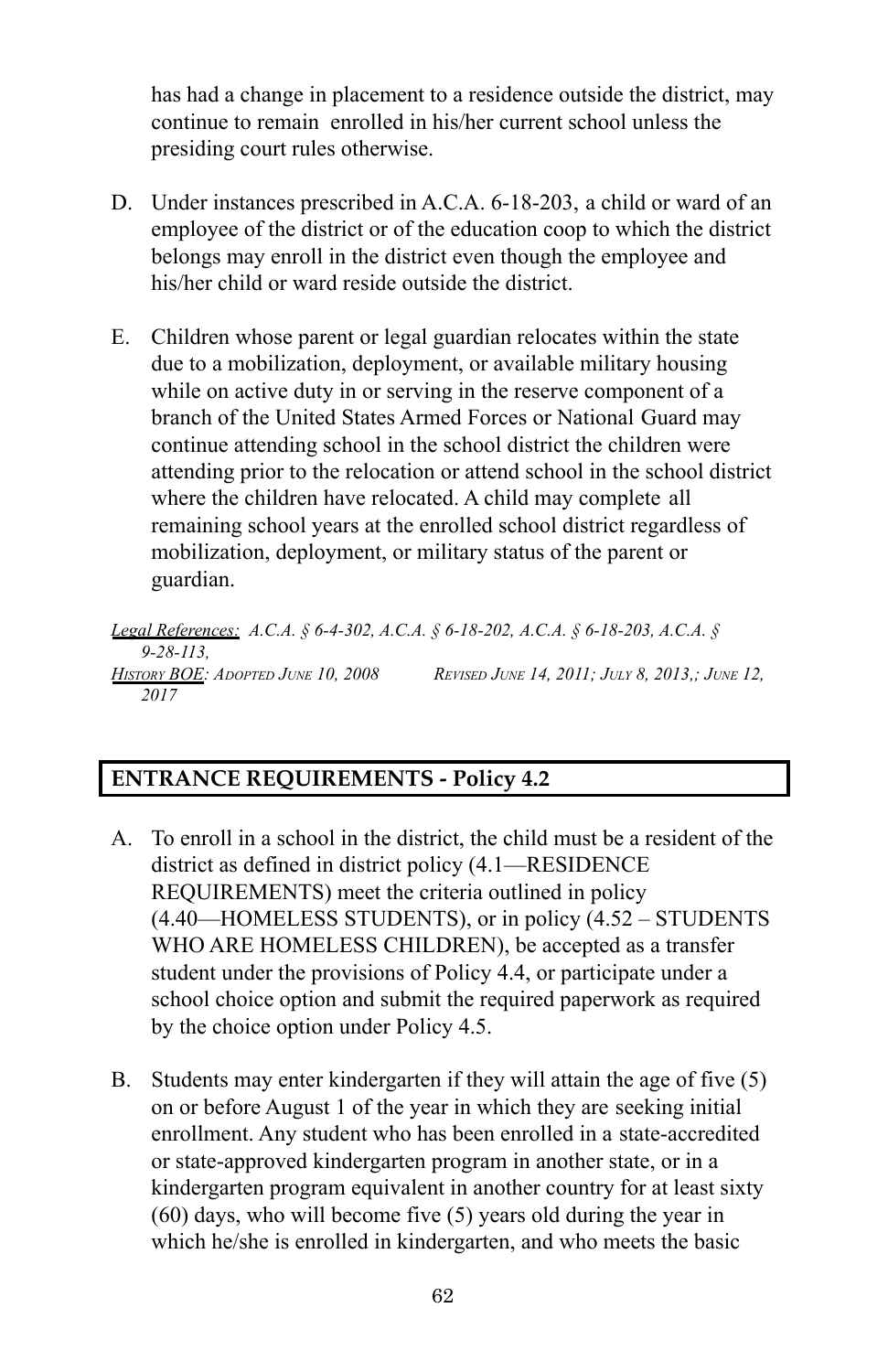residency requirement for school attendance may be enrolled in kindergarten upon written request to the district. Any student who was enrolled in a state-accredited or state-approved kindergarten program in another state or in a kindergarten program equivalent in another country, becomes a resident of this state as a direct result of active military orders or a court-ordered change of custody, will become five (5) years of age during the year in which he or she is enrolled in kindergarten, and meets the basic residency requirement for school attendance may be enrolled in kindergarten upon a written request to the District.

- C. Any child who will be six (6) years of age on or before October 1 of the school year of enrollment and who has not completed a state-accredited kindergarten program shall be evaluated by the district and may be placed in the first grade if the results of the evaluation justify placement in the first grade and the child's parent or legal guardian agrees with placement in the first grade; otherwise the child shall be placed in kindergarten.
- D. Any child may enter first grade in a district school if the child will attain the age of six (6) years during the school year in which the child is seeking enrollment and the child has successfully completed a kindergarten program in a public school in Arkansas.
- E. Any child who has been enrolled in the first grade in a state-accredited or state-approved elementary school in another state for a period of at least sixty  $(60)$  days, who will become age six  $(6)$ years during the school year in which he/she is enrolled in grade one (1), and who meets the basic residency requirements for school attendance may be enrolled in the first grade.
- F. Students who move into the district from an accredited school shall be assigned to the same grade as they were attending in their previous school (mid-year transfers) or as they would have been assigned in their previous school. Private school students shall be evaluated by the district to determine their appropriate grade placement. Home school students enrolling or re-enrolling as a public school student shall be placed in accordance with policy 4.6 Home Schooling.
- G. Prior to the child's admission to a district school:
	- 1. The parent, legal guardian, person having lawful control of the student, or person standing in loco parentis shall furnish the child's Social Security number, or if they request, the district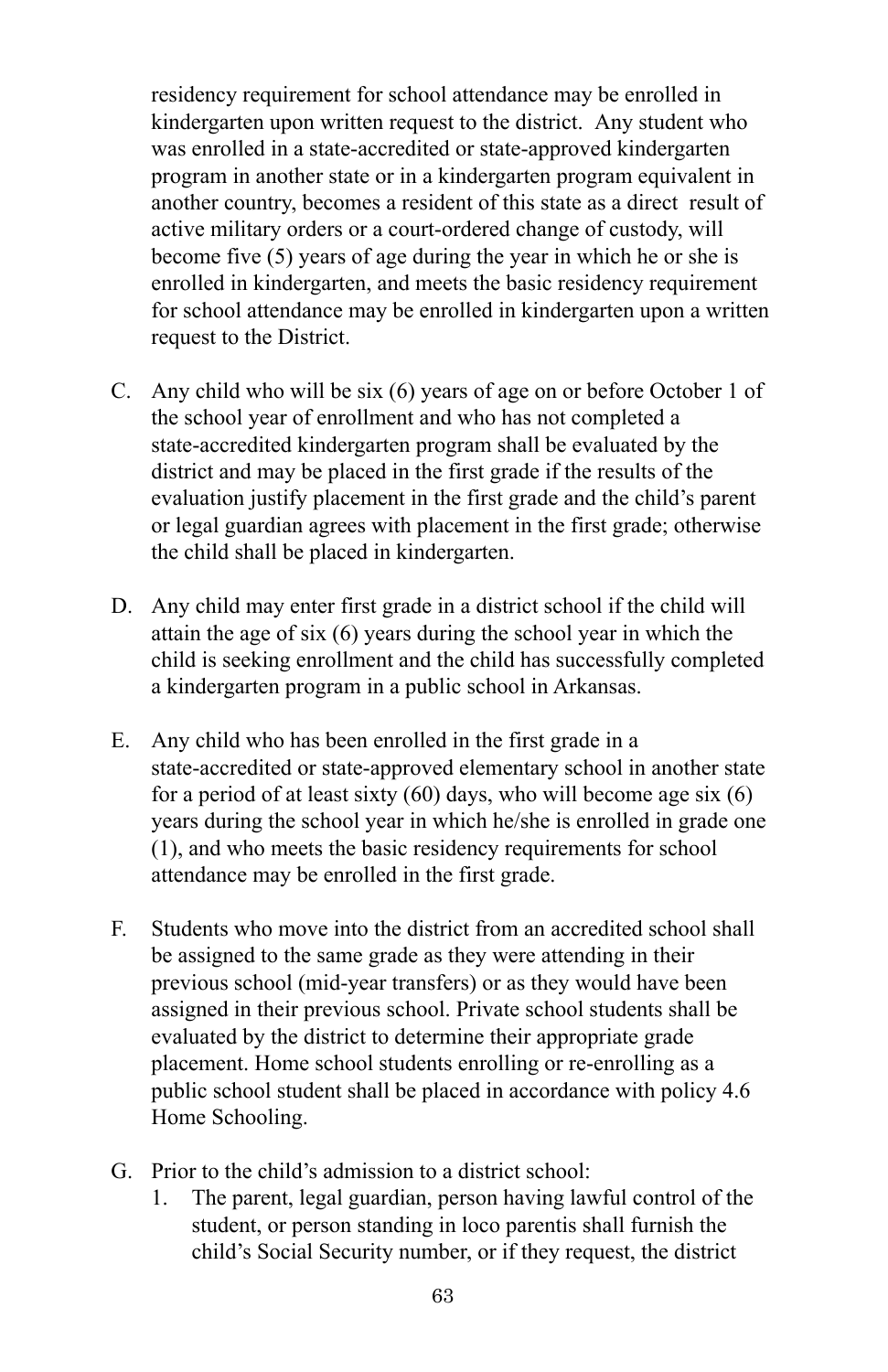will assign the child a nine (9) digit number designated by the division of elementary and secondary education.

- 2. The parent, legal guardian, person having lawful control of the student, or person standing in loco parentis shall provide the district with one (1) of the following documents indicating the child's age:
	- a. A birth certificate;
	- b. A statement by the local registrar or a county recorder certifying the child's date of birth;
	- c. An attested baptismal certificate;
	- d. A passport;
	- e. An affidavit of the date and place of birth by the child's parent, legal guardian, person having lawful control of the student, or person in loco parentis;
	- f. United States military identification; or
	- g. Previous school records.
- 3. The parent, legal guardian, person having lawful control of the student, or person standing in loco parentis shall indicate on school registration forms whether the child has been expelled from school in any other school district or is a party to an expulsion proceeding. Any person who has been expelled from any other school district shall receive a hearing before the Board at the time the student is seeking enrollment in the District. The Board reserves the right to not allow the enrollment of such students until the time of the person's expulsion has expired following the hearing before the Board.
- 4. In accordance with Policy 4.57 Immunizations, the child shall be age appropriately immunized or have an exemption issued by the Arkansas State Department of Health.
- H. Act 1255 of 2005 requires schools to "immediately" enroll foster children whether or not they can produce "required clothing or required records."
- I. The district shall make no attempt to ascertain the immigration status, legal or illegal, of any student or his/her parent or legal guardian presenting for enrollment.
- J. Uniformed Services Member's Children (Refer to District Policy 4.2) An eligible child as defined in this policy shall:
	- 1. Be allowed to continue his/her enrollment at the grade level commensurate with his/her grade level he/she was in at the time of transition from his/her previous school, regardless of age;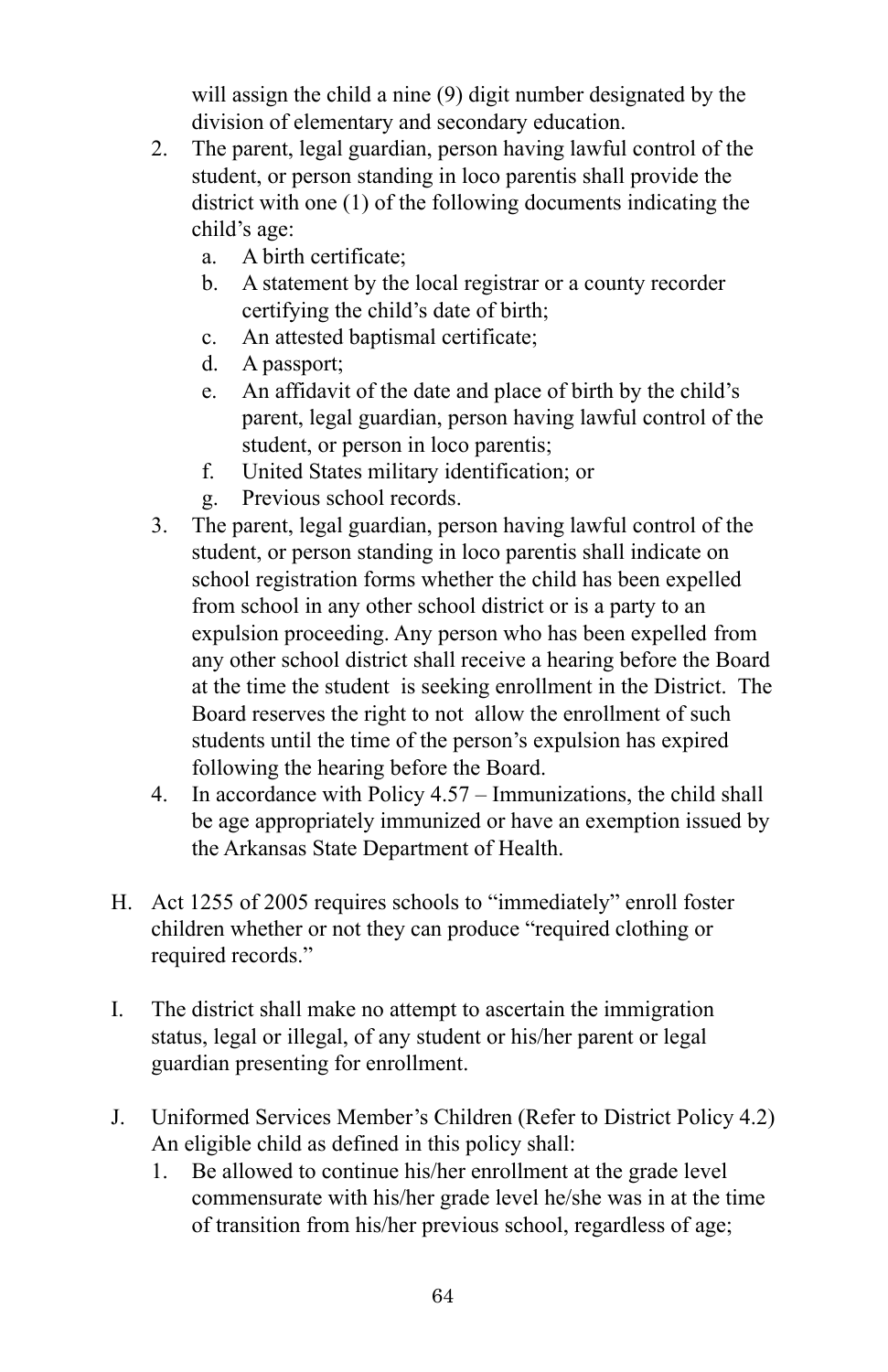- 2. Be eligible for enrollment in the next highest grade level, regardless of age if the student has satisfactorily completed the prerequisite grade level in his/her previous school;
- 3. Enter the district's school on the validated level from his/her previous accredited school when transferring into the district after the start of the school year;
- 4. Be enrolled in courses and programs the same as or similar to the ones the student was enrolled in his/her previous school to the extent that space is available. This does not prohibit the district from performing subsequent evaluations to ensure the appropriate placement and continued enrollment of the student in the courses/and/or programs;
- 5. Be provided services comparable to those the student with disabilities received in his/her previous school based on his/her previous Individualized Education Program (IEP). This does not preclude the district school from performing subsequent evaluations to ensure appropriate placement of the student;
- 6. Make reasonable accommodations and modifications to address the needs of an incoming student with disabilities, subject to an existing 504 or title II Plan, necessary to provide the student with equal access to education. This does not preclude the district school from performing subsequent evaluations to ensure appropriate placement of the student;
- 7. Be enrolled by an individual who has been given the special power of attorney for the student's guardianship. The individual shall have the power to take all other actions requiring parental participation and/or consent;
- 8. Be eligible to continue attending district schools if he/she has been placed under the legal guardianship of a noncustodial parent living outside the district by a custodial parent on active military duty.

In the event that official copies of an eligible child's education records are not available at the time the eligible child is transferring, then the District shall:

- Pre-register and place an eligible child based on the eligible child's unofficial education records pending receipt of the eligible child's official records, and
- Request the eligible child's official education records from the sending district.

*Legal References: A.C.A. § 6-18-201 (c), A.C.A. § 6-18-207, A.C.A. § 6-18-208, A.C.A. § 6-18-702, A.C.A. § 6-4-302, A.C.A. § 9-28-113, A.C.A. § 6-4-309, A.C.A. § 6-18-510, A.C.A. § 6-15-504, A.C.A.§6-18-107; DESE Rules Governing Student Discipline and School Safety*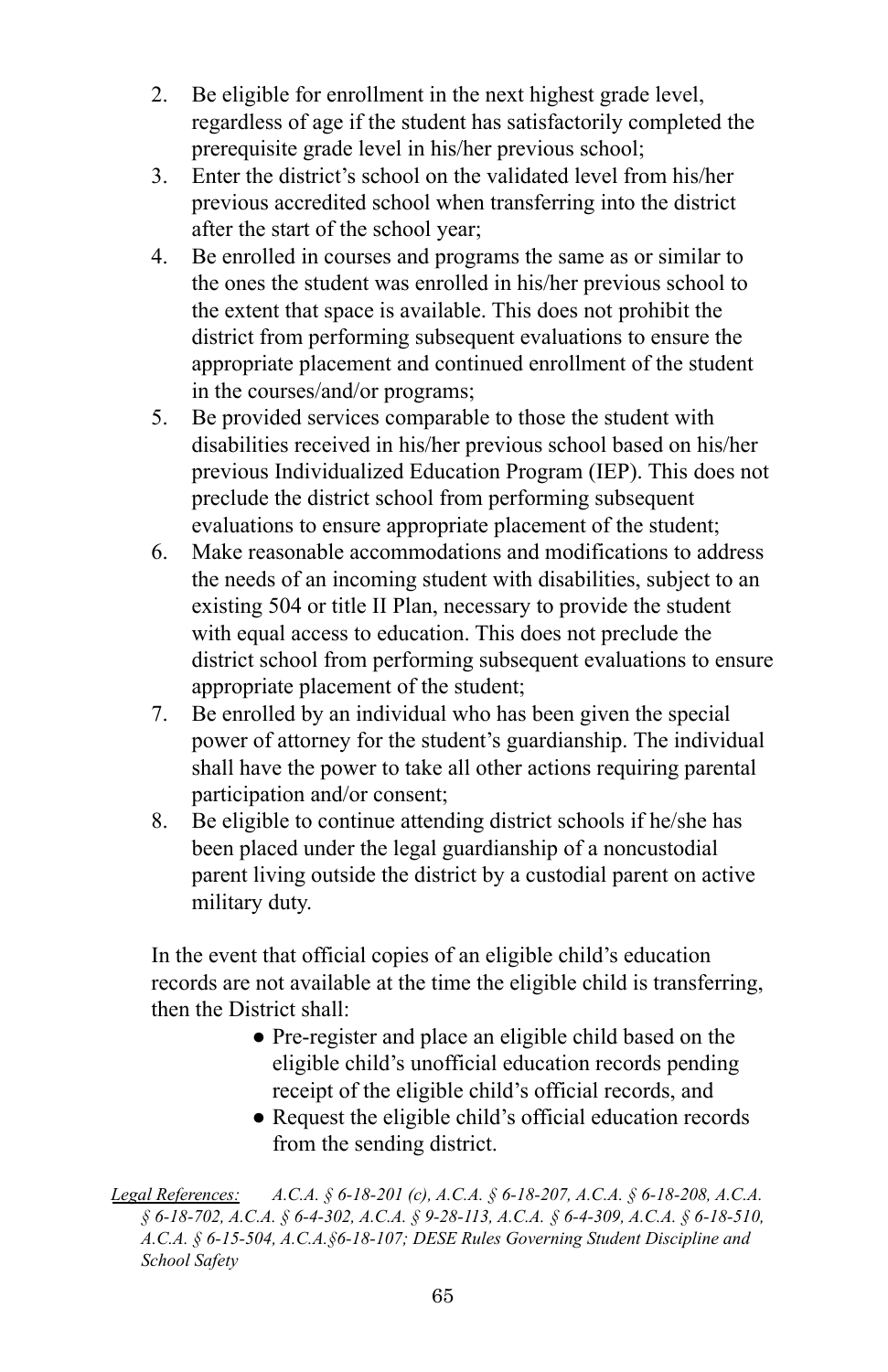*2017; JUNE 25, 2019; JULY 14, 2020*

*\*For the complete policy regarding Entrance Requirements, Policy 4.2, refer to the JPS District Policies on the JPS website.*

# **COMPULSORY ATTENDANCE REQUIREMENTS - Policy 4.3**

Every parent, legal guardian, person having lawful control of the child, or person standing in loco parentis of any child age five (5) through seventeen (17) years on or before August 1 of that year who resides, as defined by policy (RESIDENCE REQUIREMENTS), within the district shall enroll the child and ensure the attendance of the child at a District school with the following exceptions.

- 1. The child is enrolled in private or parochial school.
- 2. The child is being home-schooled and the conditions of policy (HOME SCHOOLING) have been met.
- 3. The child will not be age six (6) on or before August 1of that particular school year and the parent, legal guardian, person having lawful control of the child, or person standing in loco parentis of the child elects not to have him/her attend kindergarten. A kindergarten waiver form prescribed by regulation of the Division of Elementary and Secondary Education must be signed and on file with the district administrative office.
- 4. The child has received a high school diploma or its equivalent as determined by the State Board of Education.
- 5. The child is age sixteen (16) or above and is enrolled in a postsecondary vocational-technical institution, a community college, or a two-year or four-year institution of higher education.
- 6. The child is age sixteen (16) or seventeen (17) and has met the requirements to enroll in an adult education program as defined by A.C.A. § 6-18-201 (b).

*Legal Reference: A.C.A. § 6-18-201 2021*

*History BOE: Adopted June 10, 2008 Revised June 14, 2011; June 25, 2019; June 8,*

# **STUDENT TRANSFERS - Policy 4.4**

A. The Jonesboro School District shall review and accept or reject requests for transfers, both into and out of the district, on a case by case basis.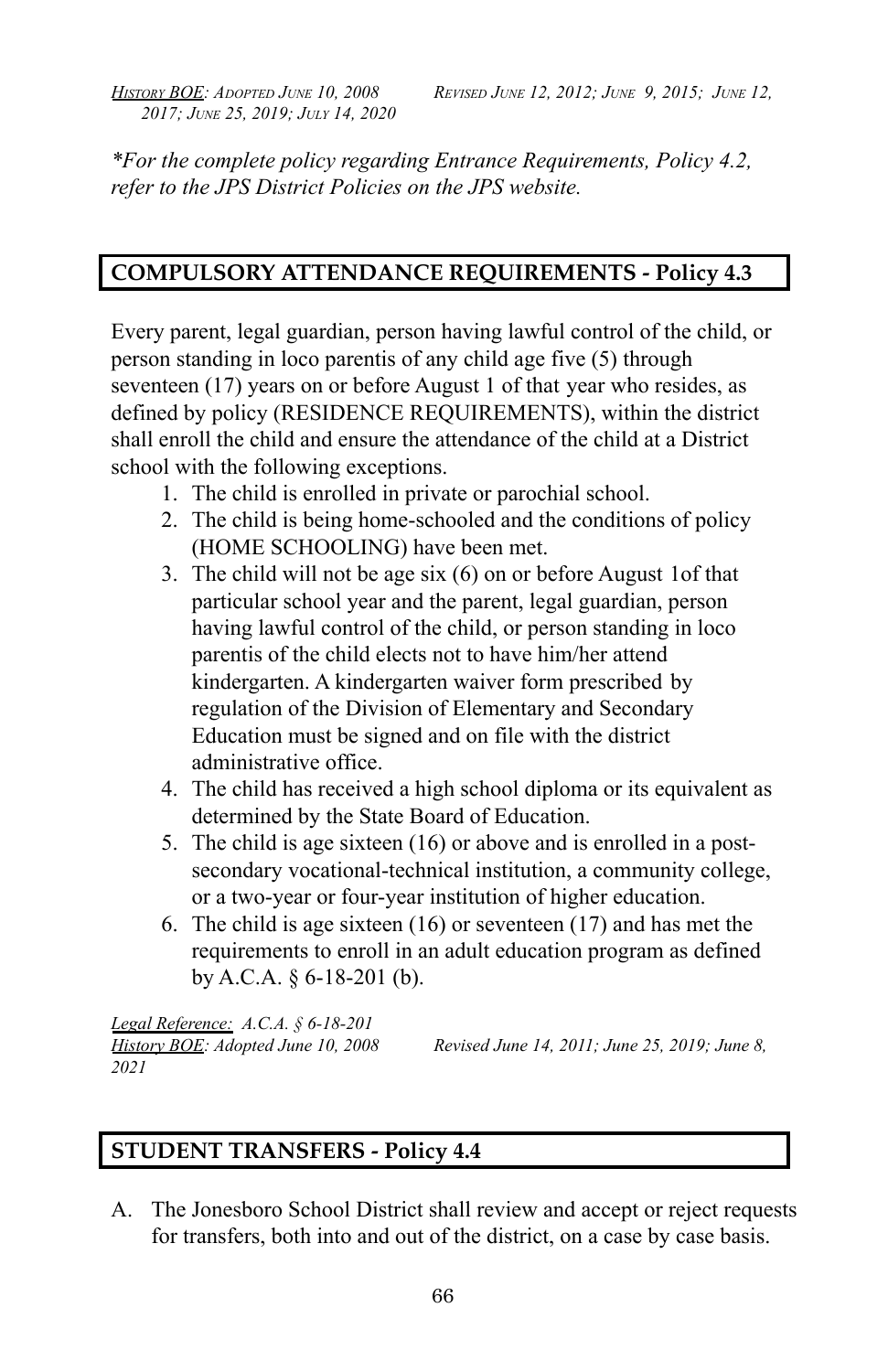- B. The district may reject a non resident's application for admission if its acceptance would necessitate the addition of staff or class rooms, exceed the capacity of a program, class, grade level, or school building, or cause the district to provide educational services not currently provided in the affected school. The district shall reject applications that would cause it to be out of compliance with applicable laws and regulations regarding desegregation.
- C. Any student transferring from a school accredited by the Division of Elementary and Secondary Education (DESE) to a school in this district shall be placed into the same grade the student would have been in had the student remained at the former school. Any grades, course credits, and/or promotions received by a student while enrolled in the Division of Youth Services system of education shall be considered transferable in the same manner as those grades, course credits, and promotions from other accredited Arkansas public educational entities.
- D. Any student transferring from a school that is not accredited by the DESE to a district school shall be evaluated by district staff to determine the student's appropriate grade placement. A student transferring from home school will be placed in accordance with Policy 4.6 Home Schooling.
- E. Any person who has been expelled from any other school district shall receive a hearing before the Board at the time the student is seeking enrollment in the District. The Board reserves the right to not allow the enrollment of such students until the time of the person's expulsion has expired following the hearing before the Board.
- F. Except as otherwise required or permitted by law, the responsibility for transportation of any nonresident student admitted to a school in this district shall be borne by the student or the student's parents. The district and the resident district may enter into a written agreement with the student or student's parents to provide transportation to or from the district, or both.

*Legal References: A.C.A. § 6-15-504, A.C.A. § 6-18-510, A.C.A. § 6-18-316, A.C.A. § 6-18-317, A.C.A. § 6-18-318, A.C.A. § 9-28-113 (b)(4), A.C.A. § 9-28-205 HISTORY BOE: ADOPTED JUNE 10, 2008 REVISED JUNE 14, 2011; MAY 11, 2015; JUNE 12, 2017; JUNE 25, 2019*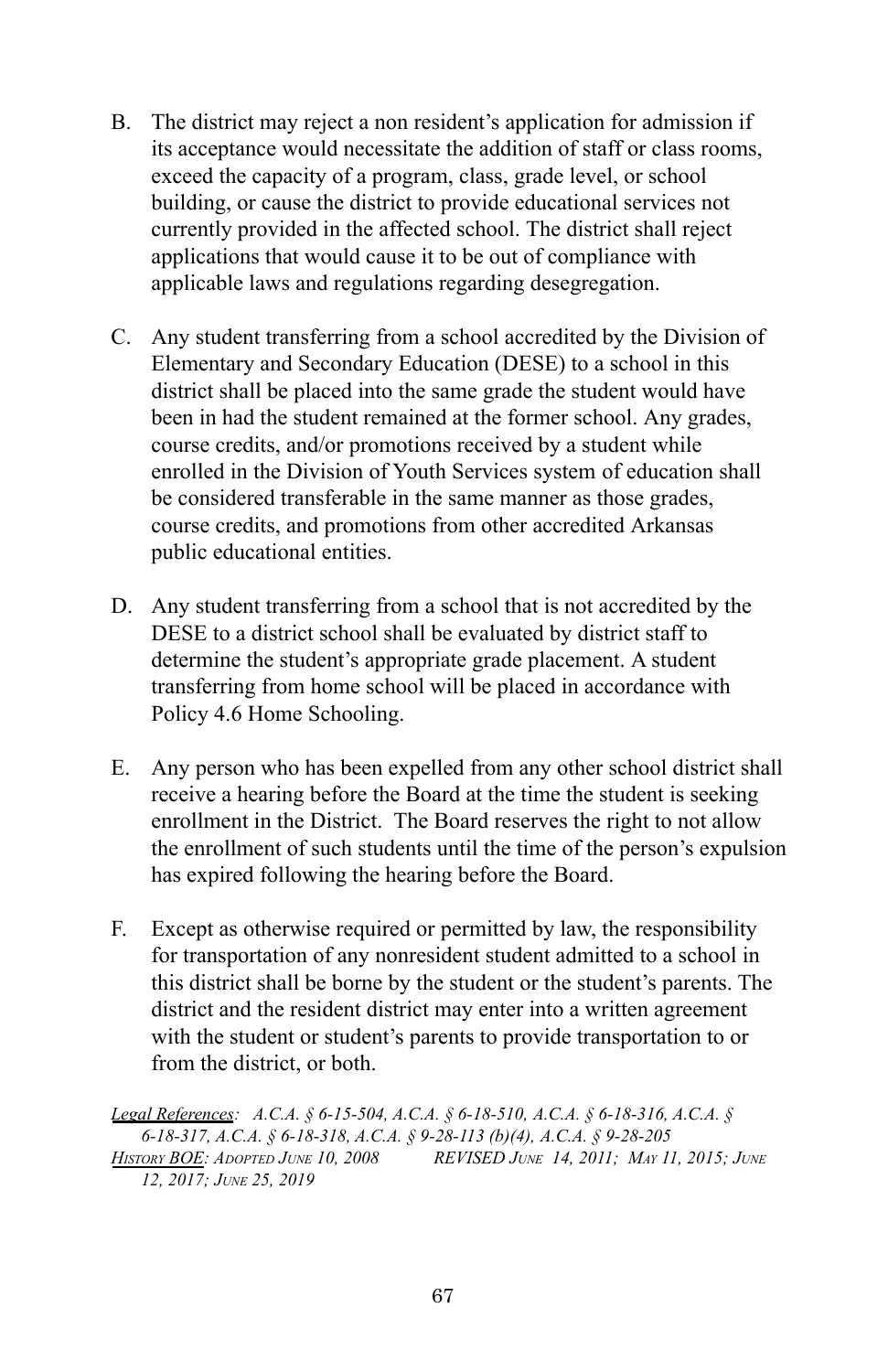# **SCHOOL CHOICE - Policy 4.5**

- A. The student's parent shall submit a school choice application on a form approved by DESE to this district and the student's resident district. Except for students who have a parent or guardian who is an active-duty member of the military and who has been transferred to and resides on a base, the transfer application must be postmarked, emailed, or hand delivered on or before May 1 preceding the fall semester the applicant would begin school in the district.
- B. The district shall date and time stamp all applications the District receives as both the resident and nonresident district, as they are received in the district's Central Office.
- C. Except for applications from students who have a parent or guardian who is an active-duty member of the military and who has been transferred to and resides on a military base, applications postmarked, emailed, or hand delivered on or after May 2 will not be accepted.
- D. Students who have a parent or guardian who is an active-duty member of the military and who has been transferred to and resides on a military base may be submit an application and transfer at any time if the student's application;
	- 1. Is filed with the nonresident school district within fifteen (15) days of the parent's or guardian's arrival on the military base;
	- 2. Includes the parent's or guardian's military transfer orders; and
	- 3. Includes the parent's or guardian's proof of residency on the military base.
- E. The superintendent will consider all properly submitted applications for School Choice and by July 1, the Superintendent shall notify the parent and the student's resident district, in writing, of the decision to accept or reject the application.

*Legal References: A.C.A. § 6-1-106, A.C.A. § 6-13-113, A.C.A. § 6-15-2915, A.C.A. § 6-18-227, A.C.A. § 6-18-233, A.C.A. § 6-18-320, A.C.A. § 6-18-510, A.C.A § 6-18-1901 et. seq., A.C.A. § 6-21-812, ADE Rules Governing Guidelines, Procedures and Enforcement of the Arkansas Opportunity Public School Choice Act* HISTORY BOE: ADOPTED JUNE 10, 2008; JULY 9, 2013; MAY 11, 2015; JUNE 12, 2017; JUNE 25, *2019 ; JUNE 8, 2021*

*For the complete policy regarding School Choice, Policy 4.5 refer to the JPS District Policies on the JPS website.*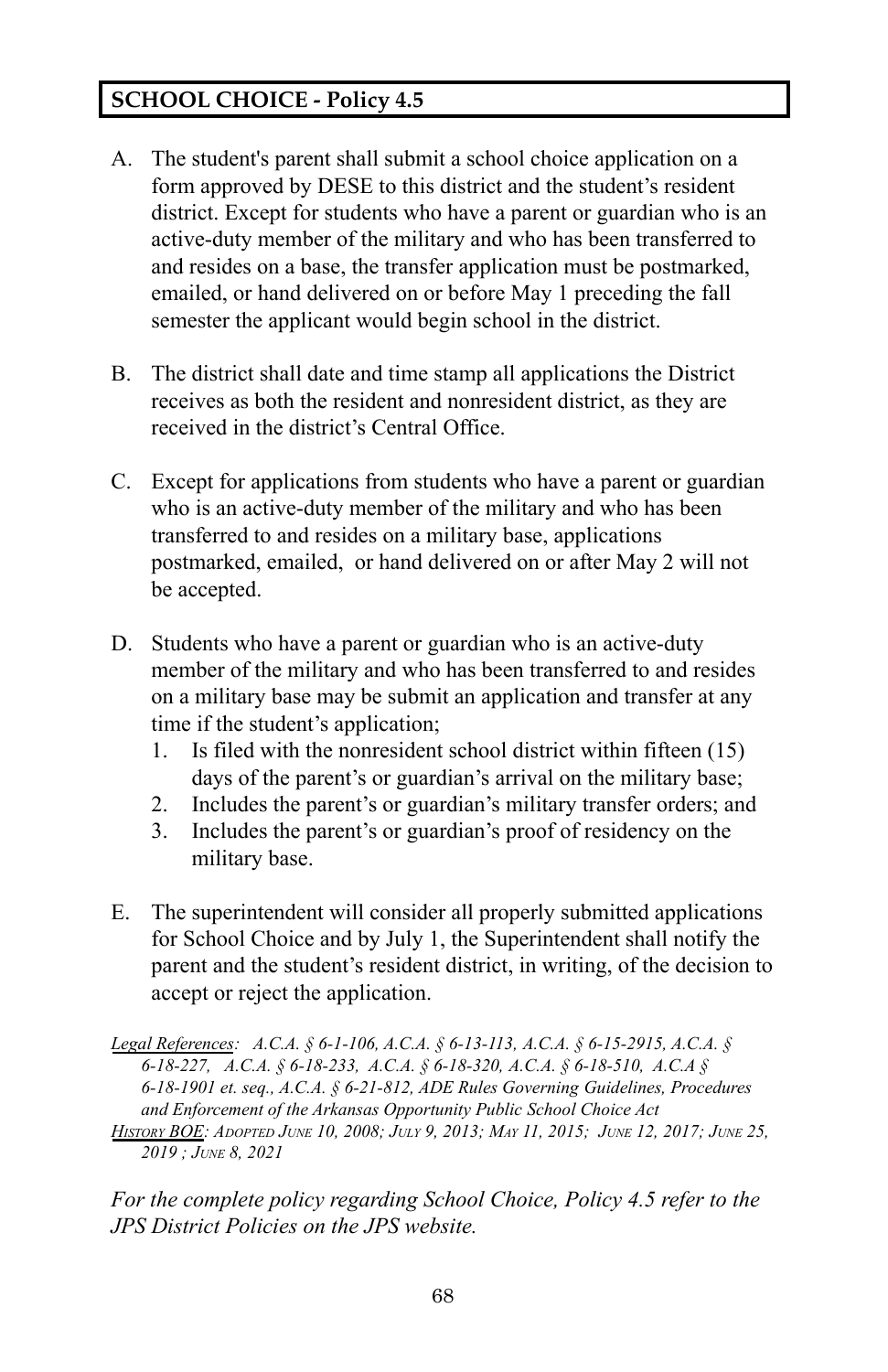# **HOME SCHOOLING - Policy 4.6**

- A. Parents or legal guardians desiring to provide a home school for their children shall give written notice to the superintendent of their intent to home school. The notice shall be given:
	- 1. At the beginning of each school year, but no later than August 15;
	- 2. Five (5) school days prior to withdrawing the child (provided the student is not currently under disciplinary action for violation of any written school policy, including, but not limited to, excessive absences and at the beginning of each school year thereafter; or
	- 3. Within thirty (30) calendar days of the parent or legal guardian establishing residency within the district during the school year.
- B. Written notice of the parent or legal guardian's intent to home school shall be delivered to the superintendent through any of the following methods:
	- Electronically, including without limitation by:
		- o Use of the Division of Elementary and Secondary (DESE) online systems;
		- o Email; or
		- o Facsimile
	- By mail; or
	- In person.

The notice shall include:

- 1. The name, sex, date of birth, grade level, and the name and address of the school last attended, if any;
- 2. The mailing address and telephone number of the home school;
- 3. The name of the parent or legal guardian providing the home school;
- 4. Indicate if the home-schooled student intends to participate in extracurricular activities during the school year;
- 5. A statement of whether the home-schooled student plans to seek a high school equivalency diploma during the current school year;
- 6. A statement that the parent or legal guardian agrees that the parent or legal guardian is responsible for the education of their children during the time the parents or legal guardians choose to home school; and
- 7. A signature of the parent or legal guardian.
- C. To aid the district in providing a free and appropriate public education to students in need of special education services, the parents or legal guardians home-schooling their children shall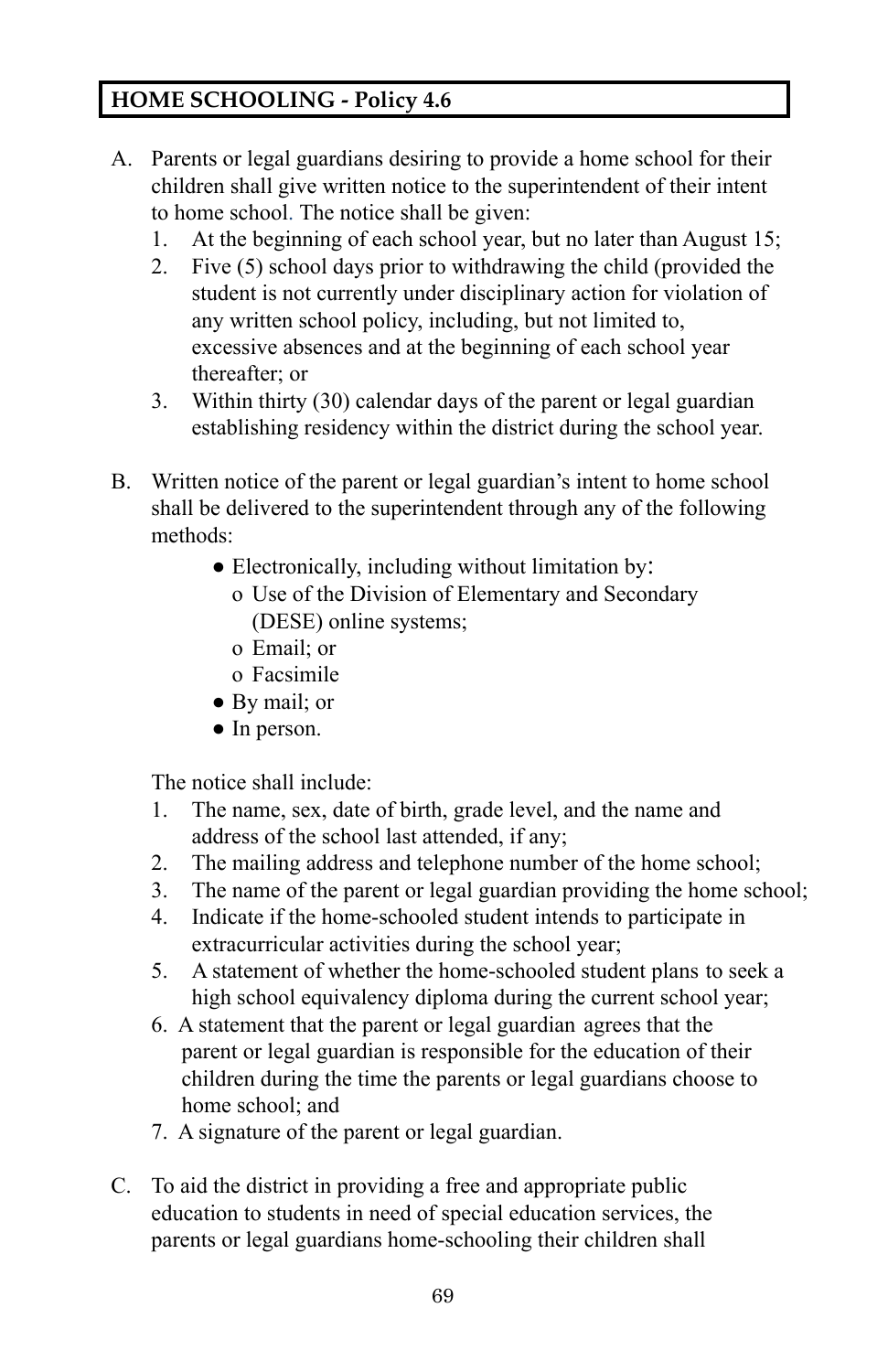provide information which might indicate the need for special education services.

- D. A student who has been temporarily issued items, resources, supplies, materials, or other property belonging to the District is eligible for enrollment in a home school during the school year after:
	- The items, resources, supplies, materials, or other property belonging to the District have been returned to the District;
	- The items, resources, supplies, materials, or other property belonging to the District have been paid for; or
	- The semester has ended.

The superintendent or the board of directors may waive the required five (5) school day waiting period for a student's enrollment in home school during a semester if the superintendent or the board of directors is satisfied with the return of temporarily issued items, resources, supplies, materials, or other District property.

E. Any student transferring from home school to a district school shall be evaluated by district staff to determine the student's appropriate grade placement. The district specifically reserves the right to utilize various assessment techniques to determine appropriate grade placement.

*Legal References: A.C.A. § 6-15-503, A.C.A. § 6-15-504, A.C.A. § 6-14-103; DESE Rules Governing Home Schools. HISTORY BOE: ADOPTED JUNE 10, 2008 REVISED JUNE 12, 2012; JUNE 12, 2017; JULY 14, 2020; JUNE 8, 2021*

*For the complete policy regarding Home Schooling and Enrollment and Re-Enrollment, Policy 4.6 refer to the JPS District Policies on the JPS website.*

### **ACADEMIC COURSE ATTENDANCE BY PRIVATE SCHOOL AND HOME SCHOOL STUDENTS - Policy 4.59**

The district allows private school and home school students whose parents, legal guardians, with whom the student resides are residents of the district to attend academic courses offered in grades 7-12.

Legal References: A.C.A. § 6-11-129, A.C.A. § 6-15-1402, A.C.A. § 6-15-2006, A.C.A. § 6-41-606, A.C.A. § 6-41-611, 20 U.S.C. § 1232 g, 15 U.S.C. § 6501 (COPPA)

*For the complete policy regarding Academic Course Attendance By Private School and Home School Students, Policy 4.59, refer to the JPS District Policy on the JPS website.*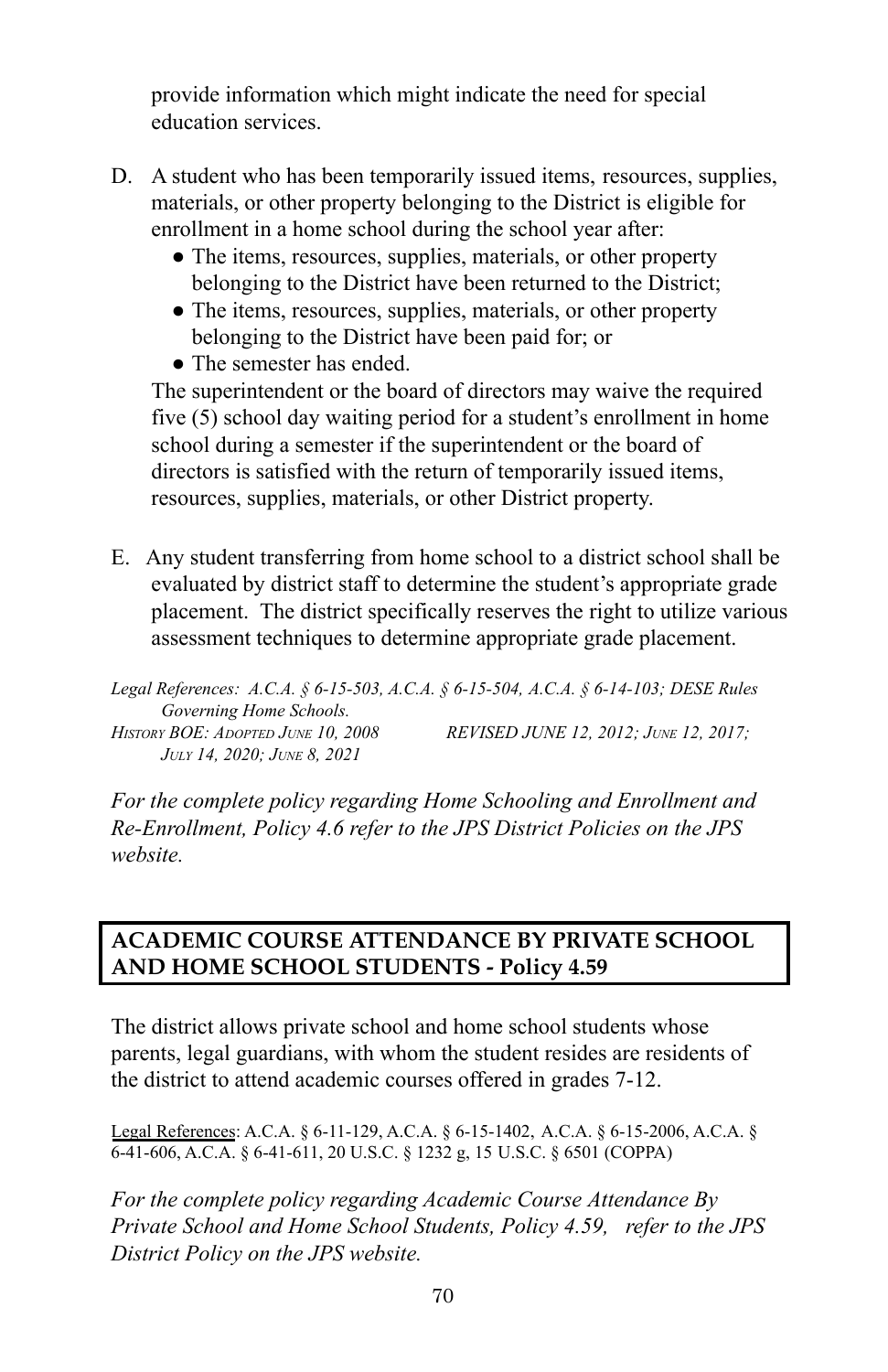# **HOMELESS STUDENTS – Policy 4.40**

- A. The Jonesboro School District will afford the same services and educational opportunities to homeless children as are afforded to non-homeless children. The superintendent or his/her designee shall appoint an appropriate staff person to be the local educational liaison for homeless children and youth whose responsibilities shall include coordinating with the state educational liaison for homeless children and youth to ensure that homeless children are not stigmatized or segregated on the basis of their status as homeless and such other duties as are prescribed by law and this policy.
- B. Notwithstanding Policy 4.1, homeless students living in the district are entitled to enroll in the district's school that non-homeless students who live in the same attendance area are eligible to attend. If there is a question concerning the enrollment of a homeless child due to a conflict with Policy 4.1 or 4.2, the child shall be immediately admitted to the school in which enrollment is sought pending resolution of the dispute. It is the responsibility of the district's local educational liaison for homeless children and youth to carry out the dispute resolution process.
- C. To the extent feasible, the district shall do one of the following according to what is in the best interest of a homeless child. For the purposes of this policy "school of origin" means the school the child attended when permanently housed or the school in which the child was last enrolled.
	- 1. Continue educating the child who becomes homeless between academic years or during an academic year in their school of origin for the duration of their homelessness;
	- 2. Continue educating the child in his/her school of origin who becomes permanently housed during an academic year for the remainder of the academic year; or
	- 3. Enroll the homeless child in the school appropriate for the attendance zone where the child lives.
- D. If the district elects to enroll a homeless child in a school other than their school of origin and such action is against the wishes of the child's parent or guardian, the district shall provide the parent or guardian with a written explanation of their reason for so doing which shall include a statement of the parent/guardian's right to appeal.
- E. In any instance where the child is unaccompanied by a parent or guardian, the district's local educational liaison for homeless children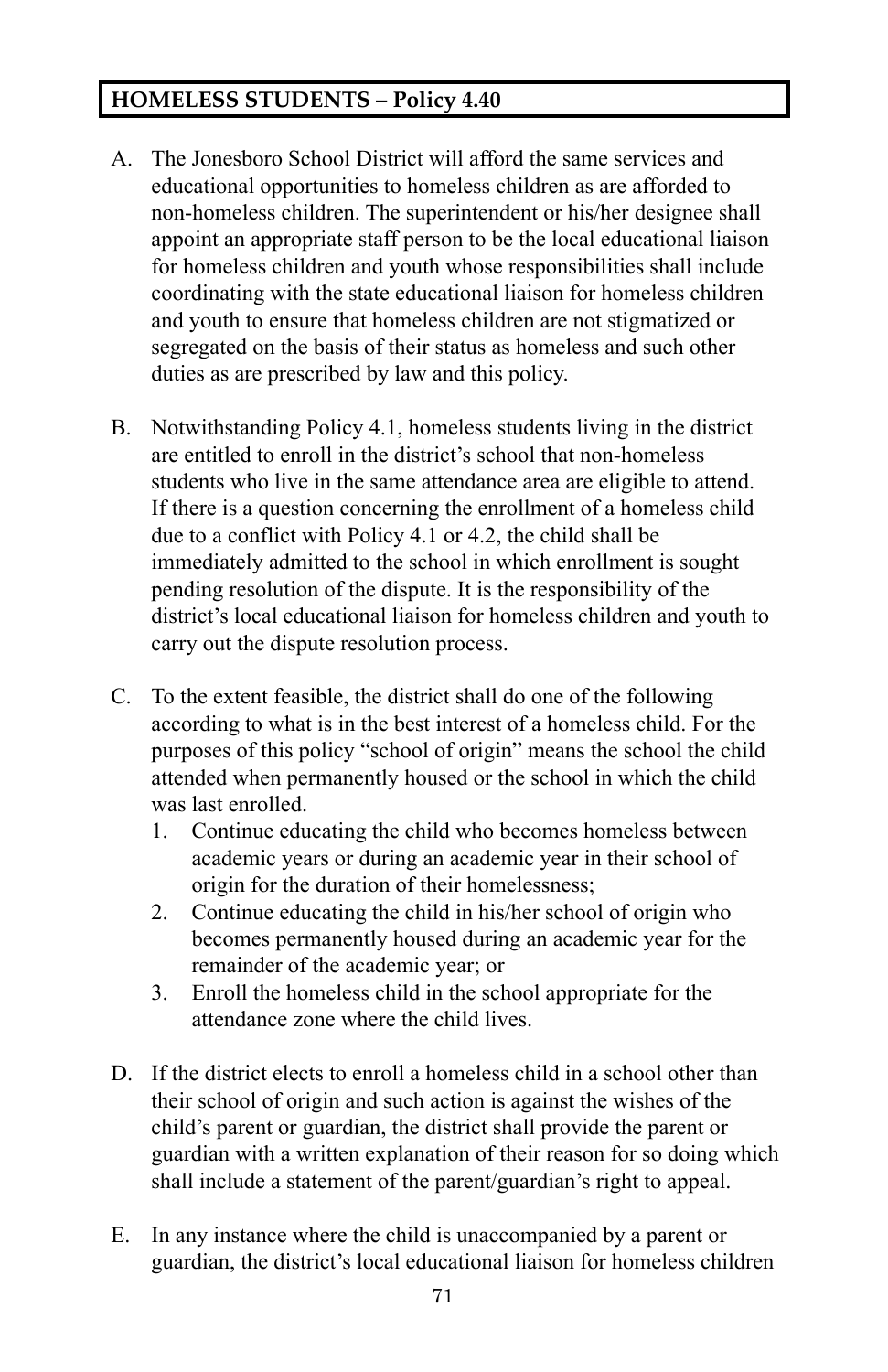and youth shall assist the child in determining his/her place of enrollment. The liaison shall provide the child with a notice of his/her right to appeal the enrollment decision.

- F. The district shall be responsible for providing transportation for a homeless child, at the request of the parent or guardian (or in the case of an unaccompanied youth, the liaison), to and from the child's school.
- G. For the purposes of this policy, students shall be considered homeless if:
	- 1. they lack a fixed, regular, and adequate nighttime residence and are sharing the housing of other persons due to loss of housing, economic hardship, or a similar reason;
	- 2. are living in motels, hotels, trailer parks, or camping grounds due to the lack of alternative adequate accommodations; are living in emergency or transitional shelters;
	- 3. are abandoned in hospitals;
	- 4. have a primary nighttime residence that is a public or private place not designed for or ordinarily used as a regular sleeping accommodation for human beings;
	- 5. are living in cars, parks, public spaces, abandoned buildings, substandard housing, bus or train stations, or similar settings;
	- 6. and includes migratory children who are living in circumstances described in clauses ( a ) - ( c ).

*Legal References: 42 U.S.C. § 11431 et seq., 42 U.S.C. § 11431 (2), 42 U.S.C. § 11432(g)(1)(H)(I), 42 U.S.C. § 11432 (g)(1)(J)(i), (ii), (iii), (iii)(I), (iii)(II), 42 U.S.C. § 11432 (g)(3)(A), (A)(i), (A)(i)(I), (A)(i)(II), (A)(ii), 42 U.S.C. § 11432 (g)(3)(B)(i), (ii), (iii), 42 U.S.C. § 11432 (g)(3)(C)(i), (ii), (iii), 42 U.S.C.§ 11432 (g)(3)(E)(i), (ii), (iii), 42 U.S.C. § 11432 (g)(3)(G), 42 U.S.C. § 11432 (g)(4) (A), (B), (C), (D), (E), 42 U.S.C. § 11434a, Commissioner's Memo COM-18-044* HISTORY BOE: ADOPTED JUNE 10, 2008 REVISED JUNE 12, 2012; MAY 10, 2016; MAY 8,

*2018, JUNE 12, 2018*

# **STUDENTS WHO ARE FOSTER CHILDREN – Policy 4.52**

The district will afford the same services and educational opportunities to foster children that are afforded other children and youth. The District shall work with the Department of Human Services ("DHS"), the Division of Elementary and Secondary Education (DESE), and individuals involved with each foster child to ensure that the foster child is able to maintain his/her continuity of educational services to the fullest extent that is practical and reasonable.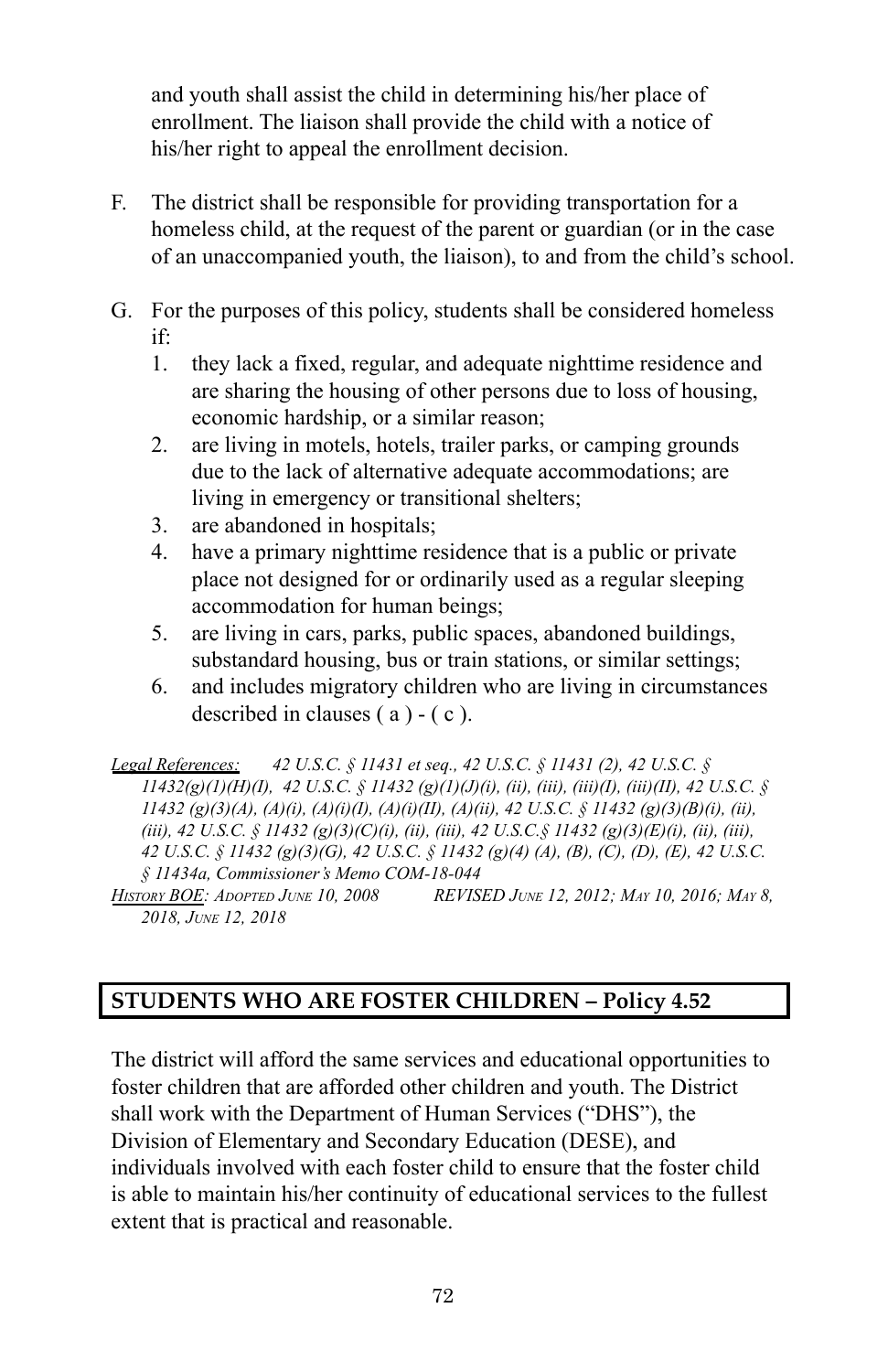*Legal Reference: A.C.A. § 9-28-113, A.C.A. § 6-18-233 HISTORY BOE: ADOPTED MAY 11, 2015* 

*For the complete policy regarding Students Who Are Foster Children, Policy 4.52, please refer to the JPS District Policy on the JPS website.*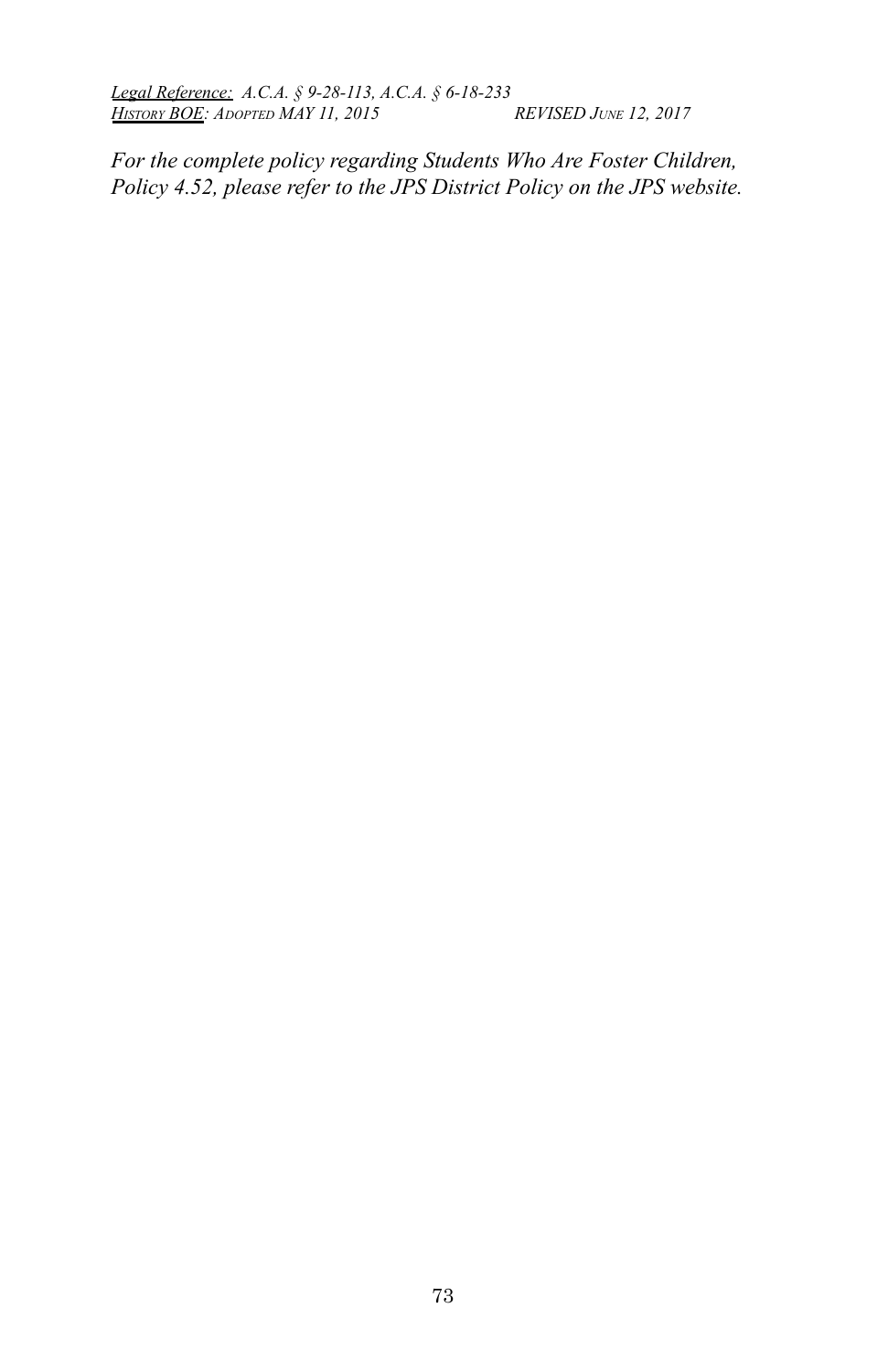# **SECTION 5: STUDENT BEHAVIOR**

## **STUDENT DISCIPLINE - Policy 4.17**

- A. The Jonesboro School Board of Education has a responsibility to protect the health, safety, and welfare of the district's students and employees. To help maintain a safe environment conducive to high student achievement, the board establishes policies necessary to regulate student behavior to promote an orderly school environment that is respectful of the rights of others and ensures the uniform enforcement of student discipline. Students are responsible for their conduct that occurs:
	- 1. at any time on the school grounds;
	- 2. off school grounds at a school sponsored function, activity, or event;
	- 3. going to and from school or a school activity.
- B. The district's administrators may also take disciplinary action against a student for off-campus conduct occurring at any time that would have a detrimental impact on school discipline, the educational environment, or the welfare of the students and/or staff. A student who has committed a criminal act while off campus and whose presence on campus could cause a substantial disruption to school or endanger the welfare of other students or staff is subject to disciplinary action up to and including expulsion. Such acts could include, but are not limited to a felony or an act that would be considered a felony if committed by an adult, an assault or battery, drug law violations, or sexual misconduct of a serious nature. Any disciplinary action pursued by the district shall be in accordance with the student's appropriate due process rights.
- C. The district's policy committee shall review annually the student discipline policies, including State and District student discipline data and may recommend changes in the policies to the Jonesboro School Board of Education. The board shall approve any changes to student discipline policies.
- D. The district's student discipline policies shall be distributed to each student during the first week of school each year and to new students upon their enrollment. Each student's parent legal guardian, person having lawful control of the student, or person standing in loco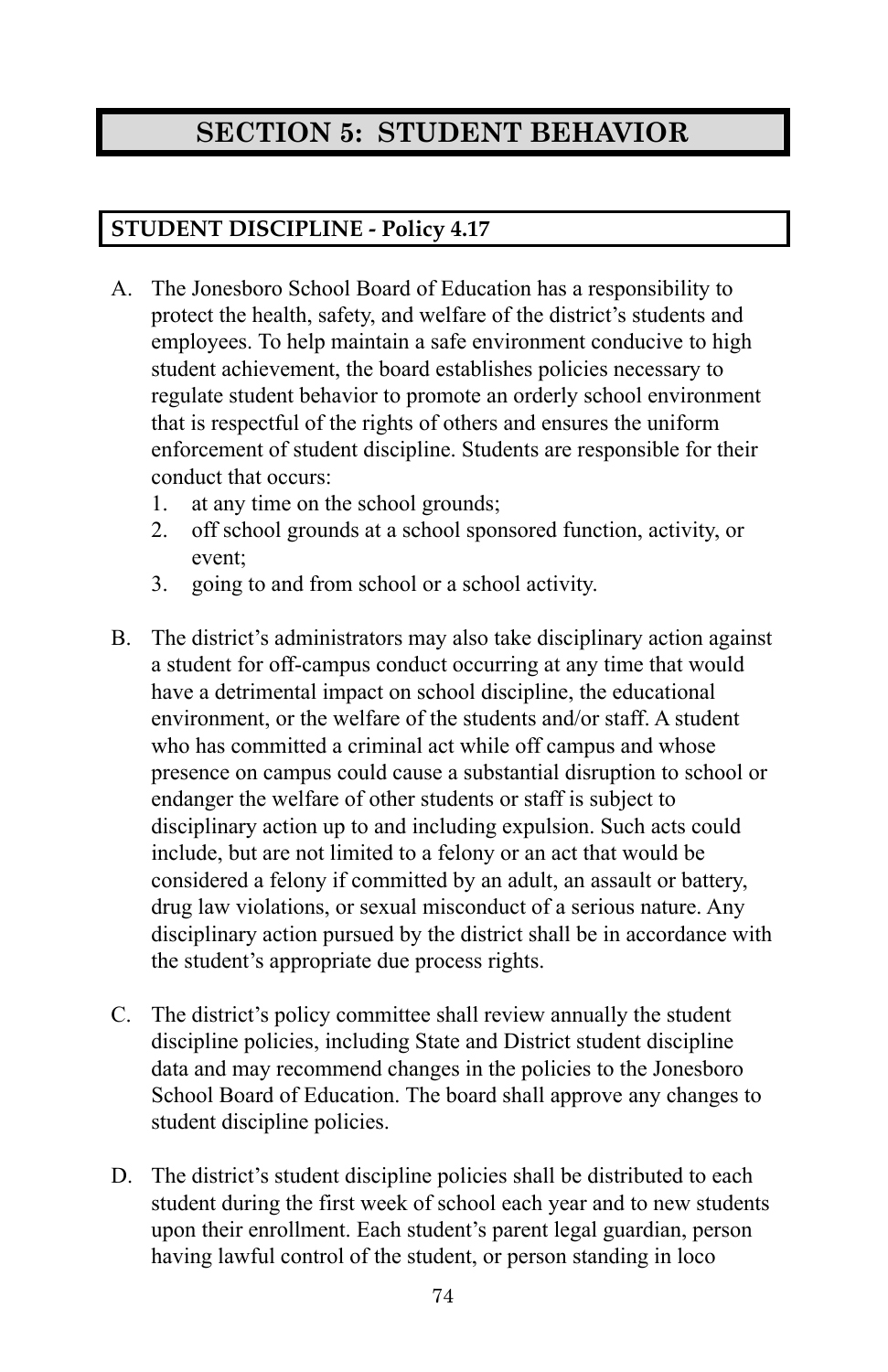parentis shall sign and return to the school an acknowledgement form documenting that they have received the policies.

- E. The District shall develop and provide programs, measures, or alternative means and methods for continued student engagement and educational access during periods of suspension or expulsion.
- F. The superintendent is authorized to modify the penalties set forth in the District's student discipline policies on a case by case basis.
- G. It is required by law that the principal or the person in charge, report to the police any incidents the person has personal knowledge of or has received information leading to a reasonable belief that a person has committed or threatened to commit an act of violence or any crime involving a deadly weapon on school property or while under school supervision. If the person making the report is not the superintendent, that person shall also inform the superintendent of the incident. Additionally, the principal shall inform any school employee or other person who initially reported the incident that a report has been made to the appropriate law enforcement agency. The superintendent or designee shall inform the Board of Directors of any such report made to law enforcement.
- H. The **minimum penalty** for student misconduct will be a **verbal warning** and the **maximum penalty** will be **expulsion** by the board or legal action dependent upon the severity and frequency of the misconduct.

*Legal Reference: A.C.A. § 6-17-113, A.C.A. § 6-18-502, A.C.A. § 6-18-514, DESE Rules Governing Student Discipline and School Safety* HISTORY BOE: ADOPTED JUNE 10, 2008 REVISED JUNE 12, 2012; JUNE 25, 2019; JULY 14, 2020

*For the complete policy regarding Student Discipline, Policy 4.17, please refer to the JPS District Policy on the JPS website.*

#### **PROHIBITED CONDUCT - Policy 4.18**

A. Students and staff require a safe and orderly learning environment that is conducive to high student achievement. JPS personnel recognize that each student discipline case must be handled on its own merits. While it is important that parents be notified about the behavior of student's, it is also recognized that not every case of discipline needs to be reported to parents at the time of the offense.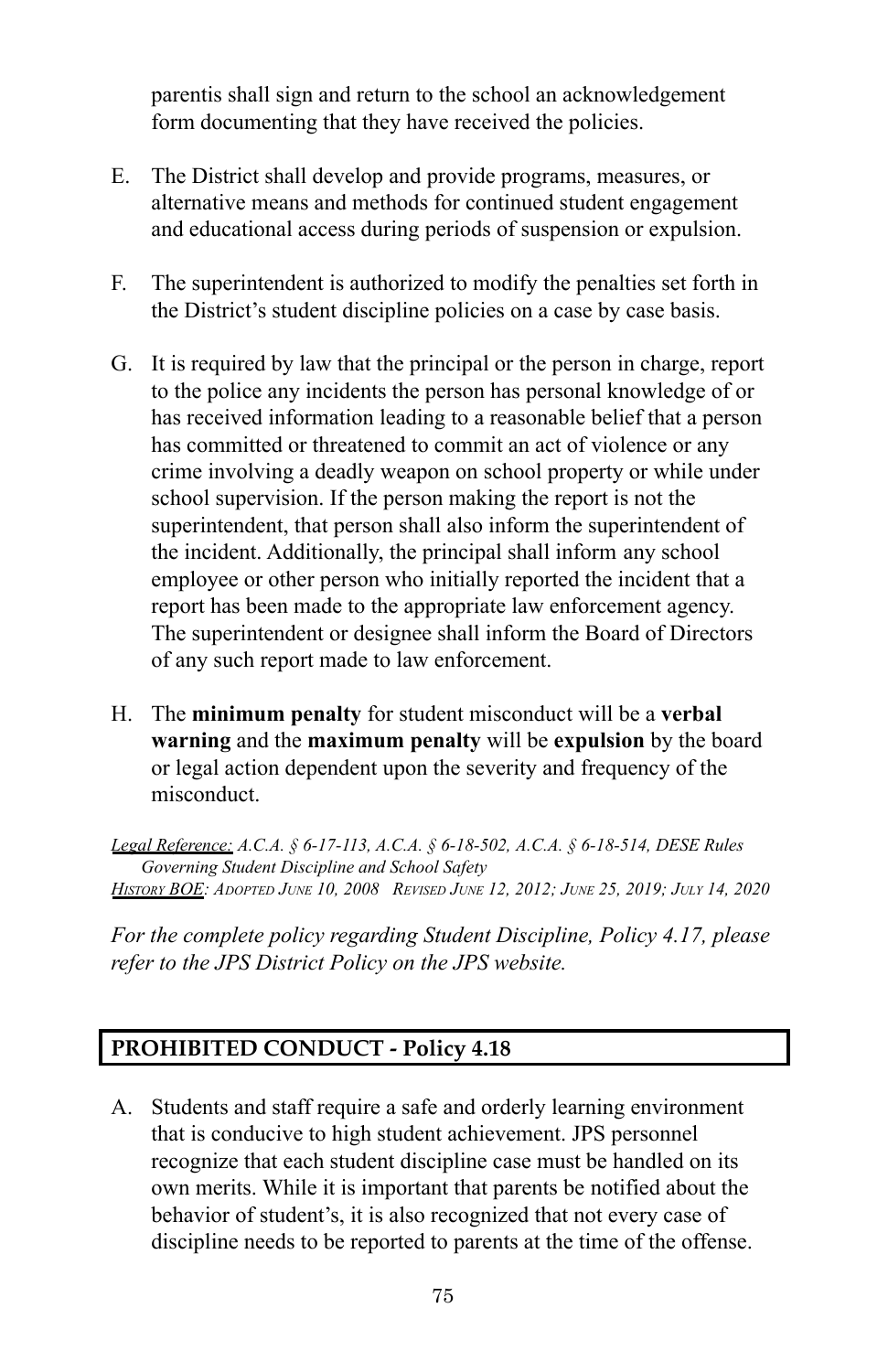The circumstances of each may dictate a different approach. On offenses that result in either an in-school or out of school suspension, an effort will be made to notify parents immediately. Prohibited behaviors include, but shall not be limited to the following.

1. **Insubordination -** Disrespect for school employees and failing to comply with their reasonable directions or otherwise demonstrating insubordination;

> *Minimum - Conference/Warning/Parent Notification Maximum - Expulsion*

2. **Disorderly Conduct** - Disruptive behavior that interferes with orderly school operations;

*Minimum - Conference/Warning/Parent Notification Maximum - Expulsion*

3. **Physical Abuse, Threat or Assault on a Student** - Willfully and intentionally assaulting or threatening to assault or physically abusing any student;

*Minimum - Conference/Warning/Parent Notification Maximum - Expulsion*

- 4. **Verbal Abuse of a School Employee –** Harassing, threatening or inappropriate behavior directed toward any school employee; *Minimum - Suspension Maximum - Expulsion*
- 5. **Physical Abuse, Threat or Assault on a School Employee -** Willfully and intentionally assaulting or threatening to assault or physically abusing any school employee;

*Minimum - Suspension Maximum - Expulsion*

6. **Weapons** - Possession of any weapon or object that can reasonably be considered capable of causing bodily harm to another individual;

*Recommended Expulsion – See Policy 4.22*

7. **Tobacco** - Possession or use of tobacco or any tobacco related paraphernalia in any form on any property owned or leased by any public school;

*Minimum - Conference/Warning/Parent Notification Maximum - Suspension*

8. **Vandalism/Theft** - Willfully or intentionally damaging, destroying, or stealing school property or another individual's personal property;

*Minimum - Conference/ /Parent Notification/Restitution Maximum – Expulsion/Restitution*

9. **Electronic Communication Devices** - Misuse of any electronic devices on the school campus during normal school hours;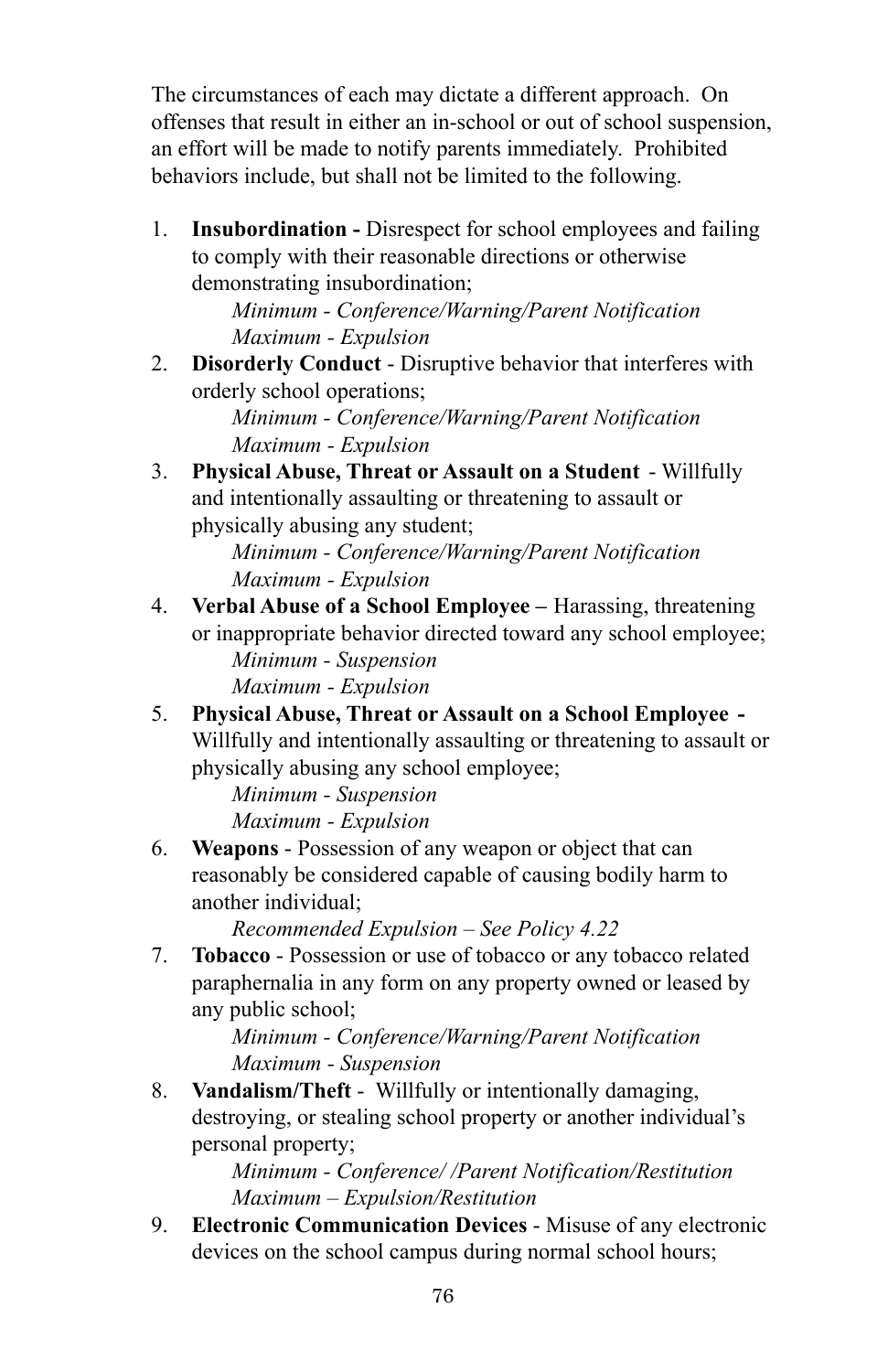*Minimum - Conference/Warning/Parent Notification Maximum – Suspension, Restitution*

10. **Drug/Alcohol** - Possession, attempting to possess, selling, attempting to sell, buying, attempting to buy, distributing, or being under the influence of an alcoholic beverage, any illegal drug, unauthorized inhalants, any ingestible matter, or the inappropriate use or sharing of prescription or over the counter drugs, or other intoxicants, or anything represented to be a drug;

> *Minimum – Suspension Maximum – Expulsion*

11. **Misuse of Medication/Medical Supplies** -Sharing, diverting, transferring, applying to others (such as needles or lancets), or in any way misusing medication or any medical supplies in their possession;

> *Minimum – Suspension Maximum – Expulsion*

12. **Public Display of Affection** - Inappropriate public displays of affection;

> *Minimum - Conference/Warning/Parent Notification Maximum - Suspension*

13. **Cheating** - Cheating, copying, forging, or claiming another person's work to be his/her own;

*Minimum - Conference/Warning/Parent Notification Maximum - Suspension*

- 14. **Gambling** Participation in any game of chance; *Minimum - Conference/Warning/Parent Notification Maximum - Suspension*
- 15. **Dress Code** Inappropriate student dress; *Minimum - Conference/Warning/Parent Notification Maximum - Suspension*
- 16. **Profanity** Use of vulgar, profane, or obscene language or gestures;

*Minimum - Conference/Warning/Parent Notification Maximum - Suspension*

17. **Truancy –** Absence from school or a class without parent and/or school authorities prior knowledge or consent;

> *Minimum - Conference/Warning/Parent Notification* \*A court referral will be submitted after 6 truancies. *Maximum – In-School Suspension*

18. **Tardiness** - Excessive tardiness;

*Minimum - Conference/Warning/Parent Notification Maximum –In-School Suspension*

*\*NOTE: Secondary Tardy guidelines can be obtained from the building administration.*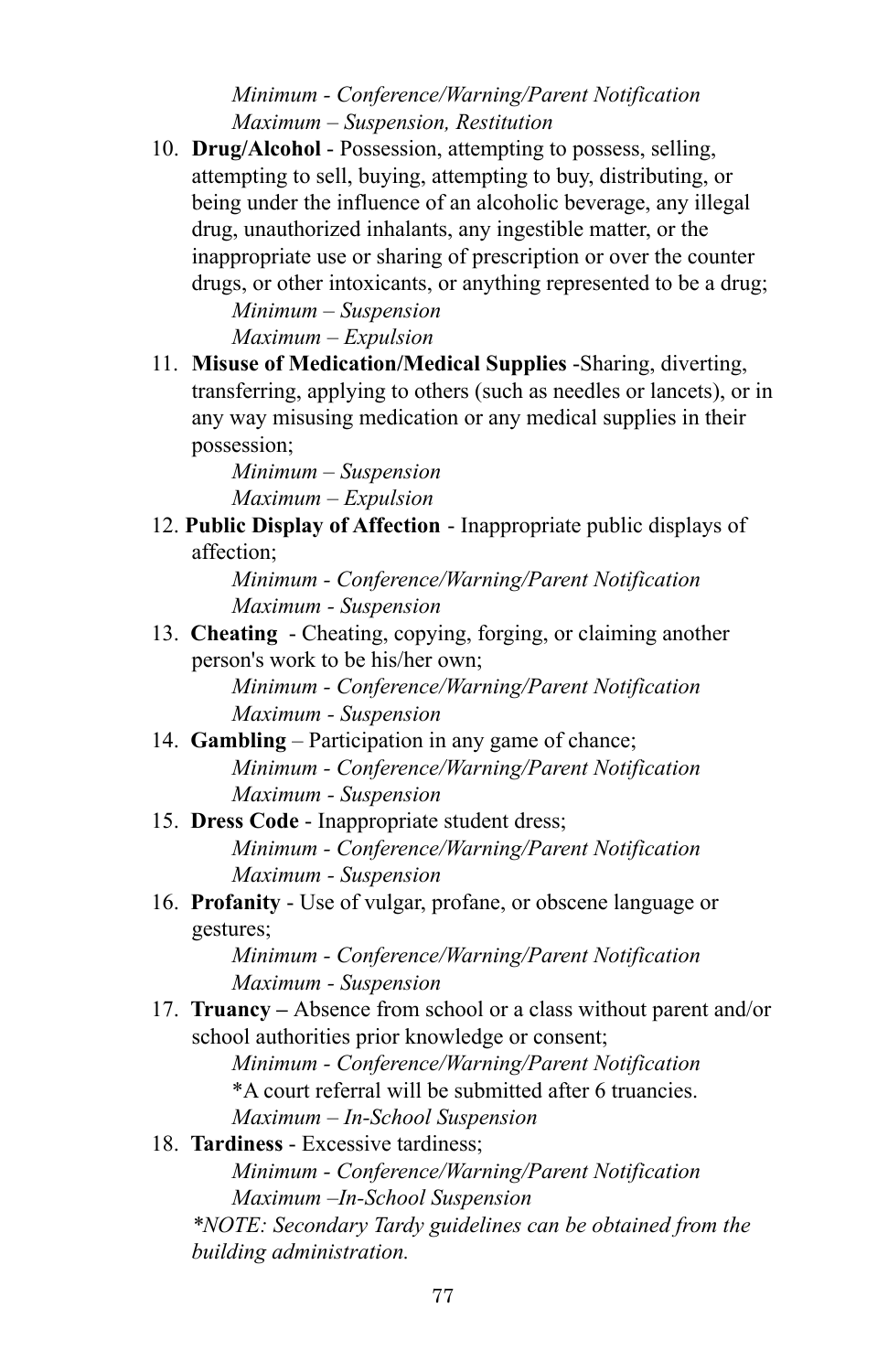19. **Discrimination** - Engaging in behavior designed to taunt, degrade, or ridicule another person on the basis of race, ethnicity, national origin, sex, or disability;

*Minimum - Conference/Warning/Parent Notification Maximum - Suspension*

- 20. **Hazing** Hazing, or aiding in the hazing of another student; *Minimum - Conference/Warning/Parent Notification Maximum - Suspension*
- 21. **Gangs or Gang-Related Activities** Activities including belonging to secret societies of any kind, are forbidden on school property. Gang insignias, clothing, "throwing signs" or other gestures associated with gangs are prohibited;

*Minimum - Conference/Warning/Parent Notification Maximum - Expulsion*

- 22. **Sexual Activity** Sexual harassment or other sexual activity; *Minimum - Conference/Warning/Parent Notification Maximum - Expulsion*
- 23. **Harassment or Bullying –** Harassing, verbally assaulting or inappropriately threatening another student;

*Minimum - Conference/Warning/Parent Notification Maximum - Expulsion*

24. **Disrupting the Learning Environment** – Any behavior that disrupts or threatens the learning environment including bomb threats, false alarms, inciting a riot, etc.

*Minimum - Conference/Warning/Parent Notification Maximum - Expulsion*

25. **Loitering** – Inappropriate entry or assembly on a school campus;

*Minimum - Conference/Warning/Parent Notification Maximum - Expulsion*

- 26. **Behavior that is subversive to good order and discipline even though such behavior is not explicitly listed in the above rules.** *Minimum - Conference/Warning/Parent Notification Maximum – Expulsion*
- 27. **Possess, view, distribute or electrically transmit sexually explicit or vulgar images or representations, whether electronically, on a data storage device, or in hard copy form** *Minimum - Conference/Warning/Parent Notification Maximum – Expulsion*
- 28. **Defacing ID, Mutilation, destroying, damaging, misusing, reproducing, altering or defacing any student identification card** *Minimum – Warning Maximum – Suspension*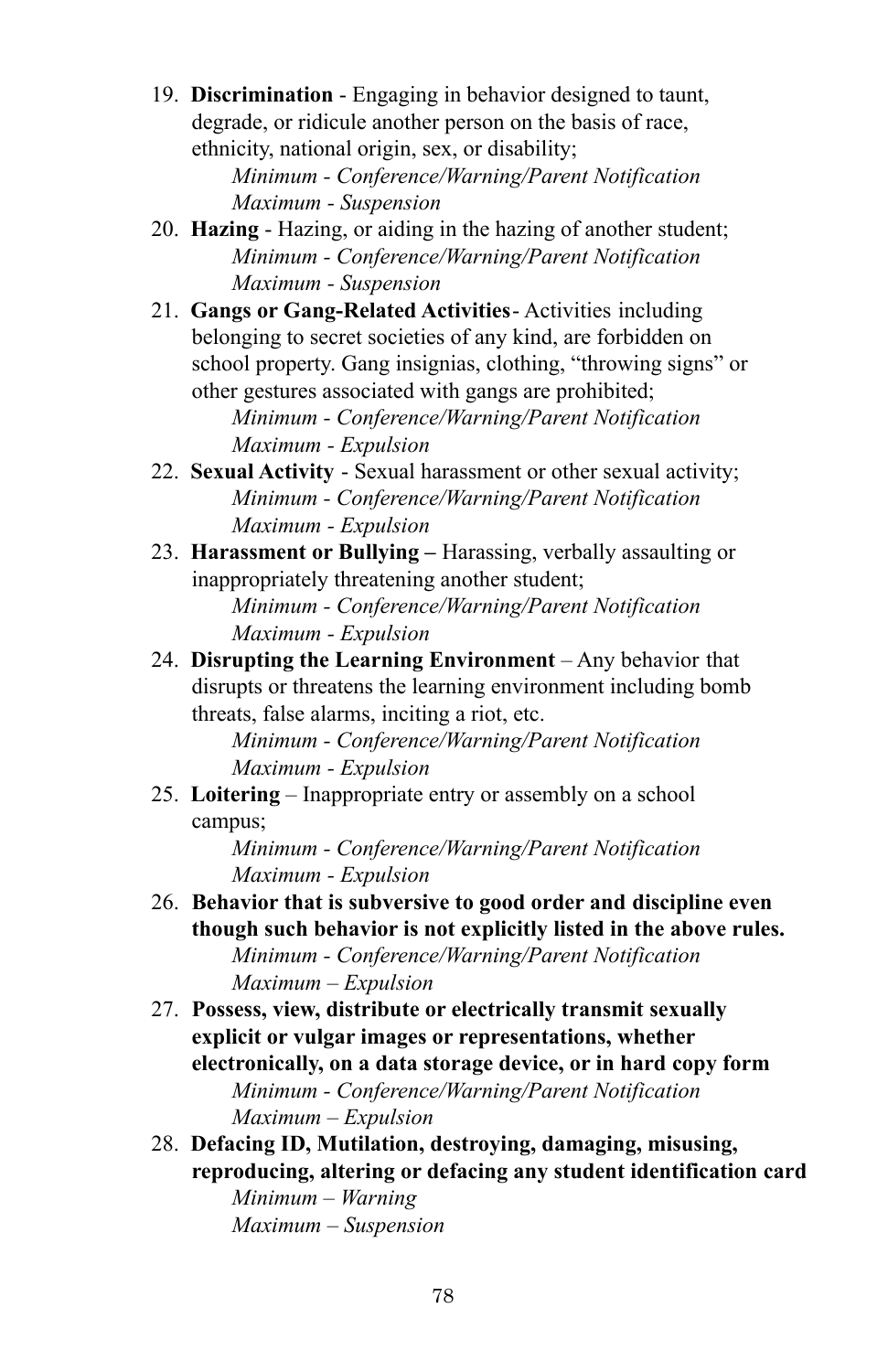29. **Failure to Identify, refusing to give one's name or using a false name when asked by a school employee to identify one's self. This includes failure to wear or properly display Student ID.**

> *Minimum – Warning Maximum – Suspension*

30. **Operating a vehicle on school grounds while using a wireless communication device.**

> *Minimum – Warning Maximum – Suspension*

#### 31. **Crime of Video Voyeurism**

The unlawful use of a camera, video tape, photo-optical, photoelectric, or any image-recording device used for the purpose of secretly observing, viewing, photographing, filming, or videotaping on any JPSD property or at any school function without the consent of any person(s) who has reasonable expectations of privacy is prohibited.

A person shall be guilty of this offense if they voluntarily participate in placing (uploading, downloading, copying, etc.) the photographic image(s) obtained to any public viewing area, i.e. internet, cell phone, camera, etc. Violators could be subject to arrest under Arkansas State Statute 5-16-101.

*Minimum- verbal warning Maximum- expulsion by the board or legal action dependent upon the severity and frequency of the misconduct.*

- B. The board directs each school in the district to develop implementation regulations for prohibited student conduct consistent with applicable Board policy, State and Federal laws, and judicial decisions.
- C. The Jonesboro School District reserves the right to pursue disciplinary, legal action or contact juvenile authorities for behaviors that justify such actions.
- D. In extreme circumstances where law enforcement must be contacted immediately, every effort will be made to contact parents before students are removed from the campus by authorities.

*Legal References: A.C.A. § 6-18-502, A.C.A. § 6-18-707, A.C.A. § 6-15-1005, A.C.A. § 6-21-609, A.C.A. § 6-18-506, A.C.A. § 6-18-222, A.C.A. § 6-5-201, A.C.A. § 6-18-514, A.C.A. § 27-51-1602, A.C.A. § 27-51-1603, A.C.A. § 27-51-1609, DESE Rules Governing Student Discipline and School Safety*

HISTORY BOE: ADOPTED JUNE 10, 2008 REVISED JUNE 12, 2012; MAY 11, 2015; JUNE 12, *2018; JULY 10, 2018; JUNE 25, 2019; JULY 14, 2020*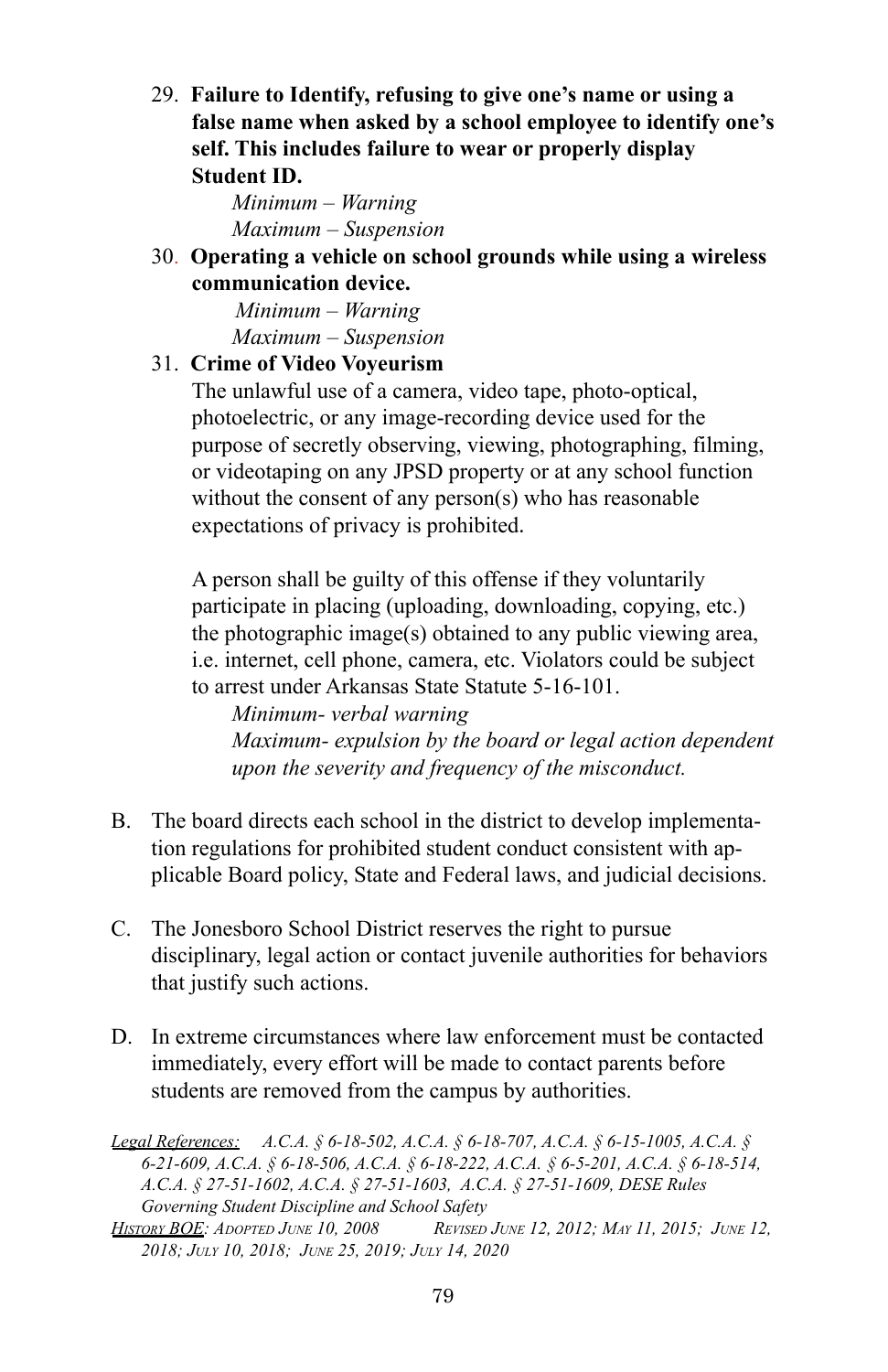### **USE OF ELECTRONIC DEVICES – Policy 4.47**

Students are responsible for conducting themselves in a manner that respects the rights of others. Misuse of any electronic device, whether district or student owned, that interferes with a positive, orderly, classroom environment does not respect the rights of others and is expressly forbidden. To protect the security of statewide assessments, no electronic device as defined in this policy shall be accessible by a student at any time during assessment administration unless specifically permitted by a student's individualized education program (IEP) or individual health plan; this means that when a student is taking an AESAA assessment, the student shall not have his/her electronic device in his/her possession. Any student violating this provision shall be subject to this policy's disciplinary provisions. The prohibition in this policy does not extend to the electronic device the District provides the student for the student's use during assessment administration to the extent the student is using the District-provided device to complete the assessment.

As used in this policy, "electronic devices" means anything that can be used to transmit capture images, sound or data.

Misuse of electronic devices includes, but is not limited to:

- 1. Using electronic devices during class time in any manner other than specifically permitted by the classroom instructor;
- 2. Permitting any audible sound to come from the device when not being used for reason #1 above;
- 3. Engaging in academic dishonesty, including cheating, intentionally plagiarizing, wrongfully giving or receiving help during an academic examination, or wrongfully obtaining test copies or scores;
- 4. Using the device to record audio or video or to take photographs in areas where a general expectation of personal privacy exists, including but not limited to locker rooms and bathrooms, make audio recordings, or use the device to conduct any acts detrimental to a positive school culture;
- 5. Creating, sending, sharing, viewing, receiving, or possessing an indecent visual depiction of oneself or another person.

Use of electronic device is permitted to the extent it is approved in a student's individualized education program (IEP) or it is needed in an emergency that threatens the safety of students, staff, or other individuals.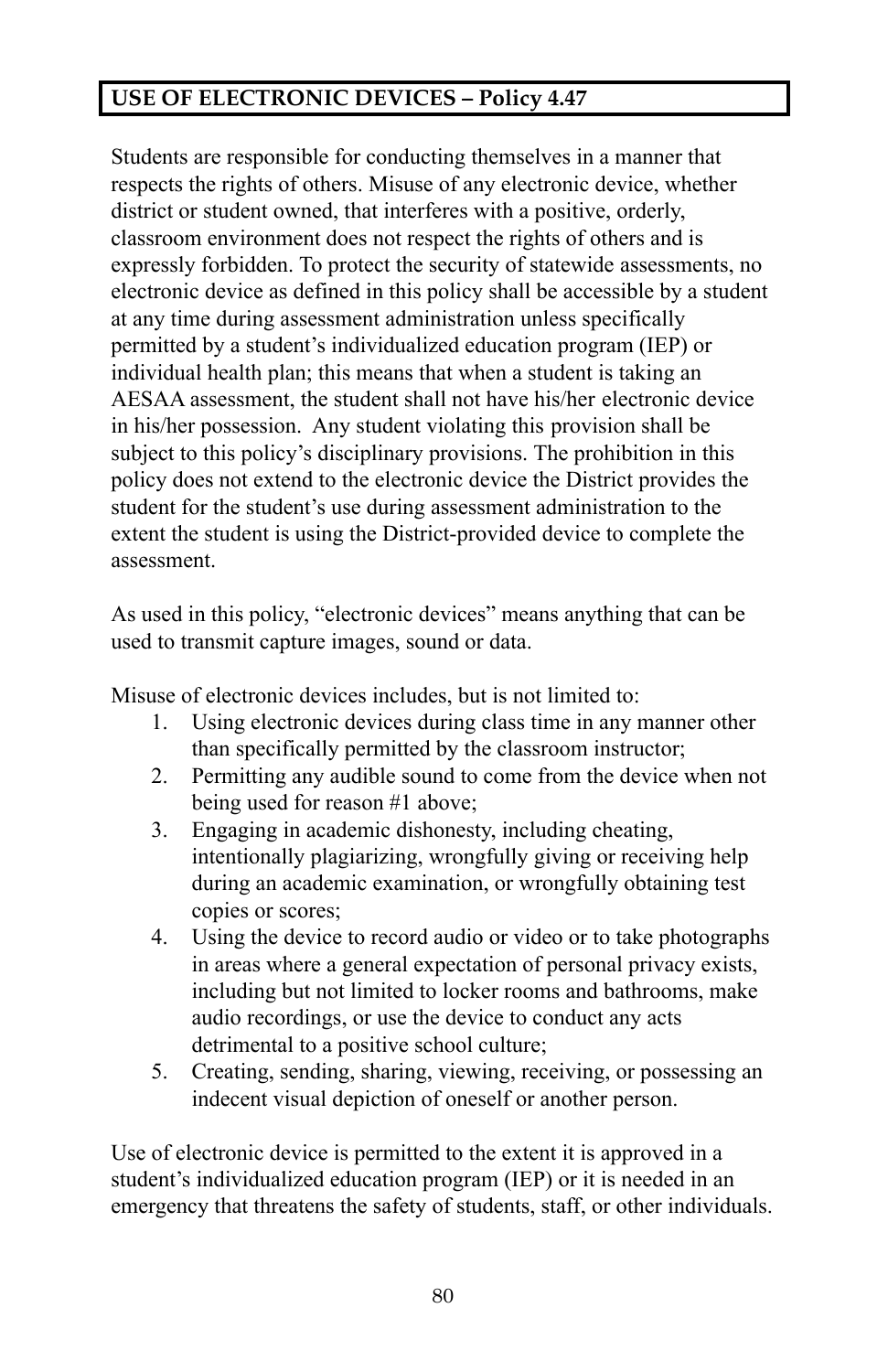Before, during and after normal school hours, possession of electronic devices is permitted on the school campus. The use of such devices at school sponsored functions outside the regular school day is permitted to the extent and within the limitations allowed by the event or activity the student is attending.

A parent shall obtain approval from the student's building principal before operating a student-tracking safety device at school or at a schoolsponsored event in the device has recording or listen-in capability. The District requires the device's recording and listen-in technology to be disabled while the device is on the campus or at the school-sponsored event because of student privacy concerns. The District prohibits unauthorized audio or visual recording or transmission of audio or images of other students. The student's parent shall agree in writing to the requirement for the device's recording and listening-in technology to be disabled and that the District may prohibit future use of the device on campus or a school-sponsored activity if it is determined that the device's recording and listening-in capabilities were used in violation of this policy before the student safety tracking device may be on campus or at a school-sponsored event.

The student and/or the students' parents or guardians expressly assume any risk associated with students owning or possessing electronic devices. Students misusing electronic devices shall have them confiscated. Confiscated devices may be picked up at the school's administration office by the student's parents or guardians. Students have no right or privacy as to the content contained on electronic devices that have been confiscated. A search of a confiscated device shall meet the reasonable individualized suspicion requirements of Policy 4.32 – SEARCH, SEIZURE, AND INTERROGATIONS.

Students who use electronic devices for non-school purposes, except as permitted by the district's Internet/computer use policy, shall be subject to discipline, up to and including suspension or expulsion.

No student shall use any wireless communications device for the purposes of browsing the internet; composing or reading emails and text messages; or making or answering phone calls while driving a motor vehicle that is in motion and on school property. Violation may result in disciplinary action up to and including suspension.

*Legal Reference: A.C.A. § 6-18-515; ADE Test Administration Manual; A.C.A. § 27-51-1602; A.C.A. § 27-51-1603; A.C.A. § 27-51-1609; A.C.A. § 27-51-2907, DESE Test Administration Manual, DESE Rules Governing Student Discipline and School Safety.*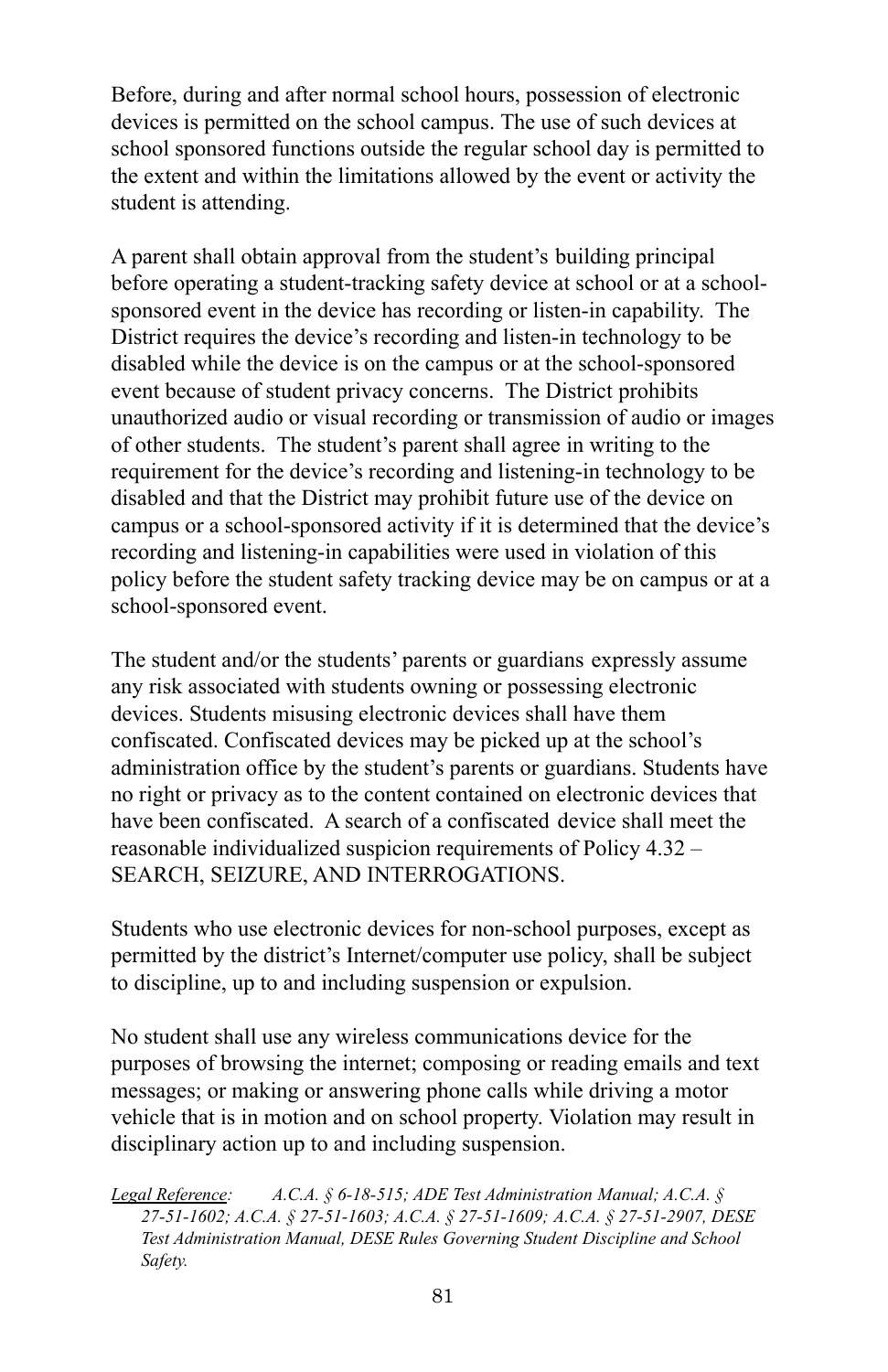HISTORY BOE: ADOPTED JUNE 10, 2008 REVISED JUNE 12, 2012; JULY 9, 2013; MAY 11, 2015; JUNE 13, 2016; JUNE 12, 2017; JUNE 12, 2018; JUNE 10, 2018; JUNE 25, 2019; *JUNE 9, 2020; JULY 14, 2020*

#### **DISRUPTION OF SCHOOL – Policy 4.20**

- A. No student shall by the use of violence, force, noise, coercion, threat, intimidation, fear, passive resistance, or any other conduct, intentionally cause the disruption of any lawful mission, process, or function of the school, or engage in any such conduct for the purpose of causing disruption or obstruction of any lawful mission, process, or function. Nor shall any student encourage any other student to engage in such activities.
- B. Disorderly activities by any student or group of students that adversely affect the school's orderly educational environment shall not be tolerated at any time on school grounds. Teachers may remove from class and send to the principal or principal's designee office a student whose behavior is so unruly, disruptive, or abusive that it seriously interferes with the teacher's ability to teach the students, the class, or with the ability of the student's classmates to learn. Students who refuse to leave the classroom voluntarily will be escorted from the classroom by the school administration. Local law enforcement will be contacted in the event that the student refuses to leave the classroom voluntarily with the school administrator.

*Legal Reference: A.C.A. § 6-18-511, DESE Rules Governing Student Discipline and School Safety HISTORY BOE: ADOPTED JUNE 10, 2008; JULY 14, 2020*

#### **BULLYING – Policy 4.43**

#### A. **Definitions:**

**"Attribute"** means an actual or perceived personal characteristic including without limitation race, color, religion, ancestry, national origin, socioeconomic status, disability, gender, gender identity, physical appearance, health condition, or sexual orientation**;**

**"Bullying"** means the intentional harassment, intimidation, humiliation, ridicule, defamation, or threat or incitement of violence by a student against another student or public school employee by a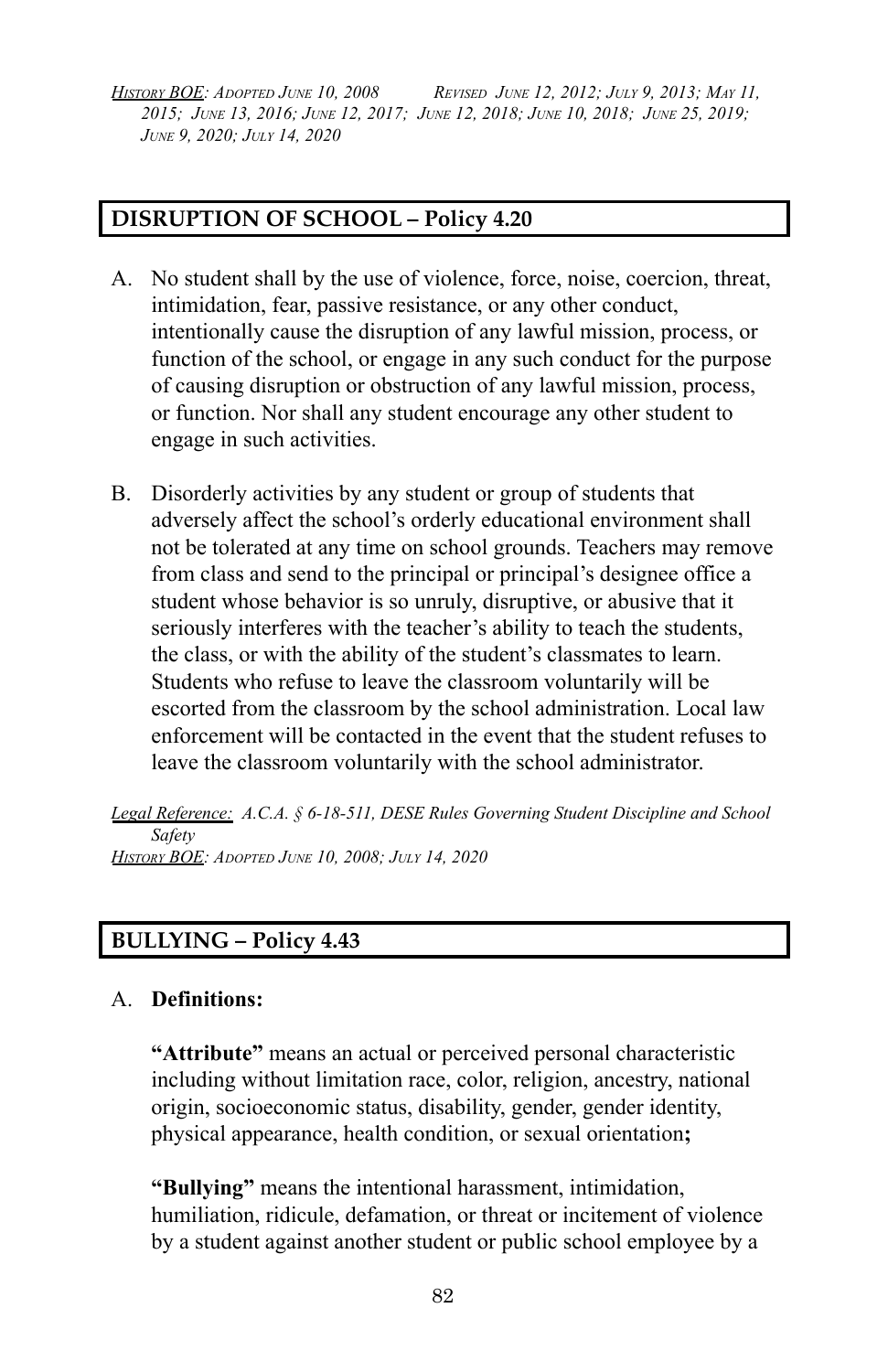written, verbal, electronic, or physical act that may address an attribute of the other student, public school employee, or person with whom the other student or public school employee is associated and that causes or creates actual or reasonably foreseeable:

- Physical harm to a public school employee or student or damage to the public school employee's or student's property;
- Substantial interference with a student's education or with a public school employee's role in education;
- A hostile educational environment for one (1) or more students or public school employees due to the severity, persistence, or pervasiveness of the act; or
- Substantial disruption of the orderly operation of the school or educational environment;

Examples of "Bullying" include, but are not limited to, a pattern of behavior involving one or more of the following:

- 1. Cyberbullying;
- 2. Sarcastic comments "compliments" about another student's personal appearance or actual or perceived attributes,
- 3. Pointed questions intended to embarrass or humiliate,
- 4. Mocking, taunting or belittling,
- 5. Non-verbal threats and/or intimidation such as "fronting" or "chesting" a person,
- 6. Demeaning humor relating to a student's actual or perceived attributes,
- 7. Blackmail, extortion, demands for protection money or other involuntary donations or loans,
- 8. Blocking access to school property or facilities,
- 9. Deliberate physical contact or injury to person or property,
- 10. Stealing or hiding books or belongings,
- 11. Threats of harm to student(s), possessions, or others,
- 12. Sexual harassment, as governed by policy 4.27, is also a form of bullying, and/or
- 13. Teasing or name-calling related to sexual characteristics or the belief or perception that an individual is not conforming to expected gender roles or conduct or is homosexual, regardless of whether the student self-identifies as homosexual or transgender (Examples: "slut", "You are so gay", "Fag", "Queer")

"**Cyberbullying**" means any form of communication by electronic act that is sent with the purpose to: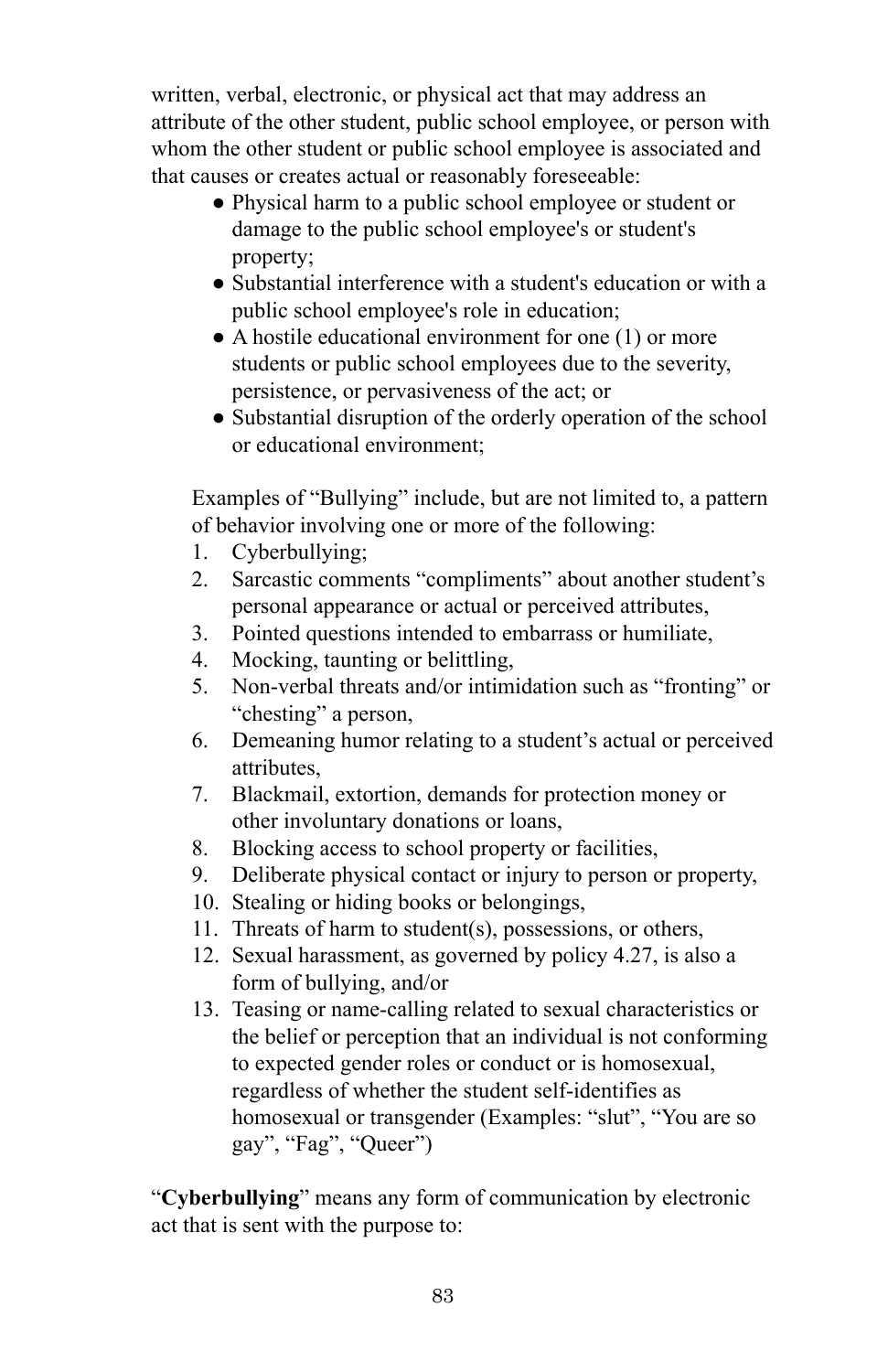- Harass, intimidate, humiliate, ridicule, defame, or threaten a student, school employee, or person with whom the other student or school employee is associated; or
- Incite violence towards a student, school employee, or person with whom the other student or school employee is associated.

Cyberbullying of School Employees includes, but is not limited to:

- 1. Building a fake profile or website of the employee;
- 2. Posting or encouraging others to post on the Internet private, personal, or sexual information pertaining to a school employee.
- 3. Posting an original or edited image of the school employee on the Internet;
- 4. Accessing, altering, or erasing any computer network, computer data program, or computer software, including breaking into a password-protected account or stealing or otherwise accessing passwords of a school employee;
- 5. Making repeated, continuing, or sustained electronic communications, including electronic mail or transmission, to a school employee.
- 6. Making, or causing to be made, and disseminating an unauthorized copy of data pertaining to a school employee in any form, including without limitation the printed or electronic form of computer data, computer programs, or computer software residing in, communicated by, or produced by a computer or computer network;
- 7. Signing up a school employee for a pornographic Internet site; or
- 8. Without authorization of the school employee, signing up a school employee for electronic mailing lists or to receive junk electronic messages and instant messages.

Cyberbullying is prohibited whether or not the cyberbullying originated on school property or with school equipment, if the cyberbullying results in the substantial disruption of the orderly operation of the school or educational environment or is directed specifically at students or school personnel and maliciously intended for the purpose of disrupting school and has a high likelihood of succeeding in that purpose.

**"Harassment"** means a pattern of unwelcome verbal or physical conduct relating to another person's constitutionally or statutorily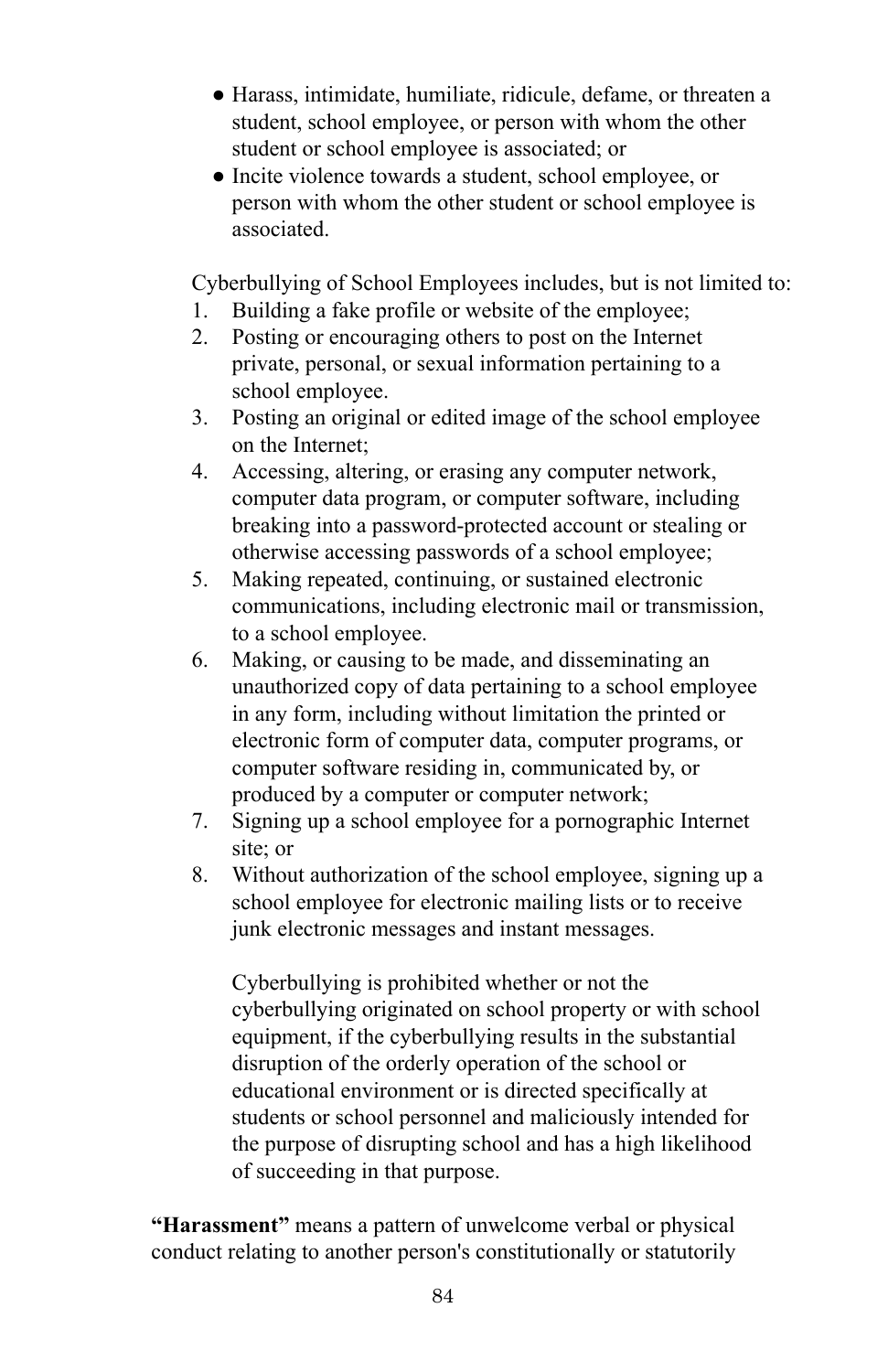protected status that causes, or reasonably should be expected to cause, substantial interference with the other's performance in the school environment; and

**"Substantial disruption"** means without limitation that any one or more of the following occur as a result of the bullying:

- Necessary cessation of instruction or educational activities;
- Inability of students or educational staff to focus on learning or function as an educational unit because of a hostile environment;
- Severe or repetitive disciplinary measures are needed in the classroom or during educational activities; or
- Exhibition of other behaviors by students or educational staff that substantially interfere with the learning environment.

Respect for the dignity of others is a cornerstone of civil society. Bullying creates an atmosphere of fear and intimidation, robs a person of his/her dignity, detracts from the safe environment necessary to promote student learning, and will not be tolerated by the Board of Education. Students who bully another person shall be held accountable for their actions whether they occur on school equipment or property; off school property at a school sponsored or approved function, activity, or event; or going to and from school or a school activity in a school vehicle or school bus; or at designated school bus stops.

B. Students are encouraged to report behavior they consider to be bullying; including a single action which if allowed to continue would constitute bullying, to their teacher or the building principal. The report may be made anonymously. Teachers and other school employees who have witnessed, or are reliably informed that a student has been a victim of behavior they consider to be bullying, including a single action which if allowed to continue would constitute bullying, shall report the incident(s) to the principal, or designee. Parents or legal guardians may submit written reports of incidents they feel constitute bullying, or if allowed to continue would constitute bullying, to the principal, or designee. The principal, or designee shall be responsible for investigating the incident(s) to determine if disciplinary action is warranted. The person or persons reporting behavior they consider to be bullying shall not be subject to retaliation or reprisal in any form.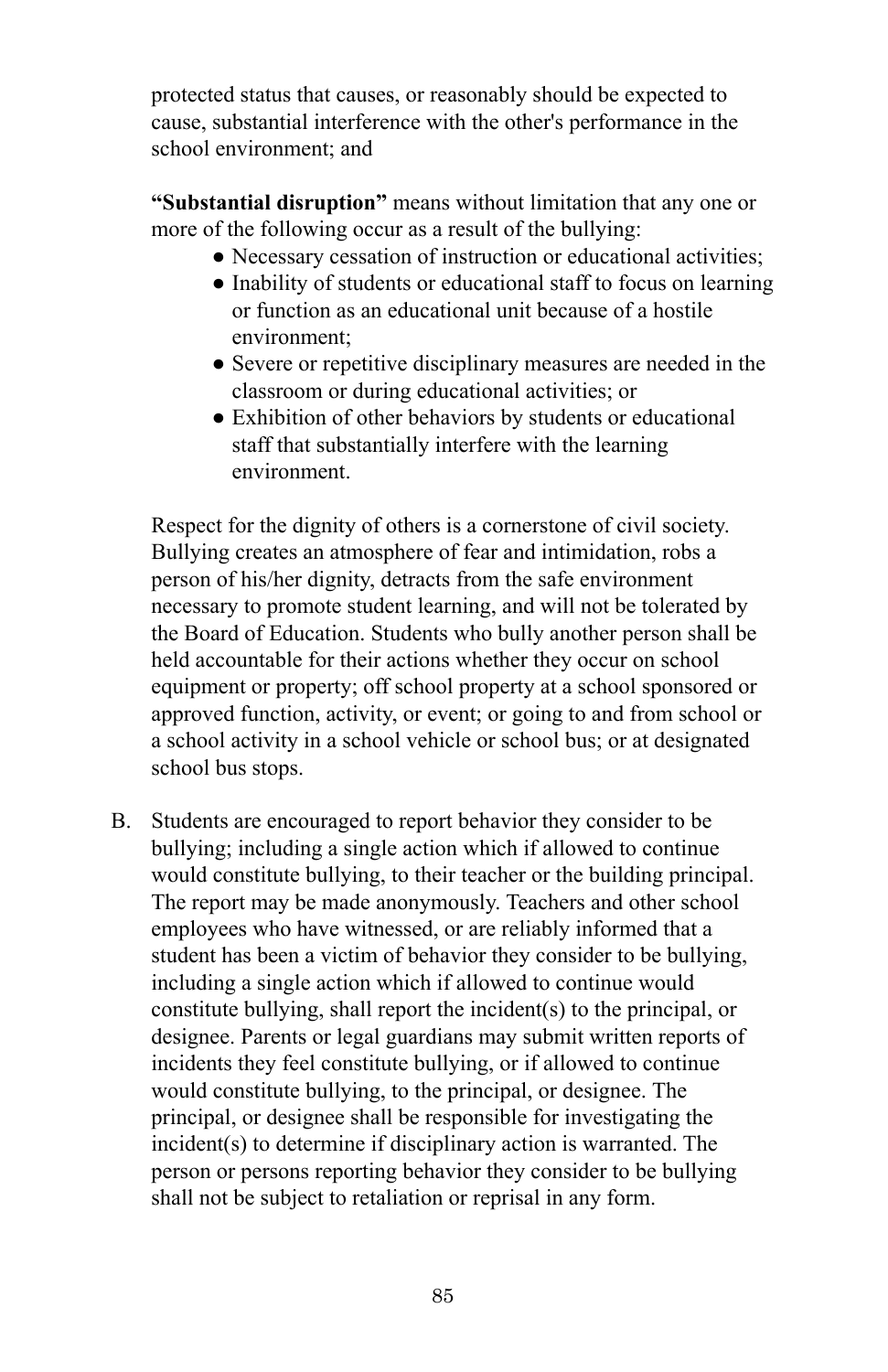- C. A building principal, or designee, who receives a credible report or complaint of bullying shall:
	- 1. As soon as reasonably practicable, but by no later than the end of the school day following the receipt of the credible report of bullying:
		- a. Report to a parent, legal guardian, person having lawful control of a student, or person standing in loco parentis of a student that their student is the victim in a credible report of bullying; and
		- b. Prepare a written report of the alleged incident of bullying;
	- 2. Promptly investigate the credible report or complaint of bullying, which shall be completed by no later than the fifth (5th) school day following the completion of the written report.
	- 3. Notify within five (5) days following the completion of the investigation the parent, legal guardian, person having lawful control of a student, or person standing in loco parentis of a student who was the alleged victim in a credible report of bullying whether the investigation found the credible report or complaint of bullying to be true and the availability of counseling and other intervention services.
	- 4. Notify within five (5) days following the completion of the investigation the parent, legal guardian, person having lawful control of the student, or person acting in loco parentis of the student who is alleged to have been the perpetrator of the incident of bullying:
		- That a credible report or complaint of bullying against their student exists;
		- Whether the investigation found credible report or complaint of bullying to be true;
		- Whether action was taken against their student upon the conclusion of the investigation of the alleged incident of bullying; and
		- Information regarding the reporting of another alleged incident of bullying, including potential consequences of continued incidents of bullying;
	- 5. Make a written record of the investigation, which shall include:
		- A detailed description of the alleged incident of bullying, including without limitation a detailed summary of the statements from all material witnesses to the alleged incident of bullying;
		- Any action taken as a result of the investigation; and
		- 6. Discuss, as appropriate, the availability of counseling and other intervention services with students involved in the incident of bullying.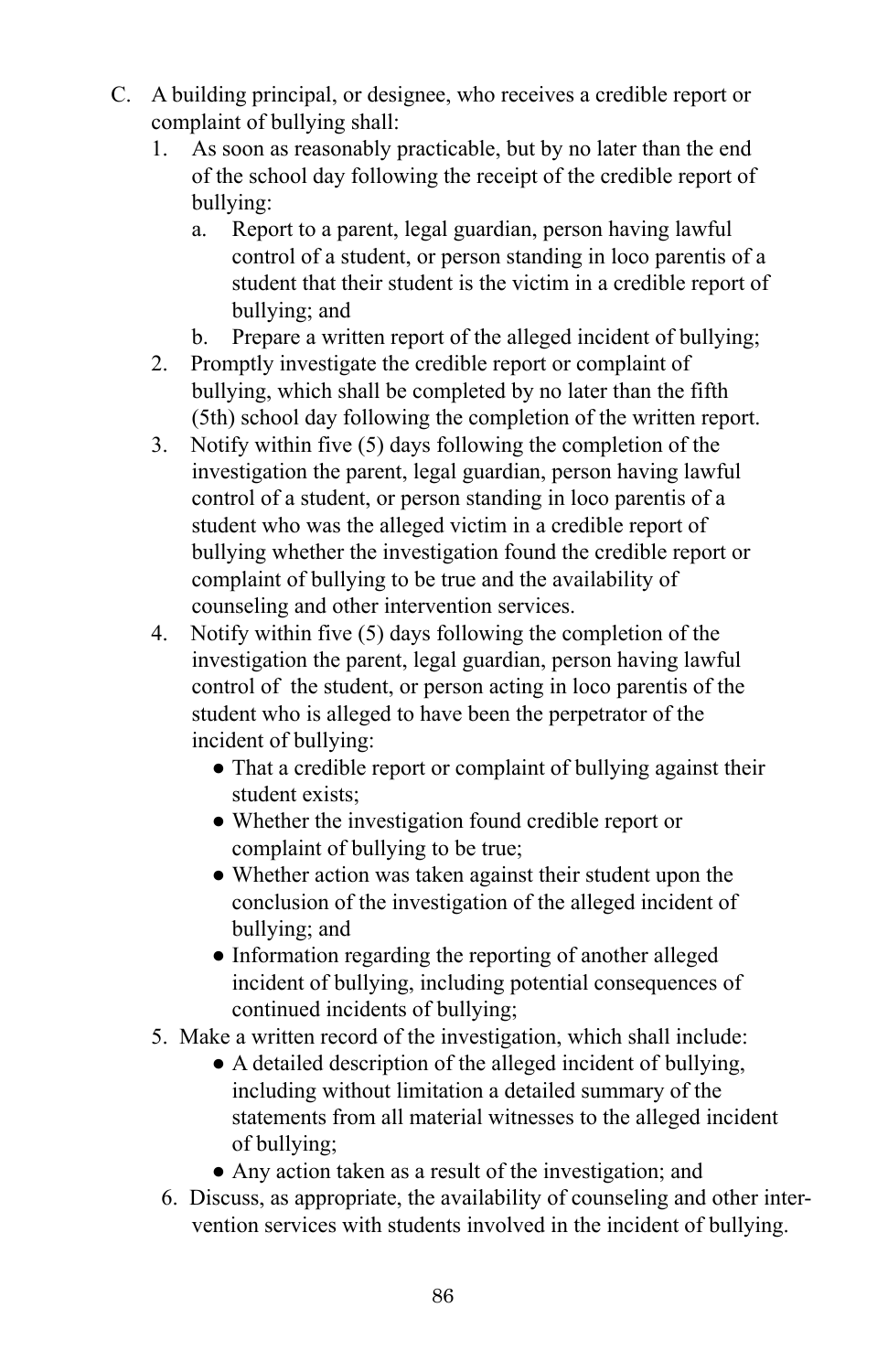- D. Students found to be in violation of this policy shall be subject to disciplinary action up to and including expulsion. In determining the appropriate disciplinary action, consideration may be given to other violations of the student handbook which may have simultaneously occurred. In addition to any disciplinary actions, the District shall take appropriate steps to remedy the effects resulting from bullying.
- E. Notice of what constitutes bullying, the district's prohibition against bullying, and the consequences for students who bully shall be conspicuously posted in every classroom, cafeteria, restroom, gymnasium, auditorium, and school bus. Parents, students, school volunteers, and employees shall be given copies of the notice.

*Legal Reference: A.C.A. § 6-18-514; A.C.A. § 5-71-217, DESE Rules Governing Student Discipline and School Safety*

**HISTORY BOE:** ADOPTED JUNE 10, 2008 REVISED JUNE 14, 2011; JULY 9, 2013; JUNE 8, *2018; MAY 8, 2018; JUNE 12, 2018; JUNE 25, 2019; JULY 14, 2020*

### **STUDENT ASSAULT OR BATTERY - Policy 4.21**

- A. A student shall not threaten, physically abuse, or attempt to physically abuse, or behave in such a way as to be perceived to threaten bodily harm to any other person (student, school employee, or school visitor). Any gestures, vulgar, abusive or insulting language, taunting, threatening, harassing, or intimidating remarks by a student toward another person that threatens their well-being is strictly forbidden. This includes, but is not limited to, fighting, racial, ethnic, religious, or sexual slurs.
- B. Furthermore, it is unlawful, during regular school hours, and in a place where a public school employee is required to be in the course of his or her duties, for any person to address a public school employee using language which, in its common acceptation, is calculated to:
	- a. cause a breach of the peace;
	- b. materially and substantially interfere with the operation of the school;
	- c. arouse the person to whom it is addressed to anger, to the extent likely to cause imminent retaliation. Students guilty of such an offense may be subject to legal proceedings in addition to student disciplinary measures.

*Legal References: A.C.A. § 6-17-106, DESE Rules Governing Student Discipline and School Safety*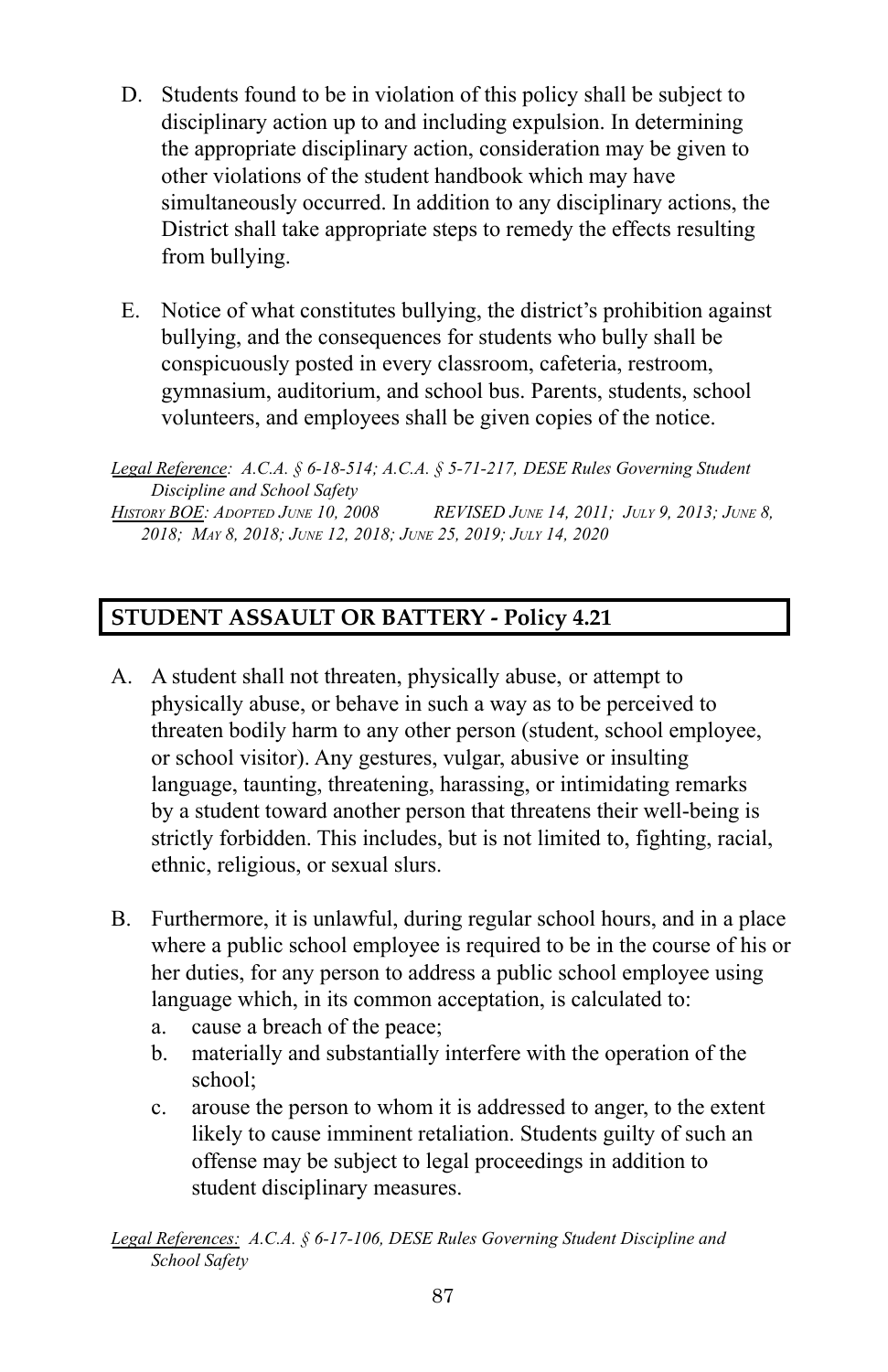#### **LASER POINTERS - Policy 4.28**

Students shall not possess any hand-held laser pointer while in school; on or about school property, before or after school; in attendance at school or any school-sponsored activity; en route to or from school or any schoolsponsored activity; off the school grounds at any school bus stop or at any school-sponsored activity or event. School personnel shall seize any laser pointer from the student possessing it and the student may reclaim it at the close of the school year, or when the student is no longer enrolled in the district.

*Legal References: A.C.A. § 6-18-512, A.C.A. § 5-60-122, DESE Rules Governing Student Discipline and School Safety HISTORY BOE: ADOPTED JUNE 10, 2008; JULY 14, 2020*

#### **WEAPONS AND DANGEROUS INSTRUMENTS - Policy 4.22**

#### A. **Definitions**

"Firearm" means any device designed, made, or adapted to expel a projectile by the action of an explosive or any device readily convertible to that use.

"Possession" means having a weapon on the student's body or in an area under the student's control.

"Weapon" means any: Firearm; Knife; Razor; Ice pick; Dirk; Box cutter; nunchucks; Pepper spray, mace, or other noxious spray; Explosive; Taser or other instrument that uses electrical current to cause neuromuscular incapacitation; or Any other instrument or substance capable of causing bodily harm.

B. No student, except for Military personnel (such as ROTC cadets) acting in the course of their official duties or as otherwise expressly permitted by this policy, shall possess a weapon, display what appears to be a weapon, or threaten to use a weapon before or after school while in school, on or about school property, before or after school, in attendance at school or any school sponsored activity, en route to or from school or any school sponsored activity, off the school grounds at any school bus stop, or at any school sponsored activity or event. Military personnel, such as ROTC cadets, acting in the course of their official duties are accepted.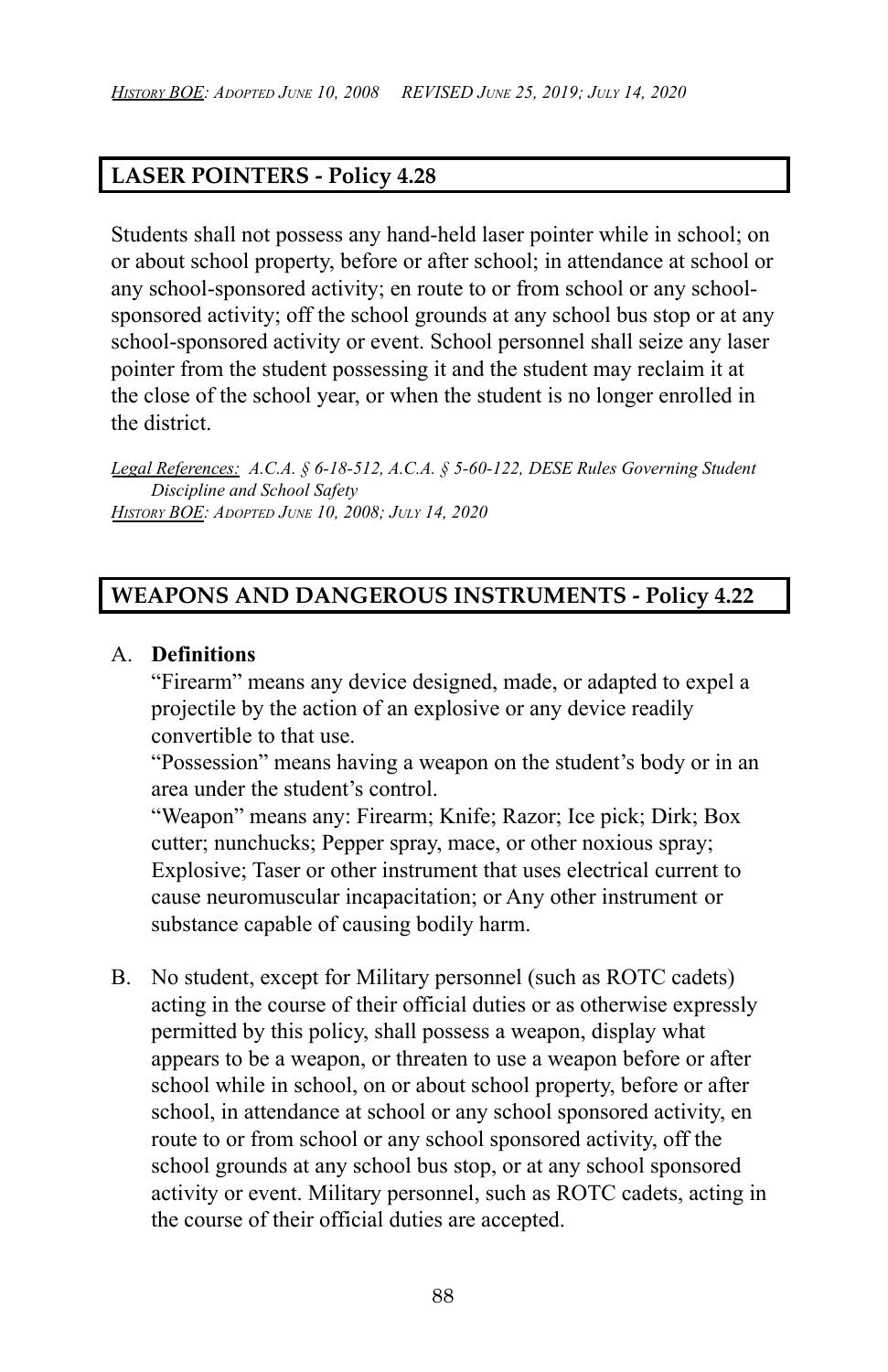- C. If a student discovers prior to any questioning or search by any school personnel, that he/she has accidentally brought a weapon, other than a firearm, to school on his/her person, in a book bag/purse, or in his/her vehicle on school grounds, and the student informs the principal or a staff person immediately, the student will not be considered to be in possession of a weapon unless it is a firearm. The weapon shall be confiscated and held in the office until such time as the student's parent/legal guardian shall pick up the weapon from the school's office. Repeated offenses are unacceptable and shall be grounds for disciplinary action against the student as otherwise provided for in this policy.
- D. Except as permitted in this policy, students found to be in possession on the school campus of a weapon shall be recommended for expulsion for a period of not less than one year. The superintendent shall have the discretion to modify such expulsion recommendation for a student on a case-by-case basis. Parents or legal guardians of students expelled under this policy shall be given a copy of the current laws regarding the possibility of parental responsibility for allowing a child to possess a weapon on school property. Parents or legal guardians shall sign a statement acknowledging that they have read and understand said laws prior to readmitting the student. Parents or legal guardians of a student enrolling from another school after the expiration of an expulsion period for a weapon policy violation shall also be given a copy of the current laws regarding the possibility of parental responsibility for allowing a child to possess a weapon on school property. The parents or legal guardians shall sign a statement acknowledging that they have read and understand said laws prior to the student being enrolled in school.
- E. The mandatory expulsion requirement for possession of a firearm does not apply to a firearm brought to school for the purpose of participating in activities approved and authorized by the district that include the use of firearms. Such activities may include ROTC programs, hunting safety or military education, or before- or after-school hunting or rifle clubs. Firearms brought to school for such purposes shall be brought to the school employee designated to receive such firearms. The designated employee shall store the firearms in a secure location until they are removed for use in the approved activity.
- F. The district shall report any student who brings a firearm or weapon to school to the criminal justice system or juvenile delinquency system by notifying local law enforcement.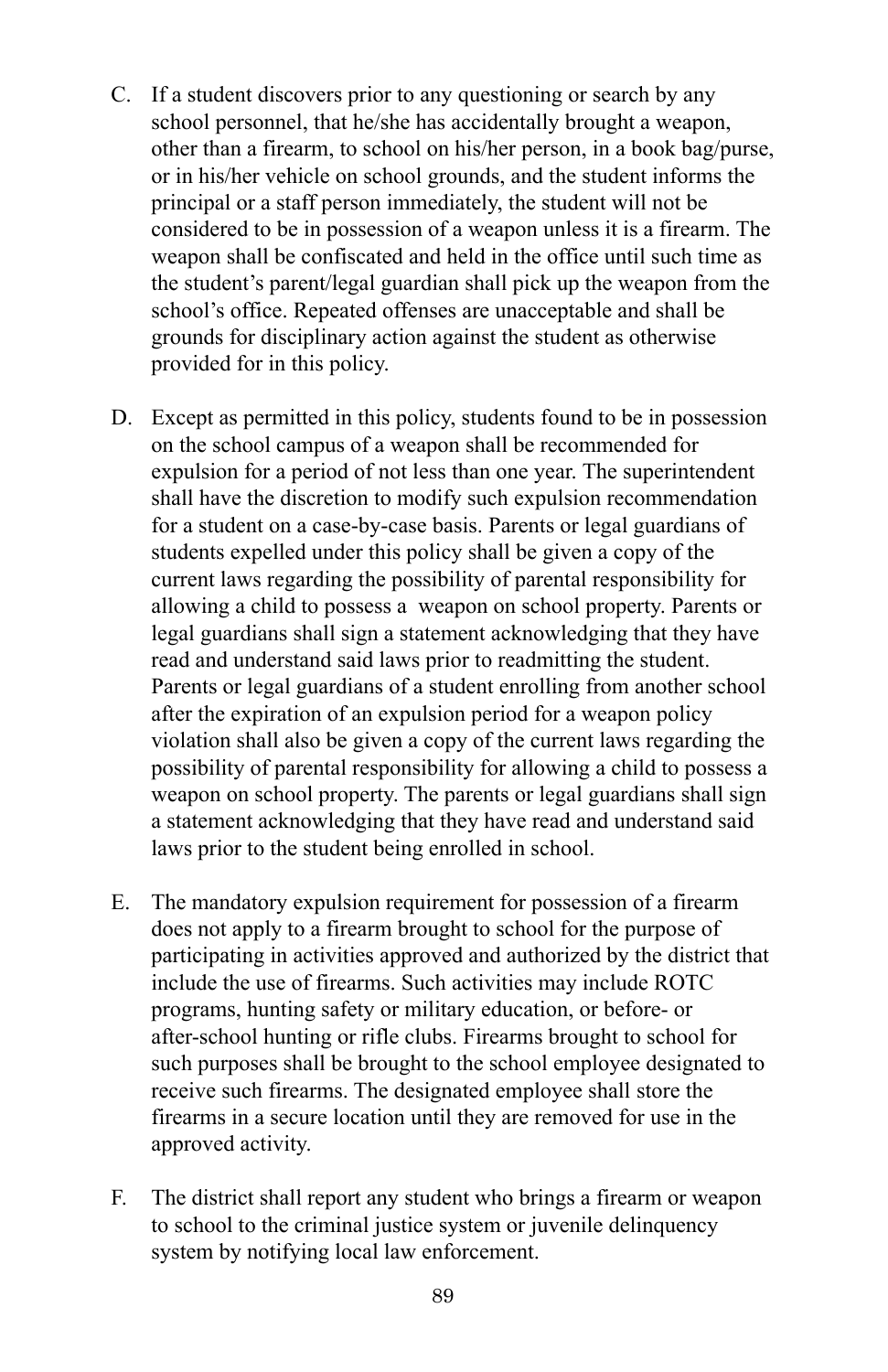*Legal References: A.C.A. § 6-18-502 (c) (2) (A) (B), A.C.A. § 6-18-507 (e) (1) (2), 20 USCS §7151 A.C.A. § 5-27-206, A.C.A. §6-21-608, A.C.A. §5-73-119(b) (8)(9)(10), A.C.A. § 5-73-133, 20 USCS. §7151*

HISTORY BOE: ADOPTED JUNE 10, 2008 REVISED: JUNE 8, 2010; JULY 9, 2013; JULY 10, *2014; MAY 11, 2015; JUNE 25, 2019; JULY 14, 2020*

#### **TOBACCO AND TOBACCO PRODUCTS-Policy 4.23**

- A. Smoking, possession, or use of tobacco or products containing tobacco in any form (including, but not limited to, cigarettes, cigars, chewing tobacco, and snuff) in or on any real property owned or leased by a district school, including school buses owned or leased by the district, is prohibited. Students who violate this policy may be subject to legal proceedings in addition to student disciplinary measures.
- B. With the exception of recognized tobacco cessation products, this policy's prohibition includes any tobacco or nicotine delivery system or product. Specifically, the prohibition includes any product that is manufactured, distributed, marketed, or sold as e-cigarettes, e-cigars, e-pipes, or under any other name or descriptor.

*Legal Reference: A.C.A. § 6-21-609 HISTORY BOE: ADOPTED JUNE 10, 2008 REVISED: JULY 9, 2013*

### **DRUGS AND ALCOHOL - EFFECTIVE: 2008**

- A. No student in the Jonesboro School District shall possess, attempt to possess, consume, use, distribute, sell, buy, attempt to sell, attempt to buy, give to any person, or be under the influence of any substance as defined in this policy, or what the student represents or believes to be any substance as defined in this policy. This policy applies to any student who; is on or about school property; is in attendance at school or any school sponsored activity; has left the school campus for any reason and returns to the campus; is en route to or from school or any school sponsored activity.
- B. Prohibited substances shall include, but are not limited to, alcohol, or any alcoholic beverage, inhalants or any ingestible matter that alter a student's ability to act, think, or respond, LSD, or any other hallucinogen, marijuana, cocaine, heroin, or any other narcotic drug,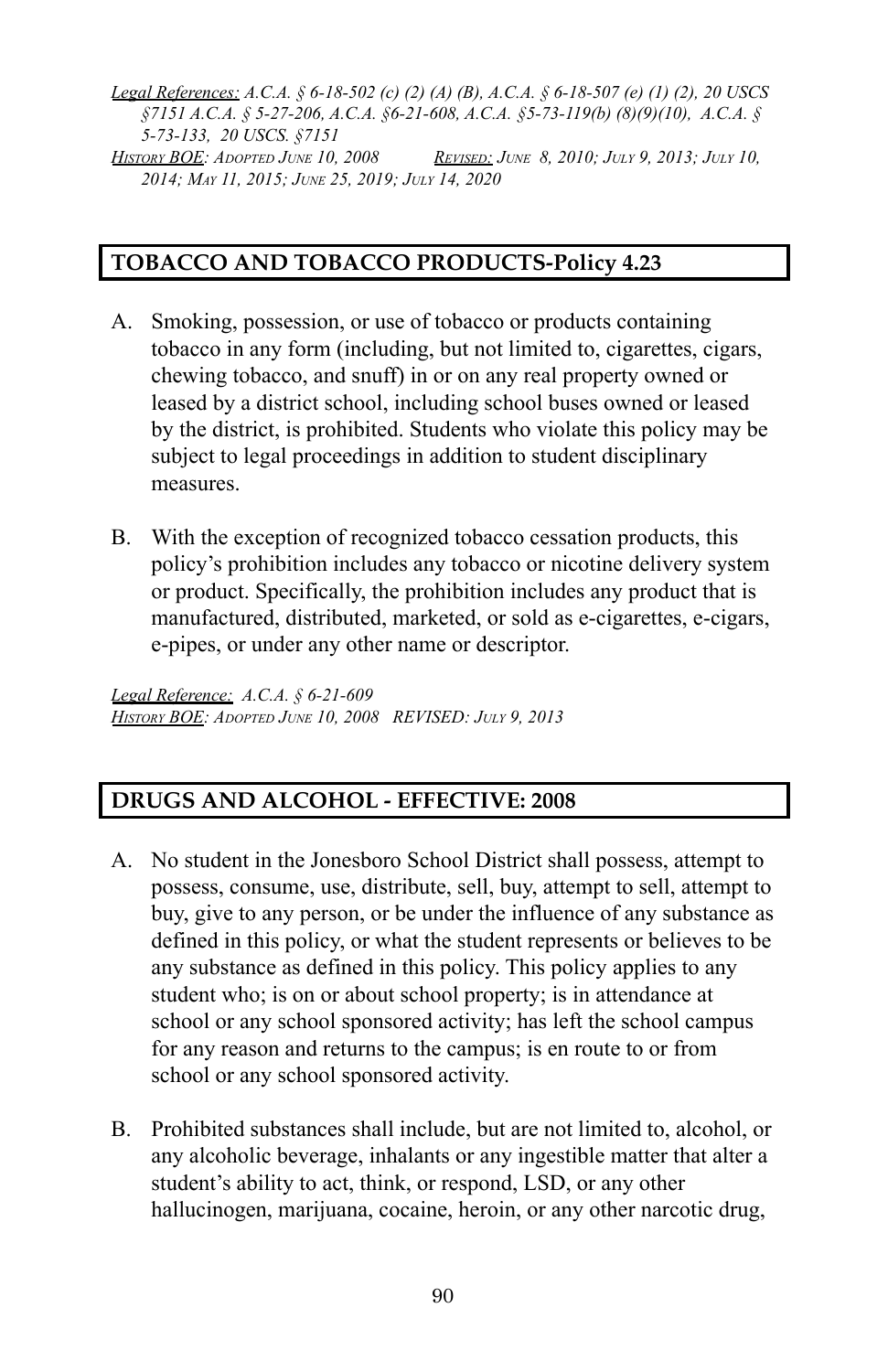PCP, amphetamines, steroids, "designer drugs," look-alike drugs, or any controlled substance.

- C. The sale, distribution, or attempted sale or distribution or over-the-counter (OTC) medications, dietary supplement or other perceived health remedy not regulated by the US Food and Drug Administration, or prescription drugs is prohibited except as permitted under Policy 4.35-STUDENT MEDICATIONS.
- D. The district shall report criminal activity to the justice system or juvenile delinquency system by notifying local law enforcement.

*HISTORY BOE: ADOPTED JUNE 10, 2008 REVISED JUNE 12, 2012 JUNE 25, 2019*

### **DRUGS AND ALCOHOL TESTING - Policy 4.24 EFFECTIVE: 2008**

- A. The Jonesboro School District recognizes the use of mood-altering chemicals as a significant health problem for many students, resulting in negative effects on behavior, learning, and the total development of each individual. The misuse and abuse of mood-altering chemicals for some students affect academic growth, achievement, activities, participation and development of related skills, and relationships with significant people in their lives.
- B. The purposes of chemical screenings by the Jonesboro School District are:
	- 1. To emphasize concerns for the health of students in areas of safety while participating in activities, and the long-term physical and emotional effects of chemical use on their health.
	- 2. To work with parents to assist in keeping their children free of mood-altering chemicals.
	- 3. To promote a sense of order and discipline among students.
	- 4. To confirm and support the existing state laws which restrain the use of such mood-altering chemicals.
	- 5. To establish standards of conduct for those students who are leaders.
	- 6. To assist students who desire to resist peer pressure directing them toward the use of mood-altering chemicals.
	- 7. To assist students in securing assistance or evaluation regarding their use of mood-altering chemicals.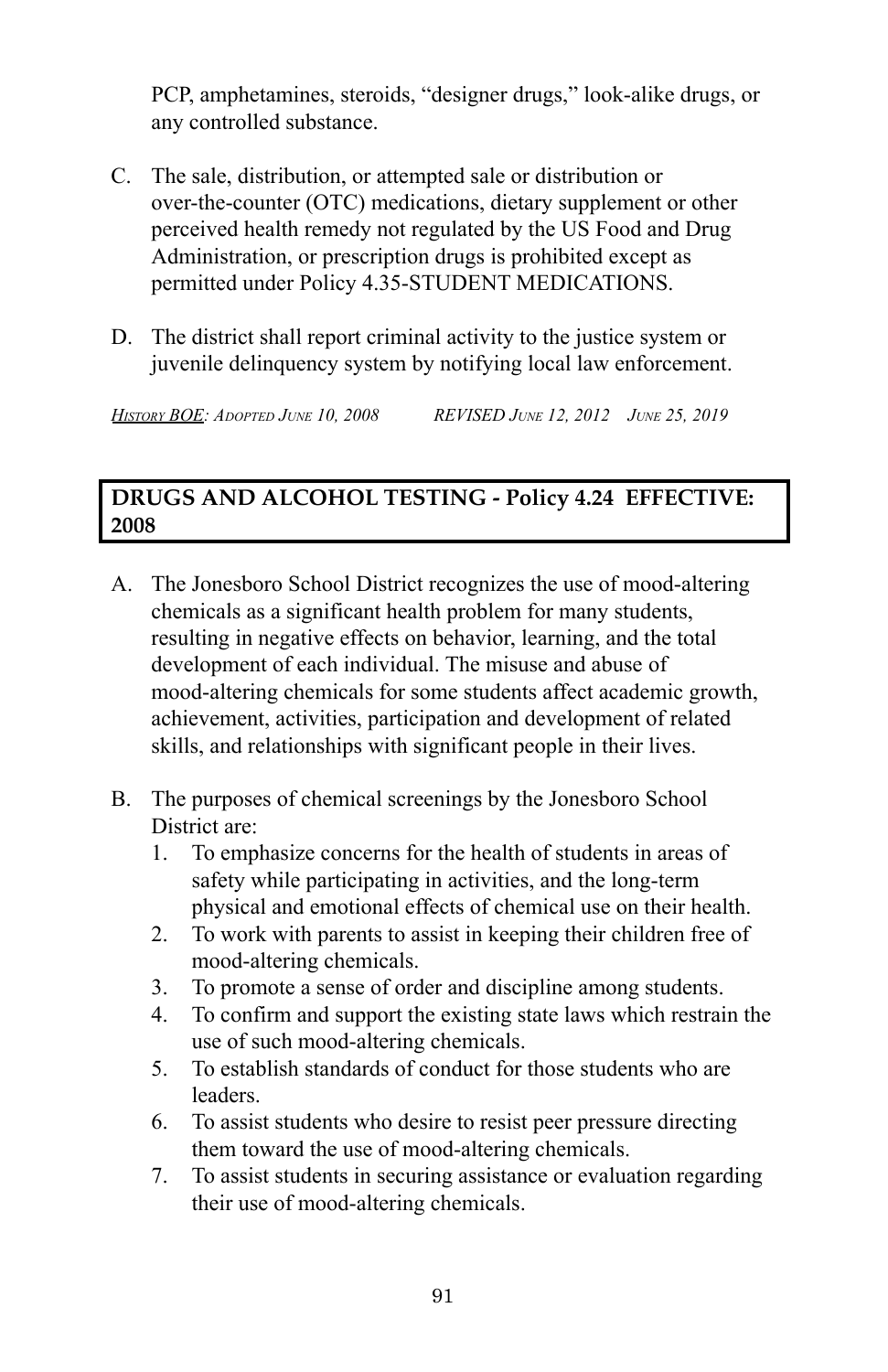Drugs which may be screened include, but are not limited to, the following: Amphetamines, Barbiturates, Benzodiazepines, Cocaine, Methaqualone, Opiates, PCP, THC (Cannabinoids)

#### C. SUPERVISED URINE COLLECTION AND CHAIN OF PROCEDURE FOR SUBSTANCE ABUSE SCREENING "Testing," as referred to throughout this policy, encompasses all

scientifically-valid analyses procedures used by certified medical facilities which test for the presence of drugs. Such tests include, but are not limited to, urinalysis and blood testing. All testing will be performed in compliance with the National Institute on Drug Abuse and College of American Pathologists criteria.

The following precautions should be taken, as appropriate, at the collection site:

- 1. Positively identify the examinee.
- 2. Use a dedicated washroom and process only one person at any given time.
- 3. Blue or green toilet bowl cleaner will be used to prevent dilution of sample with toilet water and water faucet will be turned off.
- 4. Freshly voided specimen temperature will be checked by temperature gauge on container.
- 5. Examinee will remove outer garments (jackets, coats) and pocket items before entering the washroom. This will prevent examinee from carrying in a substitute specimen or other chemicals and solutions used to adulterate specimens. However, the examinee may retain his/her wallet. Any garments removed should not be searched*.*
- 6. The labels for specimen bottles must have all information completed before testing.
- 7. Extra specimen containers are not to be left in the washroom.
- 8. Place the tamper-evident tape over the bottle cap and label in the presence of the examinee.
- 9. Have the examinee and witness sign the chain-of-custody form and have the examinee initial the specimen label.
- 10. All collected specimens must be delivered at once to the person assigned to deliver specimen to the laboratory.

Note: Any medication or prescribed drugs should be brought to the attention of the testing agent.

### D. METHOD

1. Coaches and sponsors shall survey participants for all activities at the beginning of the fall semester. These students will be placed in the drug bank/pool for random testing throughout the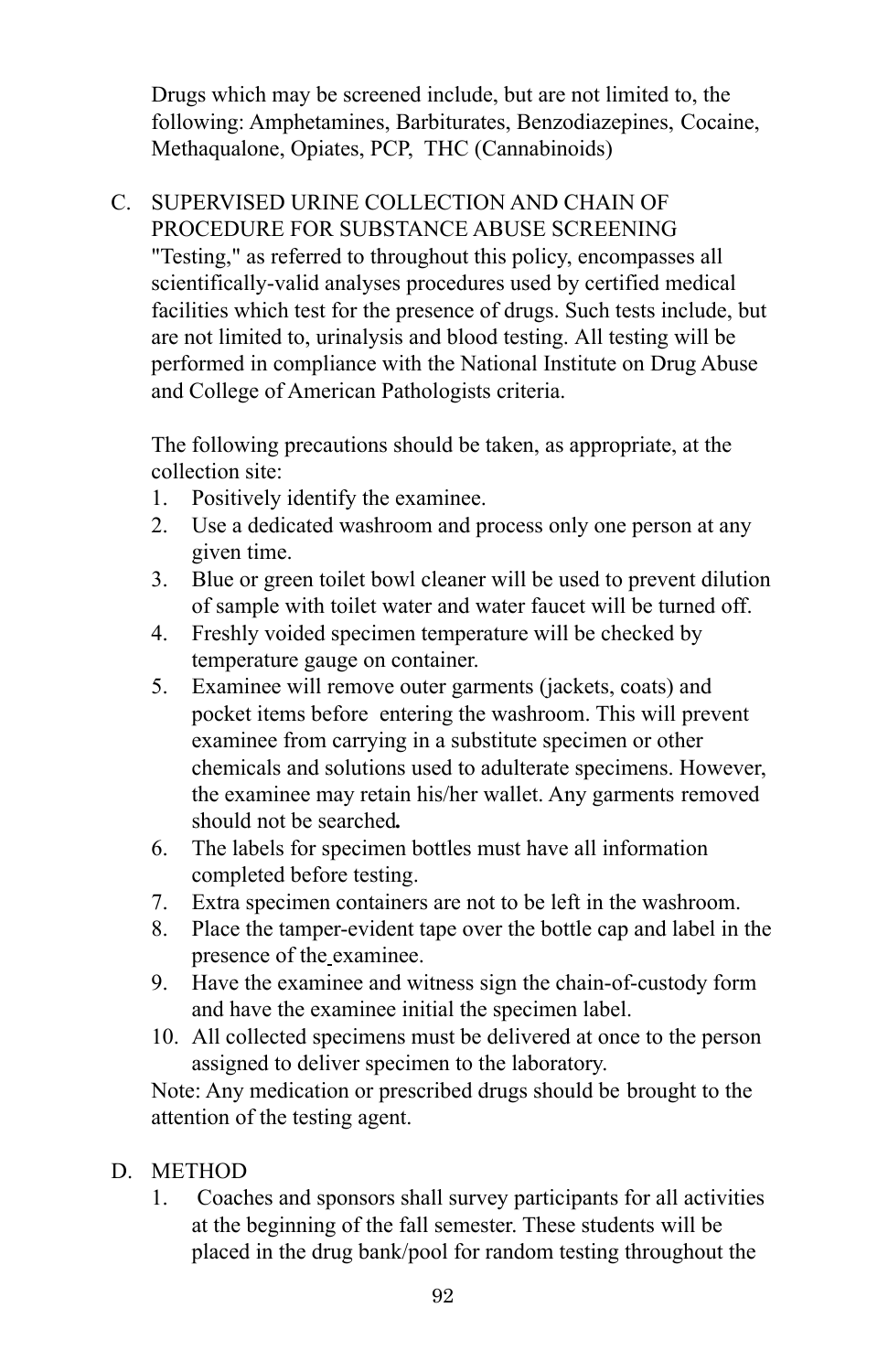year. Therefore, members from all activities may be equally tested at any point during the school year.

- 2. Any student who wishes to participate in an activity but was not entered into the original pool for the first fall testing must be entered into the pool and screened before participation in his/her respective activity.
- 3. All students interested in any sport/activity during the school year must sign a consent form for drug screening before participating.
- 4. Screening will be done on a random basis.

#### E. CONSEQUENCES OF A POSITIVE TEST

First Violation: The principal, athletic director, head coach of the sport in which the athlete is competing, and the team physician or family doctor, whichever is applicable, shall be notified each time a student athlete receives a positive drug screen. The head coach will then communicate to the parents of the student athlete that a positive screen has been obtained.

The student athlete shall be suspended from athletic contests for a period of ten (10) school days. Five (5) days of the suspension will be forgiven if the parent provides documentation that the student is receiving appropriate counseling from a licensed professional drug rehabilitation counselor at parents' expense. The student will not be allowed to resume athletic participation until a medical release is supplied to the head coach. After a positive screen, the student will be screened each time a screening is administered until athletic eligibility has expired.

Note: Refusal by an athlete to take a drug test may constitute a positive screen.

Second Violation: After confirmation of the second violation, the athlete shall lose eligibility for a period of thirty percent (30%) of the contests of the season in which he/she is participating. The student athlete will not be allowed to practice or participate in any athletic contest during this period. If the season in which the athlete is participating at the time lasts less than 30% of the scheduled contests, the athlete will be required to continue to lose eligibility for the next sport in which he/she participates, until the full 30% of the scheduled contests has been attained. If the athlete participates in only one sport, the suspension will carry over until the next school year, provided he/she is an underclassman. The student shall be recommended to receive counseling at his/her own expense from a licensed professional drug rehabilitation counselor.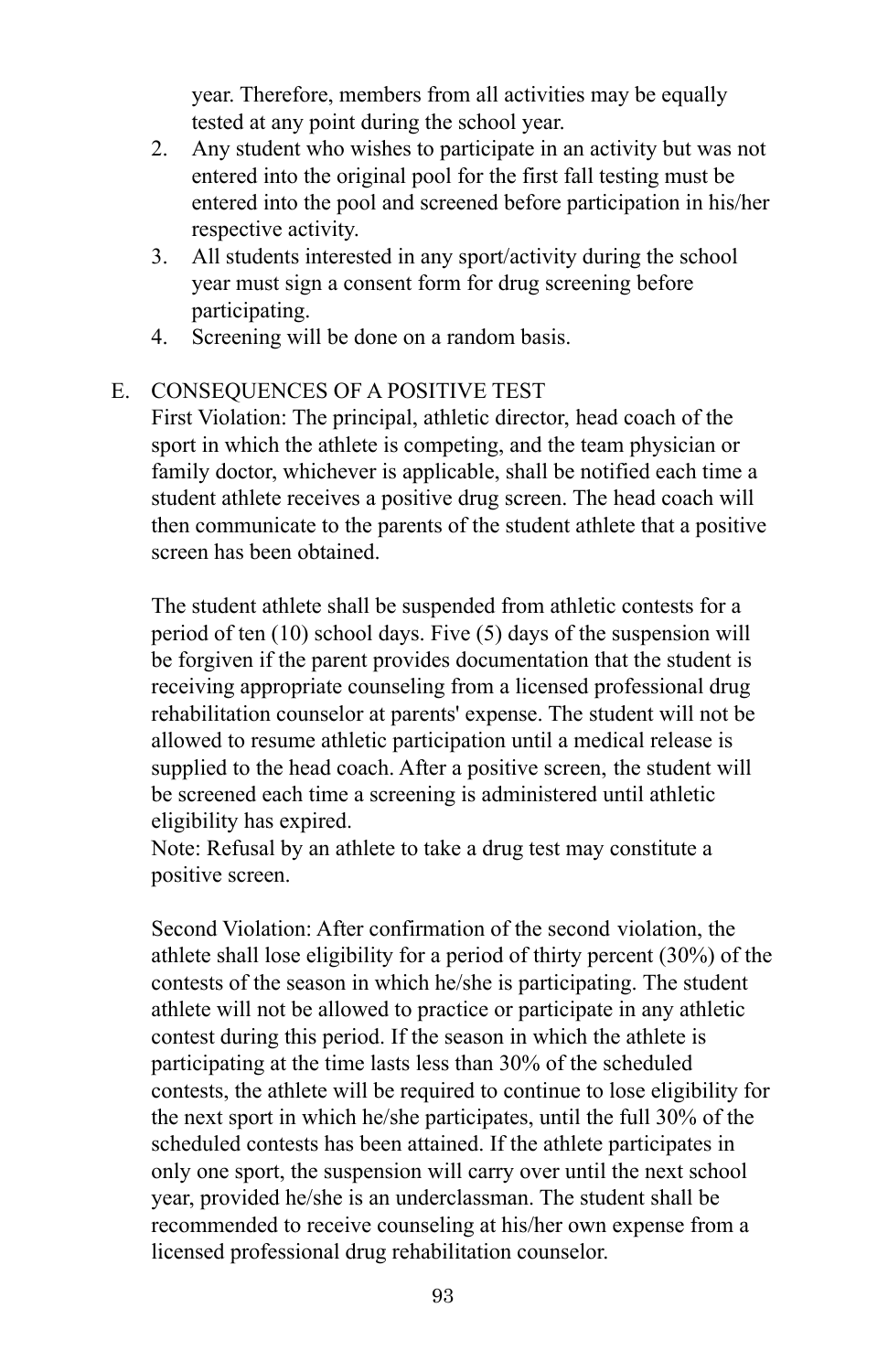Third Violation: After confirmation of the third violation, the athlete shall lose eligibility for one calendar year from the date of the third violation. The student shall be recommended to receive counseling at his/her own expense from a licensed professional drug rehabilitation counselor.

Subsequent Violations: Any subsequent positive screening after the third violation will result in permanent expulsion from any sports program of the Jonesboro Public Schools. Screening will begin at the seventh (7th) grade level and sanctions shall be accumulated through the twelfth (12th) grade.

Note: Positive test results shall not be provided to the police or any other law enforcement agency.

Exceptions: A single test may be requested by a coach, the athletic director, or an administrator for reasonable suspicion.

Steroids or similar chemicals could take more than twenty (20) days to leave a student's system. In this case, a doctor's written opinion is requested and is at the student's expense.

If, prior to the first offense, an athlete voluntarily acknowledges he/she has a chemical problem, such athlete will not be held in violation if he/she completes a successful drug rehabilitation program. At this point, the student will be subject to screening each time a test is administered until athletic eligibility has expired

Range: All athletes, grades 7 through 12, may be tested.

Drug Counseling**:** Should counseling be attained, it will be the responsibility of the parent(s) to acquire professional help from an appropriate agency. The Jonesboro Public Schools will not assume any financial responsibility for rehabilitation.

F. STUDENTS WHO OPERATE MOTOR VEHICLES AND MAINTAIN PARKING PRIVILEGES ON JHS CAMPUS Students who operate motor vehicles and maintain parking privileges on the JHS campus will be required to sign a Drug Testing Policy General Authorization Form before obtaining parking privileges on the JHS campus. The method of collection, chain of procedure for substance abuse screening, method of placing participants in the pool for random drug testing, and recommendation for professional drug counseling will be identical to the current method used for testing of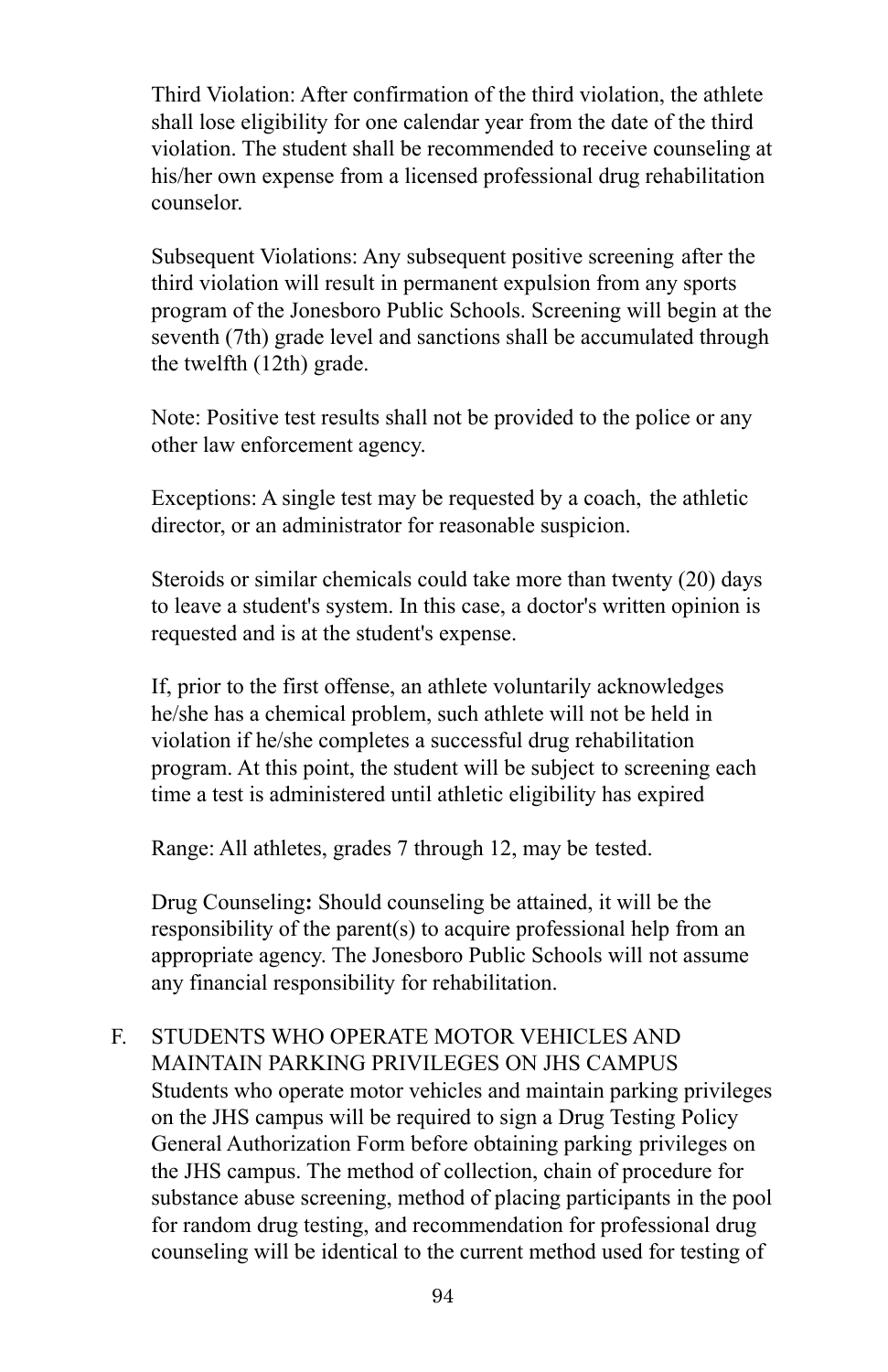athletes. The consequences of a positive test(s) for students who operate motor vehicles and maintain parking privileges on the JHS Campus will differ.

### G. CONSEQUENCES OF A POSITIVE TEST

First Violation: The principal shall immediately communicate to the parents or legal guardians of the student that a positive screen has been obtained. A meeting will be held with the student, parent or guardian, and the principal. The student will be recommended for counseling; any charges incurred will be the responsibility of the parents. After a positive screen, the student will be screened each time a screening is administered.

Second Violation: After the confirmation of the second violation, the student will be suspended from operating a vehicle on campus for the remainder of the school year. The student will be recommended for counseling; any charges incurred will be the responsibility of the parents.

Third Violation: After confirmation of the third violation, the student will be suspended from operating a vehicle on campus for the remainder of his/her enrollment with the school.

*HISTORY BOE: ADOPTED JUNE 10, 2008 REVISED JUNE 14, 2011; JULY 14, 2020*

# **STUDENT DRESS AND GROOMING - Policy 4.25**

- A. The Jonesboro School Board of Education recognizes that dress can be a matter of personal taste and preference. At the same time, the district has a responsibility to promote an environment conducive to student learning. This requires limitations to student dress and grooming that could be disruptive to the educational process because the dress and grooming are immodest, disruptive, unsanitary, and unsafe, could cause property damage, or are offensive to common standards of decency.
- B. The following dress code shall be observed by all students:
	- 1. All clothing will be of appropriate size.
	- 2. Pants and skirts will be worn at the waistline.
	- 3. Belts are recommended if pants/skirts have belt loops.
	- 4. Female blouses/shirts must be long enough to completely cover the midriff when arms are raised straight over the head.
	- 5. Female blouses/shirts will not show cleavage.
	- 6. No lounge wear or house shoes are permitted.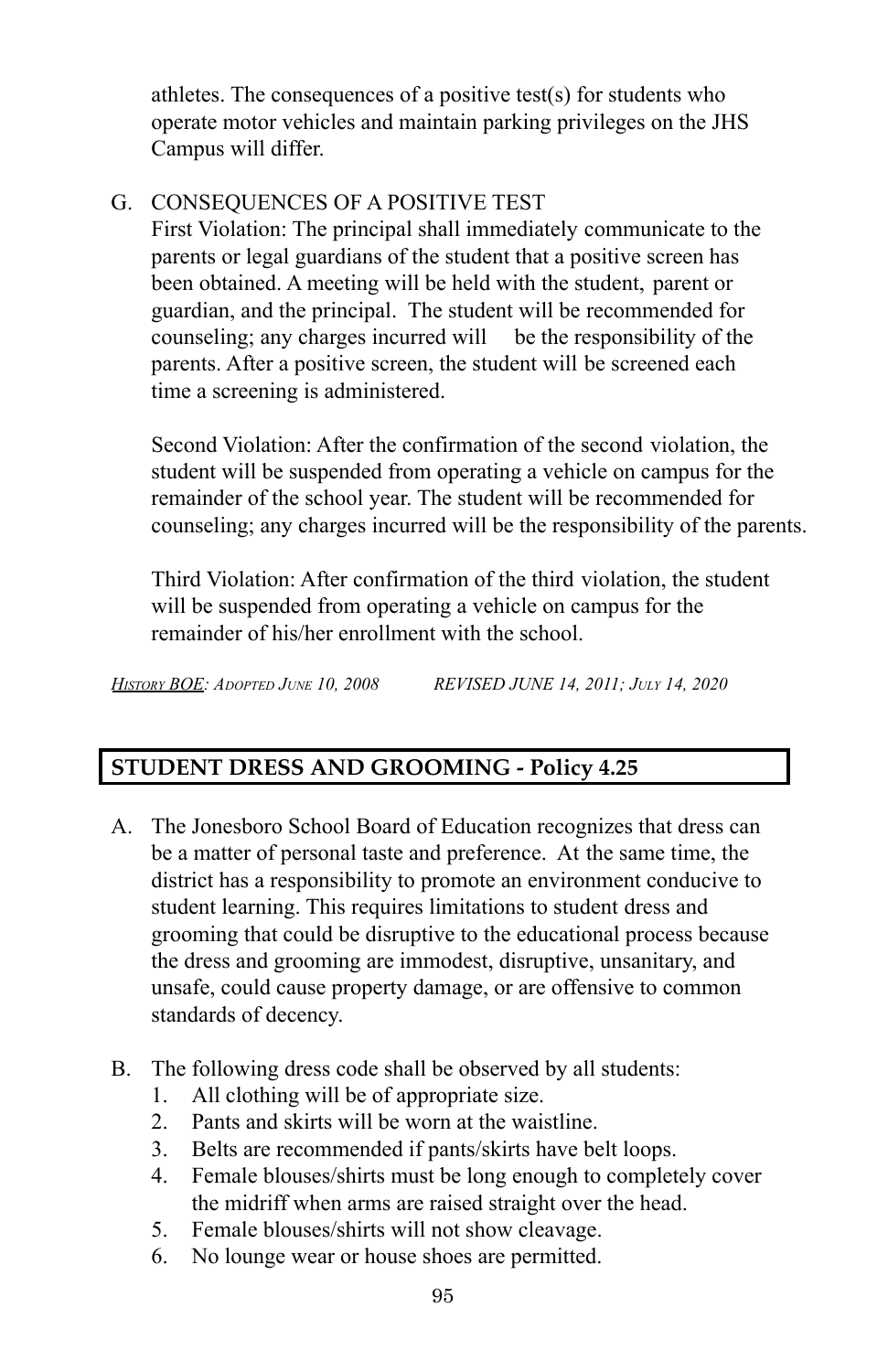- 7. No hats, hoods, bandanas, or any other type of headgear is permitted.
- 8. No spandex shorts or shirts. No spandex leggings, or jeggings under an additional garment that is no less than four inches above the knee.
- 9. No shorts shorter than four inches above the knee (secondary only).
- 10. No shirts, dresses or dresses/skirts with slits more than four inches above the knee.
- 11. No bare back or bare midriff showing in shirts or dresses.
- 12. No wearing of the clothing that exposes underwear, buttocks, or female breast while on the grounds of a public school during the regular school day and at school-sponsored activities and events.
- 13. No inappropriate slogans on clothing or attire.

*Legal Reference: A.C.A. § 6-18-502 ( c) (1), A.C.A. § 6-18-503( c) HISTORY BOE: ADOPTED JUNE 10, 2008 REVISED JUNE 14, 2011, JULY 9, 2013*

# **GANGS AND GANG ACTIVITY - Policy 4.26**

- A. The board is committed to ensuring a safe school environment conducive to promoting a learning environment where students and staff can excel. An orderly environment cannot exist where unlawful acts occur, causing fear, intimidation, or physical harm to students or school staff. Gangs and their activities create such an atmosphere and shall not be allowed on school grounds or at school functions.
- B. The following actions are prohibited by students on school property or at school functions:
	- 1. Wearing or possessing any clothing, bandanas, jewelry, symbol, or other sign associated with membership in, or representative of, any gang;
	- 2. Engaging in any verbal or nonverbal act such as throwing signs, gestures, or handshakes representative of membership in any gang;
	- 3. Recruiting, soliciting, or encouraging any person through duress or intimidation to become or remain a member of any gang; and/or
	- 4. Extorting payment from any individual in return for protection from harm from any gang.
- C. Students found to be in violation of this policy shall be subject to disciplinary action up to and including expulsion.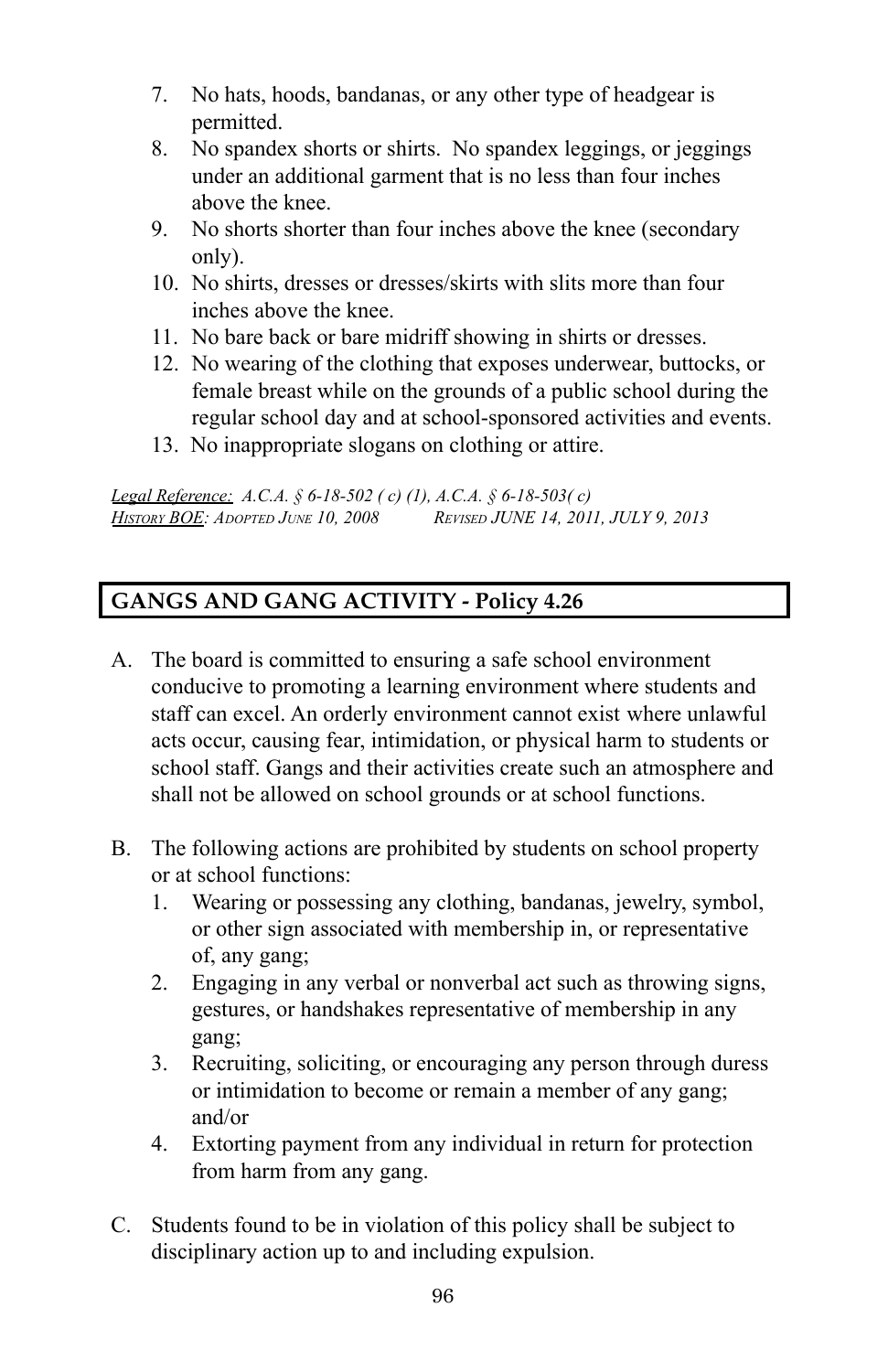D Students arrested for gang related activities occurring off school grounds shall be subject to the same disciplinary actions as if they had occurred on school grounds.

**HISTORY BOE: ADOPTED JUNE 10, 2008**

## **STUDENT SEXUAL HARASSMENT - Policy 4.27**

Jonesboro Public Schools is committed to providing an academic environment that treats all students with respect and dignity. Student achievement is best attained in an atmosphere of equal educational opportunity that is free of discrimination. Sexual harassment is a form of discrimination that undermines the integrity of the educational environment and will not be tolerated.

The District believes the best policy to create an educational and work environment free from sexual harassment is prevention; therefore, the District shall provide informational materials and training to students, parents/legal guardians/other responsible adults, and employees on sexual harassment. The informational materials and training on sexual harassment shall be age appropriate.

#### **Disciplinary Sanctions**

It shall be a violation of this policy for any student to be subjected to, or to subject another person to, sexual harassment. Following the completion of the District's grievance process, any student who is found by the evidence to more likely than not have engaged in sexual harassment will be subject to disciplinary action up to, and including, expulsion. No disciplinary sanction or other action that is not a supportive measure may be taken against a respondent until the conclusion of the grievance process.

Students who knowingly fabricate allegations of sexual harassment or purposely provide inaccurate facts shall be subject to disciplinary action up to and including expulsion. A determination that the allegations do not rise to the level of sexual harassment alone is not sufficient to conclude that any party made a false allegation or materially false statement in bad faith.

#### **Definition**

"Sexual harassment" means conduct on the basis of sex that satisfies one or more of the following:

1. A District employee: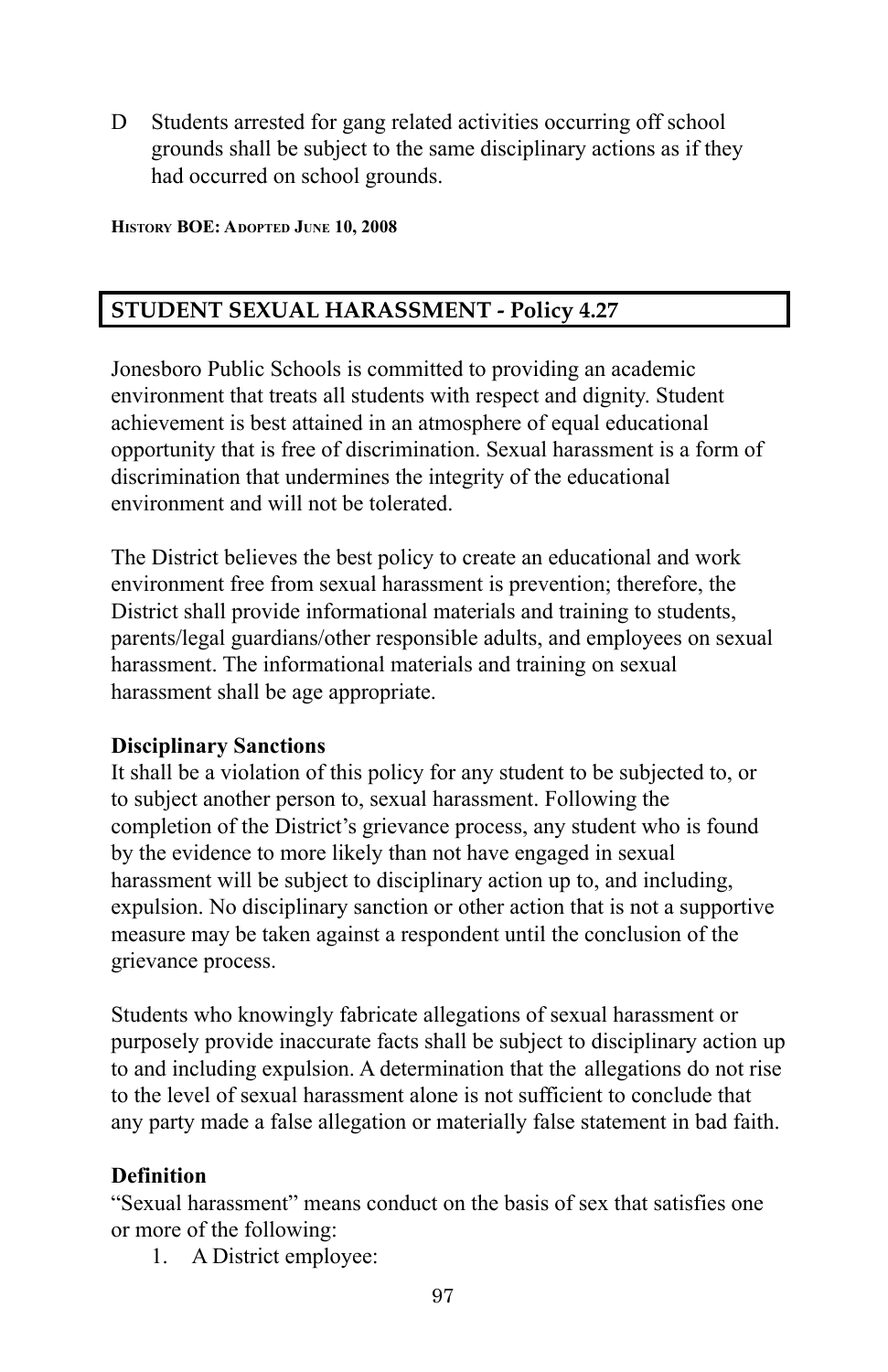- a. Conditions the provision of an aid, benefit, or service of the District on an individual's participation in unwelcome sexual conduct; or
- b. Uses the rejection of unwelcome sexual conduct as the basis for academic decisions affecting that individual;
- 2 The conduct is:
	- a. Unwelcome; and
	- b. Determined by a reasonable person to be so severe, pervasive, and objectively offensive that it effectively denies a person equal access to the District's education program or activity; or
	- c. Constitutes;
		- i. Sexual assault;
		- ii. Dating violence;
		- iii. Domestic violence; or
		- iv. Stalking.

Within the educational environment, sexual harassment is prohibited between any of the following: students; employees and students; and non-employees and students.

Actionable sexual harassment is generally established when an individual is exposed to a pattern of objectionable behaviors or when a single, serious act is committed. What is, or is not, sexual harassment will depend upon all of the surrounding circumstances and may occur regardless of the sex(es) of the individuals involved. Depending upon such circumstances, examples of sexual harassment include, but are not limited to:

- Making sexual propositions or pressuring for sexual activities;
- Unwelcome touching;
- Writing graffiti of a sexual nature;
- Displaying or distributing sexually explicit drawings, pictures, or written materials;
- Performing sexual gestures or touching oneself sexually in front of others;
- Telling sexual or crude jokes;
- Spreading rumors related to a person's alleged sexual activities;
- Discussions of sexual experiences;
- Rating other students as to sexual activity or performance;
- Circulating or showing emails or Websites of a sexual nature;
- Intimidation by words, actions, insults, or name calling; and
- Teasing or name-calling related to sexual characteristics or the belief or perception that an individual is not conforming to expected gender roles or conduct or is homosexual, regardless of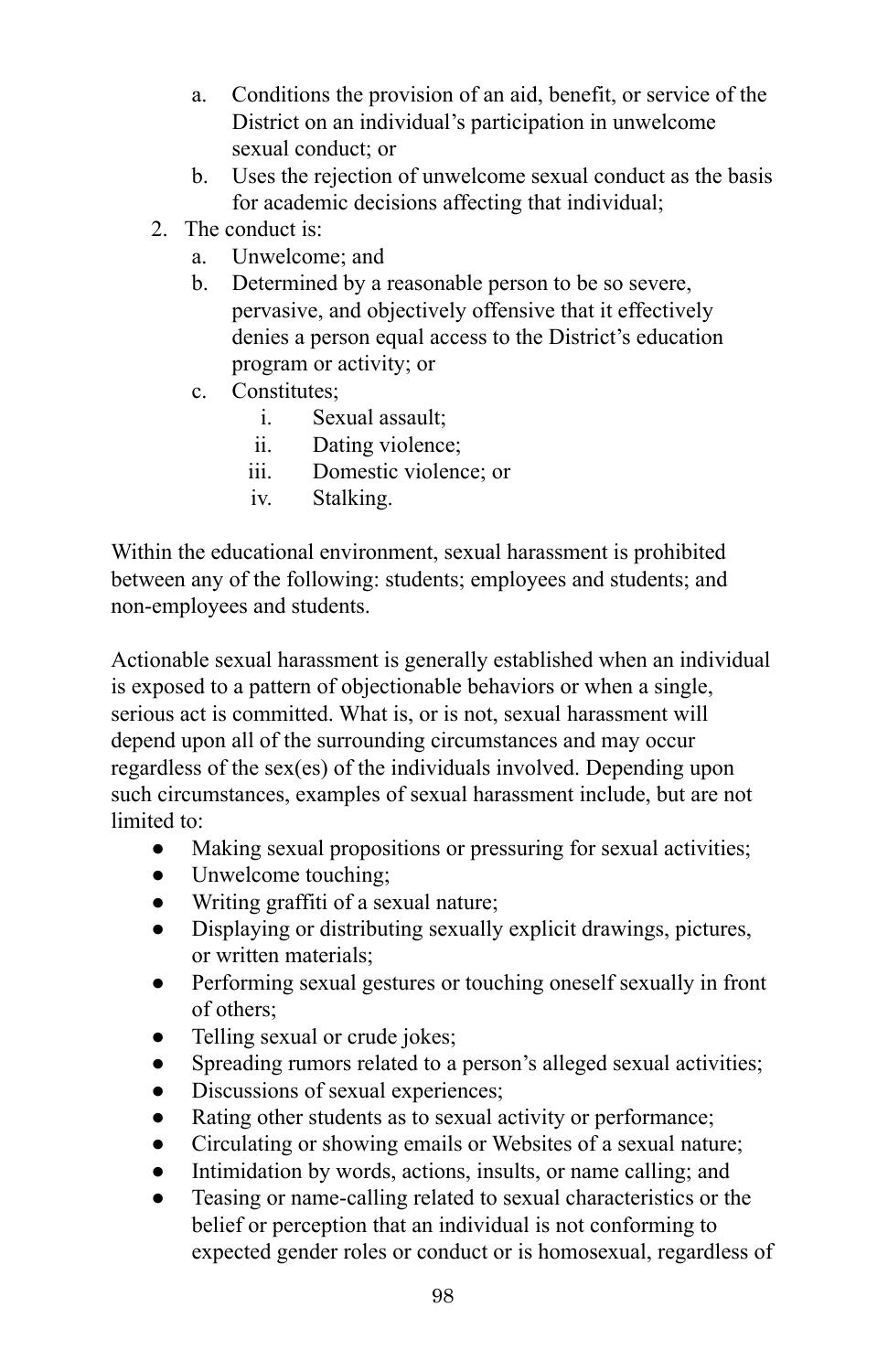whether or not the student self-identifies as homosexual or transgender.

Students who believe they have been subjected to sexual harassment, or the parent/legal guardian/other responsible adult of a student who believes their student has been subjected to sexual harassment, are encouraged to bring their concerns to **any** District staff member, including a counselor, teacher, Title IX coordinator, or administrator. Under no circumstances shall a student be required to first report allegations of sexual harassment to a school contact person if that person is the individual who is accused of the harassment. If the District staff member who received a report of alleged sexual harassment is not the Title IX Coordinator, then the District staff person shall inform the Title IX Coordinator of the alleged sexual harassment. As soon as reasonably possible after receiving a report of alleged sexual harassment from another District staff member or after receiving a report directly through any means, the Title IX Coordinator shall contact the complainant to:

- Discuss the availability of supportive measures;
- Consider the complainant's wishes with respect to supportive measures;
- Inform the complainant of the availability of supportive measures with or without the filing of a formal complaint; and
- Explain to the complainant the process for filing a formal complaint.

#### **Supportive Measures**

The District shall offer supportive measures to both the complainant and respondent that are designed to restore or preserve equal access to the District's education program or activity without unreasonably burdening the other party before or after the filing of a formal complaint or where no formal complaint has been filed.

#### **Formal Complaint**

A formal complaint may be filed with the Title IX Coordinator in person, by mail, or by email. Upon receipt of a formal complaint, a District shall simultaneously provide written notice to the parties who are known.

#### **Confidentiality**

To the extent possible, complaints will be treated in a confidential manner. Limited disclosure may be necessary in order to complete a thorough investigation. Students who file a complaint of sexual harassment will not be subject to retaliation or reprisal in any form.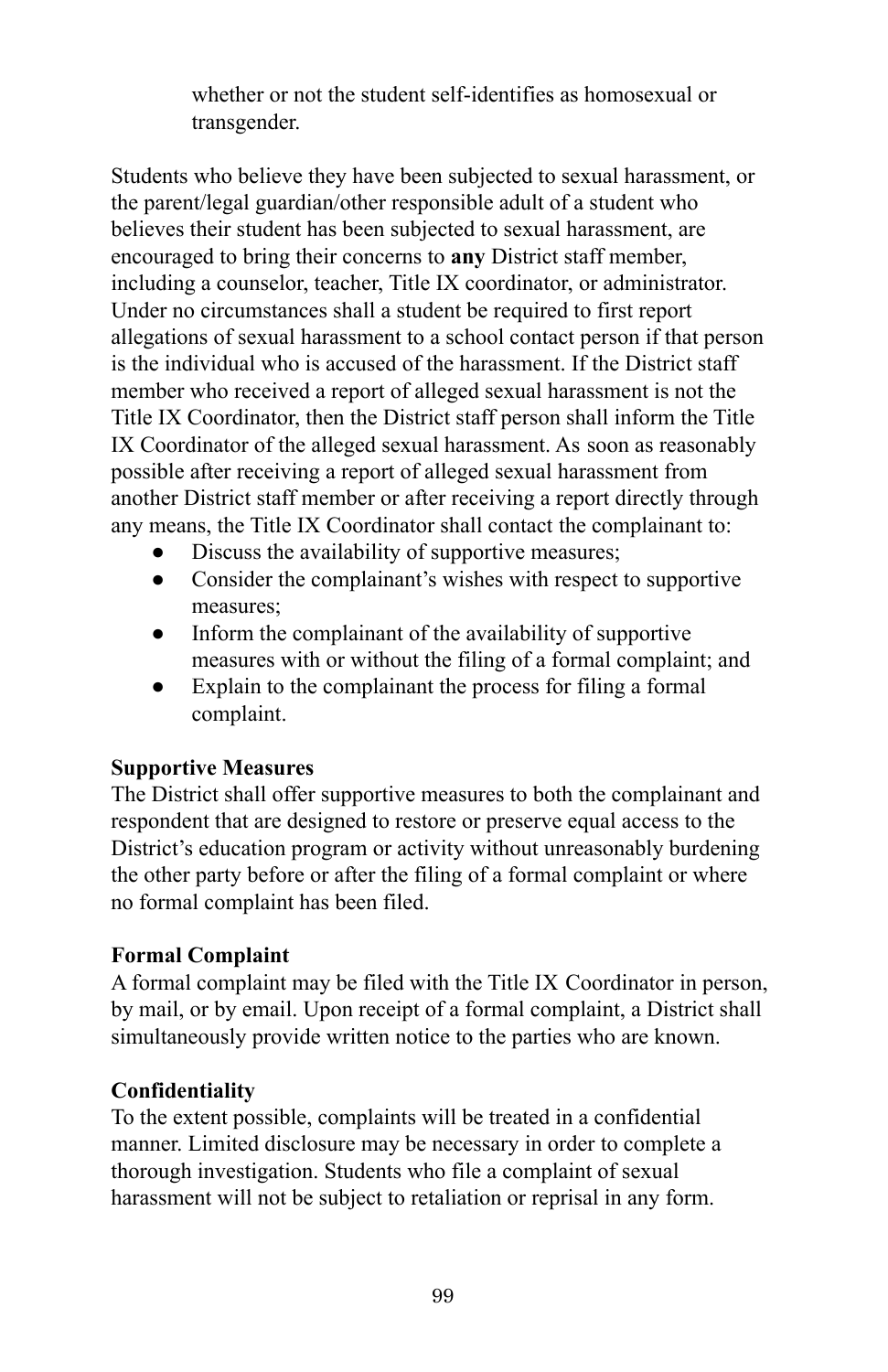#### **Emergency removal**

The District may remove a respondent from the District's education program or activity on an emergency basis only after the completion of an individualized safety and risk analysis that determines that an immediate threat to the physical health or safety of any student or other individual arising from the allegations of sexual harassment justifies removal. A removed student will be provided with notice and an opportunity to challenge the removal decision immediately following the removal.

*Legal References: Title IX of the Education Amendments of 1972, 20 USC 1681, et seq., A.C.A. § 6-15-1005 (b) (1), 34 C.F.R. Part 106, A.C.A. § 6-18-502, A.C.A. § 12-18-102 HISTORY BOE: ADOPTED JUNE 10, 2008 REVISED JUNE 14, 2011; MAY 8, 2018; JULY 14, 2020*

*For the complete policy regarding sexual harassment policy 4.27, refer to the JPS policy on the JPS website.*

### **VIDEO SURVEILLANCE – Policy 4.48**

The board has a responsibility to maintain discipline and protect the safety, security, and welfare of its students, staff, and visitors while at the same time safeguarding district facilities, vehicles, and equipment. As part of fulfilling this responsibility, the board authorizes the use of video/audio surveillance cameras. A complete set of guidelines related to the use of video surveillance equipment is available in the Jonesboro Public School Policy Manual.

*Legal References: 20 USC 1232(g), 34 CFR 99.3, 4, 5, 7, 8, 10, 12, 31, 20 USC 7115 HISTORY BOE: ADOPTED JUNE 10, 2008 REVISED JUNE 14, 2011*

#### **SEARCH, SEIZURE, AND INTERROGATIONS – Policy 4.32**

A. The district respects the rights of its students against arbitrary intrusion of their person and property. At the same time, it is the responsibility of school officials to protect the health, safety, and welfare of all students enrolled in the district in order to promote an environment conducive to student learning. The superintendent, principals, and their designees have the right to inspect and search school property and equipment. They may also search students and their personal property in which the student has a reasonable expectation of privacy, when there is reasonable and individualized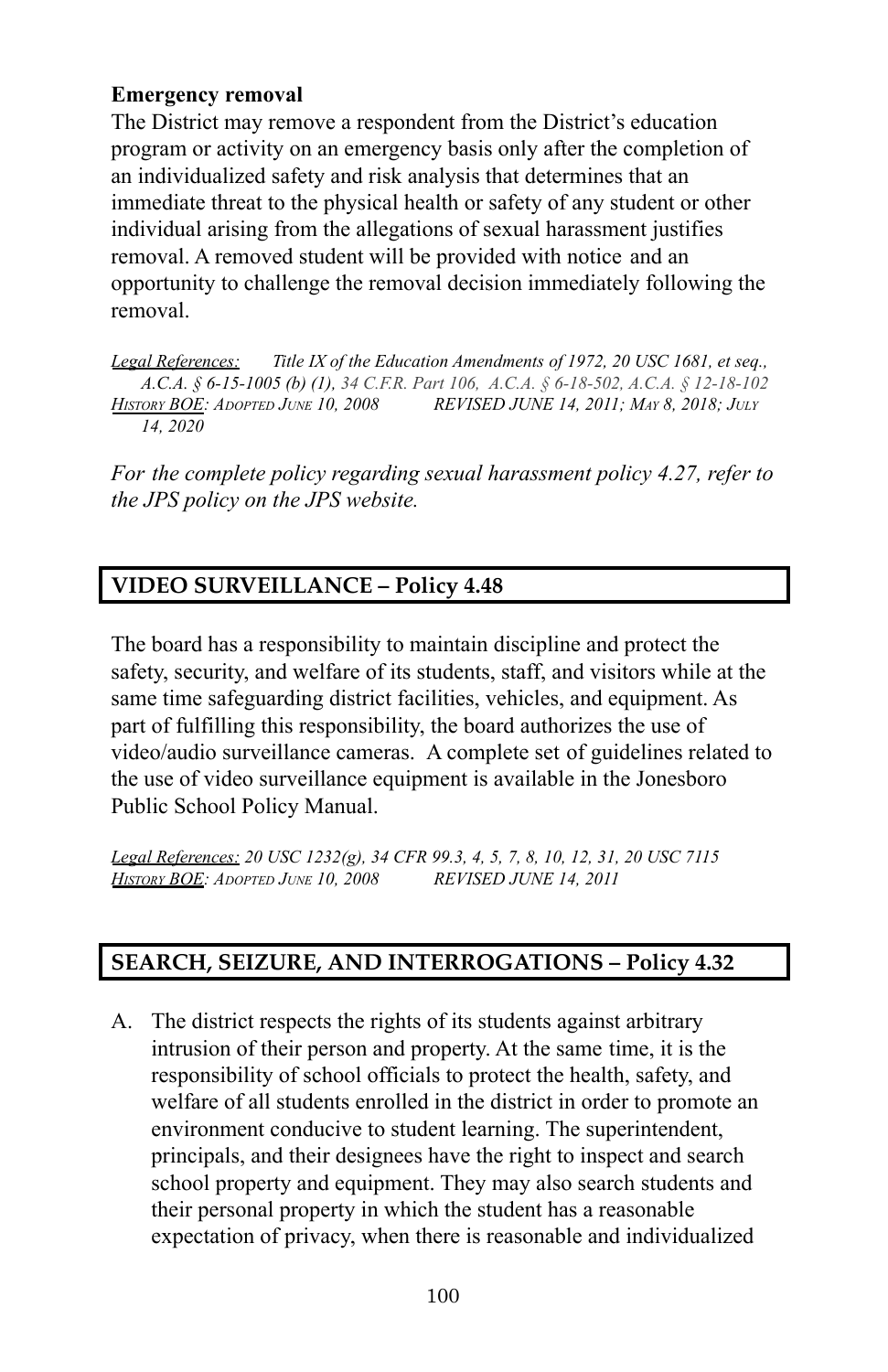suspicion to believe such student or property contains illegal items or other items in violation of board policy or dangerous to the school community. School authorities may seize evidence found in the search and disciplinary action may be taken. Evidence found which appears to be in violation of the law shall be reported to the appropriate authority.

- B. School property shall include, but not be limited to, lockers, desks, and parking lots, as well as personal effects left there by students. When possible, prior notice will be given and the student will be allowed to be present along with an adult witness, however, searches may be done at any time with or without notice or the student's consent. A personal search must not be excessively intrusive in light of the age and sex of the student and the nature of the infraction.
- C. The superintendent, principals, and their designees may request the assistance of law enforcement officials to help conduct searches. Such searches may include the use of specially trained dogs.
- D. A school official of the same sex shall conduct personal searches with an adult witness of the same sex present.
- E. State Law requires that Department of Human Services employees, local law enforcement, or agents of the Crimes against Children Division of the Division of Arkansas State Police, may interview students without a court order for the purpose of investigating suspected child abuse. In instances where the interviewers deem it necessary, they may exercise a "72-hour hold" without first obtaining a court order. Other questioning of students by non-school personnel shall be granted only with a court order directing such questioning, with permission of the parents of a student (or the student if above eighteen [18] years of age), or in response to a subpoena or arrest warrant.
- F. If the district makes a report to any law enforcement agency concerning student misconduct or if access to a student is granted to a law enforcement agency due to a court order, the principal or the principal's designee shall make a good faith effort to contact the student's parent, legal guardian, person having lawful control of the student, or person standing in loco parentis. The principal or the principal's designee shall not attempt to make such contact if presented documentation by the investigator that notification is prohibited because a parent, guardian, person having lawful control of the student, or person standing in loco parentis is named as an alleged offender of the suspected child maltreatment. This exception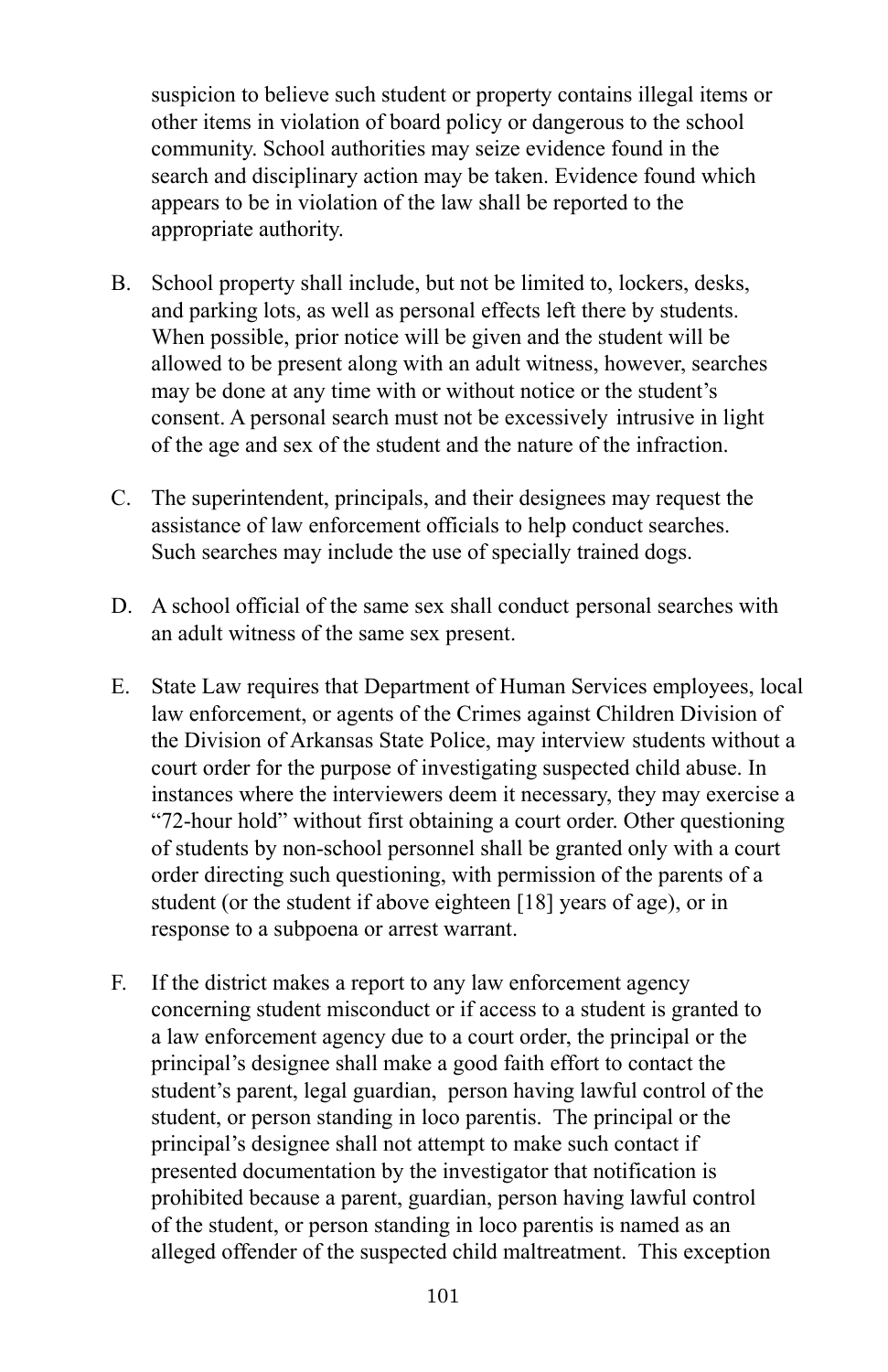applies only to interview request made by a law enforcement officer, an investigator of Crime Against Children Division of the Division of Arkansas State Police, or an investigator or employee of the Department of Human Services.

G. In instances other than those related to cases of suspected child abuse, principals must release a student to either a police officer who presents a subpoena for the student, or a warrant for arrest, or to an agent of state social services or an agent of a court with jurisdiction over a child with a court order signed by a judge. Upon release of the student, the principal or designee shall give the student's parent, legal guardian, or other person having lawful control by court order, or person acting in *loco parentis* notice that the student has been taken into custody by law enforcement personnel or a state's social services agency. If the principal or designee is unable to reach the parent, he/she shall make a reasonable, good faith effort to get a message to the parent to call the principal or designee, and leave both a day and an after-hours telephone number.

*Legal Reference: A.C.A. § 6-18-513, A.C.A. § 12-12-509, 510 and 516, A.C.A. § 9-13-104 HISTORY BOE: ADOPTED JUNE 10, 2008 REVISED JUNE 9, 2015*

### **CONDUCT TO AND FROM SCHOOL AND TRANSPORTATION ELIGIBILITY - Policy 4.19**

- A. The District's Student Code of conduct applies to students while traveling to and from school or to and from a school activity to the same extent as if the student were on school grounds. Violation of bus rules will result in disciplinary action ranging from a minimum of a warning to a maximum of loss of the privilege of riding a school bus. Transporting students to and from school who have lost their bus transportation privileges shall become the responsibility of the student's parent or legal guardian.
- B. Consequences of inappropriate behavior will be handled in the following manner:

First Offense: Warning (note mailed to parent) Second Offense: 1 to 5 day suspension from the bus (call parent)

- Third Offense: 5 to 10 day suspension from the bus (parent conference)
- Fourth Offense: Suspension for remainder of the year (parent conference)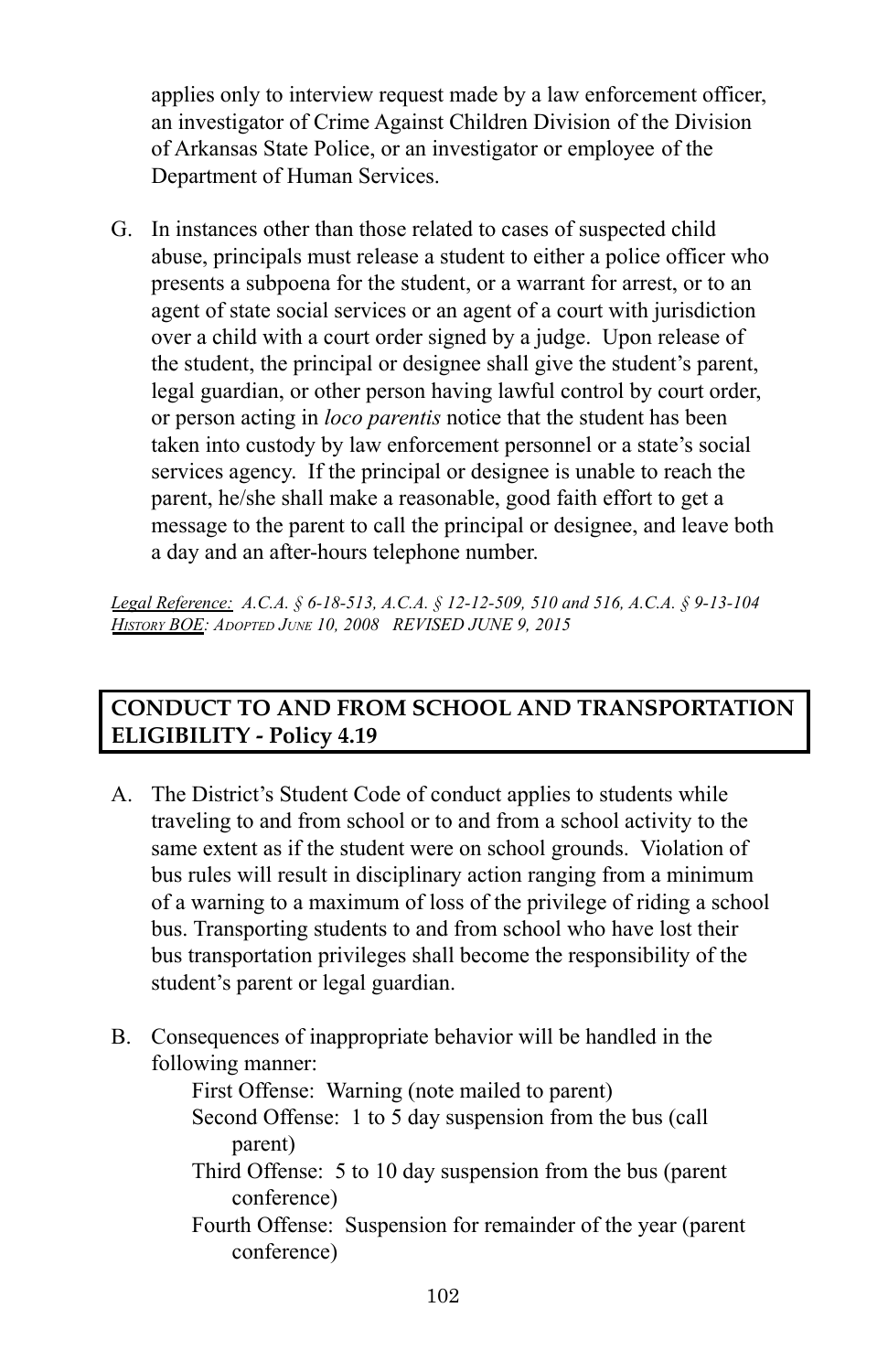In the event of a major infraction, the behavior may result in a more severe level of punishment.

- C. Kindergarten students riding Jonesboro Public School buses must be accompanied to the bus stop each morning by a parent, guardian, or designated adult. Students are not to be left at the bus stop unattended. In the afternoon, students will not be allowed to exit the bus unless a parent, guardian, or designated adult is present to get the child. Students whose parents are **not** present will be returned to the school. The repeated return of students to the school will result in the loss of bus riding privileges. On the third  $(3<sup>rd</sup>)$  return, the student will be suspended off the bus for the five  $(5)$  days. On the fourth  $(4<sup>th</sup>)$ return, the student will be suspended off the bus for ten (10) days. On the fifth  $(5<sup>th</sup>)$  return, the student will be suspended off the bus indefinitely.
- D. Students who live within one (1) mile of the campus they attend are not eligible for transportation. In extreme circumstances you may contact your student's building administration to see if any options are available.

*Legal Reference: A.C.A. § 6-19-119 (b), Ark. Division of Academic Facilities and Transportation Rules Governing Maintenance and Operations of Ark. Public School Buses and Physical Examinations of School Bus Drivers 4.0* **HISTORY BOE:** ADOPTED JUNE 10, 2008 REVISED JUNE 12, 2012; JUNE 9, 2015; JUNE 25, *2019*

# **CORPORAL PUNISHMENT – Policy 4.39**

The Jonesboro School Board prohibits the use of corporal punishment by any employee of the District against any student.

*Legal Reference: A.C.A. § 6-18-505 (c) (1); A.C.A. § 6-18-503 (b), DESE Rules governing Student Discipline and School Safety, DESE Rules Governing Special Education and Related Services Section 11.00-Discipliine HISTORY BOE: ADOPTED: 2008 REVISED JUNE 12, 201; JUNE 25, 2019; JULY 14, 2020*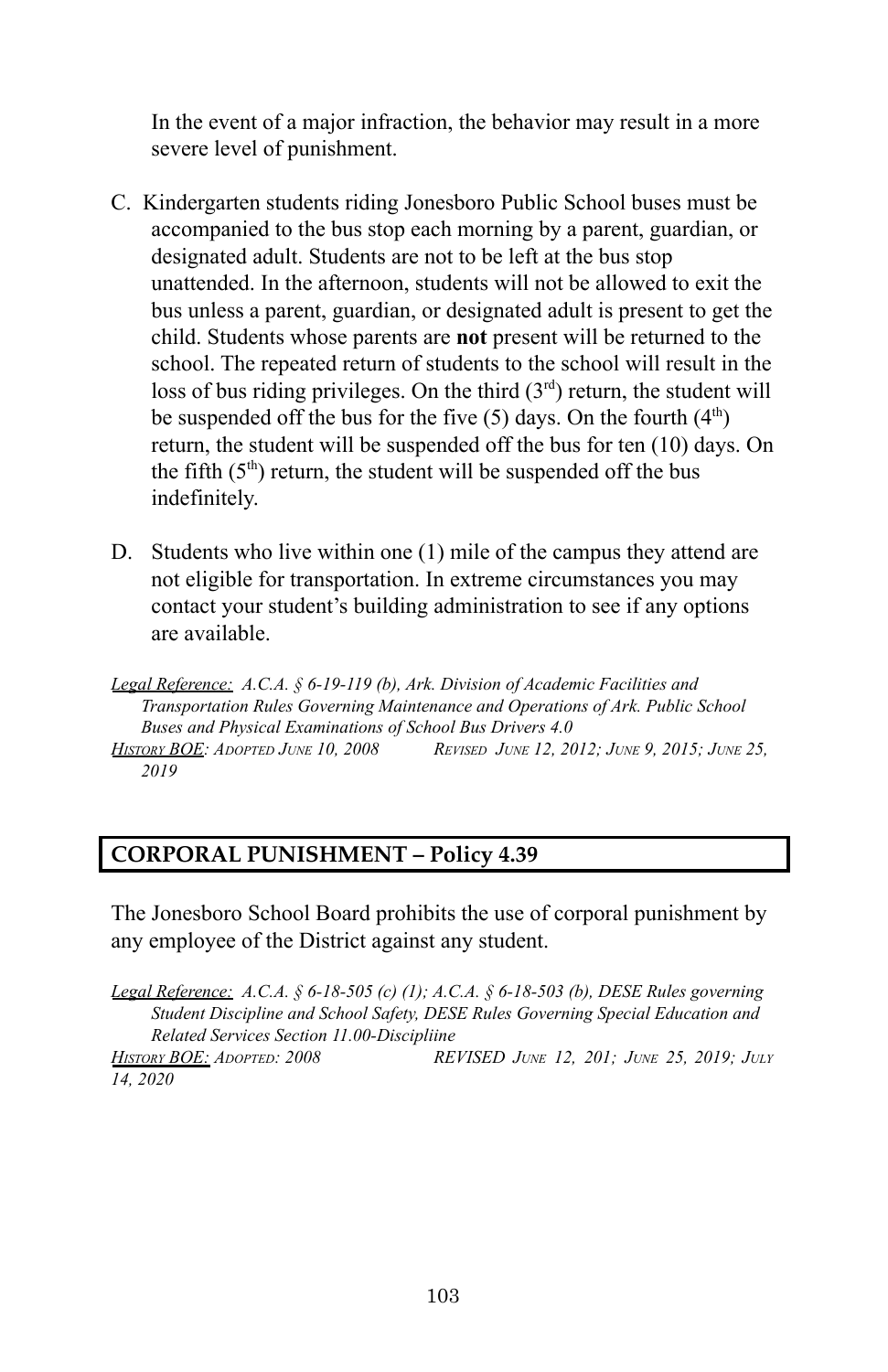### **STUDENT BEHAVIORAL INTERVENTION AND RESTRAINT - POLICY 4.60**

### **Definitions**

- A. "Aversive behavioral intervention" means a physical or sensory intervention program that is intended to modify behavior through the use of a substance or stimulus that the intervention implementer knows will cause physical trauma, emotional trauma, or both, to a student, even when the substance or stimulus appears to be pleasant or neutral to others. Examples of aversive behavioral interventions include, but are not limited to: hitting; pinching, slapping; using a water spray; using noxious fumes; requiring extreme physical exercise; using loud auditory stimulus; withholding meals; and denying reasonable access to toileting facilities.
- B. "Behavioral intervention" means the implementation of a service, support, or strategy to teach and increase appropriate behavior or substantially decrease or eliminate behavior that is dangerous, inappropriate, or otherwise impedes the learning of a student.
- C. "Behavior Intervention Plan" (BIP) means a written plan that: 1) ss developed by a problem-solving and intervention team and delineates emotional, social, or behavioral goals for a student and the steps that the school, student, parent of the student, and others will take to positively support the progress of the student towards the student's emotional, social, or behavioral goals; 2) is comprised of practical and specific strategies to increase or reduce a defined behavior or one or more patterns of behavior exhibited by a student; and 3) includes at a minimum the components detailed in JPS Policy 4.60
- D. "Chemical restraint" means the use of a drug or medication to control the behavior of a student or restrict the free movement of the student; however, chemical restraint does not include the use of medication that is prescribed by a licensed physician, or other qualified health professional acting within the scope of the individual's professional authority under state law, for the standard treatment of a medical or psychiatric condition of a student and is administered as prescribed by the licensed physician or other qualified health professional acting within the scope of the individual's professional authority under state law.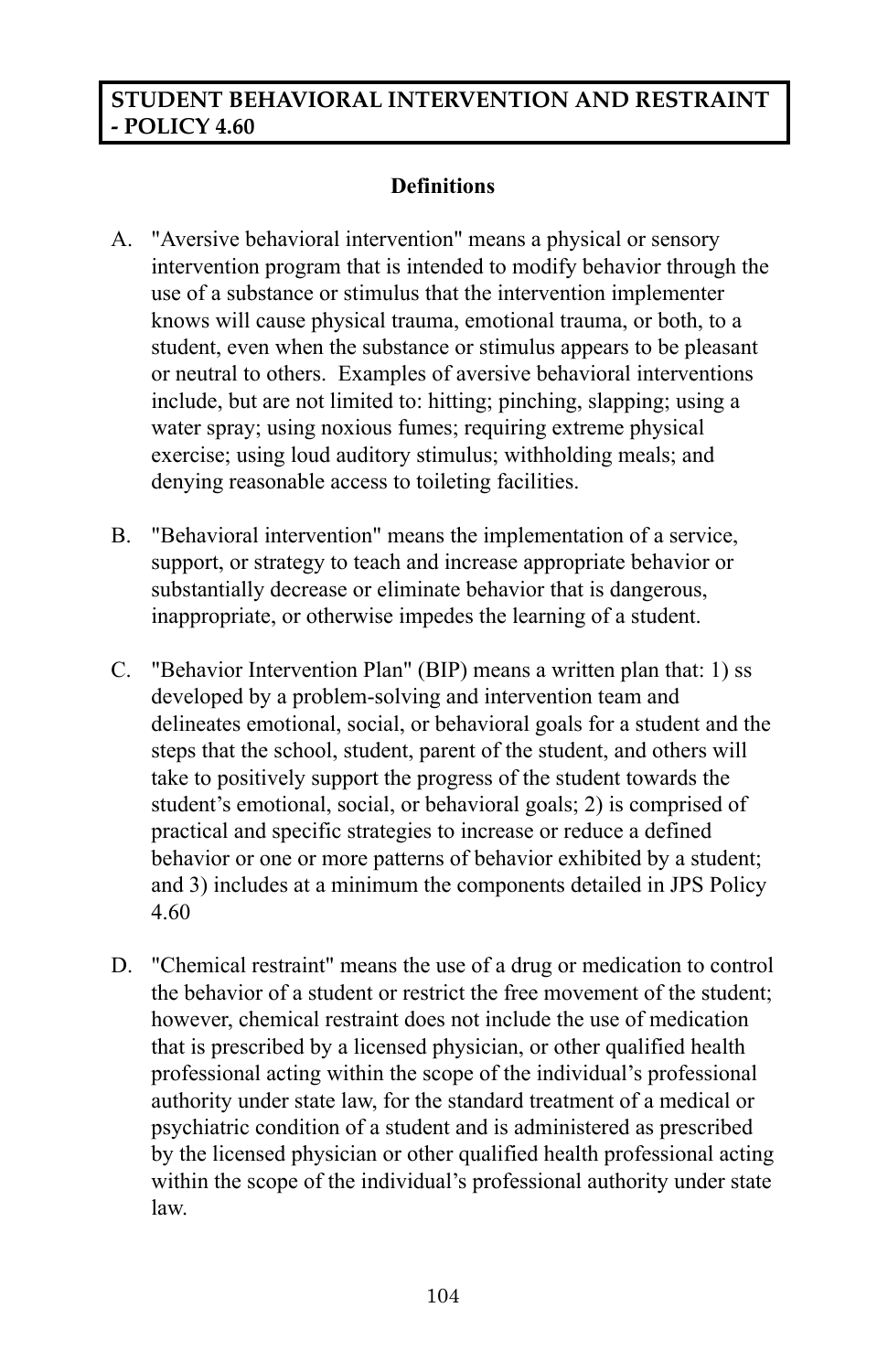- E. "Crisis" means a situation in which a student engages in a behavior that threatens the health and safety of the student or others and includes without limitation a situation in which the student becomes aggressive or violent at school and is unable to regain self-control without posing a danger of injury to himself or herself or others.
- F. "Crisis intervention" means the implementation of a service, support, or strategy to immediately stabilize a crisis and prevent the crisis from reoccurring after the crisis ends.
- G. "Dangerous behavior" means the behavior of a student that presents an imminent danger of serious physical harm to the student or others; however, dangerous behavior does not include the following: disrespect; noncompliance; insubordination; or destruction of property that does not create an imminent danger.
- H. "De-escalation" means the use of a behavior management technique that helps a student increase the student's control over the student's emotions and behavior and results in a reduction of a present or potential level of danger that in turn reduces the level of imminent danger of serious physical harm to the student or others.
- I. "Emergency" means a serious and unexpected situation that requires immediate action and which may be dangerous.
- J. "Functional Behavior Assessment" (FBA) means a problem analysis step that: 1) occurs within the context of data-based problem-solving and 2) Is performed with the goal of determining why a specific problem or situation is occurring in order to directly link a strategic intervention to an assessment and solve or resolve the specific problem or situation.
- K. "Imminent danger" means an existing dangerous situation that could reasonably be expected to immediately cause death or serious physical harm.
- L. "Mechanical restraint" means the use of a device or equipment to restrict the free movement of a student; however, mechanical restraint does not include a device that is used by trained school personnel or a student for a specific and approved therapeutic purpose or safety purpose for which the device was designed or prescribed or a vehicle safety restraint that is appropriately used in the manner for which it was designed during the transport of a student in a moving vehicle.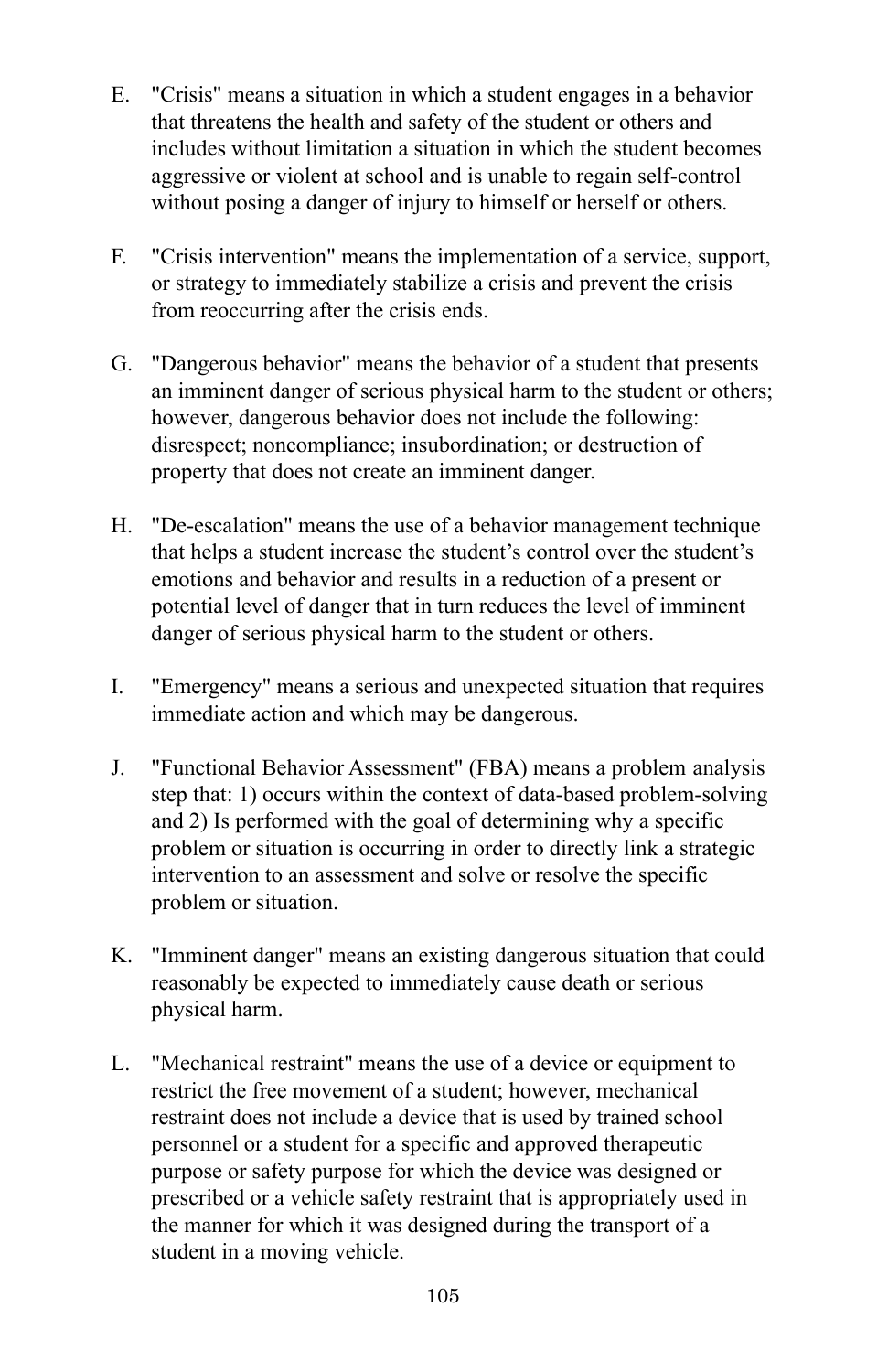- M. "Physical escort" means a temporary touching or holding of the hand, wrist, arm, shoulder, or back of a student for the purpose of redirecting or inducing the student to move to a safe location.
- N. "Physical restraint" means a personal restriction that immobilizes or reduces the ability of a student to move the student's torso, arm, leg, or head freely; however, physical restraint does not include a physical escort.
- O. "Positive behavioral support" means the application of behavior analysis that:
	- Is used to achieve socially important behavior change;
	- Occurs at the: prevention level for all students in a school; strategic intervention level for a student who is not responding, from a social-emotional and behavioral perspective, to the prevention level; and intensive service or crisis-management level for a student who needs multifaceted or comprehensive behavioral or mental health services; and
	- Involves a planned and collaborative school-wide approach that is implemented with a goal of establishing a positive and supportive school environment and is accomplished by using positive behavioral programs, strategies, or approaches.
- P. "Prone restraint" means restraining a student in a face-down position on the floor or another surface and applying physical pressure to the body of the student to keep the student in the prone position.
- Q. "Serious physical harm" means bodily injury that involves a substantial risk of death, extreme physical pain, protracted and obvious disfigurement, or protracted loss or impairment of the function of a bodily member, organ, or mental faculty.
- R. "Supine restraint" means the restraint of a student in a face-up position on the student's back on the floor or another surface and with physical pressure applied to the body of the student to keep the student in the supine position.

### **Positive Behavioral Supports**

The District shall implement positive behavioral supports to be used at the: 1) prevention level for each student in a school; 2) strategic intervention level for a student who is not responding, from a social, emotional, or behavioral perspective, to the prevention level; and 3)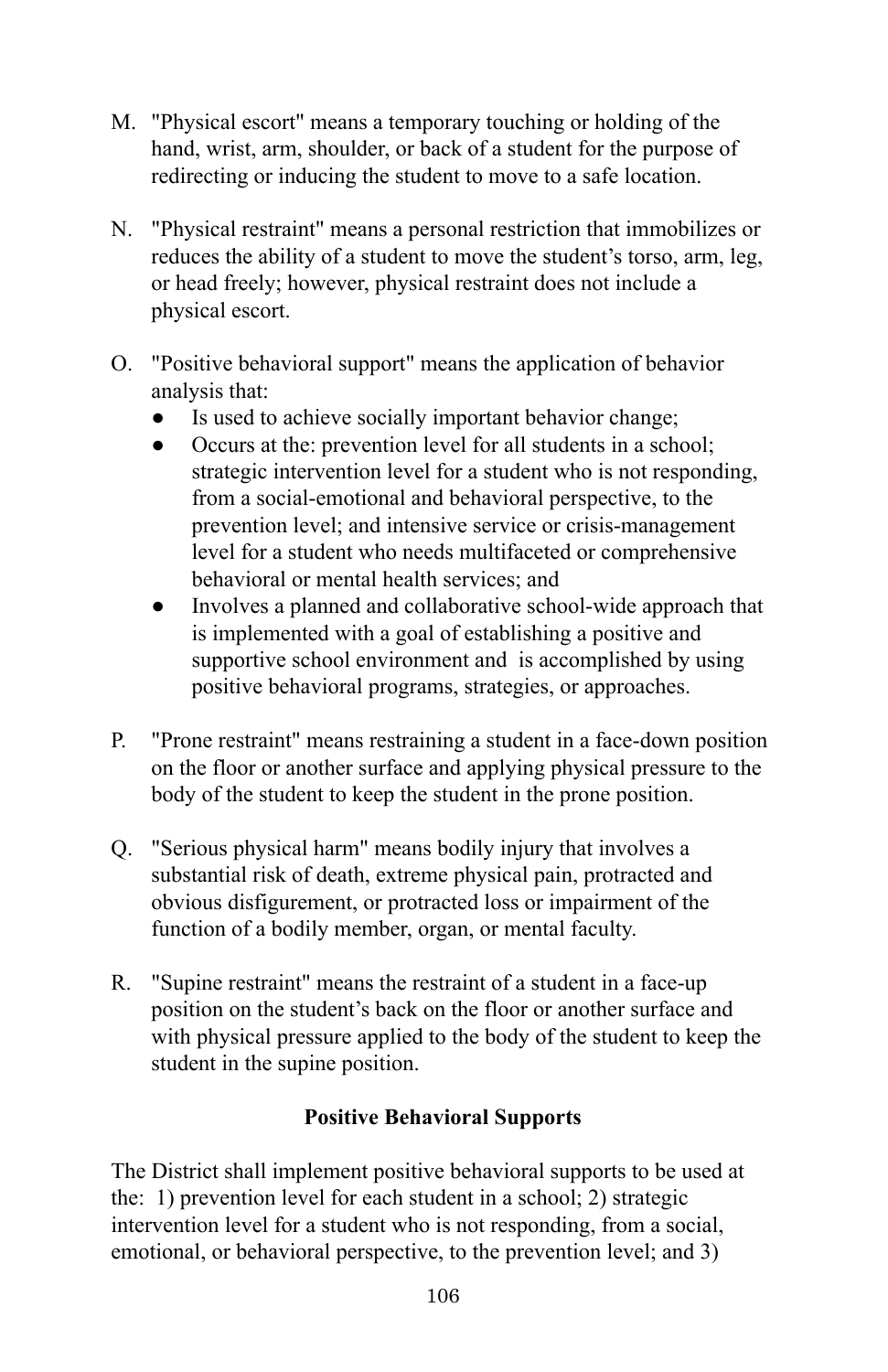intensive service or crisis-management level for a student who needs multifaceted or comprehensive behavioral or mental health services.

The District's positive behavioral supports shall include all of the components detailed in JPS Policy 4.60.

The following principles shall form the basis of the District's positive behavioral support system and conflict resolution or de-escalation approach:

- 1. A student has the right to be treated with dignity;
- 2. A student should receive necessary academic, social, emotional, and behavioral support that is provided in a safe and least-restrictive environment possible;
- 3. Positive and appropriate academic, social, emotional, or behavioral intervention, as well as mental health support, should be provided routinely to each student who needs the intervention or support;
- 4. Behavioral intervention should emphasize prevention as part of the District's system of positive behavioral support; and
- 5. Each student who exhibits an ongoing behavior that interferes with the student's learning or the learning of others, and who is nonresponsive to effectively implemented classroom or administrative intervention, should receive additional intensive behavioral intervention that is based on a FBA and data-based problem solving.

# **Problem Solving and Intervention Team**

A problem-solving and intervention team shall be established for each student who exhibits social, emotional, or behavioral difficulty that may escalate, if not addressed, to potentially dangerous behavior. The problem-solving and intervention team shall include at least one (1) member who is an academic and behavioral assessment and intervention professional.

A student's problem-solving and intervention team shall: 1) work with the teachers of a student to complete a FBA of the student and an assessment of any problematic situations involving the student; 2) consider the need for a BIP with the goal of preventing or resolving the social, emotional, or behavioral difficulty of the student and developing a response that will de-escalate and stabilize a potential emergency situation that approaches the danger level; and 3) regularly review the data on incidents involving the use of physical restraint on the student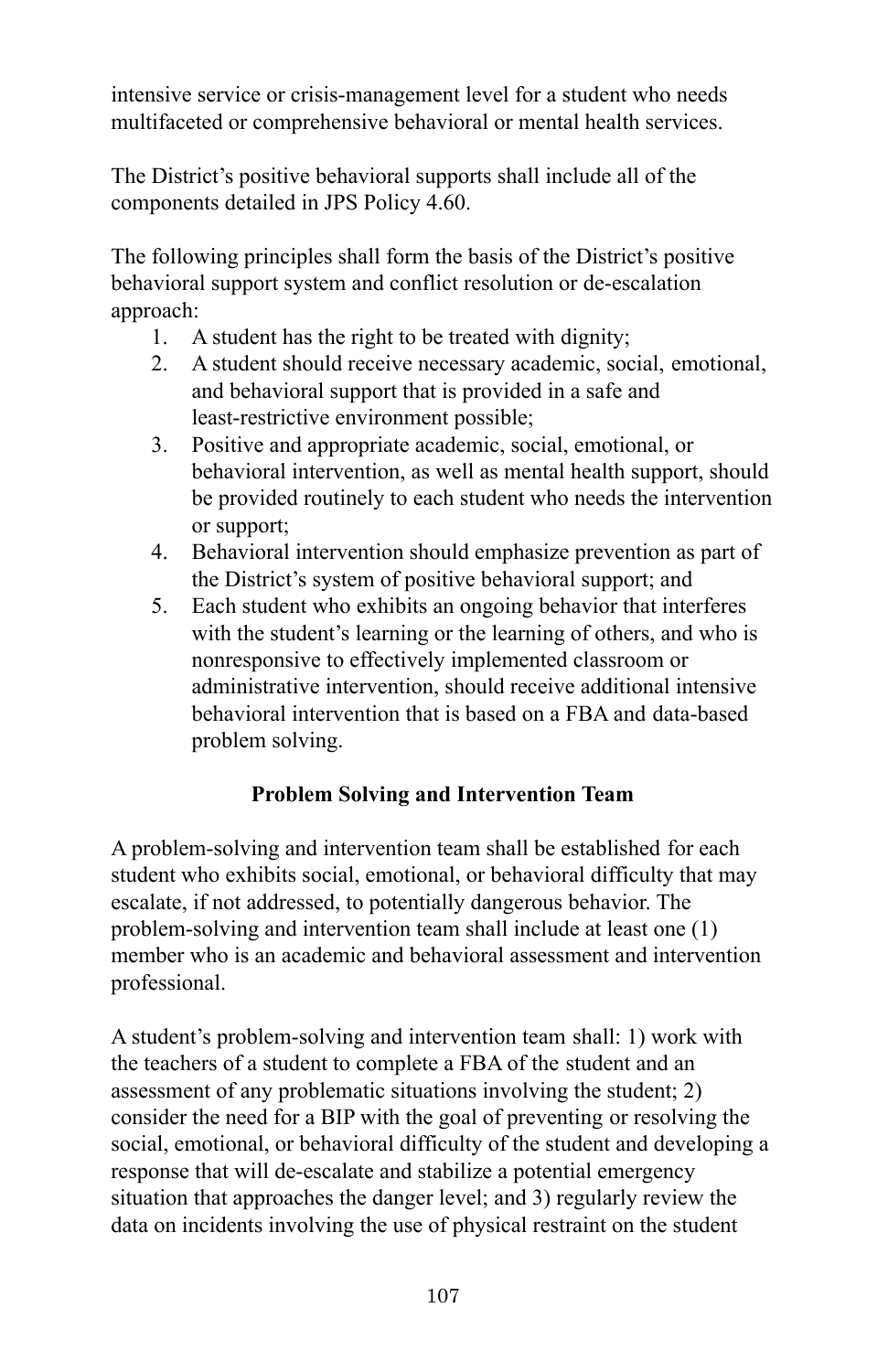and adjust, as necessary, the procedures concerning the use of physical restraint on the student.

Special education procedures shall be followed if a student is suspected of having a disability that relates to behavioral concerns.

# **Physical Restraint**

Except in the case of a clearly unavoidable emergency situation in which a trained member of school personnel is not immediately available due to the unforeseeable nature of the emergency situation, the physical restraint of a student shall only be used by a member of school personnel who is appropriately trained to administer physical restraint.

When using physical restraint on a student, school personnel shall:

- Use the least restrictive technique necessary to end imminent danger or serious physical harm to a student and others;
- Use the safest method available and appropriate to the situation;
- Consider the health and safety of a student, including without limitation whether the student has an existing medical condition that makes the use of physical restraint inadvisable;
- Not restrict the ability of a student to communicate unless the use of a less restrictive technique will not prevent imminent danger of serious physical harm to the student or others;
- Use only the amount of force that is reasonably necessary to protect a student or others from imminent danger of serious physical harm to the student or others;
- Not verbally abuse, ridicule, humiliate, taunt, or engage in any other similar action towards the student; and
- Continuously and visually observe and monitor the student while the student is under physical restraint.

Physical restraint of a student shall only be used for a limited period of time and shall not be used:

- When imminent danger or serious physical harm to the student or others dissipates;
- If a medical condition occurs that puts the student at risk of harm;
- Unless the behavior of the student poses an imminent danger of serious physical harm to the student or others;
- After the threat of imminent danger of serious physical harm to the student or others dissipates; or
- In the following manner:
	- To punish or discipline the student;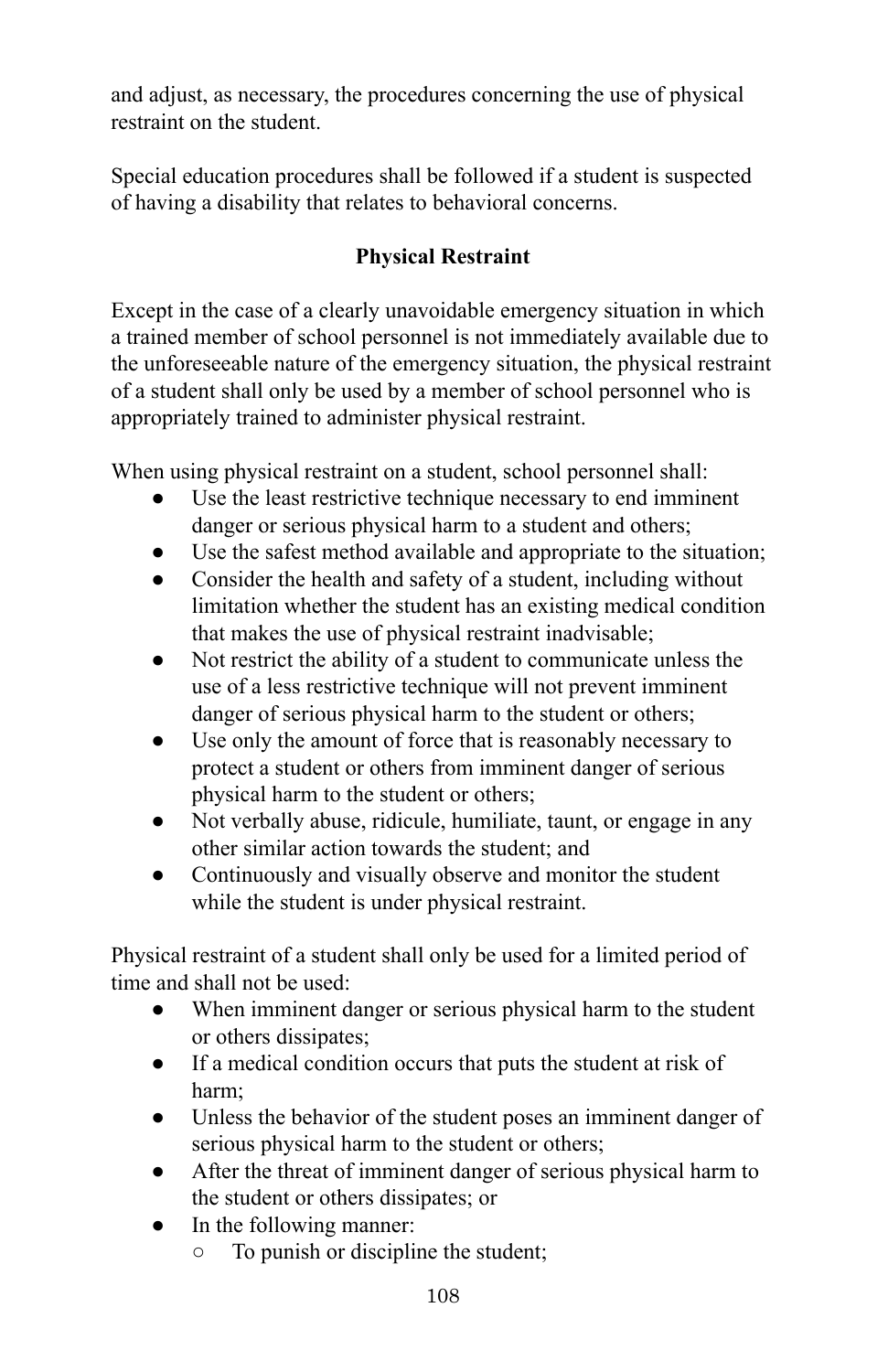- To coerce the student;
- To force the student to comply;
- To retaliate against the student;
- To replace the use of an appropriate educational or behavioral support;
- As a routine safety measure;
- As a planned behavioral intervention in response to behavior of the student that does not pose an imminent danger of serious physical harm to the student or others;
- As a convenience for school personnel; or
- To prevent property damage unless the act of damaging property committed by the student poses an imminent danger or serious physical harm to the student and others.

Even in an emergency, supine restraint shall not be used on a student except by a staff person who has been certified by a crisis intervention training program and the certified staff person determines that supine restraint is required to provide safety for the student and others.

At no time shall school personnel use the following on a student: mechanical restraint; chemical restraint; aversive behavioral interventions that compromise health and safety; physical restraint that is life-threatening or medically contraindicated; or prone restraint or other restraint that restricts the breathing of a student.

Following the first incident of physical restraint used on a student, an FBA shall be conducted unless a previous FBA was conducted for the same behavior that was at issue when the physical restraint was used.

The use of physical restraint on a student as a planned behavioral intervention shall not be included in a student's IEP, 504 Plan, BIP, individual safety plan, or other individual planning document but may be considered as a crisis intervention if appropriate for the student. A student's IEP team or 504 Plan team shall consider whether an FBA should be performed; if a BIP should be developed for the student or if a student's existing BIP should be revised; and if additional behavioral goals and interventions should be included in the student's existing IEP or 504 Plan.

Parents may submit complaints regarding an incident involving the use of physical restraint on their student. A complaint shall be referred for review to the appropriate school personnel:

- The student's problem-solving and intervention team;
- The student's IEP team: or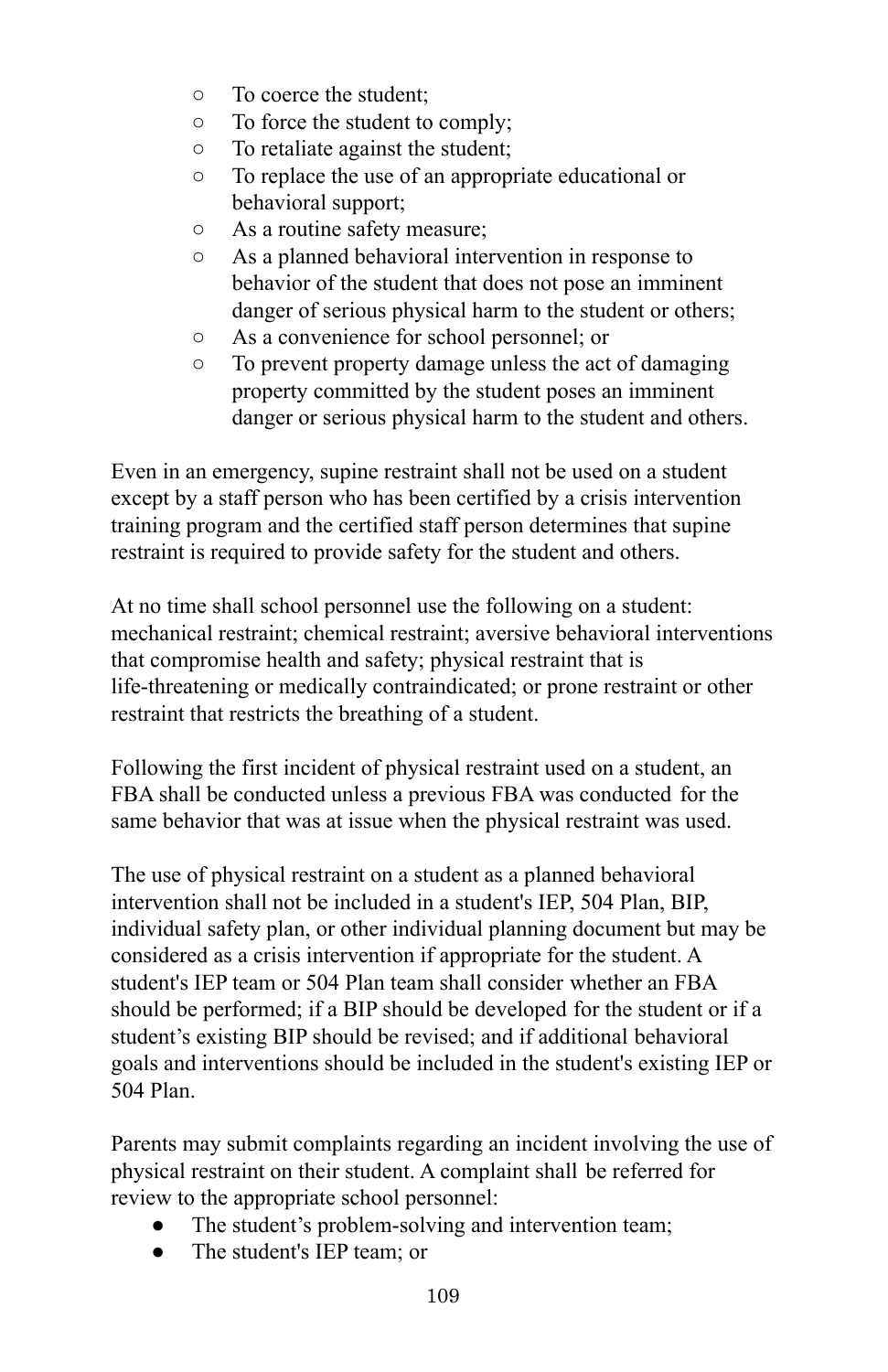The student's 504 Plan team.

A complaint by a parent shall be handled by the appropriate District staff in the same manner as a debrief following the use of physical restraint on a student.

Use of a physical restraint technique that is abusive shall be reported to the Child Abuse Hotline and law enforcement.

# **Reports and Debriefing**

After the occurrence of an incident involving physical restraint of a student, the building principal, or the principal's designee, shall be notified of the incident as soon as possible but by no later than the end of the school day when the incident occurred.

The student's parent shall be notified of the incident of the use of physical restraint via verbal or electronic communication as soon as possible but by no later than the end of the school day when the incident occurred. In the event the student's parent is unable to be notified via verbal or electronic communication within twenty-four (24) hours after the incident occurred, then the parent shall be mailed written notification of the incident within forty-eight (48) hours after the incident occurred.

School personnel involved in the incident shall document the incident in a written report which is to be completed within twenty-four (24) hours after the incident occurred in compliance with JPS Policy 4.60.

A debriefing meeting shall be held within two (2) school days after the incident occurred in compliance with JPS Policy 4.60.

*Legal Reference: A.C.A. § 6-18-2301 et seq. HISTORY BOE: ADOPTED JUNE 8, 2021*

*For the complete policy regarding STUDENT BEHAVIORAL INTERVENTION AND RESTRAINT, Policy 4.60, please refer to the JPS District Policy on the JPS website.*

# **SUSPENSION FROM SCHOOL – Policy 4.30**

A. Students who are not present at school cannot benefit from the educational opportunities the school environment affords. Administrators, therefore, shall strive to find ways to keep students in school as participants in the educational process. There are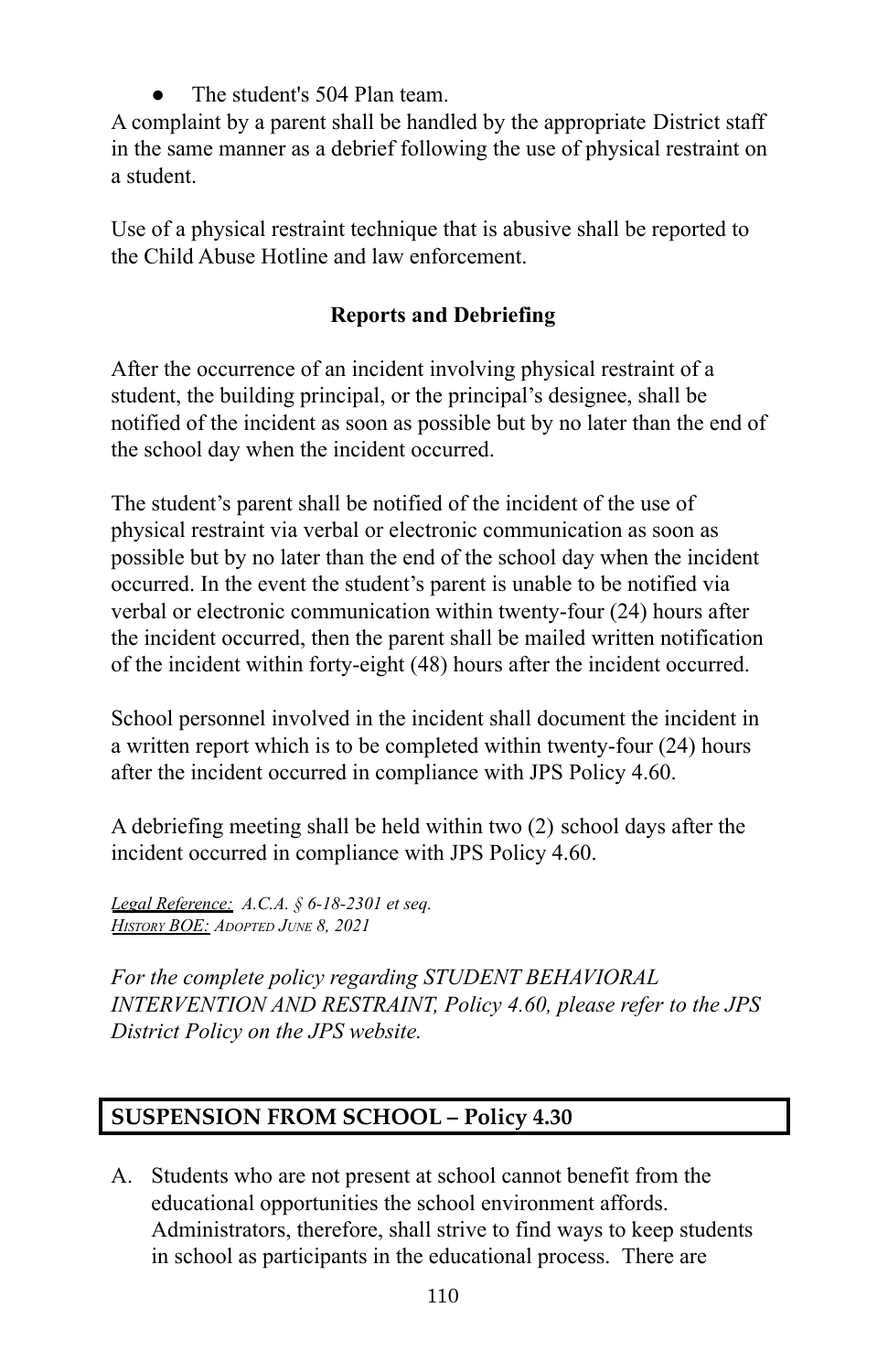instances, however, when the needs of the other students or the interests of the orderly learning environment require the removal of a student from school. The board authorizes school principals or their designees to suspend students for disciplinary reasons for a period not to exceed ten (10) school days, including the day upon which the suspension is imposed. The suspension may be in school or out of school. Students are responsible for their conduct that occurs: at any time on the school grounds; off school grounds at a school-sponsored function, activity, or event; going to and from school or a school activity. A student may be suspended for behavior including, but not limited to that:

- 1. Is in violation of school policies, rules, or regulations;
- 2. Substantially interferes with the safe and orderly educational environment;
- 3. School administrators believe will result in the substantial interference with the safe and orderly educational environment; and/or
- 4. Is insubordinate, incorrigible, violent, or involves moral turpitude.

Out-of-school suspension (OSS) shall not be used to discipline a student in kindergarten through fifth  $(5<sup>th</sup>)$  grade unless the student's behavior:

- Poses a physical risk to himself or herself or to others;
- Causes a serious disruption that cannot be addressed through other means; or
- Is the act of bringing a firearm on school campus.

OSS shall not be used to discipline a student for skipping class, excessive absences, or other forms of truancy.

- B. The school principal or designee shall proceed as follows in deciding whether or not to suspend a student.
	- 1. The student shall be given written notice or advised orally of the charges against him/her.
	- 2. If the student denies the charges, he/she shall be given an explanation of the evidence against him/her and be allowed to present his/her version of the facts; and
	- 3. If the principal finds the student guilty of the misconduct, he/she may be suspended.
- C. When possible, notice of the suspension, its duration, and any stipulations for the student's re-admittance to class will be given to the parent(s), legal guardian(s), person(s) with lawful control of the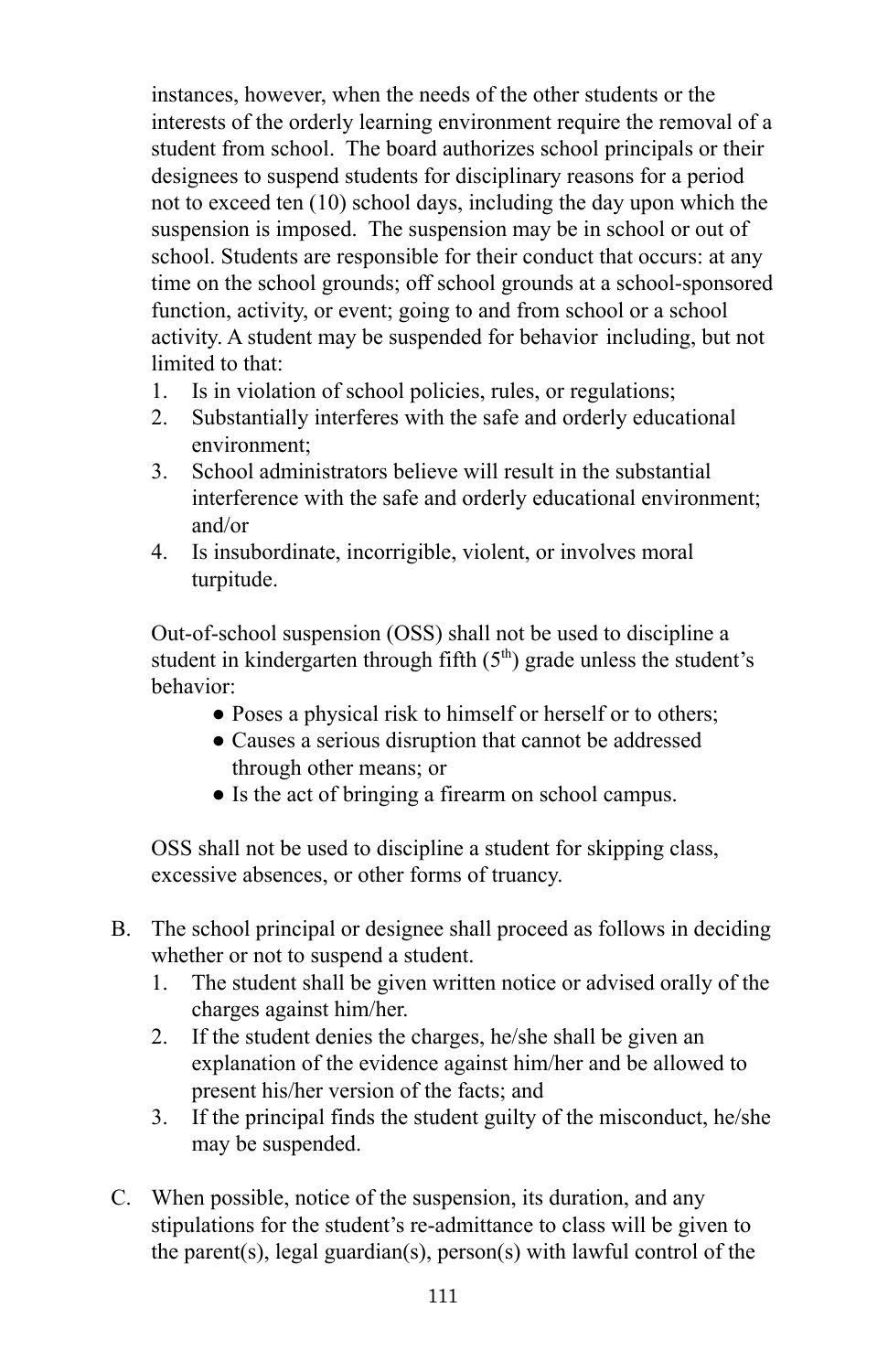student, person(s) standing in loco parentis, or to the student if age eighteen (18) or older, prior to the suspension. Such notice shall be handed to the parent(s), legal guardian(s), person(s) with lawful control of the student, person(s) standing in loco parentis, or to the student if age eighteen (18) or older or mailed to the last address reflected in the records of the school district.

- D. Generally, notice and hearing should precede the student's removal from school, but if prior notice and hearing are not feasible, as where the student's presence endangers persons or property or threatens disruption of the academic process, thus justifying immediate removal from school, the necessary notice and hearing should follow as soon as possible.
- E. It is the responsibility of a student's parents' legal guardians, person having lawful control of the student, or person standing in loco parentis to provide current contact information to the district which the school shall use to immediately notify the parent or legal guardian upon the suspension of a student. The notification shall be by one of the following means, listed in order of priority:
	- 1. A primary call number
	- 2. The contact may be by voice, voice mail, or text message
	- 3. An email address
	- 4. A regular first-class letter to the last known mailing address
- F. The district shall keep a log of contacts attempted and made to the parent, legal guardian, person having lawful control of the student, or person standing in loco parentis.
- G. The District shall establish programs, measures, or alternative means and methods to continue student engagement and access to education during a student's period of OSS.
- H. During the period of their suspension, students serving OSS are not permitted on campus except to attend a student/parent/administrator conference or when necessary as part of the District's engagement or access to education program.
- I. During the period of their suspension, students serving in-school suspension shall not attend or participate in any school-sponsored activities during the imposed suspension nor shall the student participate in any school-sponsored activities.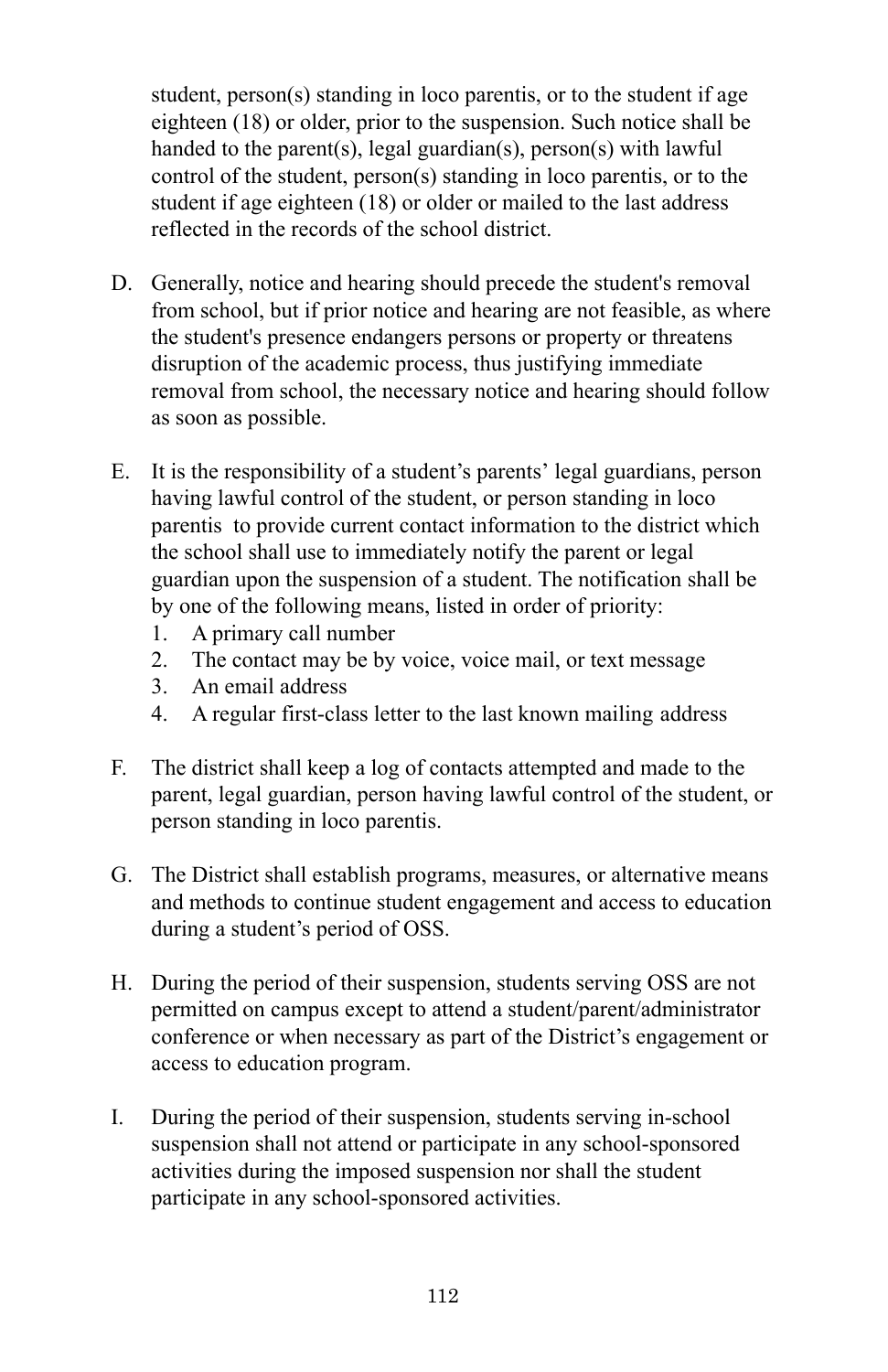- J. Students recommended for in-school suspension may be assigned to SUCCESS Achievement Academy for no more than 10 days.
- K. Students assigned to in-school suspension, out-of-school suspension or to SUCCESS Achievement Academy for either short- or long-term assignments will not be eligible to attend any school functions.
- L. Suspensions initiated by the principal or his/her designee may be appealed to the Superintendent, but not to the Board of Education.
- M. Suspensions initiated by the superintendent may be appealed to the Board.

*Legal References: A.C.A. § 6-18-507, Goss v Lopez, 419 U.S. 565 (1975), DESE Rules Governing Student Discipline and School Safety HISTORY BOE: ADOPTED JUNE 10, 2008 REVISED JUNE 12, 2012; JUNE 13, 2016; JUNE 12, 2017; JUNE 25, 2019; JULY 14, 2020*

#### **EXPULSION – Policy 4.31**

- A. The Board of Education may expel a student for a period longer than ten (10) school days for violation of the district's written discipline policies. The superintendent may make a recommendation of expulsion to the Board of Education for student conduct:
	- Deemed to be of such gravity that suspension would be inappropriate, or
	- Where the student's continued attendance at school would disrupt the orderly learning environment or
	- Would pose an unreasonable danger to the welfare of other students or staff.

Expulsion shall not be used to discipline a student in kindergarten through fifth  $(5<sup>th</sup>)$  grade unless the student's behavior:

- Poses a risk to himself or to others:
- Causes a serious disruption that cannot be addressed through other means; or
- Is the act of bringing a firearm on school campus.
- B. The superintendent or his/her designee shall give written notice to the parents or legal guardians, persons having lawful control of the student, or persons standing in loco parentis (mailed to the address reflected on the district's records) that he/she will recommend to the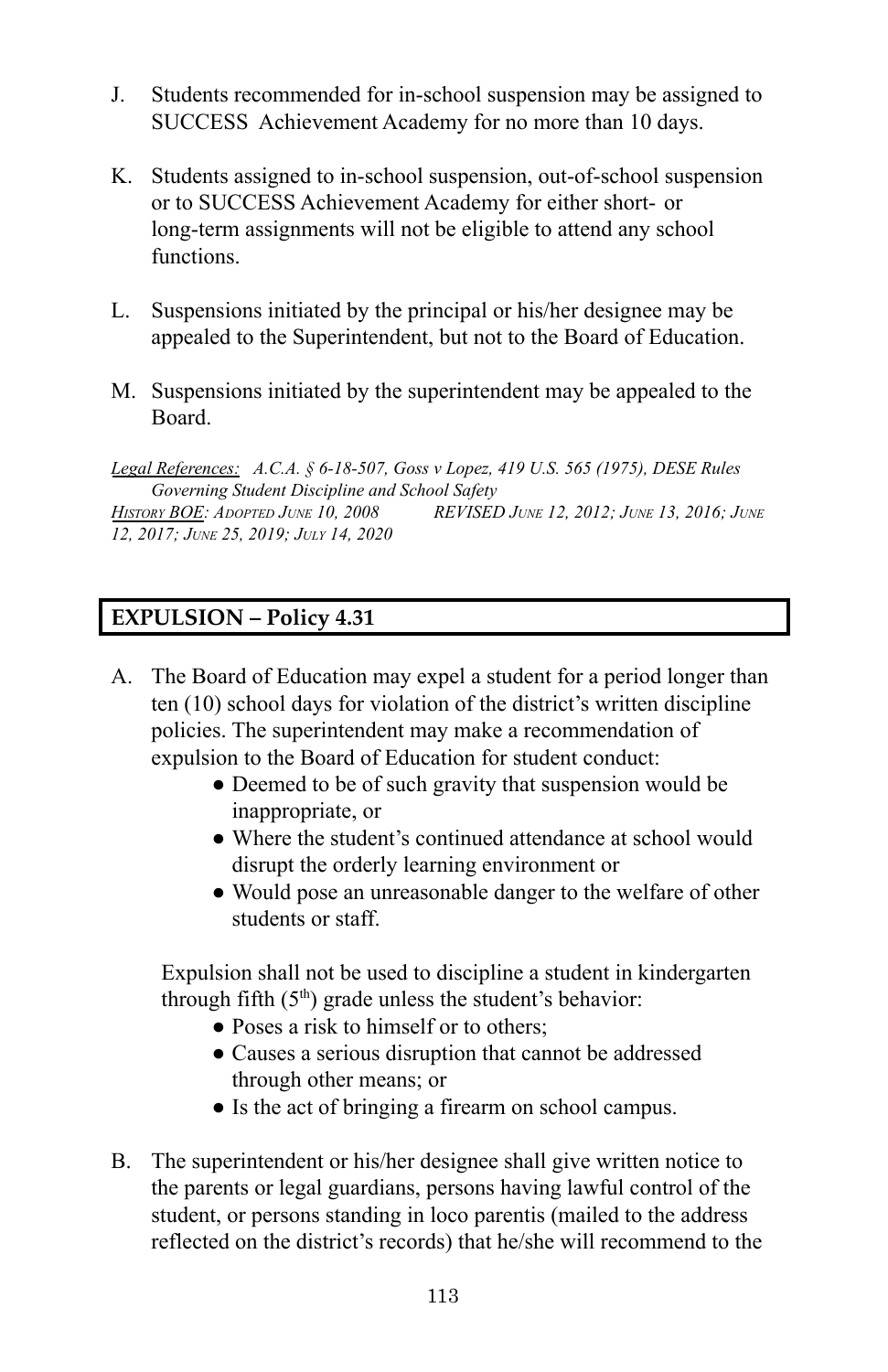Board of Education that the student be expelled for the specified length of time and state the reasons for the recommendation to expel. The notice shall give the date, hour, and place where the Board of Education will consider and dispose of the recommendation.

- C. The hearing shall be conducted not later than ten (10) school days following the date of the notice, except that representatives of the board and student may agree in writing to a date not conforming to this limitation.
- D. The President of the Board, Hearing Officer, or other designated board member shall preside at the hearing. The student may choose to be represented by legal counsel. The hearing shall be conducted in open session of the board unless the parent, legal guardian, person having lawful control of the student, person standing in loco parentis, or student if age eighteen (18) or older, requests that the hearing be conducted in executive session. Any action taken by the Board shall be in open session.
- E. During the hearing, the superintendent will present evidence, including the calling of witnesses that gave rise to the recommendation of expulsion. The student, or his/her representative, may then present evidence including statements from persons with personal knowledge of the events or circumstances relevant to the charges against the student. Formal cross-examination will not be permitted; however, any member of the board, the superintendent, or designee, the student, or his/her representative may question anyone making a statement and/or the student. The presiding officer shall decide questions concerning the appropriateness or relevance of any questions asked during the hearing.
- F. The superintendent shall recommend the expulsion of any student for a period of one (1) year for possession of any firearm or other weapon prohibited on school campus by law. The superintendent shall, however, have the discretion to modify the expulsion recommendation for a student on a case-by-case basis. Parents or legal guardians, persons having lawful control of a student, or persons standing in loco parentis of a student enrolling from another school after the expiration of an expulsion period for a weapons policy violation shall be given a copy of the current laws regarding the possibility of parental responsibility for allowing a child to possess a weapon on school property. The parents or legal guardians, persons having lawful control of the student, or persons standing in loco parentis shall sign a statement acknowledging that they have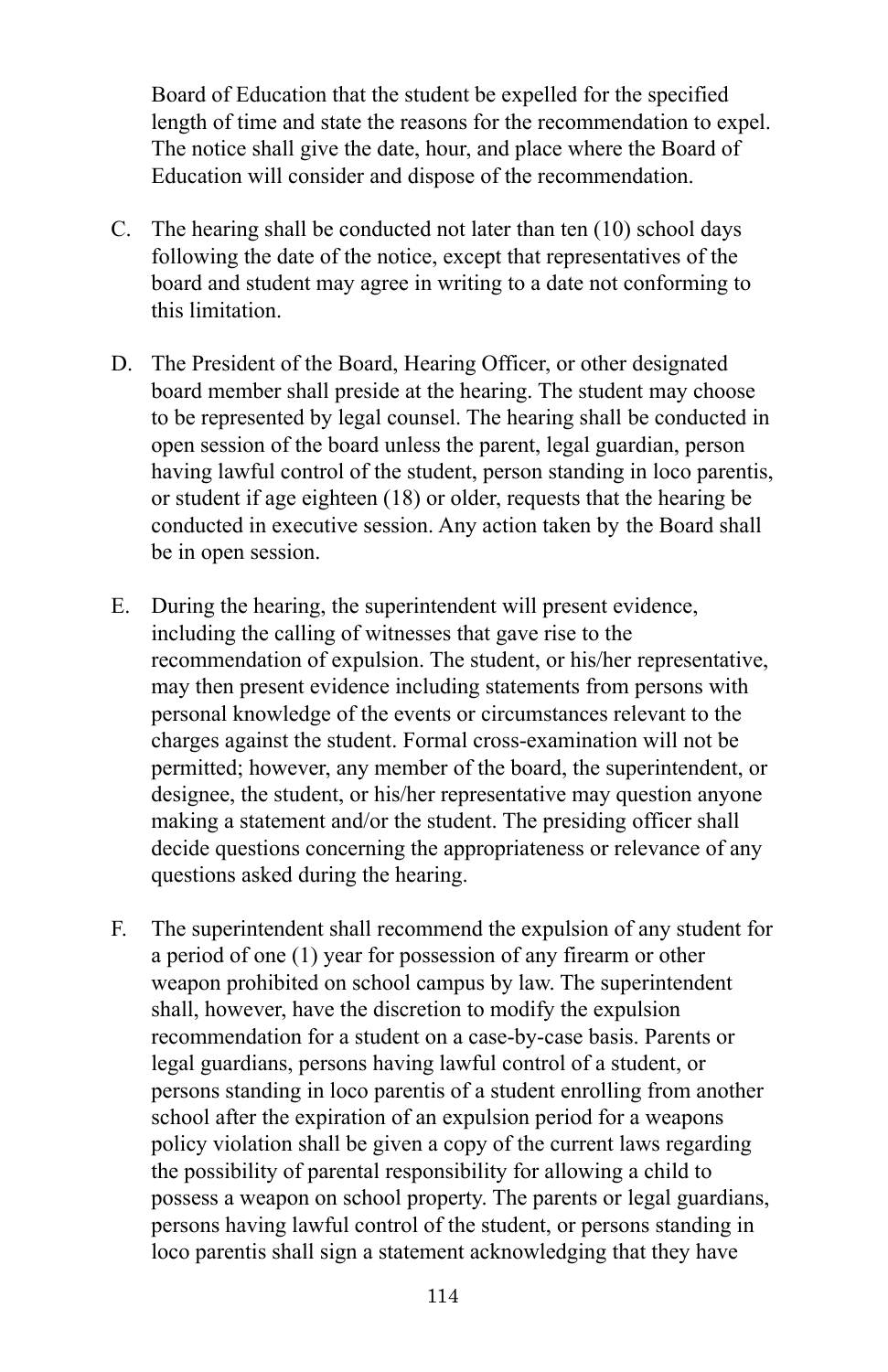read and understand said laws prior to the student being enrolled in school.

- G. The superintendent and the Board of Education shall complete the expulsion process of any student that was initiated because the student possessed a firearm or other prohibited weapon on school property regardless of the enrollment status of the student.
- H. The District shall establish programs, measures, or alternative means and methods to continue student engagement an access to education during a student's period of expulsion. The District's program shall include offering an expelled student an opportunity for enrollment in digital learning courses or other alternative educational courses that result in the receipt of academic credit that is at least equal to credit the expelled student may have received from the District if the student had not been expelled.

*Legal Reference: A.C.A. § 6-18-507; A.C.A. § 6-15-1406; A.C.A. § 6-18-502, DESE Rules Governing Student Discipline and School Safety HISTORY BOE: ADOPTED JUNE 10, 2008; JULY 14, 2020*

## **COMPLAINTS AND GRIEVANCES – Policy 6.7**

- A. Individuals with complaints concerning personnel, curriculum, discipline, (including specific discipline policies), coaching, or the day to day management of the schools need to address those complaints according to the following sequence:
	- 1. Teacher, coach, or other staff member against whom the complaint is directed.
	- 2. Principal
	- 3. Assistant Superintendent
	- 4. Superintendent
- B. Other than in the few instances where statutorily allowed or required, student discipline and personnel matters may not be discussed in board meetings. Individuals with complaints regarding such matters need to follow the sequence outlined above.
- C. Unless authorized by the board as a whole for a specific purpose, no individual board member has any authority when acting alone. District constituents are reminded that the Board serves as jury in matters regarding student suspensions initiated by the Superintendent, expulsions, and personnel discipline.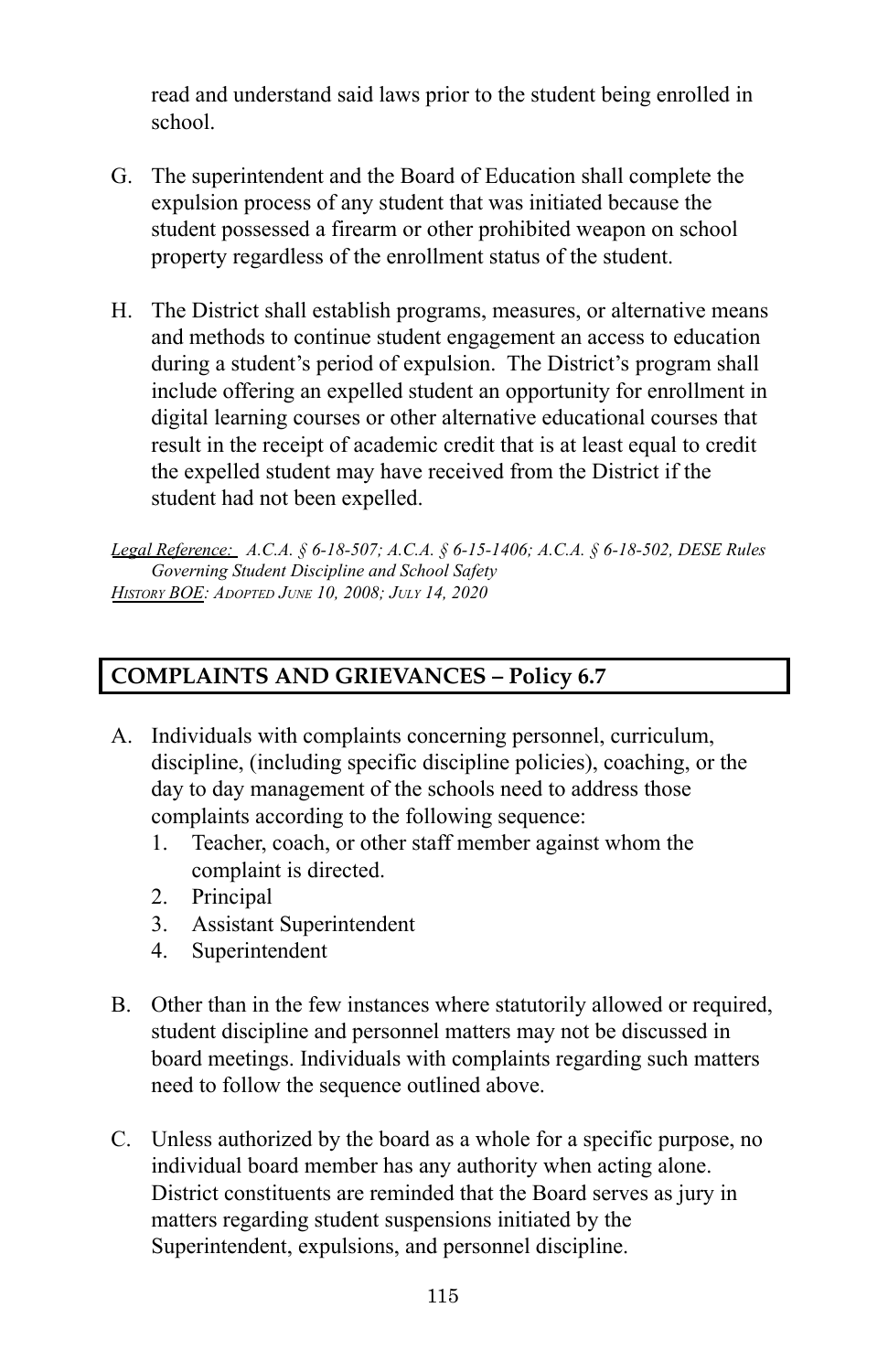## **INTERNET SAFETY AND ELECTRONIC DEVICE USE - POLICY 4.29**

The Jonesboro School District makes electronic devices and/or Internet access available to students, to permit students to perform research and to allow students to learn how to use electronic device technology. Use of district devices are for educational and/or instructional purposes only. It is the policy of this school district to use an Internet filtering software designed to prevent users from accessing material that is harmful to minors.

For the purpose of this policy "harmful to minors" is defined as any picture, image, graphic image file, or other visual depiction that taken as a whole and with respect to minors, appeals to a prurient interest in nudity, sex, or excretion; depicts, describes, or represents, in a patently offensive way with respect to what is suitable for minors, an actual or simulated sexual act or sexual contact, actual simulated normal or perverted sexual acts, or a lewd exhibition of the genitals; and taken as a whole, lacks serious literary, artistic, political, or scientific value to minors.

No student will be granted Internet access until and unless Internet and Electronic Device Use Agreement is signed by both the student and the parent or legal guardian (if the student is under the age of eighteen [18]) is on file. The current version of the Internet and Electronic Device Use Agreement is incorporated by reference into board policy and is considered part of the student handbook.

Student use of technology resources shall only be as directed or assigned by staff or teachers; students are advised they enjoy no expectation of privacy in any aspect of their electronic device use, including email, and that monitoring of student technology use is continuous. Students must not disable or bypass security procedures, compromise, attempt to compromise, or defeat the district's technology network security or Internet filtering software, alter data without authorization, or disclose passwords to other students. Students who misuse district-owned technology or Internet access in any way, including using technology to violate any other policy or contrary to the computer use agreement, or using the computers to access or create sexually explicit or pornographic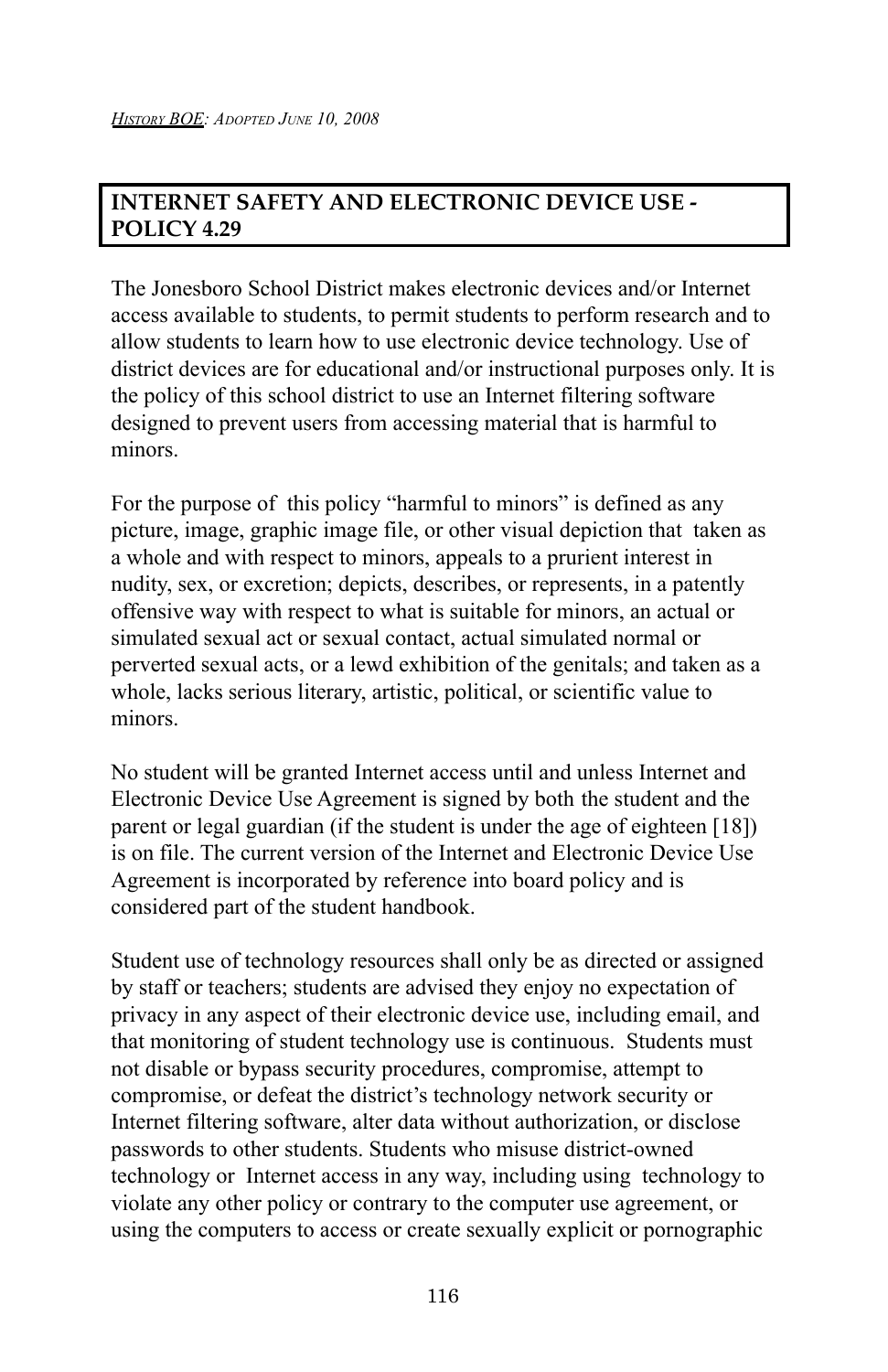text or graphics, will face disciplinary action, as specified in the student handbook and/or computer use agreement.

In an effort to help protect student welfare when they navigate the Internet, the district will work to educate students about appropriate online behavior, including interacting with other individuals on social networking websites and in chat rooms and cyberbullying awareness and response.

Students found guilty of plagiarizing another student's computer assignment, or plagiarizing by downloading from the internet, are subject to academic penalties, up to and including loss of course credit; and loss of computer use privileges.

*Legal References: 20 USC 6801 et seq. (Children's Internet Protection Act; PL 106-554), A.C.A. § FCC Final rules 11-125 August 11, 2011, 20 USC 6777, 47 USC 254(h), 47 CFR 520 (C) (4), 6-21-107, A.C.A. § 6-21-111, FCC Final rules 11-125 august 11, 2011, HISTORY BOE: ADOPTED JUNE 10, 2008 REVISED JUNE 12, 2012; JUNE 10, 2014*

#### **STUDENT ELECTRONIC DEVICE AND INTERNET USE AGREEMENT – Policy 4.29F**

The Jonesboro School District agrees to allow the student to use the district's technology to access the Internet under the following terms and conditions which apply whether the access is through a district or student owned electronic device:

- 1. Conditional Privilege: The student's use of the district's access to the Internet is a privilege conditioned on the student's abiding to this agreement. No student may use the district's access to the Internet whether through a district or student owned electronic device unless the student and his/her parent or guardian have read and signed this agreement.
- 2. Acceptable Use: The student agrees that he/she will use the district's Internet access for educational purposes only. In using the Internet, the student agrees to obey all federal laws and regulations and any State laws and rules. The student also agrees to abide by any Internet use rules instituted at the student's school or class, whether those rules are written or oral.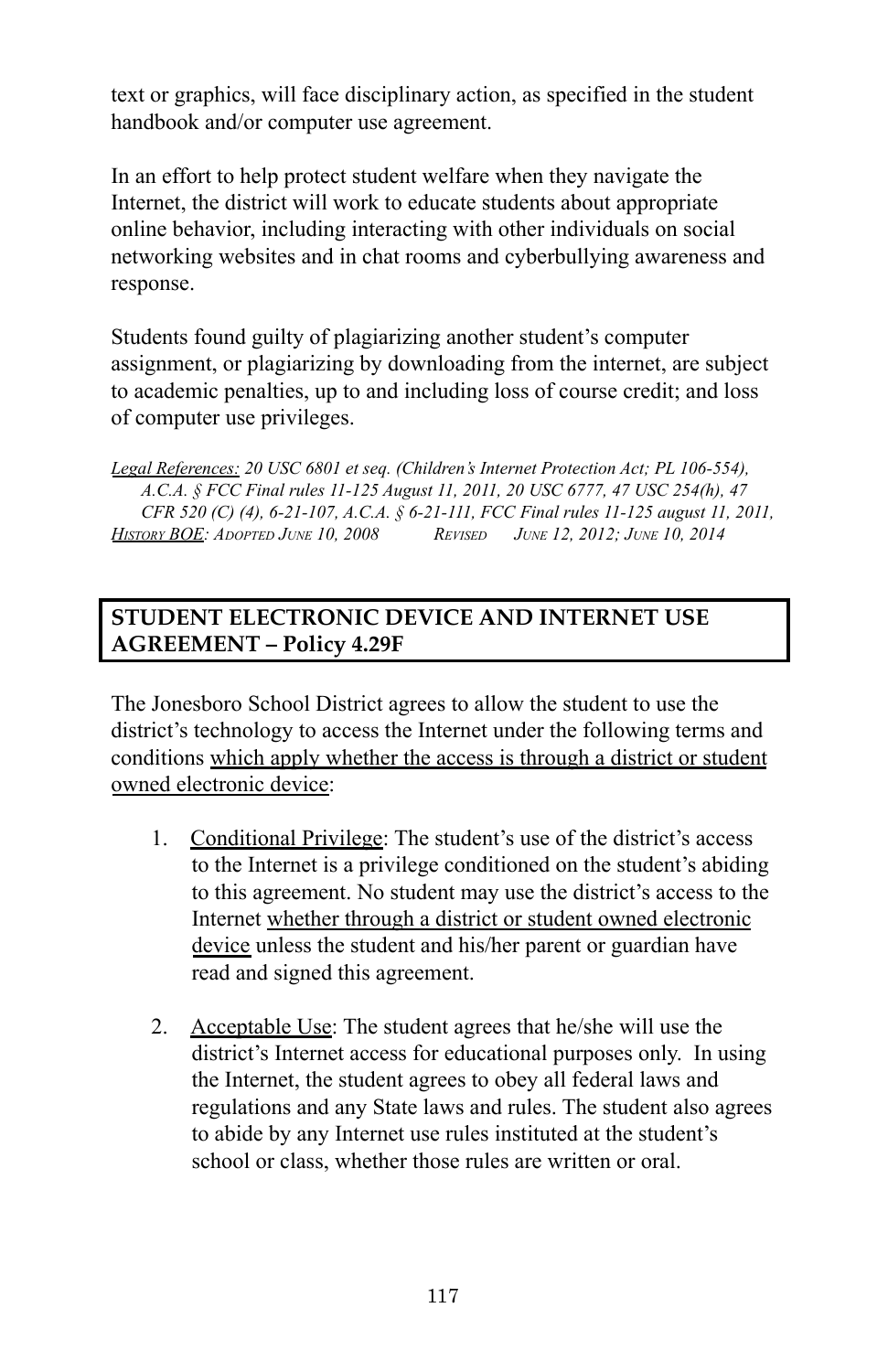3. Penalties for Improper Use: If the student violates this agreement and misuses the Internet, the student shall be subject to disciplinary action.

*Minimum Consequence*: Conference/Warning/Parent Notification; *Maximum Consequence*: Suspension/Restitution/Expulsion

- 4. "Misuse of the district's access to the Internet" includes, but is not limited to, the following:
	- a. using the Internet for other than educational purposes unless authorized by the instructor;
	- b. gaining intentional access or maintaining access to materials which are "harmful to minors" as defined by Arkansas law;
	- c. using the Internet for any illegal activity, including computer hacking and copyright or intellectual property law violations;
	- d. making unauthorized copies of computer software;
	- e. accessing sites/programs unless authorized by the instructor for a class activity directly supervised by a staff member;
	- f. using abusive or profane language in private messages on the system; or using the system to harass, insult, or verbally attack others;
	- g. posting anonymous messages on the system;
	- h. using proxy sites or other methods of bypassing district security or filtering components;
	- i. wasteful use of limited resources provided by the school including paper;
	- j. causing congestion of the network through lengthy downloads of files;
	- k. vandalizing data of another user;
	- l. obtaining or sending information which could be used to make destructive devices such as guns, weapons, bombs, explosives, or fireworks;
	- m. gaining or attempting to gain unauthorized access to resources or files;
	- n. identifying oneself with another person's name or password or using an account or password of another user without proper authorization;
	- o. invading the privacy of individuals;
	- p. divulging personally identifying information about himself/herself or anyone else either on the Internet or in an email unless it is a necessary and integral part of the student's academic endeavor. Personally identifying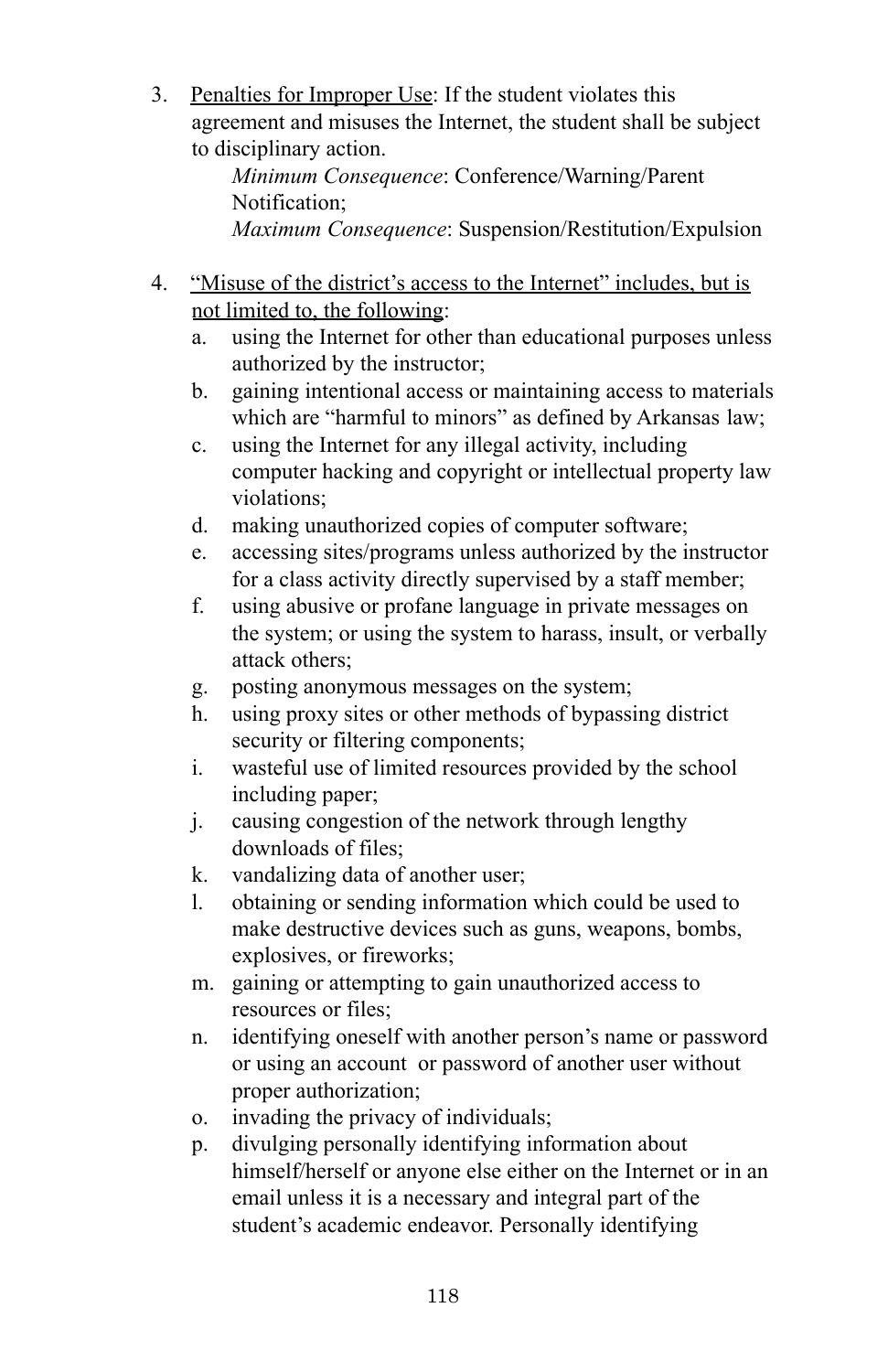information includes full names, address, and phone number;

- q. using the network for financial or commercial gain without district permission;
- r. theft or vandalism of data, equipment, or intellectual property;
- s. attempting to gain access or gaining access to student records, grades, or files;
- t. introducing a virus to, or otherwise improperly tampering with the system:
- u. degrading or disrupting equipment or system performance;
- v. creating a web page or associating a web page with the school or school district without proper authorization;
- w. providing access to the district's Internet Access to unauthorized individuals;
- x. failing to obey school or classroom Internet use rules; or
- y. taking part in any activity related to Internet use which creates a clear and present danger of the substantial disruption of the orderly operation of the district or any of its schools.
- z. installing or downloading software on district computers without prior approval of technology director or his/her designee.
- 5. Liability for debts: Students and their cosigners shall be liable for any and all costs (debts) incurred through the student's use of the computers or access to the Internet including penalties for copyright violations.
- 6. No Expectation of Privacy: The student and parent/guardian signing the agreement agree that if the student uses the Internet through the district's access, that the student waives any right to privacy the student may have for such use. The student and the parent/guardian agree that the district may monitor the student's use of the district's Internet Access and may also examine all system activities the student participates in, including but not limited to email, voice, and video transmissions, to ensure proper use of the system. The district may share such transmissions with the student's parents/guardians.
- 7. No Guarantees: The district will make good faith efforts to protect children from improper or harmful matter which may be on the Internet. At the same time, in signing this agreement, the parent and student recognize that the District makes no guarantees about preventing improper access to such materials on the part of the student.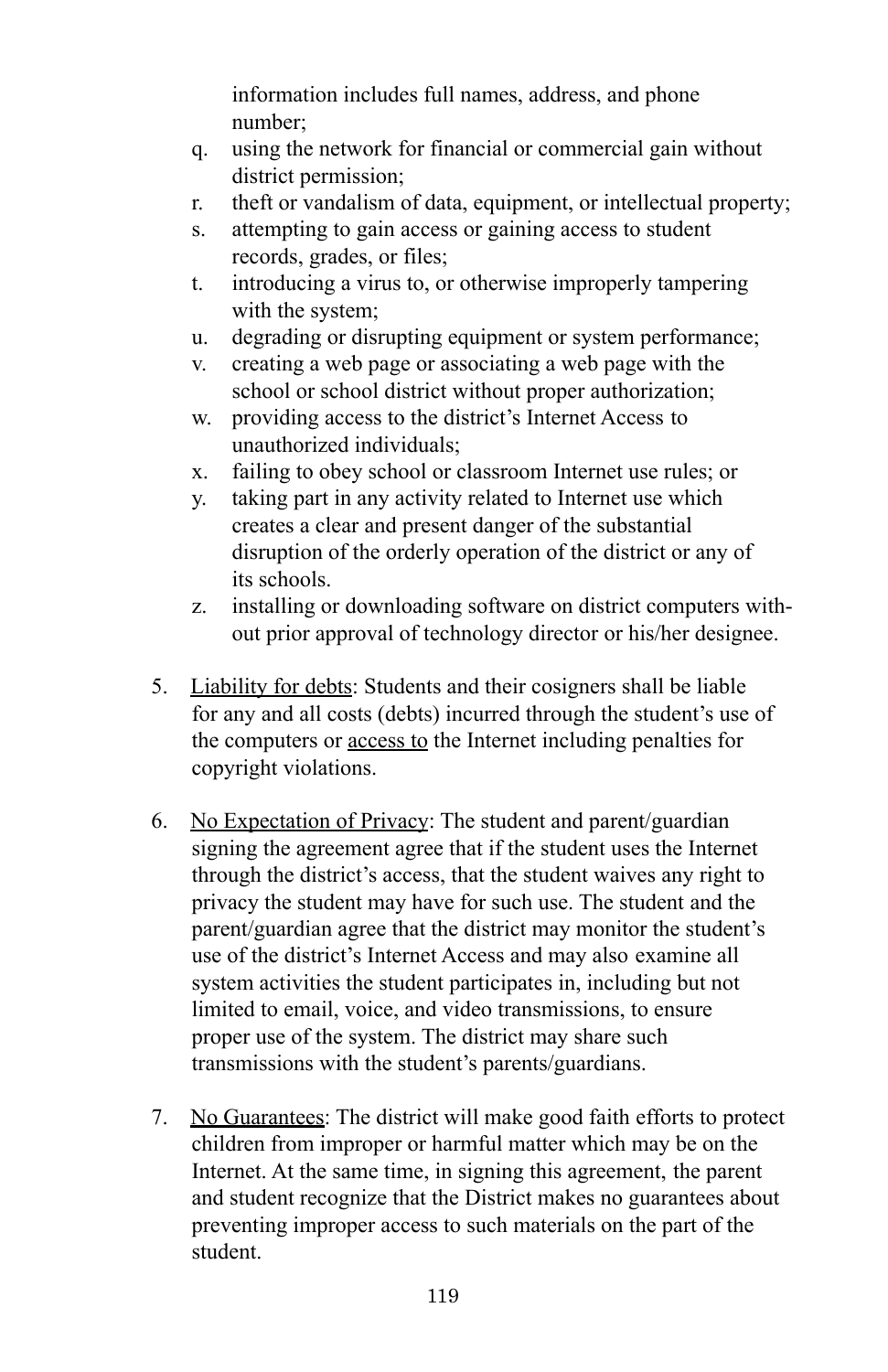Note: The Neighborhood Children's Internet Protection Act (PL 106-554, 47 USC 254 (h) (l)) requires districts to hold at least one public hearing on its proposed Internet safety policy. The regulations do not require this to be a special meeting and it is allowable for it to be part of a regular school board meeting.

*HISTORY BOE: ADOPTED JUNE 10, 2008 REVISED JUNE 12, 2012; JUNE 10, 2014; JUNE 25, 2019*

#### **BICYCLE POLICY**

Jonesboro Public School District prohibits bicycle, scooters, and skateboards on all elementary campuses from 7:00 am to 4:00 pm. These forms of transportation shall not be used to ride to and from school.

*HISTORY BOE: ADOPTED JUNE 10, 2008*

## **STUDENTS' VEHICLES – Policy 4.33**

- A. Students will not be allowed to drive vehicles to school except at the high school level. A student who has presented a valid driver's license and proof of insurance to the appropriate office personnel, may drive his/her vehicle to school. Vehicles driven to school shall be parked in the area designated for student parking. Parking on school property is a privilege which may be denied to a student for any disciplinary violation, at the discretion of the student's building principal.
- B. Students are not permitted to loiter in parking areas and are not to return to their vehicles for any reason unless given permission to do so by school personnel.
- C. It is understood that there is no expectation of privacy in vehicles in parking areas. Drivers of vehicles parked on a school campus will be held accountable for illegal substances or any other item prohibited by district policy found in their vehicle. The act of a student parking a vehicle on campus is a grant of permission for school or law enforcement authorities to search that vehicle.

*HISTORY BOE: ADOPTED JUNE 10, 2008 REVISED JUNE 12, 2012*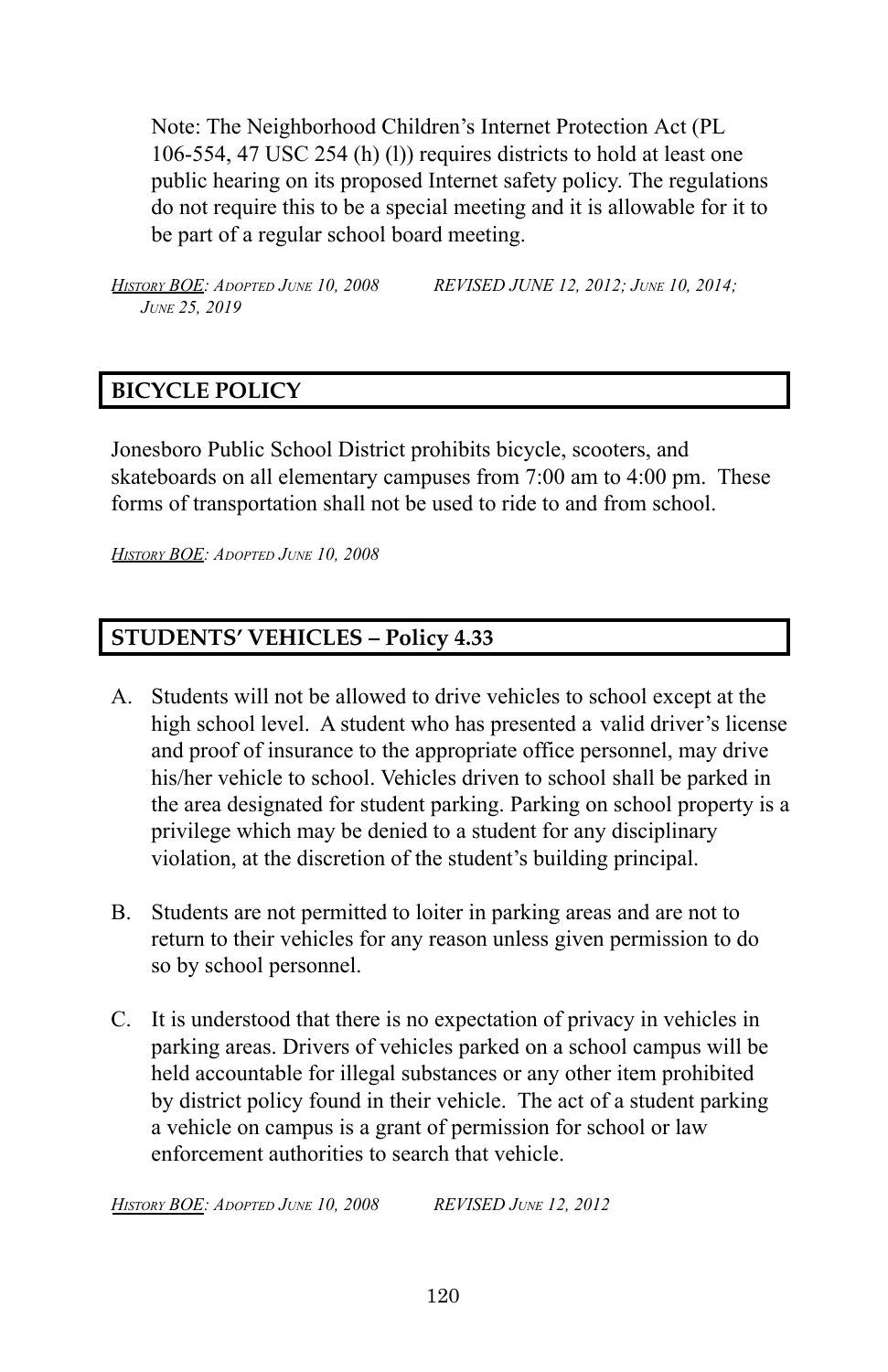# **SECTION 6: STUDENT HEALTH AND RELATED SERVICES**

# **SCHOOL WELLNESS – POLICY 5.29**

The health and physical well-being of our students directly affects their ability to learn. Childhood obesity increases the incidence of adult diseases occurring in children and adolescents such as heart disease, high blood pressure and diabetes. The increased risk carries forward into their adulthood. Research indicates that a healthy and regular physical activity can help prevent obesity and the diseases resulting from it. It is understood that the eating habits and exercise patterns of students cannot be magically changed overnight, but at the same time, the board of directors believes it is necessary to strive to create a culture in our schools that consistently promotes good nutrition and physical activity.

The district is committed to the optimal development of every student. The district believes that for students to have an opportunity to achieve personal, academic, developmental, and social success, we need to create positive, safe, and health-promoting learning environments at every level, in every setting, throughout the school year. This policy outlines the district's approach to ensuring environments and opportunities for all students to practice healthy eating and physical activity behaviors throughout the school day while minimizing commercial distractions. Specifically, this policy establishes goals and procedures to ensure that:

- Students in the district have access to healthy foods throughout the school day – both through reimbursable school meals and other foods available through the school campus – in accordance with Federal and State Nutrition Standards;
- Students will have time to eat their meals in an environment that is safe, clean, and pleasant;
- Students receive quality grade appropriate nutrition education that helps them develop lifelong healthy eating behaviors;
- Students have opportunities to be physically active before, during, and after school;
- Students engage in nutrition and physical activity promotion and other activities that promote student wellness;
- School staff are encouraged and supported to practice healthy nutrition and physical activity behaviors in and out of school;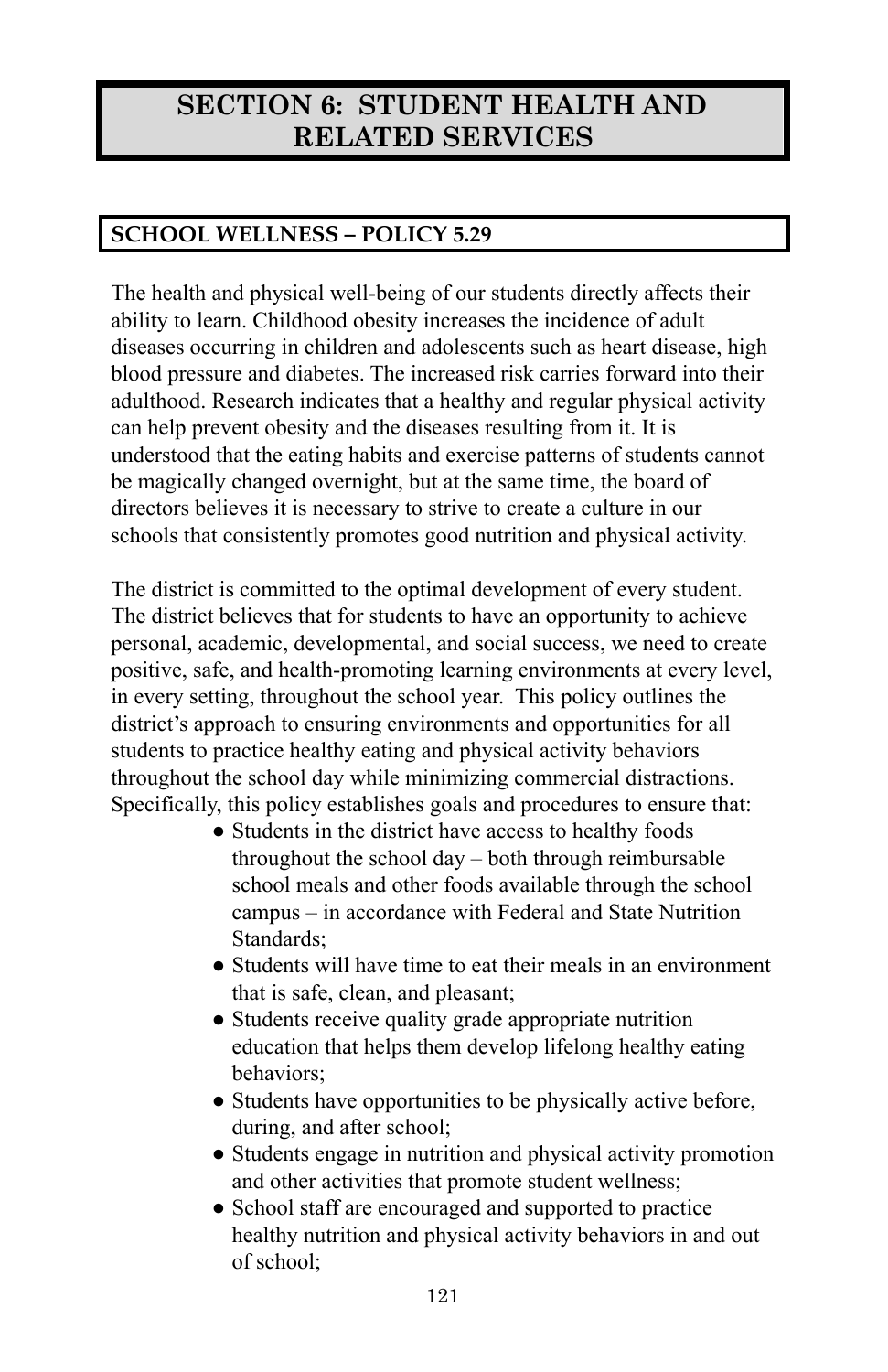- The community is engaged in supporting the work of the district in creating continuity between school and other settings for students and staff to practice lifelong healthy habits;
- The district establishes and maintains an infrastructure for management, oversight, implementation, communication about and monitoring of the policy and its established goals and objectives;
- The district will coordinate the wellness policy with other aspects of school management, including the District's School Improve Plan, when appropriate; and
- The district will include any relevant data or statistics from state or local sources supporting the need for establishing and achieving the goals in this policy.

*Legal References: Richard B. Russell National School Lunch Act 42 U.S.C. § 1751 et seq as amended by PL 111-296 (Section 204) of 2010. (Section 204 is codified at 42 U.S.C. .§ 1758 (b), Child Nutrition Act of 1966 42 U.S.C.§ 1771 et seq., A.C.A. §§ 20-7-133, 134, and 135, ADE Rules Governing Nutrition and Physical Activity Standards and Body Mass Index for Age Assessment Protocols, in Arkansas Public Schools, Allowable Competitive, Foods/Beverages - Maximum Portion Size List for Middle, Junior High, and High School, Nutrition Standards for Arkansas Public Schools (Commissioner's Memo FIN-06-106), A.C.A. § 6-20-709, 7 C.F.R. § 210.18, 7 C.F.R. § 210.31, Commissioner's Memo CNU-17-010, Commissioner's Memo CNU 17-013, Commissioner's memo 17-016.*

HISTORY BOE: ADOPTED JUNE 10, 2008 REVISED: JUNE 12, 2012; JUNE 13, 2016; JUNE *12, 2017*

*For the complete policy regarding School Wellness, Policy 5.29, refer to the JPS District Policy on the JPS website.*

#### **IMMUNIZATIONS – POLICY 4.57**

The district administration has the responsibility to evaluate the immunization status of district students. The district shall maintain a list of all students who are not fully age appropriately immunized or who have an exemption provided by ADH to the immunization requirements based on medical, religious, or philosophical grounds.

*Legal References: A.C.A. § 6-18-702; ADE Rules Governing Immunization requirements in Arkansas Public Schools; ADH Rules and Regulations Pertaining to Immunization Requirements HISTORY BOE: ADOPTED MAY 11, 2015; JULY 14, 2020*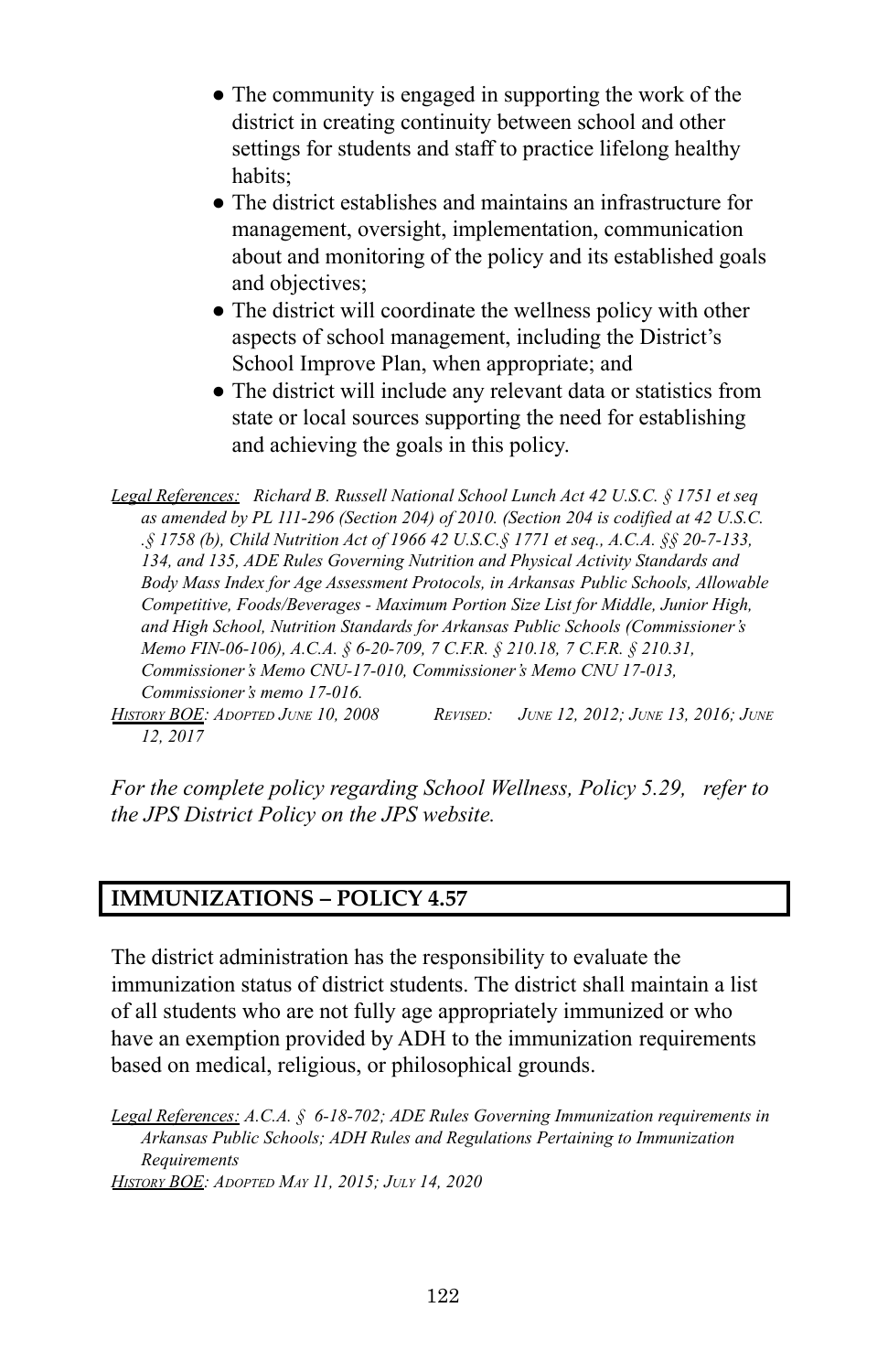*Refer to District Policy 4.57 for complete policy regarding STUDENT IMMUNIZATIONS including requirements, admittance to school, and exclusion from school.*

## **STUDENT HEALTH SERVICES – POLICY 5.18**

The district shall provide a health service program under the direction of a licensed nurse. The program shall include screening, referral, and follow-up procedures for all students. Facilities, equipment and materials necessary for the operation of the program shall be provided at each school. Current health appraisal records for all students will be maintained in accordance with guidelines provided by the Division of Elementary and Secondary of Education.

*Legal References: Standards for Accreditation of Arkansas Public Schools, (XI)*

## **SCHOOL BASED MENTAL HEALTH SERVICES**

School-based mental health services are provided in the Jonesboro School District. A licensed therapist and case manager are on-site at each campus. For information about these services, contact your child's school.

*HISTORY BOE: ADOPTED JUNE 10, 2008*

#### **FOOD SERVICES: SCHOOL MEAL MODIFICATIONS - Policy 4.50**

The district only provides modified meal components on menus to accommodate students with a disability. A parent wishing to request dietary accommodations for their student with a disability must submit to the district's Director of Child Nutrition a medical statement completed by a State licensed healthcare professional.

The district will not prepare meals outside the normal menu to accommodate a family's religious or personal health beliefs.

*Legal References: Commissioner's Memo FIN-09-044; Commissioner's Memo FIN-15-122; 7CFR 210.10(g) HISTORY BOE: ADOPTED JUNE 10, 2008 REVISED: JUNE 11, 2009; JUNE 12, 2017*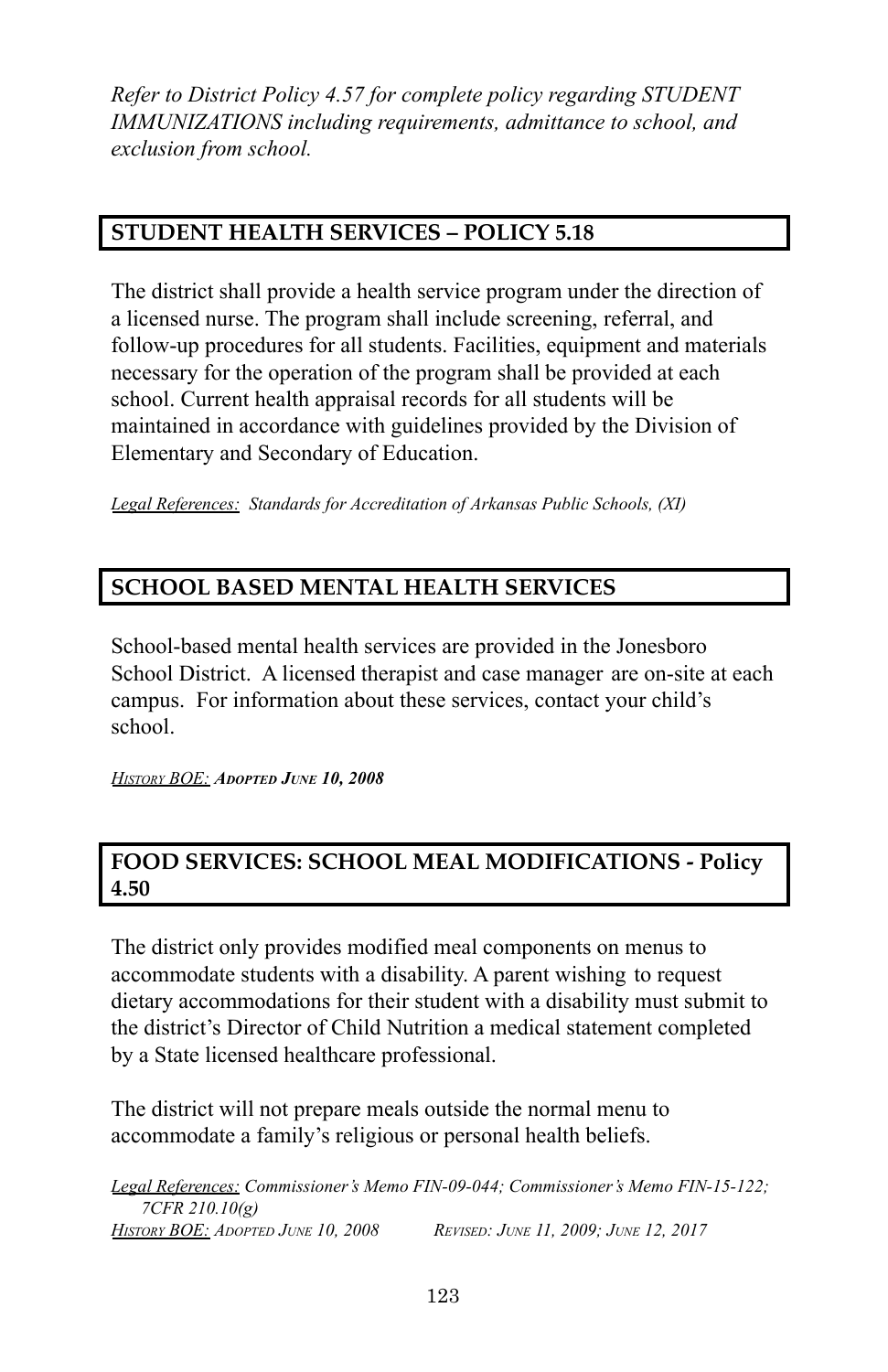*For the complete policy regarding Food Services: School Meal Modifications, Policy 4.50, refer to the JPS District Policy on the JPS website.*

## **FOOD SERVICE PREPAYMENT – Policy 4.51**

The district participates in CEP and provides meals to all students at no charge. The district does not provide credit for students to charge for a la carte or other food and beverage items available for purchase in the school food service area. A la carte or other food and beverage items may be purchased by either providing payment for the items at the time of receipt or by having a prepaid account with the district that may be charged for the items. Parents or students choosing to do so, may pay in advance for a la carte or other food and beverage items through any of the following methods:

- Submitting cash or check payment to student's school cafeteria;
- Depositing funds through the district's online service; [www.myschoolbucks.com](http://www.myschoolbucks.com)

*Legal References: Commissioner's Memo CNU-17-003; Commissioner's Memo CNU-17-024.* **HISTORY BOE:** ADOPTED JUNE 10, 2008 REVISED: JUNE 11, 2009; JUNE 12, 2017; JUNE *25, 2019*

## **COMMUNICABLE DISEASES AND PARASITES – Policy 4.34**

- A. Students with communicable diseases or with human host parasites that are transmittable in a school environment shall demonstrate respect for other students by not attending school while they are capable of transmitting their condition to others. Students whom the school nurse determines are unwell or unfit for school attendance or who are believed to have a communicable disease or condition will be required to be picked up by their parent or guardian. A student who has been sent home by the school nurse will be subsequently readmitted, at the discretion of the school nurse, when the student is no longer a transmission risk. In some instances, a letter from a health care provider may be required prior to the student being readmitted to the school.
- B. The parents or legal guardians of students found to have live human host parasites that are transmittable in a school environment will be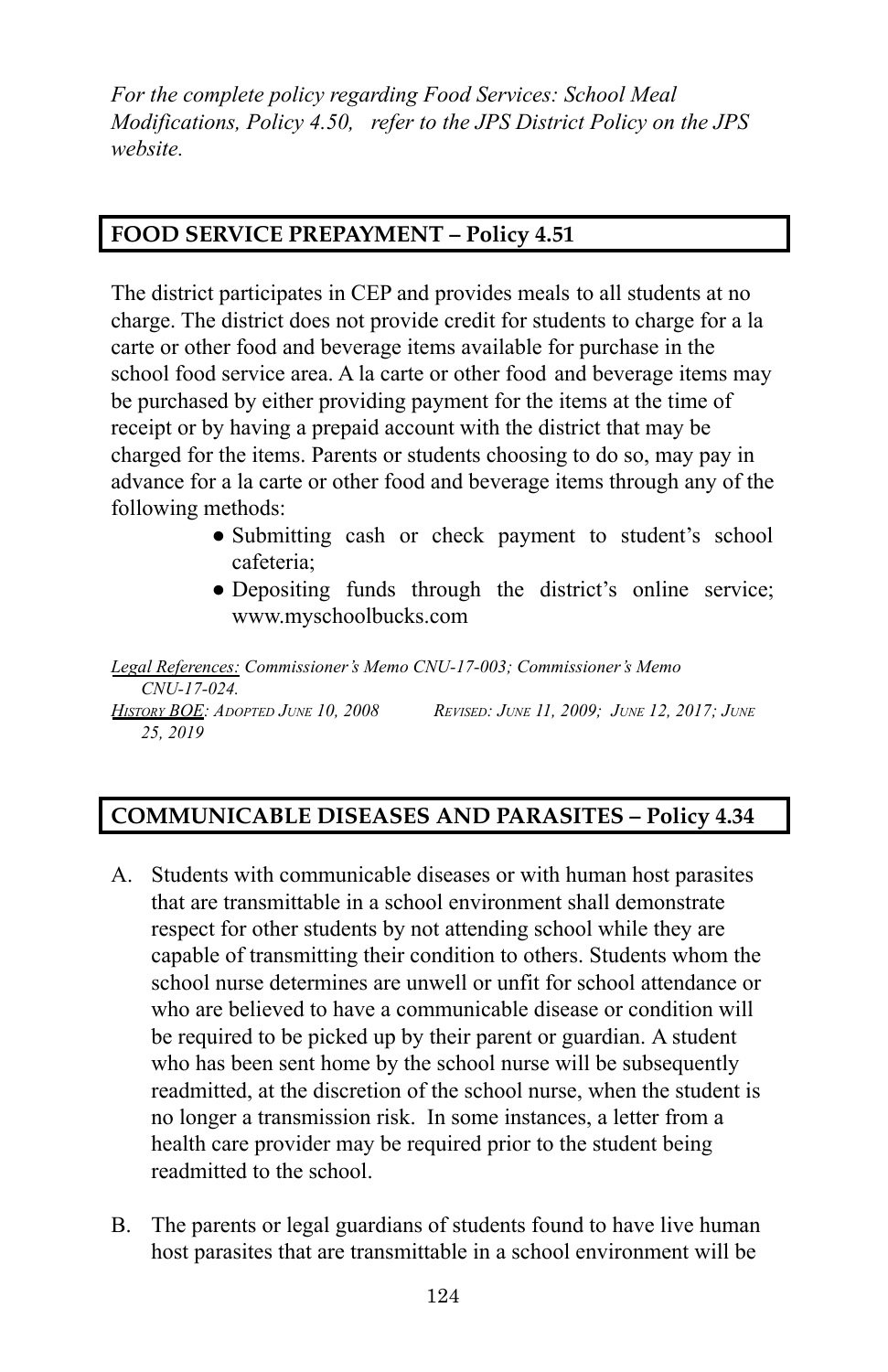asked to pick up their child at school. The parents or legal guardians will be given information concerning the eradication and control of human host parasites. A student may be readmitted after the school nurse or designee has determined the student no longer has live human host parasites that are transmittable in a school environment.

C. Each school may conduct screenings of students for human host parasites that are transmittable in a school environment as needed. The screenings shall be conducted in a manner that respects the privacy and confidentiality of each student.

*Legal Reference: A.C.A. §6-18-702; Arkansas State Board of Health Rules Pertaining To Immunization Requirements; Division of Elementary and Secondary Education Rules Governing Kindergarten through 12 th Grade Immunization Requirements HISTORY BOE: ADOPTED JUNE 10, 2008 REVISED JUNE 12, 2012*

*For the complete policy regarding Communicable Diseases and Parasites Policy 4.34, refer to the JPS District Policy on the JPS website.*

#### **STUDENT MEDICATIONS– Policy 4.35**

- A. Prior to the administration of any medication, including any dietary supplement or other perceived health remedy not regulated by the US Food and Drug Administration, to any student under the age of eighteen (18), written parental consent is required. The consent form shall include authorization to administer the medication and relieve the Board and its employees of civil liability for damages or injuries resulting from the administration of medication to students in accordance with this policy. All signed medication consent forms are to be maintained by the school nurse.
- B. Unless authorized to self-administer or otherwise authorized by this policy, students are not allowed to carry any medications, including over-the-counter (OTC) medications or any dietary supplement or other perceived health remedy not regulated by the US Food and Drug Administration, while at school. The parent or legal guardian shall bring the student's medication to the school nurse. The student may bring the medication if accompanied by a written authorization from the parent or legal guardian. When medications are brought to the school nurse, the nurse shall document, in the presence of the parent, the quantity and the type of the medication(s). If the medications are brought by a student, the school nurse shall ask another school employee to verify, in the presence of the student the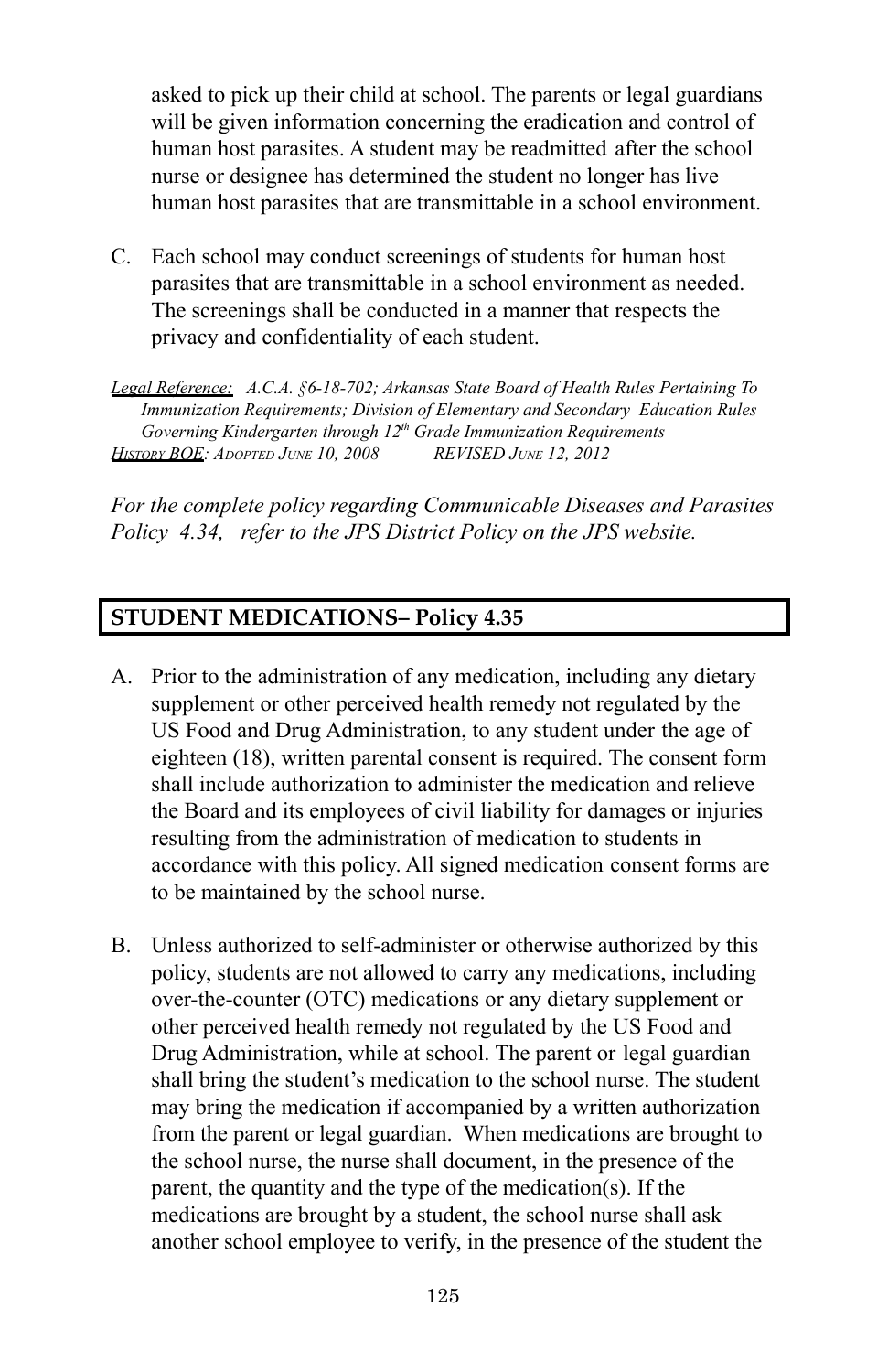quantity of the medication(s). Each person present shall sign a form verifying the quantity and type of the medication(s).

Medications, including those for self-administration, must be in the original container and be properly labeled with the student's name, the ordering health care provider's name, the name of the medication, the dosage, frequency, and instructions for the administration of the medication (including times). Additional information accompanying the medication shall state the purpose for the medication, its possible side effects, and any other pertinent instructions (such as special storage requirements) or warnings.

Students with an individualized health plan (IHP) may be given OTC medications to the extent giving such medications are included in the student's IHP.

The district's supervising registered nurse is responsible for creating procedures for the administration of medications on and off campus.

The school shall not keep outdated medications or any medications past the end of the school year. Parents shall be notified ten (10) days in advance of the school's intention to dispose of any medication. Medications not picked up by the parents or legal guardians within the ten (10) day period shall be disposed of by the school nurse in accordance with current law and rules.

The only Schedule II medications that shall be brought to the school are methylphenidate (Ritalin) or closely related medications as determined by the school nurse, dextroamphetamine (Dexedrine), and amphetamine sulfate (Adderall) or closely related medications as determined by the school nurse.

For the student's safety, no student will be allowed to attend school if the student is currently taking any other Schedule II medication than permitted by this policy. Students who are taking Schedule II medications which are not allowed to be brought to school shall be eligible for homebound instruction if provided for in their IEP and 504 plans.

C. Students who have written permission from their parent or guardian and a licensed health care practitioner on file with the district may self-administer either a rescue inhaler or auto-injectable epinephrine; perform his/her own blood glucose checks; administer insulin through the insulin delivery system the student uses; treat the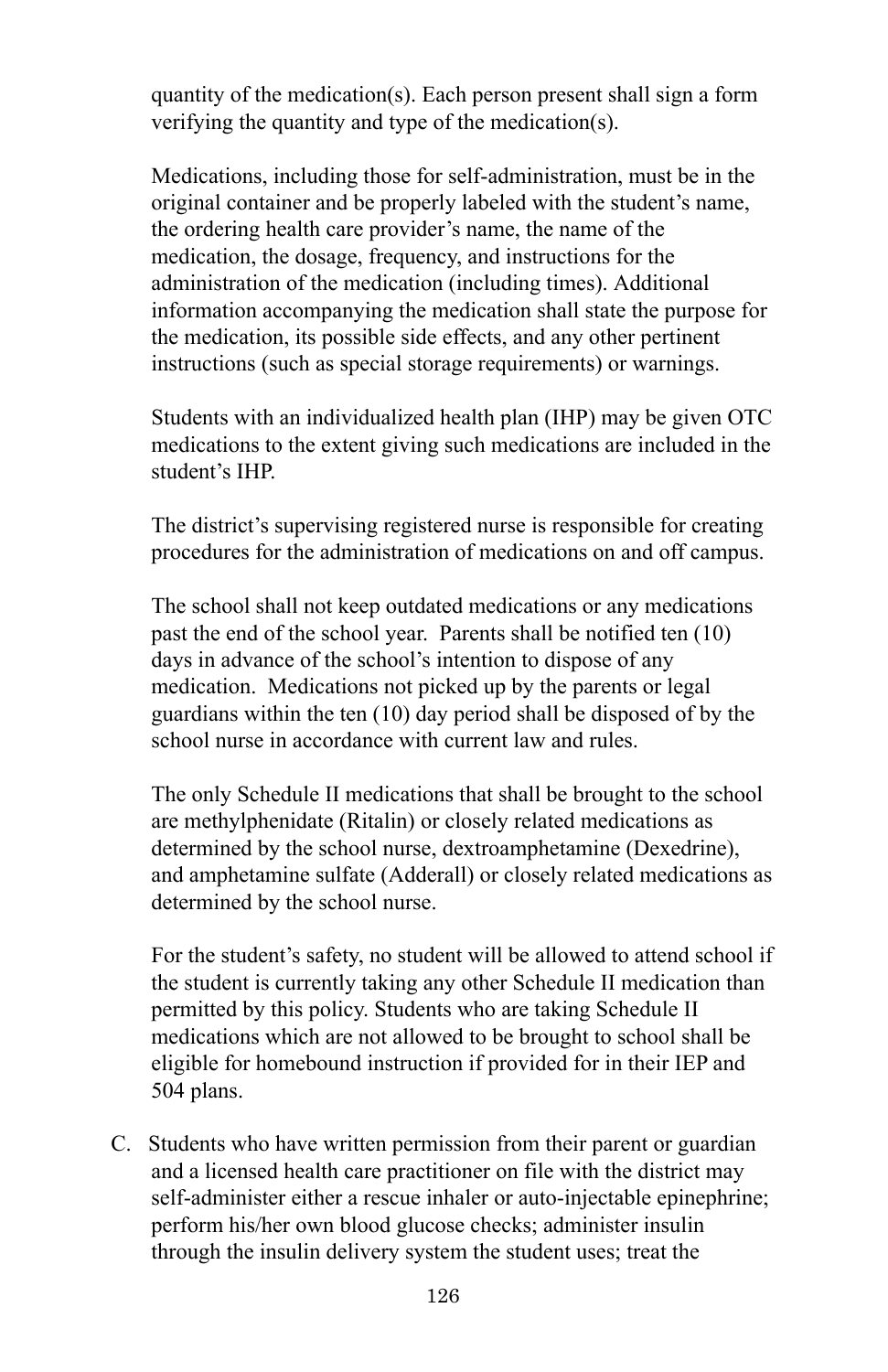student's own hypoglycemia and hyperglycemia; or possess on his/her person a rescue inhaler or auto-injectable epinephrine; or the necessary supplies and equipment to perform his/her own diabetes monitoring and treatment functions.

A student may be authorized to self-administer a stress dose medication to treat the student's adrenal insufficiency with:

- 1. The written authorization of the student's parent, legal
- 2. A written order from the student's treating physician stating that the student:
	- a. Is capable of completing the proper method of self-administration of the stress dose medication; and
	- b. Has been instructed on the details of the student's medical condition and the events that may lead to an adrenal crisis.

The parent, legal guardian, or person standing in loco parentis of a student who is authorized to self-administer a stress dose medication shall sign an IHP developed by the school nurse for the school where the student is enrolled. The IHP shall include a requirement for the notification of appropriate staff following the self-administration of a stress dose medication, which shall include the school nurse, teacher of the classroom where the stress dose medication was administered, and a school administrator.

Students who have a current consent form on file shall be allowed to carry and self-administer such medication while in school; at an on-site school sponsored activity; while traveling to or from school; or at an off-site school sponsored activity.

A student is prohibited from sharing, transferring, or in any way diverting his/her medications to any other person. The fact that a student with a completed consent form on file is allowed to carry a rescue inhaler, auto-injectable epinephrine, diabetes medication, stress dose medication or combination does not require the student to have such on the student's person. The parent or guardian of a student who qualifies under this policy to carry a rescue inhaler, auto-injectable epinephrine, diabetes medication, stress dose medication or any combination on the student's person shall provide the school with the appropriate medication, which shall be immediately available to the student in any emergency.

Students may possess and use a topical sunscreen that is approved by the United States Food and Drug Administration for OTC use to avoid overexposure to the sun without written authorization from a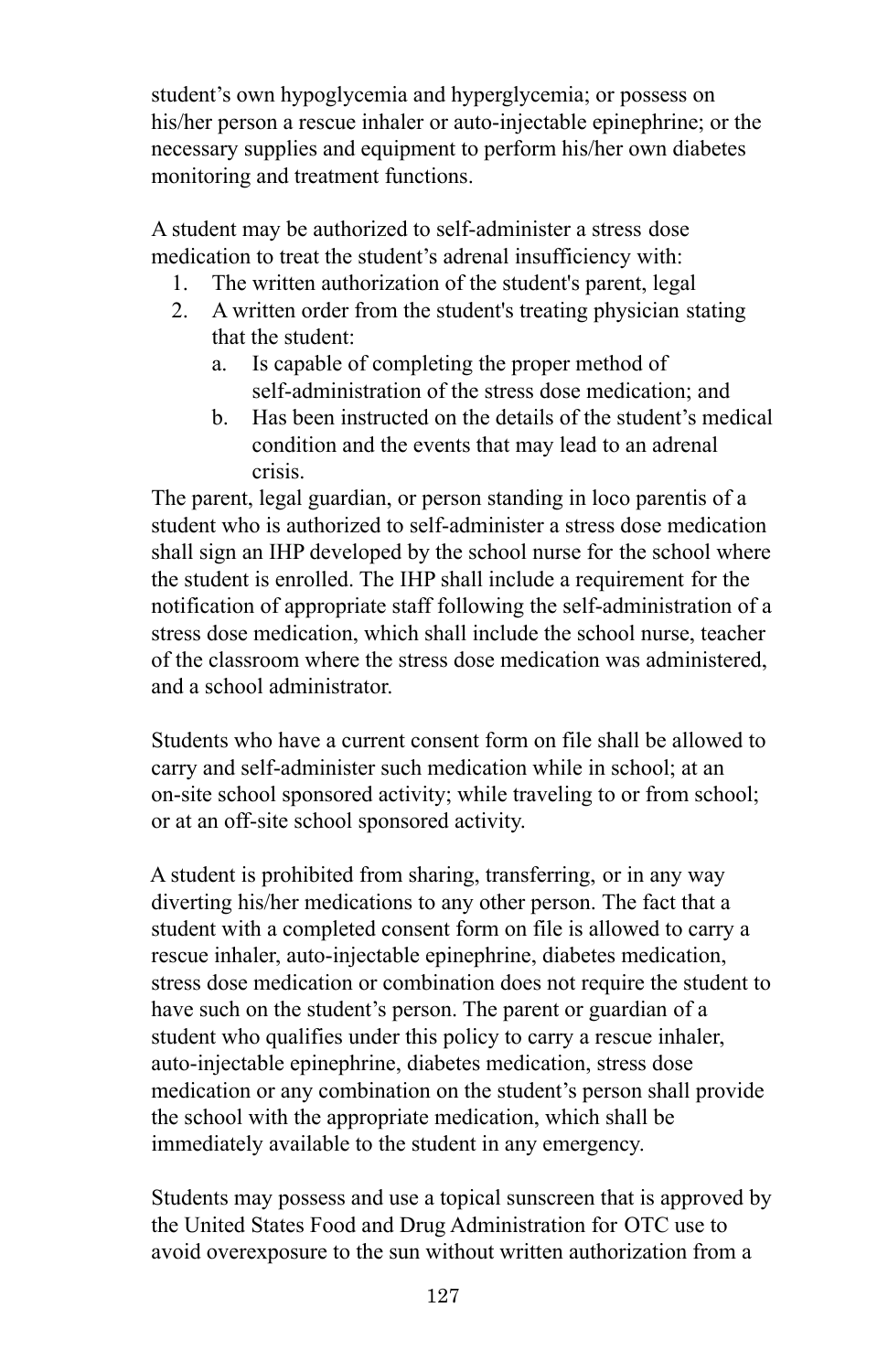parent, legal guardian, or healthcare professional while the student is on school property or at a school-related event or activity. The parent or guardian of a student may provide written documentation authorizing specifically named District employee(s), in addition to the school nurse, to assist a student in the application of sunscreen. The District employee(s) named in the parent or legal guardian's written authorization shall not be required to assist the student in the application of sunscreen.

D. Students may be administered Glucagon, insulin, or both in emergency situations by the school nurse or, in the absence of the school nurse, a trained volunteer school employee designated as a care provider, provided the student has: an IHP that provides for the administration of glucagon, insulin, or both in emergency situations; and a current, valid consent form on file from their parent or guardian.

A student shall have access to a private area to perform diabetes monitoring and treatment functions as outlined in the student's IHP.

E. Emergency Administration of Epinephrine

The school nurse or other school employees designated by the school nurse as a care provider who have been trained and certified by a licensed physician may administer an epinephrine auto-injector in emergency situations to students who have an IHP that provides for the administration of an epinephrine auto-injector in emergency situations.

The parent of a student who has an authorizing IHP, or the student is over the age of eighteen (18), shall annually complete and sign a written consent form provided by the student's school nurse, authorizing the nurse or other school employee(s) certified to administer auto-injector epinephrine to administer auto-injector epinephrine to the student when the employee believes the student is having a life-threatening anaphylactic reaction.

Students who have written permission from their parent or guardian shall provide the school nurse an epinephrine auto-injector. The epinephrine will be used in the event the school nurse, or other school employee certified to administer auto-injectable epinephrine, in good faith professionally believes the student is having a lifethreatening anaphylactic reaction and the student is either not selfcarrying his/her epinephrine auto-injector or the nurse is unable to locate it.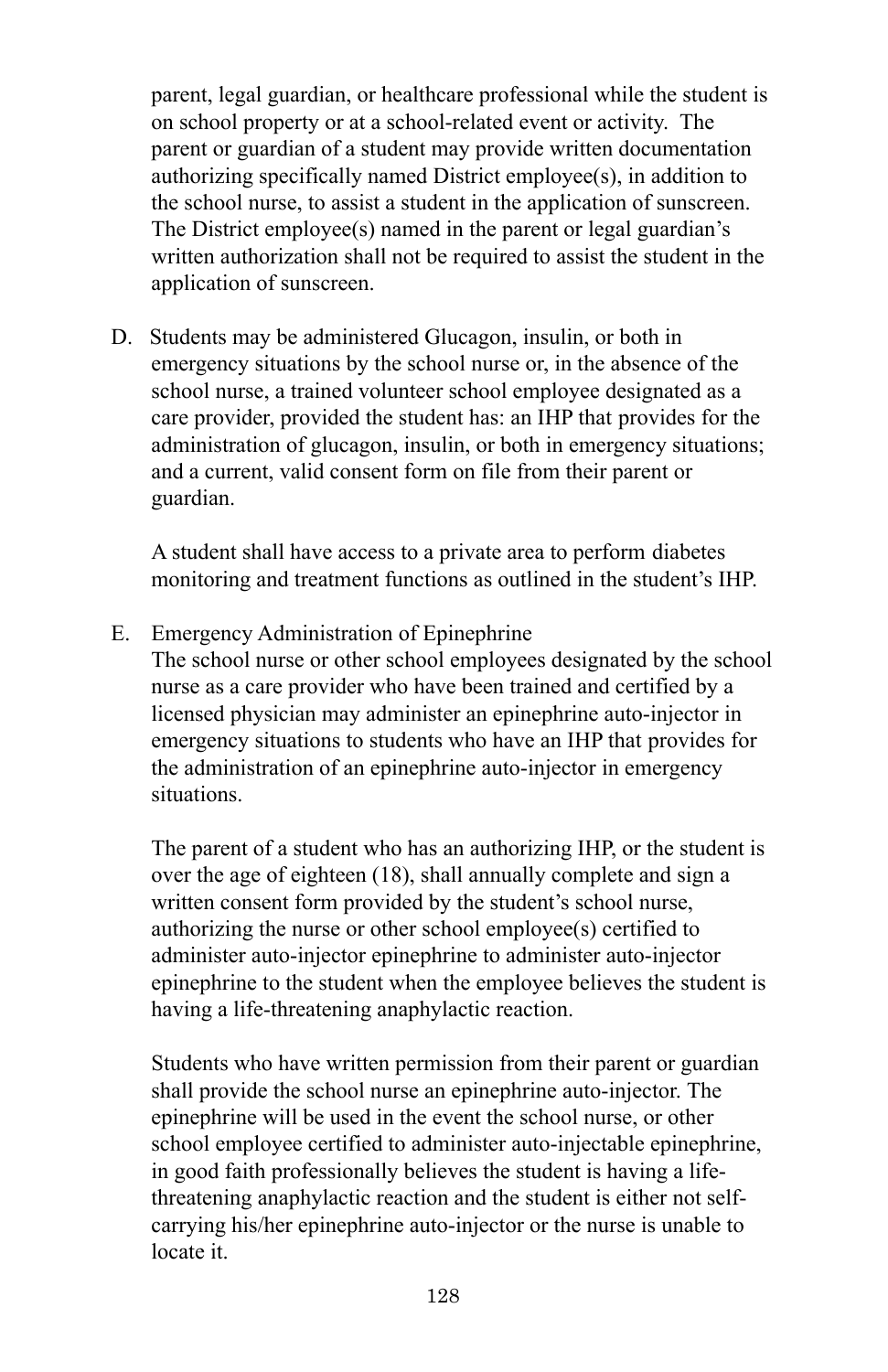F. The school nurse or other school employees designated by the school nurse as a care provider who have been trained and certified by a licensed physician, advanced practice registered nurse, or physician assistant may administer albuterol in emergency situations to students who have an IHP that provides for the administration of albuterol in emergency situations. The parent of a student who has authorizing IHP, or the student if over the age of eighteen (18), shall annually complete and sign a written consent form provided by the student's school nurse authorizing the nurse or other school employee(s) certified to administer albuterol to administer albuterol to the student when the employee believes the student is in perceived respiratory distress.

The school nurse for each District school shall keep on hand albuterol provided by the parent/guardian. The school nurse or other school employee designated by the school nurse as a care provider who has been trained and certified by a licensed physician assistant may administer albuterol to those students who the school nurse, or other school employee certified to administer albuterol, in good faith professionally believes is in perceived respiratory distress.

- G. The school nurse for each District school shall keep anti-opioid injectors on hand. The school nurse, other school employee, volunteer, or student may administer anti-opioid in accordance with the District's procedures to a student who the school nurse, or other observer, in good faith believes is having an opioid overdose.
- H. The school nurse or other school employees designated by the school nurse as a care provider who have been trained and certified by a licensed physician may administer an injectable emergency dose medication in emergency situations to students who have an IHP that provides for the administration of an injectable emergency dose medication in emergency situations.
- The parent of a student who has an authorizing IHP, or the student if over the age of eighteen (18), shall annually complete and sign a written consent form provided by the student's school nurse authorizing the nurse or other school employee(s) certified to administer an injectable emergency dose medication to administer an injectable emergency dose medication to the student when the employee believes the student is having an adrenal crisis due to adrenal insufficiency.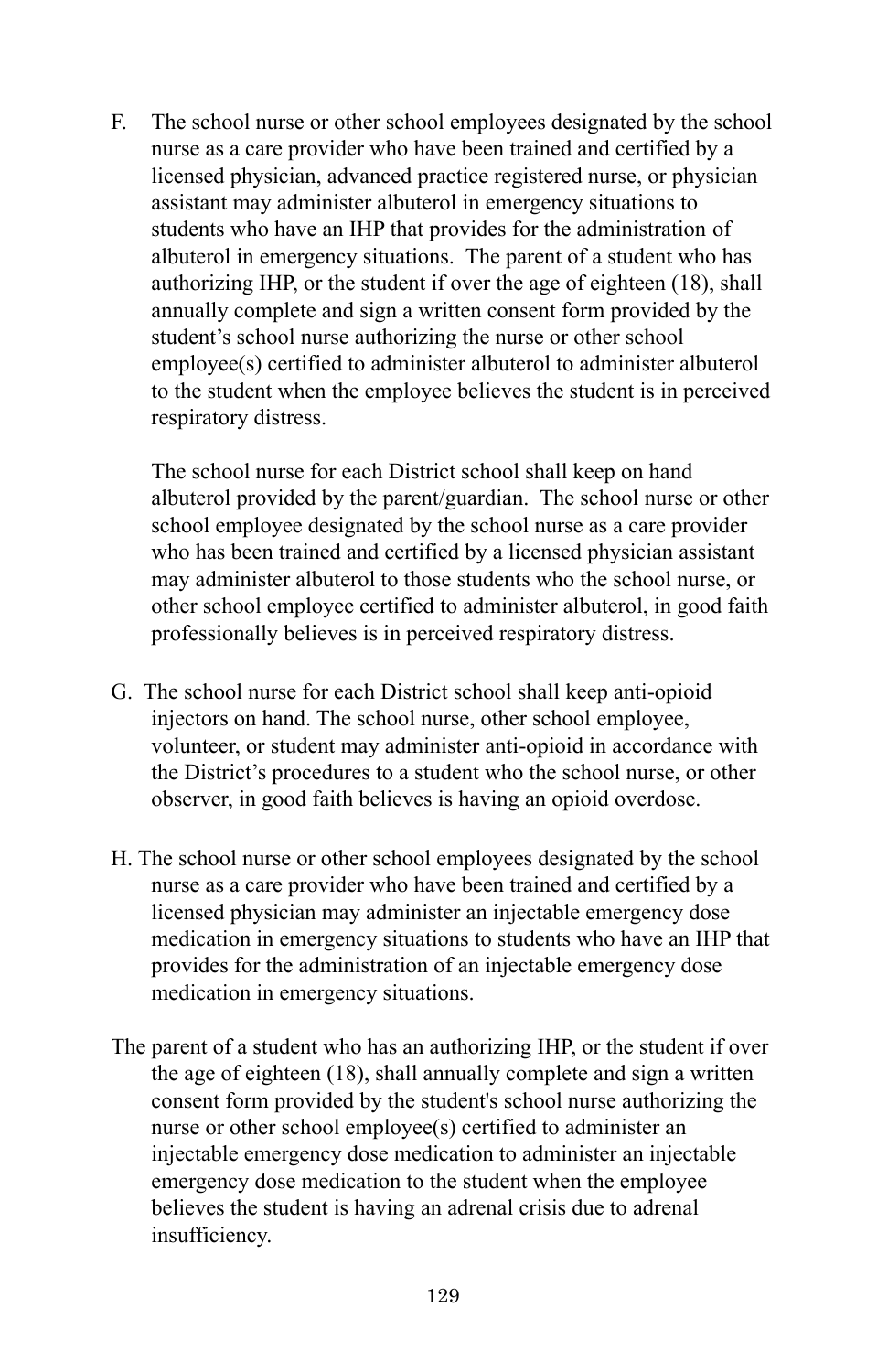Students who have met the requirements to be authorized to self-administer a stress dose medication under this policy shall provide the school nurse an emergency injectable dose of the student's medication. This emergency injectable dose will be used in the event the school nurse, or other school employee certified to administer an injectable emergency dose medication, in good faith professionally believes the student is having an adrenal crisis due to adrenal insufficiency.

*Legal Reference: Ark. State Board of Nursing: School Nurse Roles and Responsibilities; Division of Elementary and Secondary Education and Arkansas state Board of Nursing rules Governing the Administration of Glucagon to Arkansas Public School Students Suf ering from type I Diabetes;A.C.A. §6-18-701; A.C.A. §6-18-707; A.C.A. §6-1005(a)(6); A.C.A. §17-87-103 (11); A.C.A. § 6-18-711;A.C.A. §6-18-714* HISTORY BOE: ADOPTED JUNE 10, 2008 REVISED JUNE 12, 2012; JULY 9, 2013; MAY 11. *2015; JUNE 13, 2016; JUNE12, 2018; JUNE 25, 2019; JUNE 8, 2021*

## **STUDENT ILLNESS/ACCIDENT – Policy 4.36**

- A. If a student becomes too ill to remain in class and/or could be contagious to other students, the principal or designee will attempt to notify the student's parent or legal guardian. The student will remain in the school's health room or a place where he/she can be supervised until the end of the school day or until the parent/legal guardian can check the student out of school.
- B. If a student becomes seriously ill or is injured while at school and the parent/legal guardian cannot be contacted, the failure to make such contact shall not unreasonably delay the school's expeditious transport of the student to an appropriate medical care facility. The school assumes no responsibility for treatment of the student. When available, current, and applicable, the student's emergency contact numbers and medical information will be utilized. Parents are strongly encouraged to keep this information up to date.

*HISTORY BOE: ADOPTED JUNE 10, 2008*

## **PHYSICAL EXAMINATIONS OR SCREENINGS – Policy 4.41**

A. The Jonesboro School District may provide from time to time for the administration of physical exams or screenings of its students. The intent of the exams or screenings shall be to detect contagious or infectious diseases or defects in hearing, vision, or other elements of health that would adversely affect the student's ability to achieve their full potential.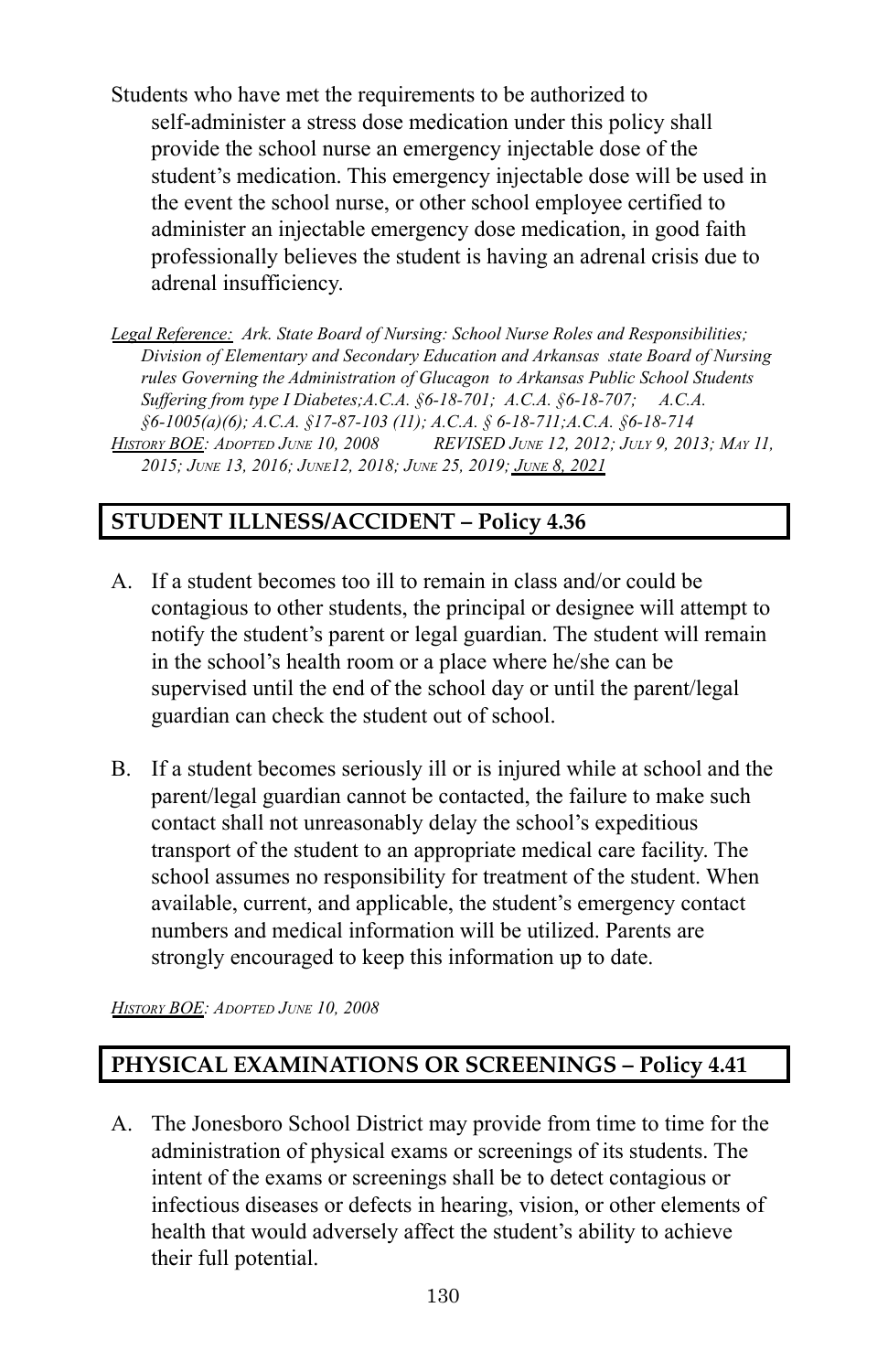- B. The district shall notify parents, at least annually, of the specific or approximate dates of any non-emergency, invasive physical examination or screening that is:
	- 1. required as a condition of attendance;
	- 2. administered by the school and scheduled by the school in advance;
	- 3. not necessary to protect the immediate health and safety of the student, or of other students.
- C. For the purposes of this policy, "Invasive Physical Examination" is defined as any medical examination that involves the exposure of private body parts, or any act during such examination that includes incision, insertion, or injection into the body, but does not include a hearing, vision, or scoliosis screening.
- D. Except in instances where a student is suspected of having a contagious or infectious disease, parents shall have the right to opt their student out of the exams or screenings by using form 4.41F or by providing certification from a physician that he/she has recently examined the student.
- E. A student may be required to pass a physical exam before being allowed to participate in certain extracurricular activities to help ensure they are physically capable of withstanding the rigors of the activity. It is understood that students who refuse to take such an exam will not be allowed to participate in the desired activity.
- F. The rights provided to parents under this policy transfer to the student when he/she turns eighteen (18 years) old.
- *Legal Reference: A.C.A. § 6-18-701 (b), (c), (f), 20 USC § 1232h (c) [NCLB Act of 2001, Part F, Section 1061 (c) (1)(D), (2)(A)(i)(ii)(B)(C)(iii)(I)(II)(III), (4)(B)(ii), (5)(B), (6)(B)(C)] HISTORY BOE: ADOPTED JUNE 10, 2008*

## **BODY MASS INDEX**

- A. Beginning with kindergarten and then in even number grades, schools must include as part of a student health report to parents a body mass index percentile by age for each student.
- B Any parent may refuse to have their child's body mass index percentile for age assessed and reported, by providing a written refusal to the school.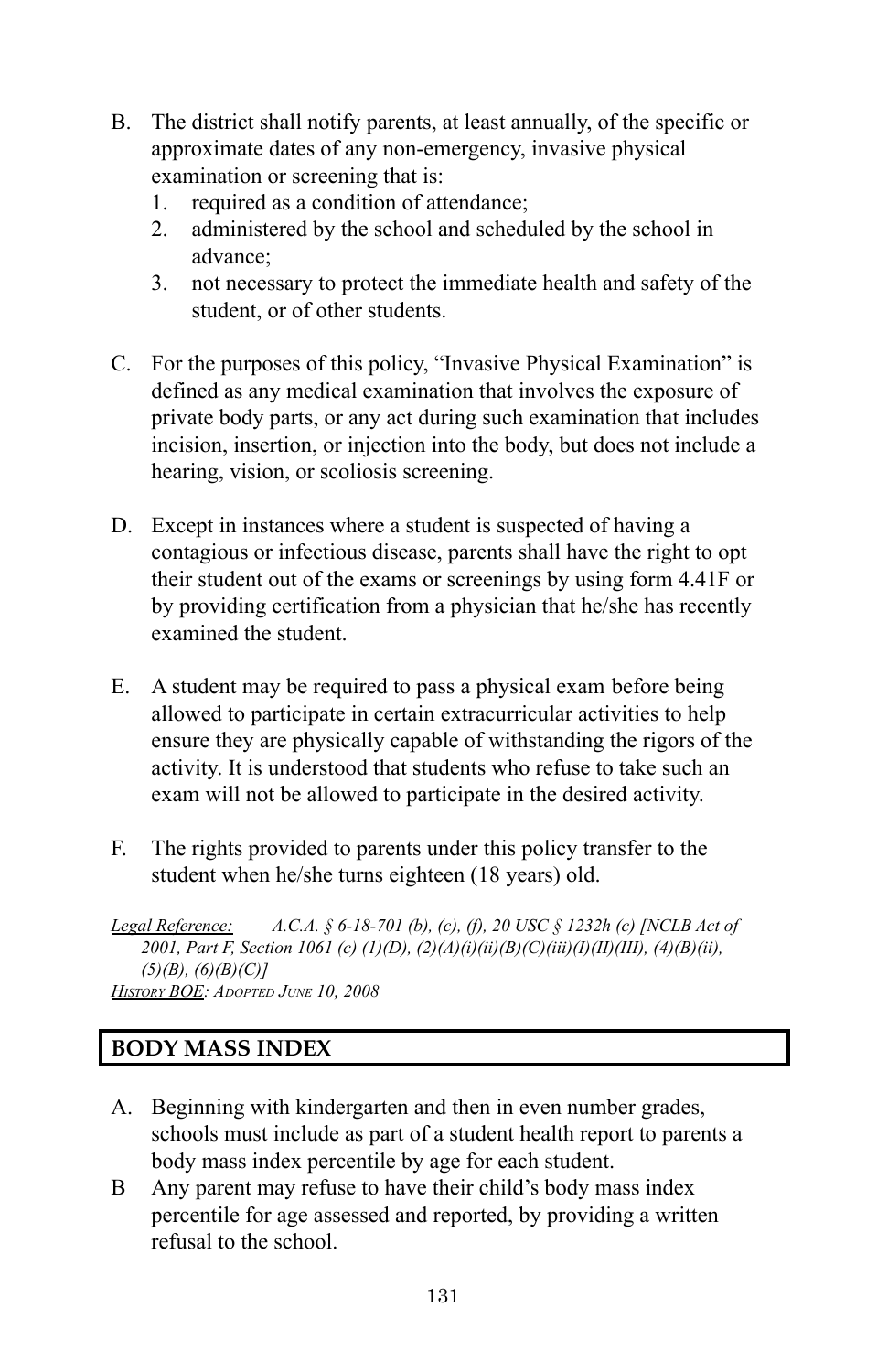C. Students in grades  $11 - 12$  are exempt from any policy or requirement of a public school or the state for measuring or reporting body mass index.

*Legal Reference: Act 201 of 2007 History BOE: Adopted June 10, 2008*

#### **EMERGENCY DRILLS– Policy 4.37**

- A. All schools in the district shall conduct fire drills at least monthly. Tornado drills shall also be conducted not fewer than three (3) times per year. Earthquake safety drills shall be conducted in accordance with the District's safety plan. Students who ride school buses, shall also participate in emergency evacuation drills at least twice each school year.
- B. The District shall annually conduct a lockdown drill at all schools in the District in collaboration with local law enforcement and emergency management personnel. The lockdown drill training will include use of the District's emergency communication method with law enforcement. Students will be included in the drills to the extent that is appropriate to the age of the student and grade configuration of the school and the drills may be conducted during the instructional day or during non-instructional time periods.
- C. Other types of emergency drills may also be conducted to test the implementation of the district's emergency plans in the event of an earthquake, violence, terrorist attack, that might include the use of biological or chemical agents, natural disaster, other emergency, or the District's emergency communication method with law enforcement. Students shall be included in the drills to the extent possible.

*Legal Reference: A.C.A. § 12-13-109, A.C.A. § 6-10-110, A.C.A. §6-10-121, A.C.A. §6-15-1302, A.C.A. §6-15-1303, A.C.A. §6-15-1304, Ark. Division of Academic Facilities and Transportation Rules Governing Maintenance and Operations of Ark. Public School Buses and Physical Examinations of School Bus Drivers 4.03.1 HISTORY BOE: ADOPTED 2008 REVISED: JULY 9, 2013, JUNE 10, 2014; JULY 14, 2020; JUNE 8, 2021*

*For the complete policy regarding Emergency Drills Policy 4.37, refer to the JPS District Policies on the JPS website.*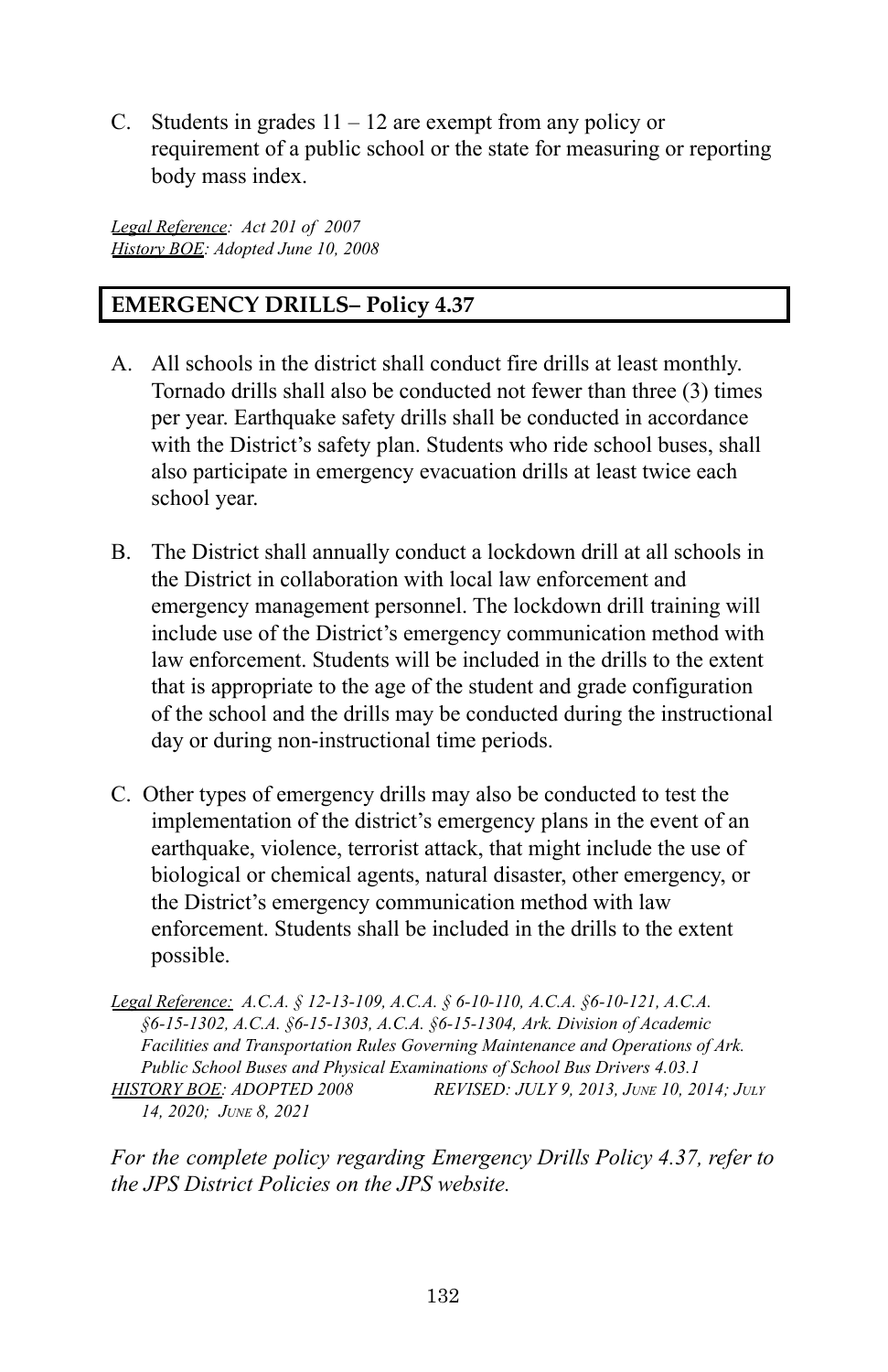# **JPS K-12 Handbook Referenced to JPS Policies**

Portions of the JPS K-12 Handbook are directly referenced to the JPS Policy Manual, adopted by the JPS School Board. Individuals may access the Policy Manual via the JPS website for a complete description of those policies.

|                                                   | <b>Policy</b> |
|---------------------------------------------------|---------------|
| <b>Section</b>                                    |               |
| <b>SECTION 1: GENERAL INFORMATION</b>             |               |
| Philosophy                                        | 5.1           |
| Parental/Community Involvement - District         | 6.11          |
| Parental/Community Involvement - School           | 6.12          |
| <b>Closed Campus</b>                              | 4.10          |
| <b>Student Organizations/Equal Access</b>         | 4.12          |
| Religion in The Schools                           | 5.10          |
| Privacy of Students Records/Directory Information | 4.13          |
| <b>Permanent Records</b>                          | 4.38          |
| Student Publications/Distribution of Literature   | 4.14          |
| Contact With Students While at School             | 4.15          |
| <b>Student Visitors</b>                           | 4.16          |
| Visitors to the School                            | 6.5           |
| Extracurricular - Secondary                       | 4.56          |
| Extracurricular Eligibility for Home Schooled     | 4.56.2        |
| Extracurricular - Elementary                      | 4.56.1        |
| Web Site Privacy Policy                           | 5.20.1        |
| <b>Student Participation in Surveys</b>           | 5.24          |
| <b>Fund Raising</b>                               | 6.6           |
| Distribution of Printed Materials                 | 6.8           |
| National Anthem                                   | 4.44          |
| Pledge of Allegiance and Moment of Silence        | 4.46          |
| <b>SECTION 2: ATTENDANCE</b>                      |               |
| Absences                                          | 4.7           |
| Make-up Work                                      | 4.8           |
| Tardies                                           | 4.9           |
| <b>SECTION 3: ACADEMICS</b>                       |               |
| Grading                                           | 5.15          |
| Smart Core Curriculum and Graduation Requirements | 4.45          |
| 133                                               |               |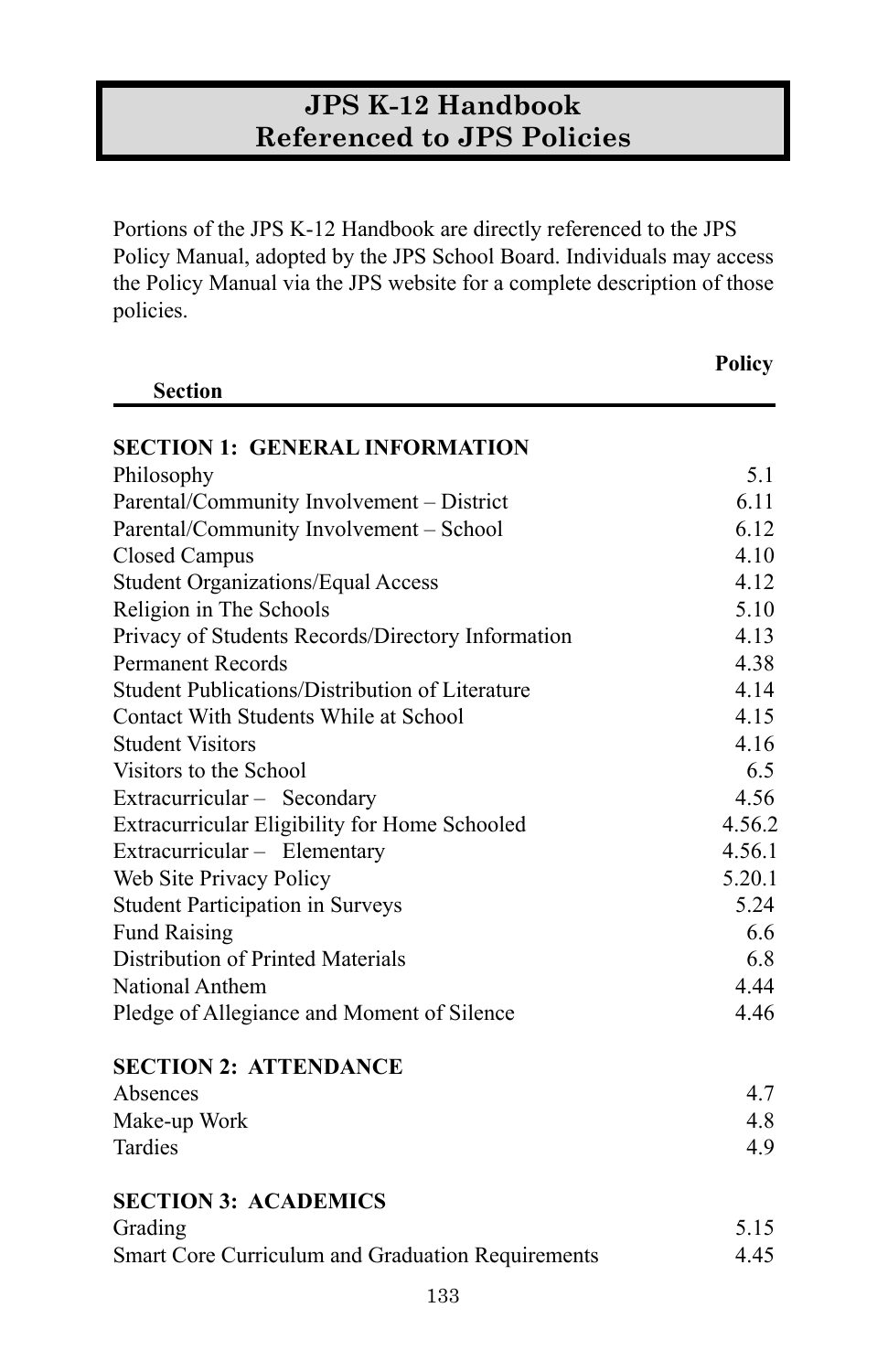| for the Classes of 2022, 2023, 2024, and 2025                       |        |
|---------------------------------------------------------------------|--------|
| Smart Core Curriculum and Graduation Requirements                   | 4.45.1 |
| for the Class of 2026 and Thereafter                                |        |
| Promotion/Retention                                                 | 4.55   |
| Honor Roll/Honor Graduates                                          | 5.17   |
| <b>Advanced Placement Courses</b>                                   | 5.21   |
| <b>Concurrent Credit</b>                                            | 5.22   |
| Special Education - Special Instructional Programs                  | 4.49   |
| Homework                                                            | 5.14   |
| <b>Alternative Learning Environments</b>                            | 5.26   |
| Student Op Out of Instruction, Event, or Activity Regarding Sex Ed, |        |
| Sexual Orientation, or Gender Identity                              | 5.6F2  |
| <b>SECTION 4: RESIDENCY/ENROLLMENT/RECORDS</b>                      |        |
| <b>Residence Requirements</b>                                       | 4.1    |
| <b>Entrance Requirements</b>                                        | 4.2    |
| <b>Compulsory Attendance Requirements</b>                           | 4.3    |
| <b>Student Transfers</b>                                            | 4.4    |
| <b>School Choice</b>                                                | 4.5    |
| Home Schooling                                                      | 4.6    |
| Academic Course Attendance by Private School and                    |        |
| Home School Students                                                | 4.59   |
| <b>Homeless Students</b>                                            | 4.40   |
| Students Who Are Foster Children                                    | 4.52   |
| <b>SECTION 5: STUDENT BEHAVIOR</b>                                  |        |
| <b>Student Discipline</b>                                           | 4.17   |
| Prohibited Conduct                                                  | 4.18   |
| Use of Electronic Devices                                           | 4.47   |
| Disruption of School                                                | 4.20   |
| <b>Bullying</b>                                                     | 4.43   |
| <b>Student Assault or Battery</b>                                   | 4.21   |
| <b>Laser Pointers</b>                                               | 4.28   |
| Weapons and Dangerous Instruments                                   | 4.22   |
| Tobacco and Tobacco Products                                        | 4.23   |
| Drug and Alcohol Testing                                            | 4.24   |
| <b>Student Dress and Grooming</b>                                   | 4.25   |
| Gangs and Gang Activity                                             | 4.26   |
| <b>Student Sexual Harassment</b>                                    | 4.27   |
| Video Surveillance                                                  | 4.48   |
| Search, Seizure, and Interrogations                                 | 4.32   |
| Conduct to and From School and Transportation Eligibility           | 4.19   |
| Corporal Punishment                                                 | 4.39   |
| Student Behavioral Intervention and Restraint                       | 4.60   |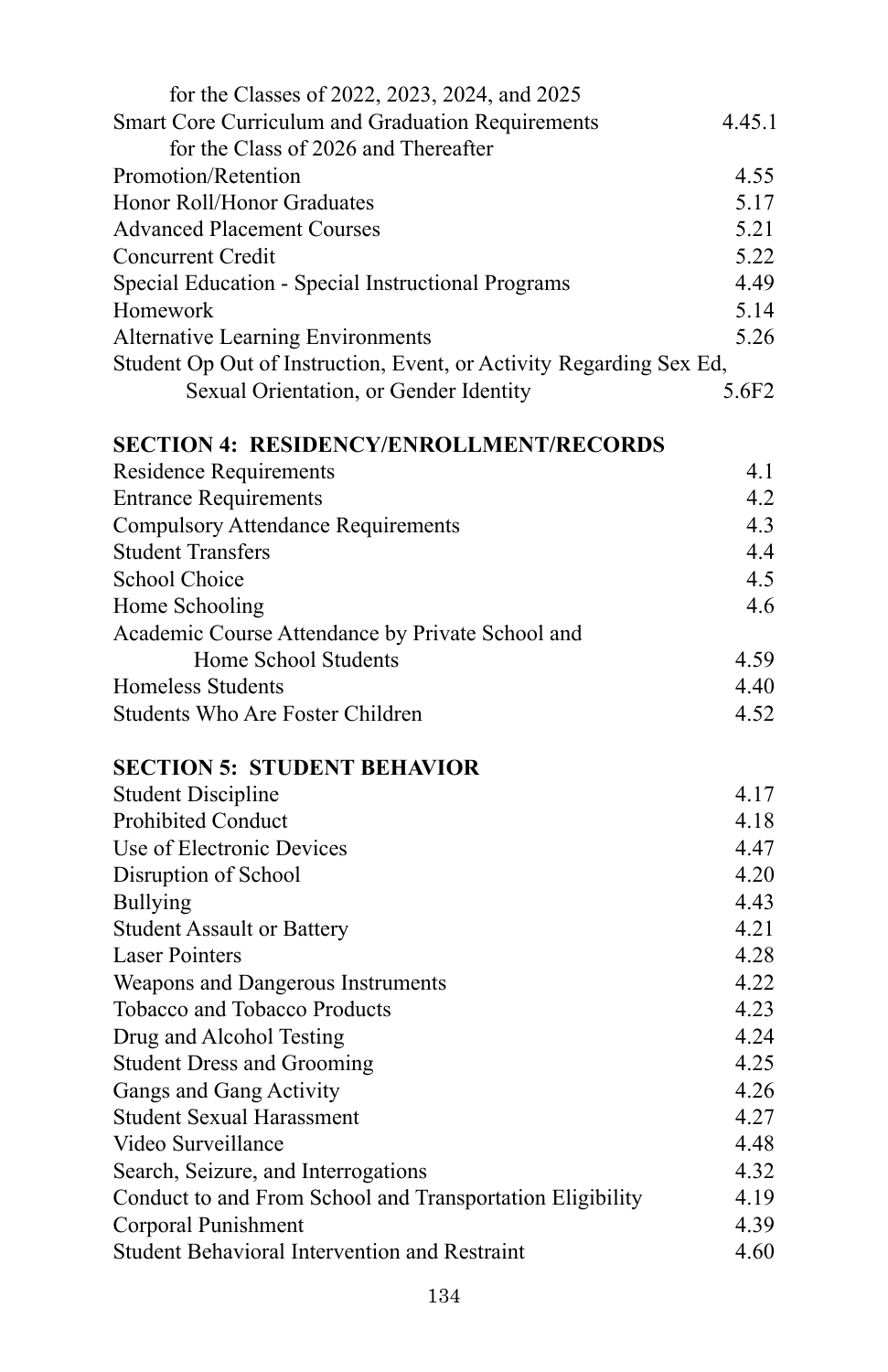| Suspension from School                               | 4.30  |
|------------------------------------------------------|-------|
| Expulsion                                            | 4 3 1 |
| <b>Complaints and Grievances</b>                     | 67    |
| Internet Safety and Electronic Device Use            | 4 2 9 |
| Student Electronic Device and Internet Use Agreement | 42    |
| <b>Student Vehicles</b>                              | 433   |

## **SECTION 6: STUDENTS HEALTH AND RELATED SERVICES**

| School Wellness Policy                     | 5.29 |
|--------------------------------------------|------|
| <b>Immunizations Policy</b>                | 4.57 |
| <b>Student Health Services Policy</b>      | 5.18 |
| Food Services: School Meal Modifications   | 4.50 |
| Food Service Prepayment                    | 4.51 |
| <b>Communicable Diseases and Parasites</b> | 4.34 |
| <b>Student Medications</b>                 | 4.35 |
| Student Illness/Accident                   | 4.36 |
| Physical Examinations or Screenings        | 4.41 |
| <b>Emergency Drills</b>                    | 4.37 |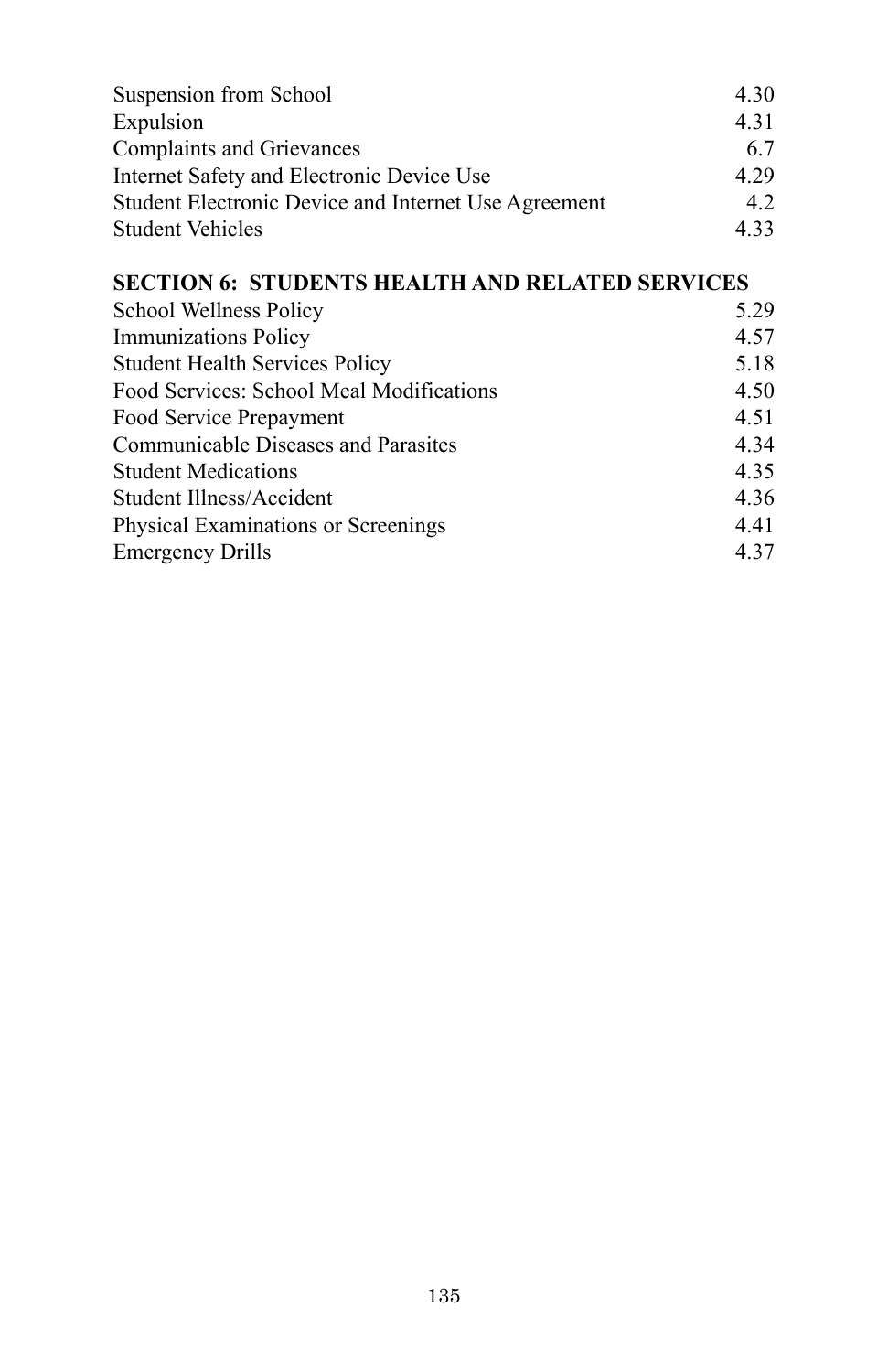## **EQUAL EDUCATIONAL OPPORTUNITY - Policy 4.11**

No student in the Jonesboro School District shall, on the grounds of race, color, religion, national origin, sex, sexual orientation, gender identity, age, or disability be excluded from participation in, or denied the benefits of, or subjected to discrimination under any educational program or activity sponsored by the district. The district has a limited open forum granting equal access to the Boy Scouts of America and other youth groups.

Inquiries on non-discrimination may be directed to the Assistant Superintendent, who may be reached at 2506 Southwest Square, Jonesboro, AR 72401. Phone: (870) 933-5800. e-Mail: william.cheatham@jonesboroschools.net.

Any person may report sex discrimination, including sexual harassment, to the Title IX Coordinator in person or by using the mailing address, telephone number, or email address provided above. A report may be made at any time, including during non-business hours, and may be on the individual's own behalf or on behalf of another individual who is the person alleged to be the victim of conduct that could constitute sex discrimination or sexual harassment. For further information on notice of non-discrimination or to file a complaint, call 1.800.421.3481 or visit http://wdcrobcolp01.ed.gov/CFAPPS/OCR/contactus.cfm.

*History BOE: Adopted 2008 REVISED: May 11, 2015, June 13, 2016, June 12, 2017, July 14, 2020*

#### **STUDENT HANDBOOK - Policy 4.42**

It shall be the policy of the Jonesboro School District that the most recently adopted version of the Student Handbook be incorporated by reference into the policies of this district. In the event that there is a conflict between the Student Handbook and a general board policy or policies, the more recently adopted language will be considered binding and controlling on the matter provided the parent(s) of the student, or the student if eighteen (18) years of age or older have acknowledged receipt of the controlling language.

*History BOE: Adopted 2008 REVISED: June 12, 2012*

*For the complete policy regarding Student Handbook Policy 4.42, refer to the JPS District policy on the JPS website.*